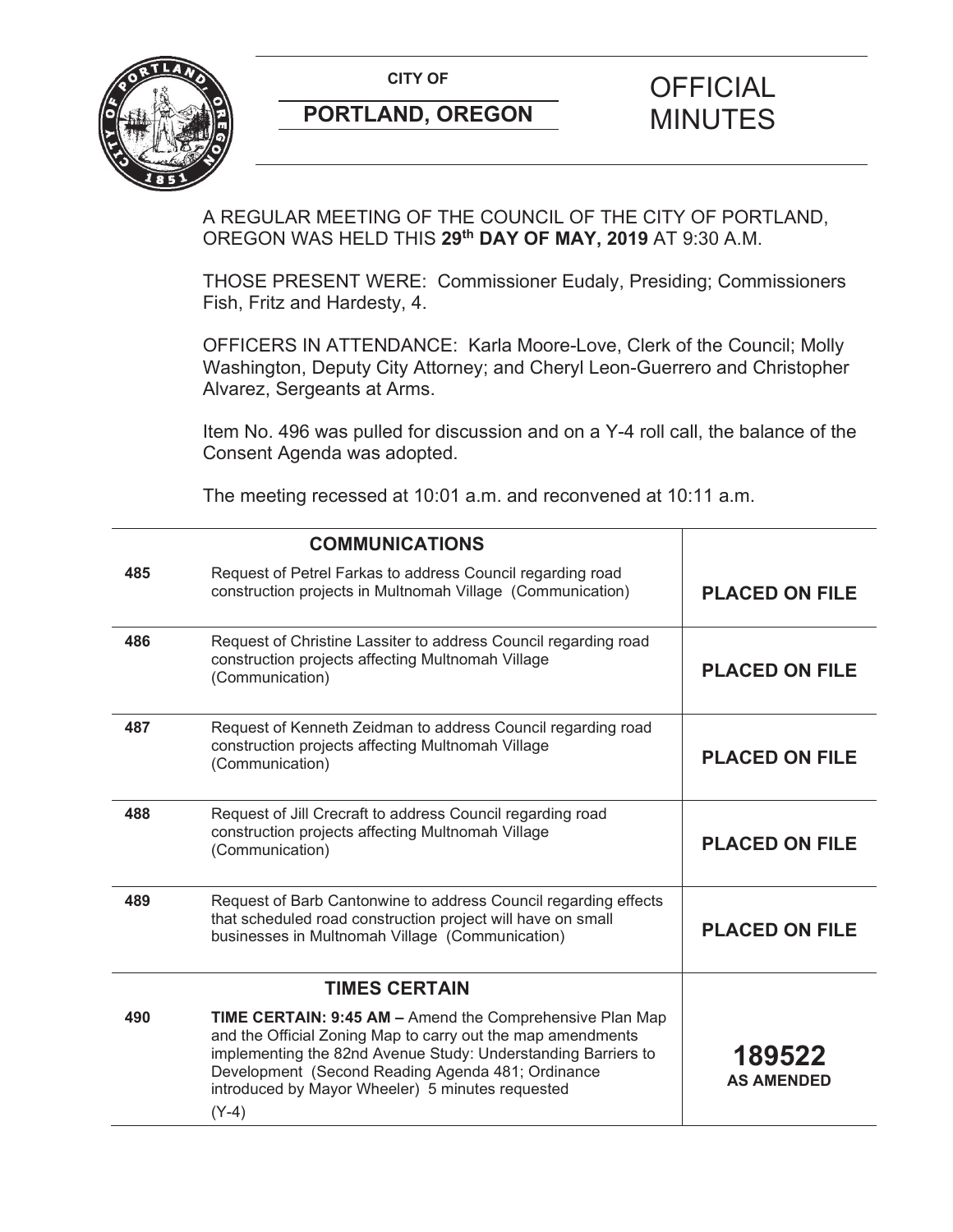|        | May 29, 2019                                                                                                                                                                                                                                                                                                                                                                                                                                                                                                                                                                                                                                                                   |                                                                                |
|--------|--------------------------------------------------------------------------------------------------------------------------------------------------------------------------------------------------------------------------------------------------------------------------------------------------------------------------------------------------------------------------------------------------------------------------------------------------------------------------------------------------------------------------------------------------------------------------------------------------------------------------------------------------------------------------------|--------------------------------------------------------------------------------|
| $*491$ | <b>TIME CERTAIN: 10:05 AM - Amend the scope of the N Suttle</b><br>Road Local Improvement District to extend sanitary sewer to serve<br>developed property owned by Supreme Perlite Company, and<br>extend the planned street, sidewalk and stormwater improvements<br>to the west right-of-way line of N Suttle Rd to provide maintenance<br>and emergency access to undeveloped property owned by the Port<br>of Portland (Hearing; Ordinance introduced by Commissioner<br>Eudaly; C-10058; amend Ordinance No. 187244) 15 minutes<br>requested for items 491 and 492<br>Motion to accept Substitute Exhibit D: Moved by Fish and<br>seconded by Hardesty. (Y-4)<br>$(Y-4)$ | 189523<br><b>AS AMENDED</b>                                                    |
| *492   | Authorize the Bureau of Transportation to acquire certain<br>permanent and temporary property rights necessary for<br>construction of the N Suttle Road Local Improvement District<br>Project through the exercise of the City's Eminent Domain<br>Authority (Ordinance introduced by Commissioner Eudaly; C-<br>10058)<br>$(Y-4)$                                                                                                                                                                                                                                                                                                                                             | 189524                                                                         |
|        | <b>CONSENT AGENDA – NO DISCUSSION</b>                                                                                                                                                                                                                                                                                                                                                                                                                                                                                                                                                                                                                                          |                                                                                |
|        | <b>Mayor Ted Wheeler</b>                                                                                                                                                                                                                                                                                                                                                                                                                                                                                                                                                                                                                                                       |                                                                                |
|        | <b>Bureau of Planning &amp; Sustainability</b>                                                                                                                                                                                                                                                                                                                                                                                                                                                                                                                                                                                                                                 |                                                                                |
| 493    | Amend Restrictions on Single-Use Plastic Serviceware to extend<br>effective date, clarify compostable plastics, fast food and electronic<br>ordering, and exemptions (Ordinance; amend Code Sections<br>17.103.300-310)                                                                                                                                                                                                                                                                                                                                                                                                                                                        | <b>PASSED TO</b><br><b>SECOND READING</b><br><b>JUNE 5, 2019</b><br>AT 9:30 AM |
|        | <b>Commissioner Nick Fish</b>                                                                                                                                                                                                                                                                                                                                                                                                                                                                                                                                                                                                                                                  |                                                                                |
|        | <b>Bureau of Environmental Services</b>                                                                                                                                                                                                                                                                                                                                                                                                                                                                                                                                                                                                                                        |                                                                                |
| $*494$ | Authorize the Bureau of Environmental Services to execute an<br>easement amendment with North Clackamas Parks and<br>Recreation District as part of the Luther Road Habitat Restoration<br>Project No. E10854 (Ordinance)<br>$(Y-4)$                                                                                                                                                                                                                                                                                                                                                                                                                                           | 189517                                                                         |
| *495   | Authorize the Bureau of Environmental Services to reimburse the<br>property owner at 6037 NE 32nd PI for sewer user fees paid to the<br>City in the amount of \$3,879 (Ordinance)<br>$(Y-4)$                                                                                                                                                                                                                                                                                                                                                                                                                                                                                   | 189518                                                                         |
|        | <b>Parks &amp; Recreation</b>                                                                                                                                                                                                                                                                                                                                                                                                                                                                                                                                                                                                                                                  |                                                                                |
| 496    | Authorize two-year grant agreements with seven youth-serving<br>organizations in support of the Teen Collaborative Initiative not to<br>exceed \$560,000 and per grant not to exceed \$80,000<br>(Ordinance)                                                                                                                                                                                                                                                                                                                                                                                                                                                                   | <b>PASSED TO</b><br><b>SECOND READING</b><br><b>JUNE 5, 2019</b><br>AT 9:30 AM |
|        | <b>Commissioner Chloe Eudaly</b>                                                                                                                                                                                                                                                                                                                                                                                                                                                                                                                                                                                                                                               |                                                                                |
|        | <b>Bureau of Transportation</b>                                                                                                                                                                                                                                                                                                                                                                                                                                                                                                                                                                                                                                                |                                                                                |
|        |                                                                                                                                                                                                                                                                                                                                                                                                                                                                                                                                                                                                                                                                                |                                                                                |

## **Bureau of Transportation**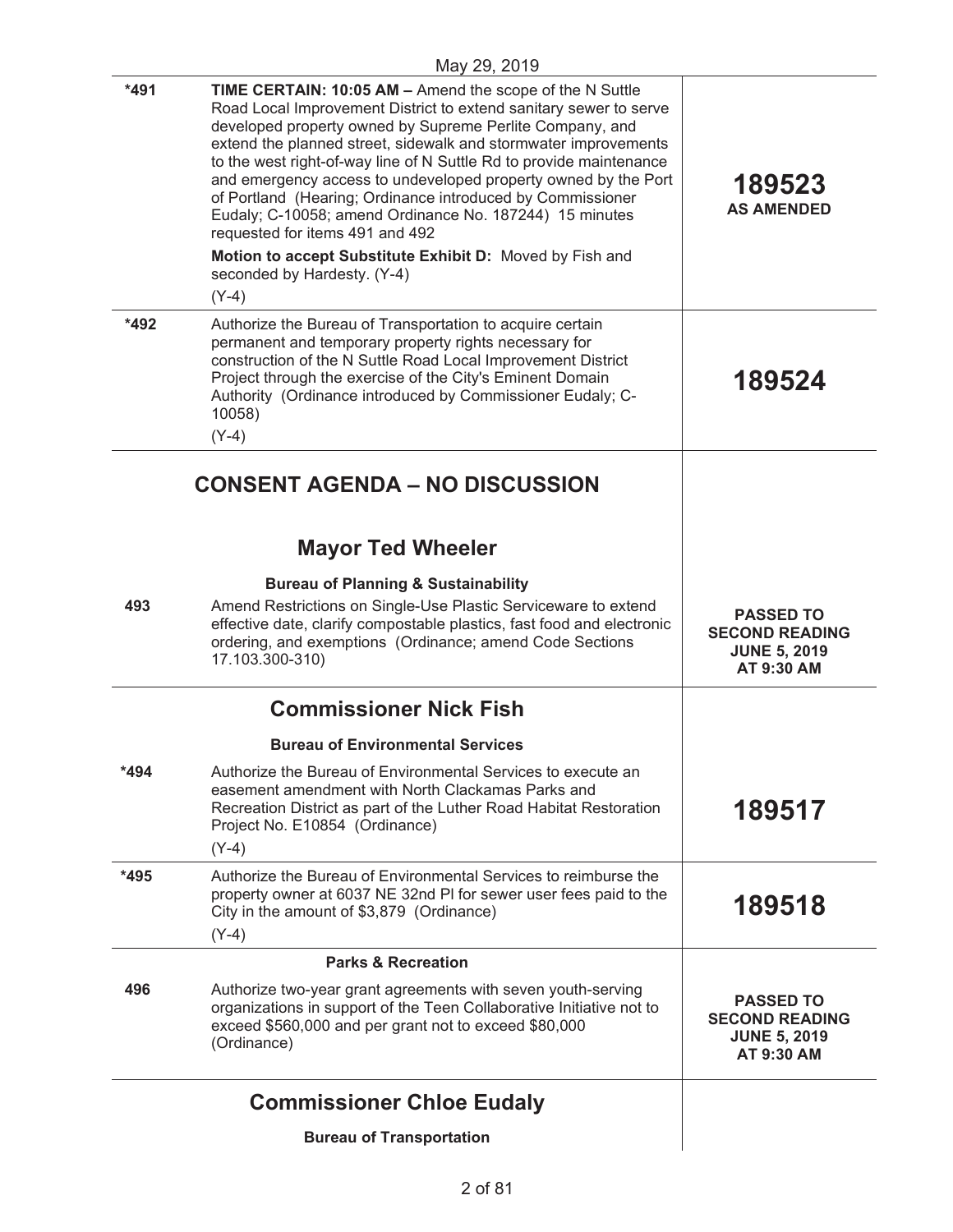|      | May 29, 2019                                                                                                                                                                                                                                                                                                                                                                       |                                                                                             |
|------|------------------------------------------------------------------------------------------------------------------------------------------------------------------------------------------------------------------------------------------------------------------------------------------------------------------------------------------------------------------------------------|---------------------------------------------------------------------------------------------|
| *497 | Authorize application to the Oregon Department of Transportation<br>and Department of Land Conservation and Development for one<br>Transportation and Growth Management program grant up to<br>\$220,000 for land use and transportation planning (Ordinance)<br>$(Y-4)$                                                                                                           | 189519                                                                                      |
| *498 | Authorize contract with David Evans & Associates, Inc. for the<br>design of the NE 42nd Bridge Replacement project in the amount<br>of \$2,009,884 (Ordinance)<br>$(Y-4)$                                                                                                                                                                                                          | 189520                                                                                      |
| *499 | Authorize an Intergovernmental Agreement with Portland State<br>University and provide matching funds in the amount of \$13,500 to<br>support a pooled fund research project exploring data fusion<br>techniques to derive bicycle volumes on a network (Ordinance)<br>$(Y-4)$                                                                                                     | 189521                                                                                      |
|      | <b>REGULAR AGENDA</b>                                                                                                                                                                                                                                                                                                                                                              |                                                                                             |
|      | <b>Mayor Ted Wheeler</b>                                                                                                                                                                                                                                                                                                                                                           |                                                                                             |
|      | <b>Bureau of Development Services</b>                                                                                                                                                                                                                                                                                                                                              |                                                                                             |
| 500  | Amend permit fee schedules for building, electrical, land use<br>services, mechanical, enforcement, plumbing, signs, site<br>development, and land use services fee schedule for the Hearings<br>Office (Second Reading Agenda 464)<br>$(Y-4)$                                                                                                                                     | 189525<br><b>AS AMENDED</b>                                                                 |
|      | <b>Office of Management and Finance</b>                                                                                                                                                                                                                                                                                                                                            |                                                                                             |
| 501  | Amend City Code to streamline the procurement and contracting<br>process (Previous Agenda 468; amend Code Chapters 5.33, 5.34<br>and 5.68) 15 minutes requested                                                                                                                                                                                                                    | <b>REFERRED TO</b><br><b>COMMISSIONER OF</b><br><b>FINANCE AND</b><br><b>ADMINISTRATION</b> |
| 502  | Approve FY 2019-20 cost of living adjustments to pay rates for<br>nonrepresented classifications and Elected Officials, specify the<br>effect upon employees in the classifications involved, and provide<br>for payment (Second Reading Agenda 469)<br>Motion to retain the original agenda order and hear item 503<br>during the morning session: Moved by Hardesty and seconded | 189532                                                                                      |
|      | by Fritz. (Y-4)<br>(Y-3; N-1 Hardesty)                                                                                                                                                                                                                                                                                                                                             |                                                                                             |
| 503  | Authorize eight grants for the Workforce Training and Hiring<br>Program to local pre-apprenticeship programs with a total value of<br>\$68,586 (Second Reading Agenda 454)<br>Rescheduled to May 29, 2019 at 2:00 PM<br>(Y-4; Hardesty absent)                                                                                                                                     | 189533                                                                                      |
|      | <b>Commissioner Nick Fish</b>                                                                                                                                                                                                                                                                                                                                                      |                                                                                             |
|      | <b>Parks &amp; Recreation</b>                                                                                                                                                                                                                                                                                                                                                      |                                                                                             |
| 504  | Amend fee schedules for tree permits (Second Reading Agenda<br>472)<br>$(Y-4)$                                                                                                                                                                                                                                                                                                     | 189526                                                                                      |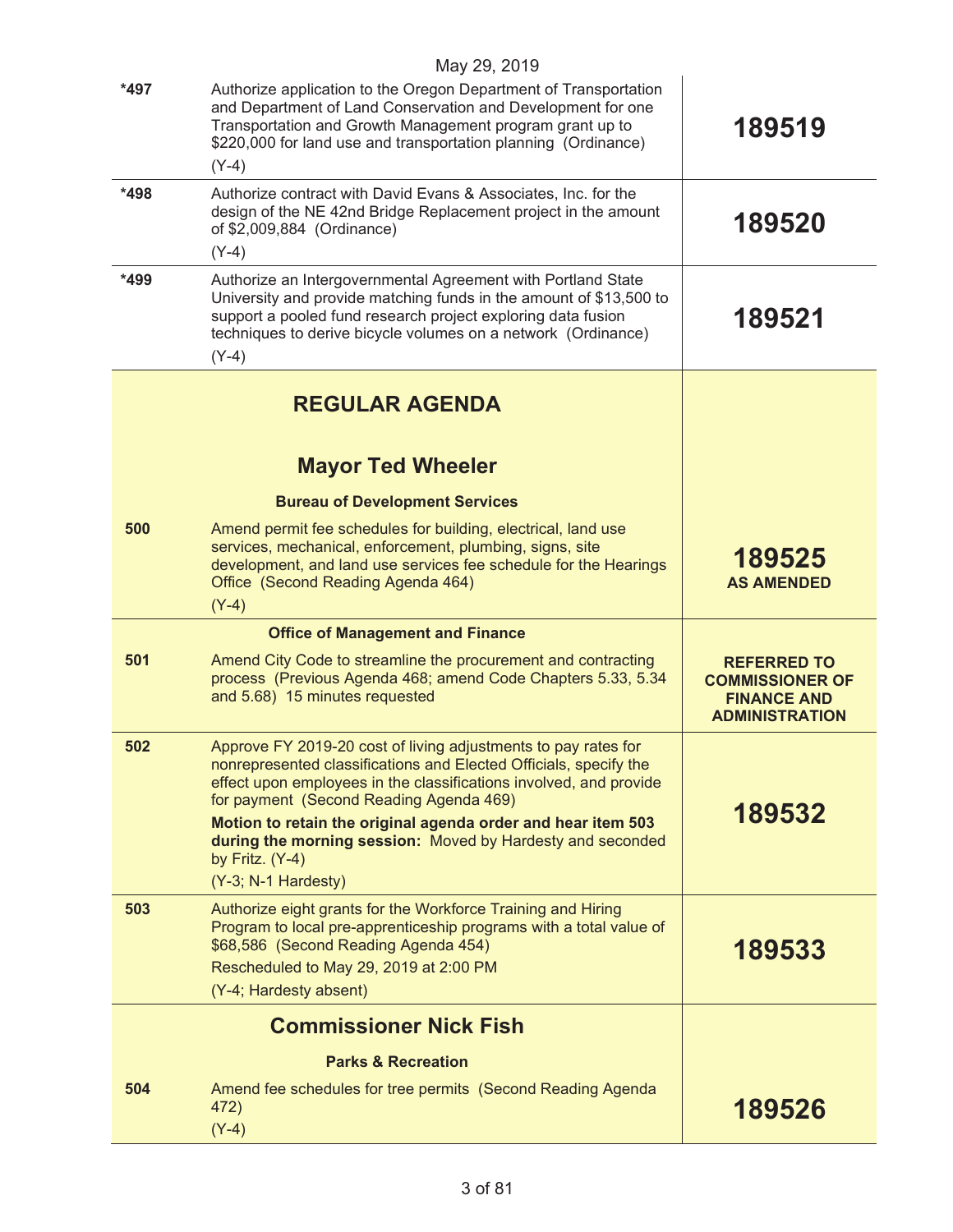|      | ividy 29, 2019                                                                                                                                                                                                                                                                                                         |                                                                                       |
|------|------------------------------------------------------------------------------------------------------------------------------------------------------------------------------------------------------------------------------------------------------------------------------------------------------------------------|---------------------------------------------------------------------------------------|
|      | <b>Commissioner Jo Ann Hardesty</b>                                                                                                                                                                                                                                                                                    |                                                                                       |
|      | <b>Portland Fire &amp; Rescue</b>                                                                                                                                                                                                                                                                                      |                                                                                       |
| 505  | Amend fee schedule associated with Fire regulations (Second<br>Reading Agenda 459; amend FIR-12.01)<br>$(Y-4)$                                                                                                                                                                                                         | 189527                                                                                |
|      | <b>Commissioner Chloe Eudaly</b>                                                                                                                                                                                                                                                                                       |                                                                                       |
|      | <b>Bureau of Transportation</b>                                                                                                                                                                                                                                                                                        |                                                                                       |
| *506 | Amend Ordinance to reference the overlapping streets of N<br>Hampton Ave and N Kenton Blvd within the vacation area of N<br>Hunt St (Ordinance; amend Ordinance No. 189319, VAC-10121)<br>$(Y-4)$                                                                                                                      | 189528                                                                                |
| 507  | Revise transportation fees, rates and charges for FY 2019-20,<br>amend Transportation Fee Schedule and City Parking Garage<br>Rates, and fix an effective date (Second Reading Agenda 474;<br>amend TRN 3.450 and Code Section 16.20.920)<br>$(Y-4)$                                                                   | 189529<br><b>AS AMENDED</b>                                                           |
|      | <b>Office of Community &amp; Civic Life</b>                                                                                                                                                                                                                                                                            |                                                                                       |
| *508 | Authorize \$150,000 total in grant funds for the East Portland Action<br>Plan 2019 Grant Program (Ordinance) 15 minutes requested<br>Motion to add emergency clause because it is in the public<br>interest to authorize grant funds as soon as possible: Moved<br>by Fritz and seconded by Hardesty. (Y-4)<br>$(Y-4)$ | 189530<br><b>AS AMENDED</b>                                                           |
| 509  | Increase fee schedule for the Office of Community & Civic Life<br>Noise Office for noise variance applications in the amount of 5% as<br>permitted by Code Section 18.14.020.B (Ordinance) 15 minutes<br>requested                                                                                                     | <b>PASSED TO</b><br><b>SECOND READING</b><br><b>JUNE 5, 2019</b><br><b>AT 9:30 AM</b> |
|      | <b>Commissioner Amanda Fritz</b>                                                                                                                                                                                                                                                                                       |                                                                                       |
| 510  | Amend the Open and Accountable Elections Program (Second<br>Reading Agenda 475; amend Code Chapter 2.16)                                                                                                                                                                                                               | 189531                                                                                |
|      | (Y-3; Fish absent)                                                                                                                                                                                                                                                                                                     | <b>AS AMENDED</b>                                                                     |
|      |                                                                                                                                                                                                                                                                                                                        |                                                                                       |

At 11:49 a.m., Council recessed.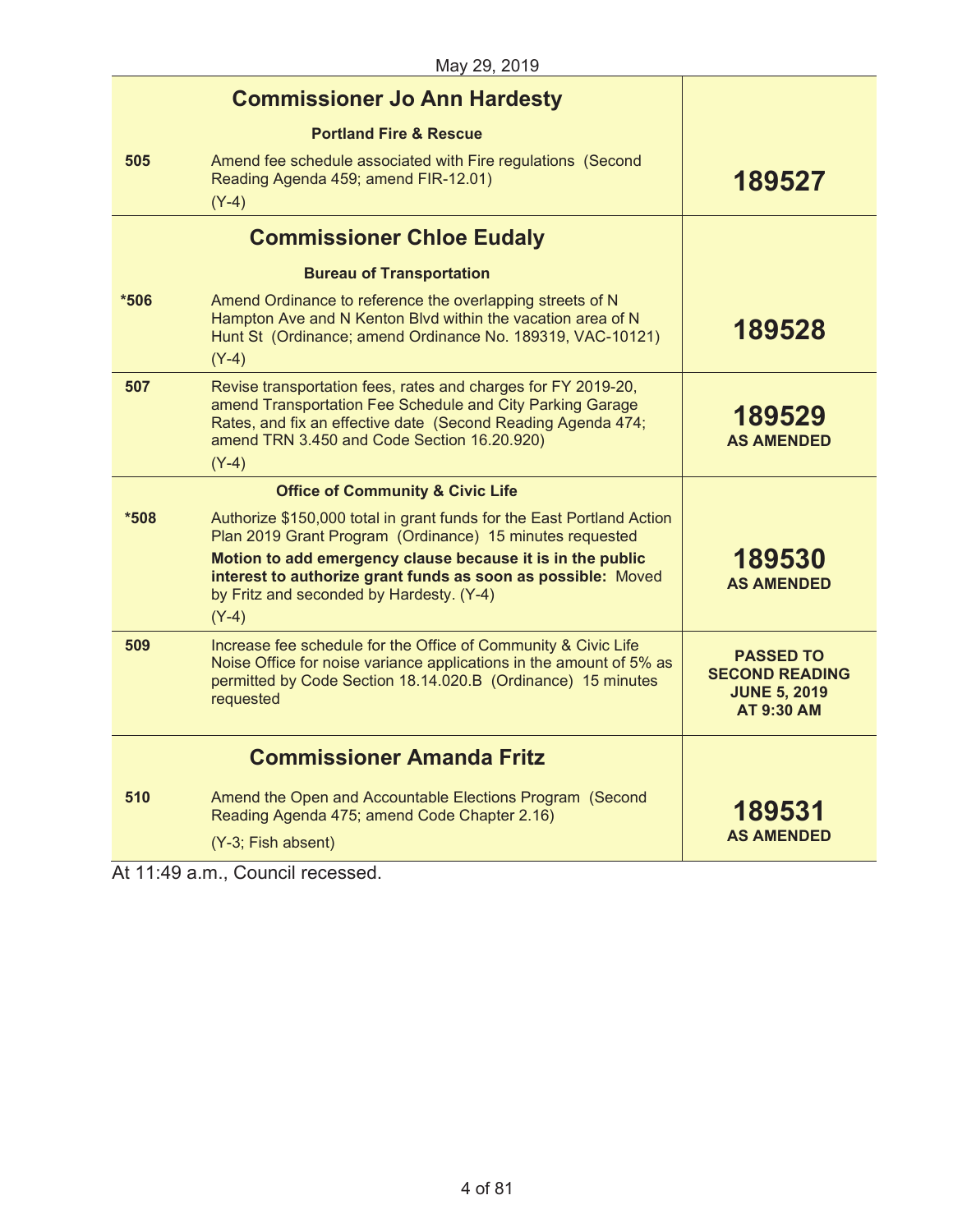A RECESSED MEETING OF THE COUNCIL OF THE CITY OF PORTLAND, OREGON WAS HELD THIS **29th DAY OF MAY, 2019** AT 2:00 P.M.

THOSE PRESENT WERE: Mayor Wheeler, Presiding; Commissioners Eudaly, Fish and Fritz, 4.

Commissioner Fish left at 3:00 p.m.

OFFICERS IN ATTENDANCE: Karla Moore-Love, Clerk of the Council; Karen Moynahan, Chief Deputy City Attorney; and Tania Kohler and Daniel Sipe, Sergeants at Arms.

**\*S-511 TIME CERTAIN: 2:00 PM –** Revise residential solid waste and recycling collection rates and charges, effective July 1, 2019 (Previous Agenda 480; Ordinance introduced by Mayor Wheeler; amend Code Chapter 17.102) 30 minutes requested  **Motion to accept Substitute Ordinance:** Moved by Fish and seconded by Fritz. (Y-4)  **Motion to add emergency clause because a delay in City approval would prevent renewed franchise rates from taking effect by the required date of July 1, 2019:** Moved by Wheeler and seconded by Fritz. (Y-4) (Y-4) **SUBSTITUTE 189534 AS AMENDED** 

At 2:42 p.m., Council recessed.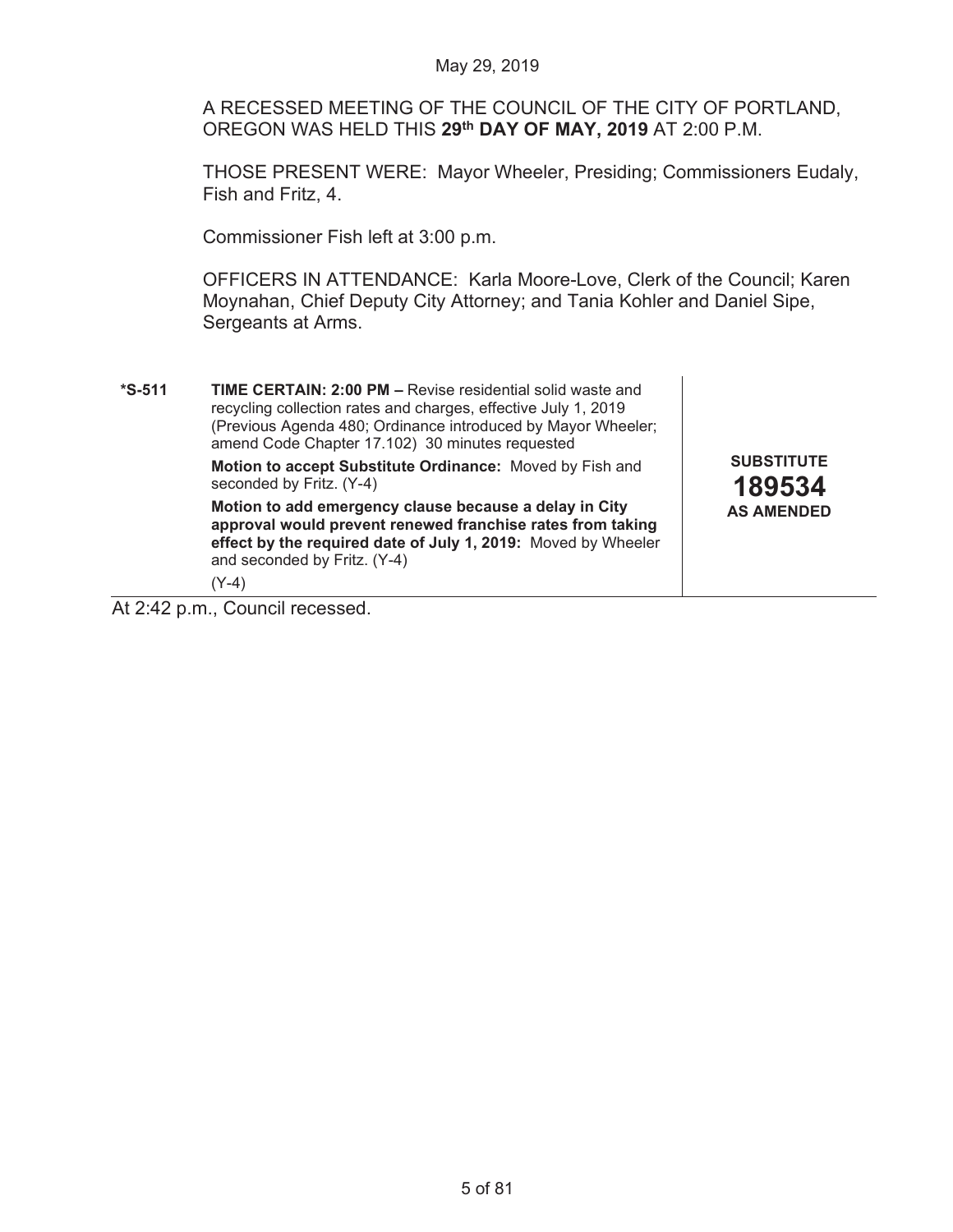A RECESSED MEETING OF THE COUNCIL OF THE CITY OF PORTLAND, OREGON WAS HELD THIS **29th DAY OF MAY, 2019** AT 6:00 P.M.

THOSE PRESENT WERE: Mayor Wheeler, Presiding; Commissioners Eudaly, Fish, Fritz and Hardesty, 5.

Commissioner Fish left at 7:57 p.m.

OFFICERS IN ATTENDANCE: Karla Moore-Love, Clerk of the Council; Karen Moynahan, Chief Deputy City Attorney; and John Paolazzi and Christopher Alvarez, Sergeants at Arms.

| 512 | TIME CERTAIN: 6:00 PM - Add Evaluation of Applicants for<br>Dwelling Units to include renter protections in the form of screening<br>criteria regulations (Previous Agenda 483; Ordinance introduced<br>by Commissioner Eudaly; add Code Section 30.01.086) 2.5 hours<br>requested for items 512 and 513<br>Motion to require annual reports to Council on this policy:<br>Moved by Fish and seconded by Hardesty. Vote not called.<br>Motion to remove Code Section 30.01.086 C.2.a.(2): Moved by<br>Wheeler and seconded by Hardesty. Vote not called.<br>Motion to amend Code Section 30.01.086 C.2.a.(4): Moved by<br>Wheeler and seconded by Fritz. Vote not called.<br>Motion to amend Code Section 30.01.086 C.2.c.(2): Moved by<br>Wheeler and seconded by Fritz. Vote not called.<br>Motion to amend Code Section 30.01.086 D: Moved by Wheeler<br>and seconded by Fritz. Motion withdrawn.<br>Motion to amend Code Section 30.01.086 D.2.d: Moved by<br>Wheeler and seconded by Fritz. Vote not called.<br>Motion to amend Code Section 30.01.086 D.2.e: Moved by<br>Wheeler and seconded by Fritz. Vote not called.<br>Motion to add Code Section 30.01.086 G.2.d and e: Moved by<br>Wheeler and seconded by Hardesty. Vote not called.<br>Motion to amend ordinance language for items 512 and 513 to<br>change the implementation date from October 1, 2019 to<br>March 1, 2020: Moved by Eudaly and seconded by Fish. Vote not<br>called.<br>Motion to add Code Section 30.01.086 E.2.b: Moved by Eudaly<br>and seconded by Hardesty. Vote not called.<br>Motion to amend Code Section 30.01.087 F: Moved by Eudaly<br>and seconded by Fish. Vote not called.<br><b>Commissioner Eudaly withdrew amendments 1 and 2</b><br>proposed for items 483 and 484.<br>Motion to accept Substitute Exhibits for items 512 and 513:<br>Moved by Hardesty and seconded by Fish. (Y-5)<br>See below for details about proposed amendments. | <b>CONTINUED TO</b><br><b>JUNE 12, 2019</b><br>AT 9:30 AM |
|-----|----------------------------------------------------------------------------------------------------------------------------------------------------------------------------------------------------------------------------------------------------------------------------------------------------------------------------------------------------------------------------------------------------------------------------------------------------------------------------------------------------------------------------------------------------------------------------------------------------------------------------------------------------------------------------------------------------------------------------------------------------------------------------------------------------------------------------------------------------------------------------------------------------------------------------------------------------------------------------------------------------------------------------------------------------------------------------------------------------------------------------------------------------------------------------------------------------------------------------------------------------------------------------------------------------------------------------------------------------------------------------------------------------------------------------------------------------------------------------------------------------------------------------------------------------------------------------------------------------------------------------------------------------------------------------------------------------------------------------------------------------------------------------------------------------------------------------------------------------------------------------------------------------------------------------------------------|-----------------------------------------------------------|
| 513 | Add Security Deposits; Pre-paid Rent to include renter protections<br>in the form of security deposit regulations (Previous Agenda 484;<br>Ordinance introduced by Commissioner Eudaly; add Code Section<br>30.01.087)                                                                                                                                                                                                                                                                                                                                                                                                                                                                                                                                                                                                                                                                                                                                                                                                                                                                                                                                                                                                                                                                                                                                                                                                                                                                                                                                                                                                                                                                                                                                                                                                                                                                                                                       | <b>CONTINUED TO</b><br><b>JUNE 12, 2019</b><br>AT 9:30 AM |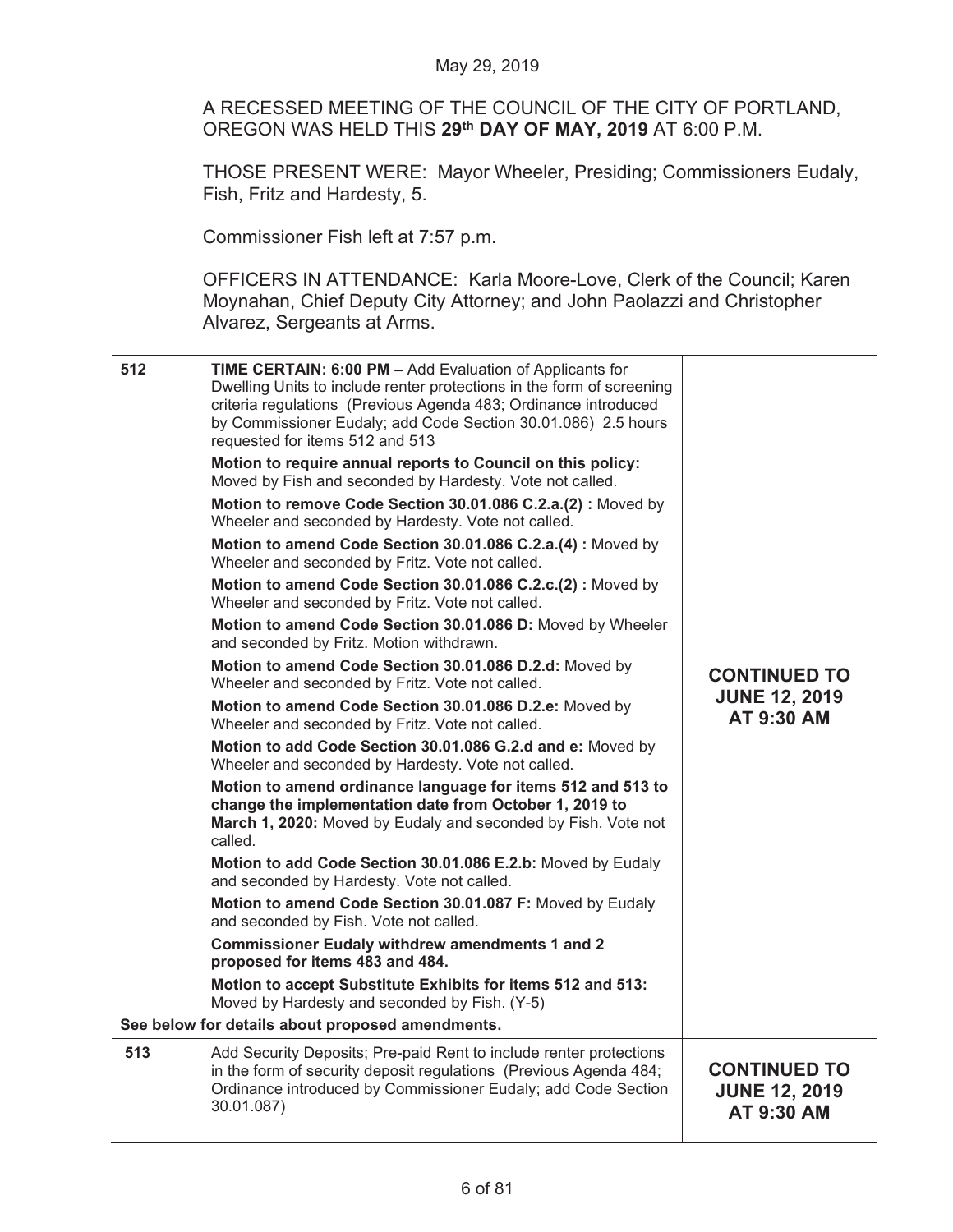#### **MAYOR WHEELER AMENDMENT 1:**

- **C. Tenant Application Process; Generally.**
- **2. Order of Processing Applications.**
- **a. Applications Received in Response to an Advertised Notice.**

(2) With regard to any applications received earlier than the Open Application Period, Landlord must digitally or manually record the date and time of such complete applications as 8 hours after the start of the Open Application Period.

### **AMENDMENT 2:**

- **C. Tenant Application Process; Generally.**
- **2. Order of Processing Applications.**
- **a. Applications Received in Response to an Advertised Notice.**

4. (3) A Landlord owning any 50 or fewer any Dwelling Units within the City of Portland, may refuse to process the application of an Applicant who has verifiable repeated Rental Agreement violations with this Landlord if the most recent violation occurred within 365 days before the Applicant's submission date.

### **AMENDMENT 3:**

- **C. Tenant Application Process; Generally.**
- **2. Order of Processing Applications.**
- **c. Applications for Accessible Dwelling Units.**

(2) If there are multiple Applicants for an Accessible Dwelling Unit with a family member who selfidentifies as Mobility Disabled, the Landlord must accept, conditionally accept, or deny such applications in order of receipt, but prior to processing completed applications for Applicants without household members who self-identify as Mobility Disabled. Preferential access for the accessible dwelling units will be given to people with mobility disabilities.

### **AMENDMENT 4: WITHDRAWN**

### **D. General Screening Process.**

Landlords must apply the General Screening Process described in this Subsection D but may screen Applicants using additional Screening Criteria. If applying additional Screening Criteria, the Landlord must: 1) use a Screening Criteria no more prohibitive to the Tenant than the low- barrier ("Low-Barrier Criteria") described in subsection E; or 2) use a Screening Criteria of the Landlord's choosing (Landlord's Screening Criteria); however, when using the Landlord's Screening Criteria, Landlord must conduct an individual assessment ("Individual Assessment") in accordance with the requirements of Subsection F, before denying an Applicant.

### **AMENDMENT 5:**

### **2. Financial Responsibility of Applicant.**

**d.** If an Applicant does not meet the minimum income ratios as described in Subsection 2.a. and 2.b. above, a Landlord may require additional and documented security from a guarantor, or in the form of an additional security deposit pursuant to Subsection 30.01.087 A. Landlord shall communicate this conditional approval to the Applicant in writing and indicate the amount of the additional security. Applicant will have no less than 48 hours to accept or decline this opportunity. If Applicant chooses to provide additional security, it may select between obtaining a guarantor or posting an additional security deposit and for the latter, may pay the security deposit in installments and within the timeframe established in Section 30.01.087.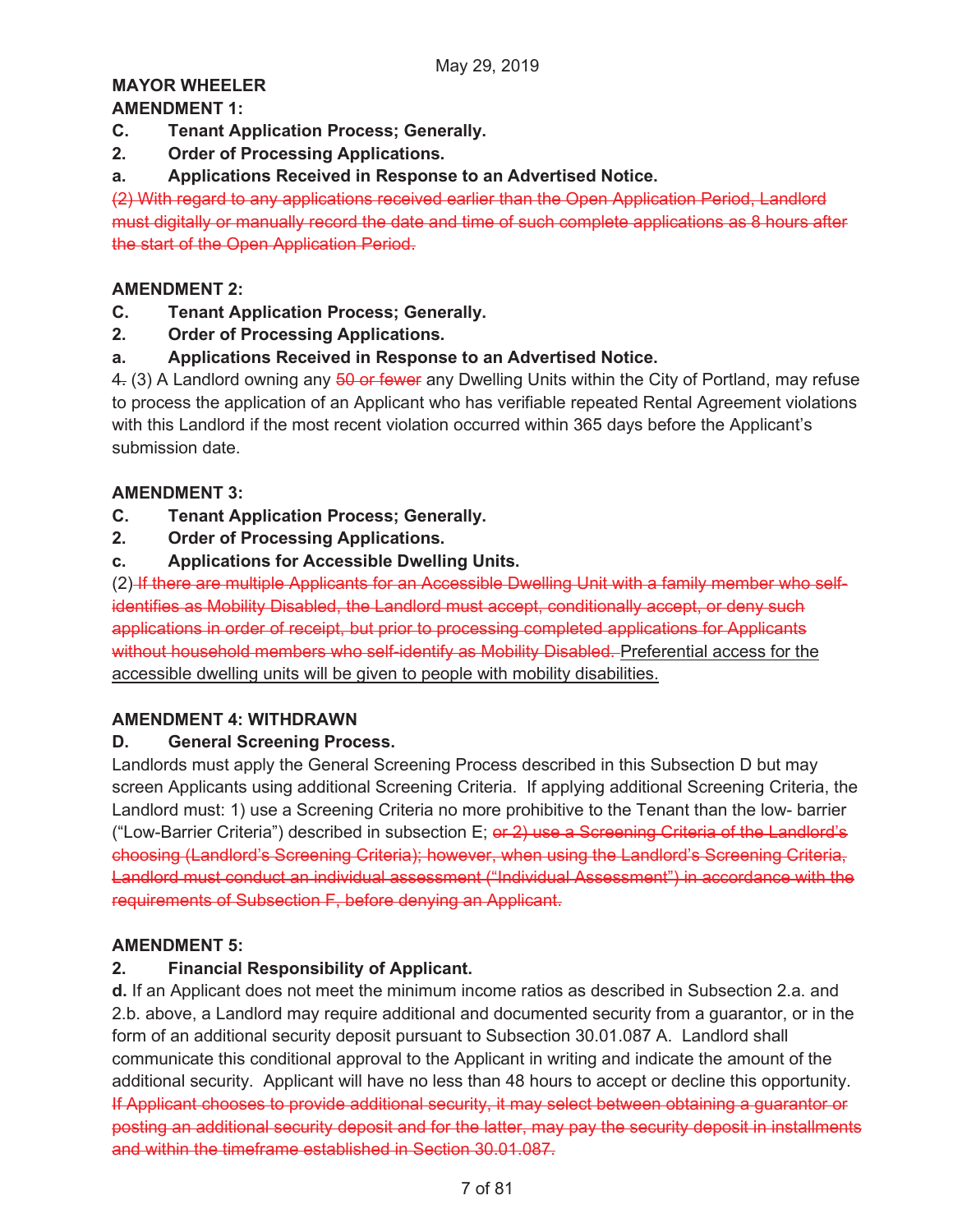#### **AMENDMENT 6:**

#### **2. Financial Responsibility of Applicant.**

**e.** If a landlord chooses to require additional documented security from a guarantor, If Applicant elects to provide a guarantor, Landlord may require the guarantor to demonstrate financial capacity. If the guarantor is a friend or family member, Landlord cannot require the guarantor to have income greater than 3x the Rent amount. Landlord may not require an Applicant's guarantor agreement to exceed the term of the Rental Agreement.

#### **AMENDMENT 7:**

#### **G. Exemptions**

d. Tenancies where the Applicant would occupy one Dwelling Unit in a Duplex where the Landlord's principal residence is the second Dwelling Unit in the same Duplex; or

e. Tenancies where the Applicant would occupy an Accessory Dwelling Unit that is subject to the Act in the City of Portland so long as the owner of the Accessory Dwelling Unit lives on the site.

#### **COMMISSIONER EUDALY AMENDMENT 1:**

For Items 512 and 513, amend ordinance language to change the implementation date from October 1, 2019 to March 1, 2020.

Rationale: We are determined for this item to be successful in practice and for the Housing Bureau to have plenty of time to create the administrative rules and provide training to landlords and tenants. We have been told that moving the date to March will provide the time necessary to accomplish those tasks.

### **AMENDMENT 2:**

For Exhibit A of Item 512, Under Subsection E.2. Evaluation Denial; Low-Barrier, amend to include, "b. Before denying an Applicant for criminal history using the Low-Barrier criteria described in this Subsection, a Landlord must consider Supplement Evidence provided by the Applicant if provided at the time of application submittal."

Rationale: This language was included in the previous draft of the policy that came to council in April. We made a policy decision to remove it for a variety of reasons including administrative burden, but since releasing the substitute draft, we have heard from our close community partners that they are very concerned we would not be supporting Federal Fair Housing Law by leaving it out. As this policy is designed to further Fair Housing Law, we are requesting it be put back in.

### **AMENDMENT 3:**

For Exhibit A of Item 513, Under Subsection F, amend to say, "Within 5 business days of receiving a request from a Tenant or giving a notice of intent to terminate a tenancy…"

Rationale: It was our intent to change this language when we were working on the substitute, but it got lost in translation. The intent of the requirement is to give tenants the information they need to successfully apply to new units, and therefore would need to made available to tenants while they are filling out applications, not after they found a place and are moving out.

### **COMMISSIONER FISH AMENDMENT 1:**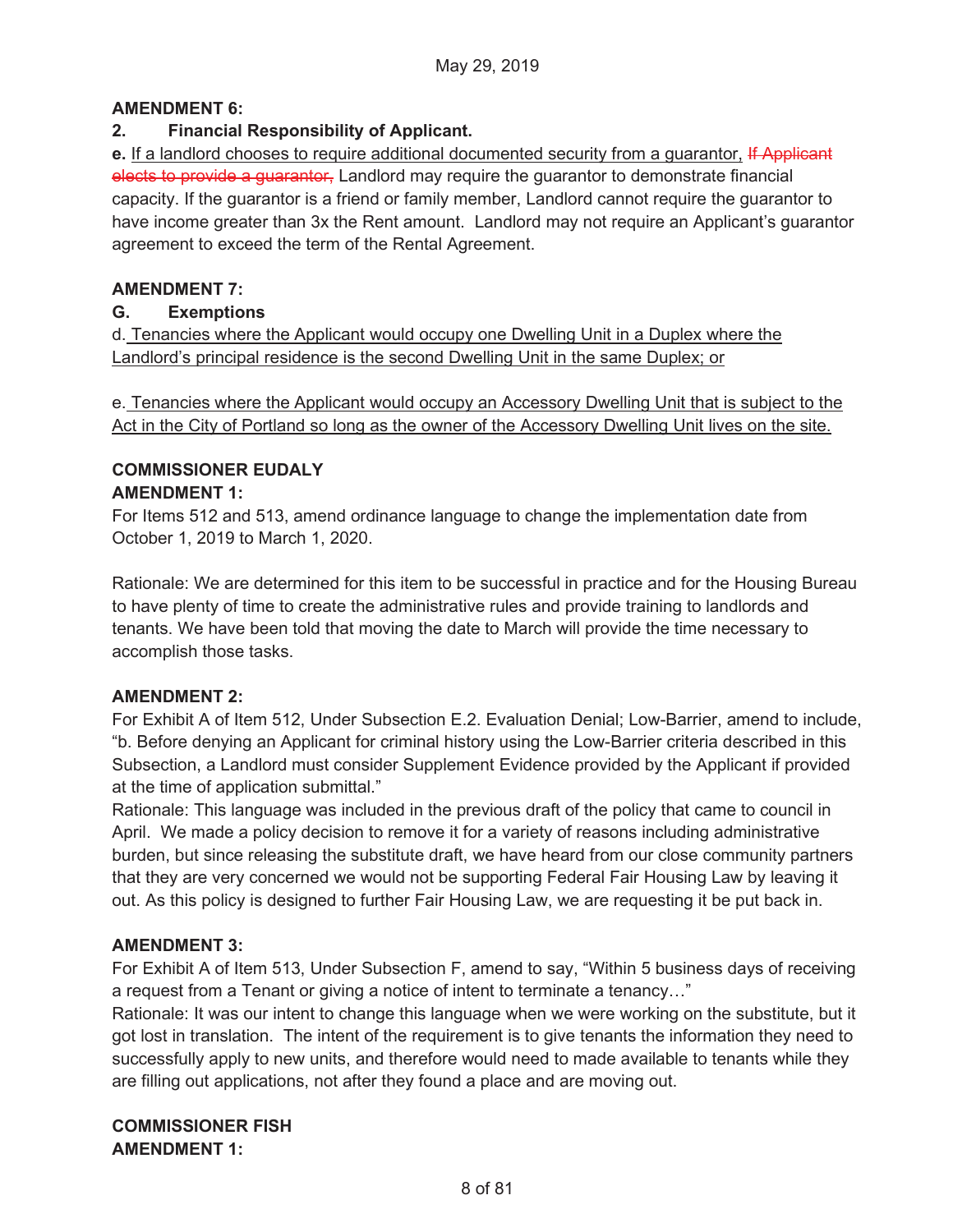Require annual reports to Council on this policy.

"e. the Portland Housing Bureau shall annually report to City Council on the progress and implementation of this policy, including recommendations for any changes that may be needed."

At 9:21 p.m., Council adjourned.

# **DUE TO LACK OF AGENDA THERE WAS NO 2:00 PM MEETING THURSDAY, MAY 30, 2019**

# **MARY HULL CABALLERO**

Auditor of the City of Portland

By Karla Moore-Love Clerk of the Council

For a discussion of agenda items, please consult the following Closed Caption File.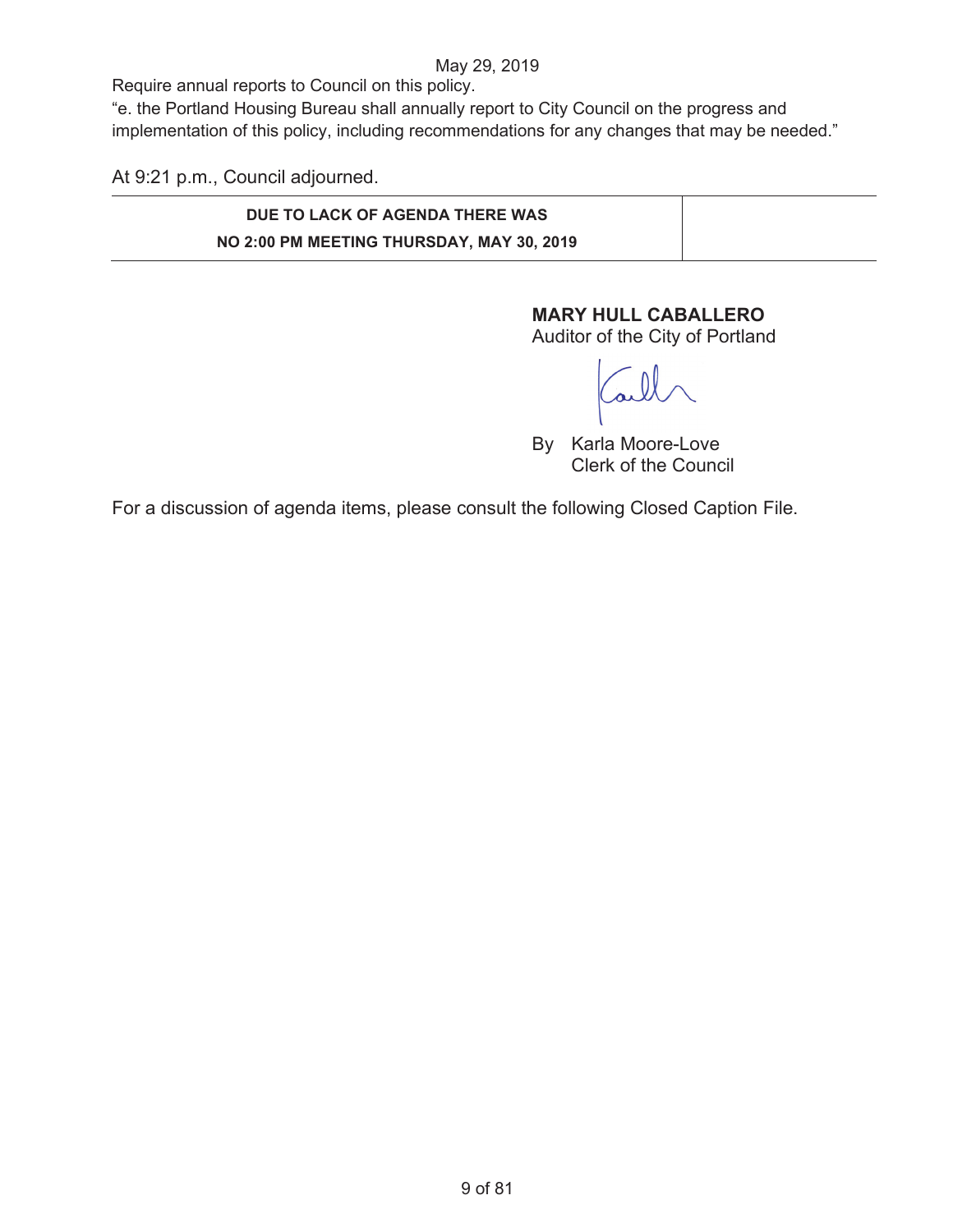**This file was produced through the closed captioning process for the televised City Council broadcast and should not be considered a verbatim transcript. Key:** \*\*\*\*\* **means unidentified speaker.** 

### **MAY 29, 2019 9:30 AM**

**Fish:** Here. **Hardesty:** Here. **Eudaly:** Here. **Fritz:** Here.

**Eudaly:** This is the Portland city council session from may 29, 2019, Karla, please call the roll.

**Fish:** Here. **Hardesty:** Here. **Eudaly:** Here. **Fritz:** Here.

**Eudaly:** Thank you, Karla. Before we begin, our city attorney will read the rules of decorum.

**Molly Washington, Deputy City Attorney:** Thank you, good morning. Welcome to the Portland city council. The city council represents all Portlanders and meets to do the city's business. The presiding officer preserves order and decorum during the city council meetings so everyone can feel welcomed, comfortable, respected and safe. To participate in the council meetings you may sign up in advance with the council clerk's office for communications to briefly speak about any subject. You may also sign up for public testimony and resolutions or the first readings of ordinances. Your testimony should address the matter being considered at the time. If it does not, you may be ruled out of order. When testifying, please state your name for the record. Your address is not necessary. Police disclose if you are a lobbyist. If you are representing an organization, please identify it. The presiding officer determines the length of testimony. Individuals generally have three minutes to testify unless otherwise stated. When you have 30 seconds left, a yellow light goes on, when your time is done, a red light goes on. If you are in the audience, would like to show your support for something said, please feel free to do a thumbs up. If you want to express that you do not support something, please feel free to do a thumb's down. Please remain seated in council chambers unless entering or exiting. If you are filming the proceedings, please do not use bright lights or disrupt the meeting. Disruptive conduct such as shouting or interrupting testimony or council deliberations will not be allowed. If there are disruptions, a warning will be given that further disruption may result in the person being rejected for the remainder of the meeting. After being rejected, a person who fails to leave the meeting is subject to arrest for trespass. Thank you for helping your fellow Portlanders feel welcome, comfortable, respected and safe.

**Eudaly:** Thank you. We will now begin with communication items. Karla, please read the first item. I believe all five people who signed up for communications are testifying on the same item, so maybe we could call the first three, and they can all come up together. **Moore-Love:** Okay.

**Eudaly:** Welcome. Everyone. State your name. You don't need to state your address, before you begin your testimony, and you have three minutes.

**Christine Lassiter:** Good morning, commissioners. I am christine lassiter with all state and Multnomah village and a board member of the Multnomah business association. Our locally owned and operated businesses have been in the village for seven years. First of all we would like to thank you for the opportunity to present to the city council today and appreciate all that the city is doing to make improvements to our community. Multnomah village, located on capitol highway, just off of i-5 and southwest Portland, has been a neighborhood be district since 1909. The Multnomah village business association has supported the almost 150 businesses in the village for more than two decades. The village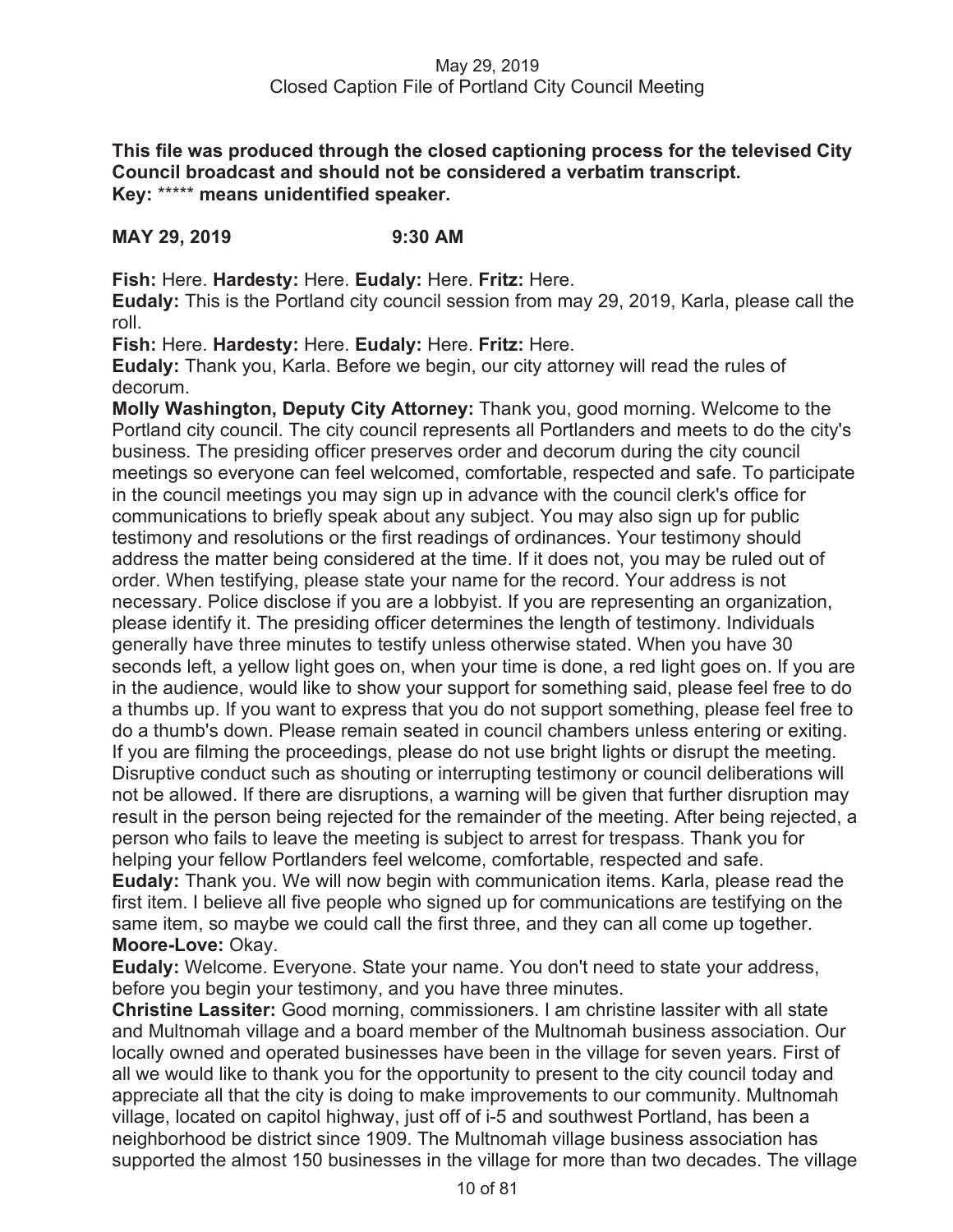is home to primarily locally owned business, including destination spots, such as think or toys and annie bloom books, as well as the Multnomah art center, which serves the residents of the community year-round. Multnomah village has had significant changes that impact our district. We have had the retirement of long time business owners, such as o'connors and jones and jones jewelers that have caused business turnover, major fire renter's grill, taking over a year to rebuild, as well as new buildings adding several hundred square feet of new retail space, that has brought new businesses, and residents to our district. In addition to providing great variety of locally owned, unique shopping experiences, we work hard to bring several successful family-friendly events that collectively attract 30,000 kids and families, including one of the largest street fairs in Portland, Multnomah days. And our huge community halloween trick-or-treat event, and created innovative, economic development efforts in the golden ticket, which generates 1 million in holiday retail sales in the village each year. With having just one major road going through the center of Multnomah village, a major portion of that being oneway traffic, diversions from that main strip can cripple small businesses, who already fight online and mega-retailers. While we are very excited about the planned infrastructure investments coming to the village, including a major repaving project down capitol highway, multiple sewer rehab projects around the village, and the addition of a bike lane coming into the village, we are understandably concerned about the critical needs to mitigate negative impact to the businesses of the village. We come before you to ask for strong communication with Multnomah village business association to ensure that the major upcoming construction projects do not kill the district businesses. We are asking to involve businesses and traffic rerouting and customer communications so that we are able to maintain as much of our customer base as possible and so that people do not get too used to diverting away from Multnomah village. We invite pbot staff to have a standing time on our monthly board meeting to keep us updated on projects, and would also like to personally invite each member of city council to tour our drink during construction. We would love to show you what it -- what makes the village unique and feel this could show Portlanders that Multnomah village is open for business. Thank you for your time and considerations on the proposals. We are bringing to you today. We look forward to working closely with each with these projects.

#### **Hardesty:** Well done.

**Jill Crecraft:** Good morning, I am jill crecraft, and I am a native Oregonian and board member of the Multnomah village business association, I am also the owner of sip to vine, the first wine war and bottle shop carrying northwest wines. We are a small shop carrying local production. We celebrated 17 years in business last january. We would firstly like to thank you for some projects in and around Multnomah village, especially funding the improvement project from our viaduct south to barbur boulevard, and thank you to the bike and pedestrian improvements along Multnomah boulevard and the improvements to capitol highway between southwest 35th and 36th. All these have been beneficial to our community. Thank you. With the longevity of 17 years comes a unique perspective. These projects have come at a cost. Near constant disruption for a decade to local small businesses through the worst recession this generation has seen starting in 2008, and in reality, the precursor started in 2000. This is a double whammy to us. For those of you who may not remember, there are only two major roads to access Multnomah village, Multnomah boulevard and capitol highway. A brief overview shows perspective. Details and timelines are in the packet. The two years from 2000 to 2002, Multnomah boulevard had a sewer lane replaced. Between 2005 and 2013 this line was repeatedly repaired and ultimately replaced, which included road closures at the critical holiday season. The 14 year disruption was rounded out in 2014 with bike lanes and sidewalks, which look much better now. During these 14 years community members were thoroughly trained to avoid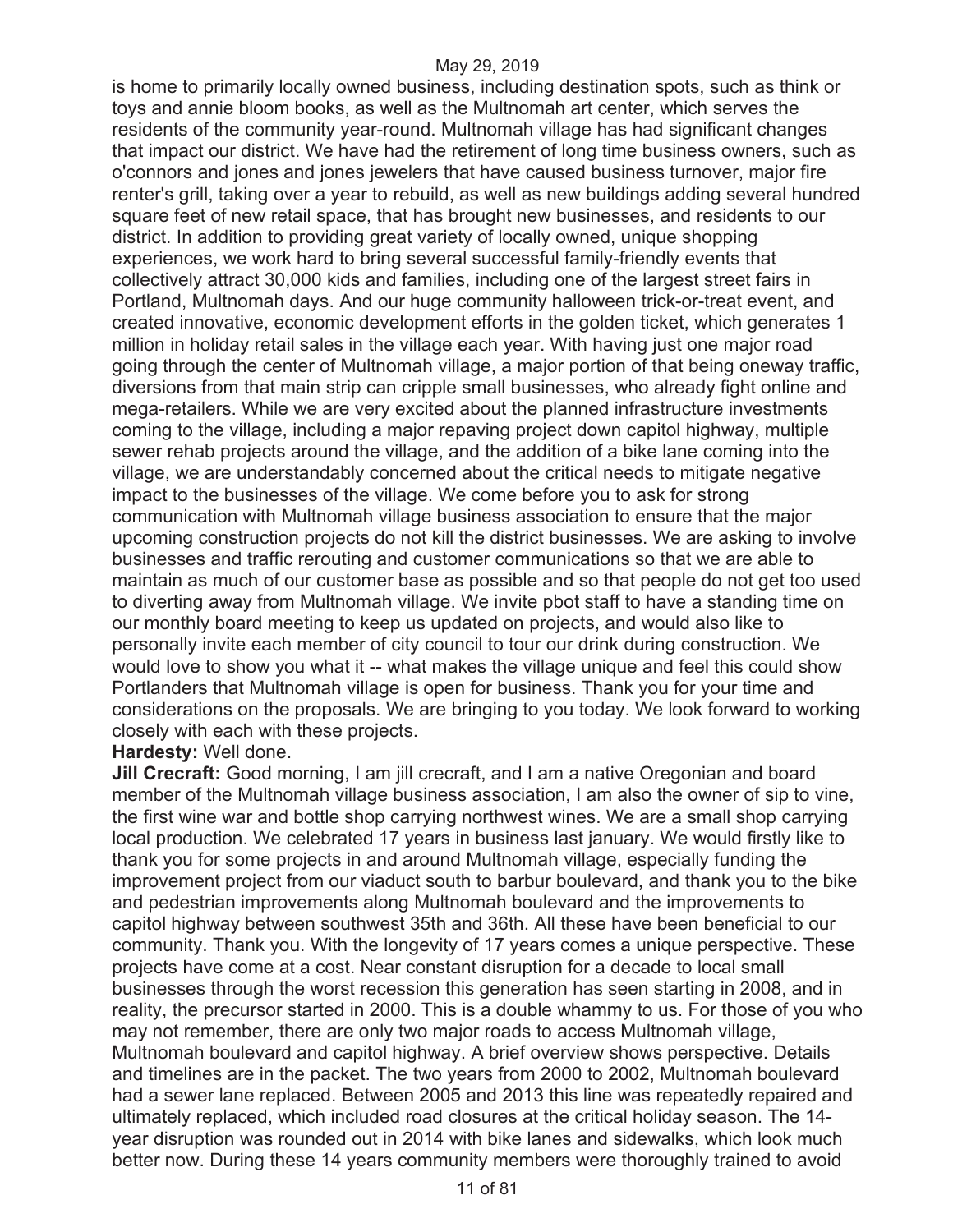the area and find other places to go. Capitol highway was profoundly affected in 2013 during a green street project which took twice as long as the original estimate. Photos are in the packet. The current construction project begins today on capitol highway with a completion date in november. Beginning in december, the work or to on the capitol improvement project, desperately needed stormwater improvements, which is slated continue through 2020-2021, and also penciled is the jug handle reconfiguration followed by the southwest corridor light rail at some point. While these are not -- while all these are not in Multnomah village proper, they impact us by rerouting and keeping people away. We support and have been advocating for these projects, but we will be feeling the effects and pressures of these in and around Multnomah village for seven or more years yet. The small business association states that 25% of businesses do not reopen again after major interruption to business, something Multnomah village is hoping to avoid during there and upcoming construction projects. We must try to lessen this inconvenience as much as possible. Thank you for your time.

**Barb Cantonwine:** Good morning, council members. Thank you for this opportunity to speak with you today. My name is barb cantonwine. I am an owner of healthy pets northwest. Our family business is a member of the Multnomah village business association, and I am a member of the board, healthy pets northwest has three Portland locations, including the one in Multnomah village for 12 years. We have eight dedicated employees who also reside within the community. Customer service and community outreach are number one priorities to us and the staff at our stores. According to adventure Portland, small local businesses donate to community causes at twice the rate of national chains or the online giants. Also, 70% of every dollar spent in a local business like ours stays in the local Portland community. That's according to venture Portland, as well. The staff live, work, and shop with their hard earned dollars at other local businesses because they know how important it is to keep those dollars local. As small businesses, we are used to facing problems and finding ways to solve them, and in fact, based on the notices we received about construction, the staff and management of healthy pets northwest will be highlighting our local delivery service to ensure customers are still able to purchase the heavy bags of food and cat litter even if access to our store is difficult by car during the construction. We all want to make sure that we retain our customers and the economic vitality of our community during the construction. The businesses in Multnomah village need your help. Communicating to customers of all businesses and the village neighborhood will be imperative. The business association plans to do this through print media, extra signage, and paid ads on social media. Plus, for my business we will have additional fuel and other vehicle costs associated with the delivery service. The money used for this will be above and beyond what we currently spend on this communication all due to the major construction project. We would like you to consider \$3,000 customer communications grant to help Multnomah villages interact with our valued customers before, during, and after the construction. The grant we are requesting would be similar to a successful pbot partnership with the foster area business association in outer southeast Portland. That helps the businesses in that district survive the streetscape construction project still occurring. That small city investment had a really big impact for the affected local businesses. If granted the business association along with the village businesses would match the dollars with at least a 3-1 rate through discounts and increased economic activity during and immediately following the construction. We could host a public ribboncutting ceremony to celebrate the project's completion as well as our shiny new streetscape. Thank you.

#### **Eudaly:** Thank you.

**Petrel Farkas:** Good morning, commissioners. Thank you for the opportunity to speak with you today. My name is petrel farkas, the owner of peach tree gifts, a gift shop in the heart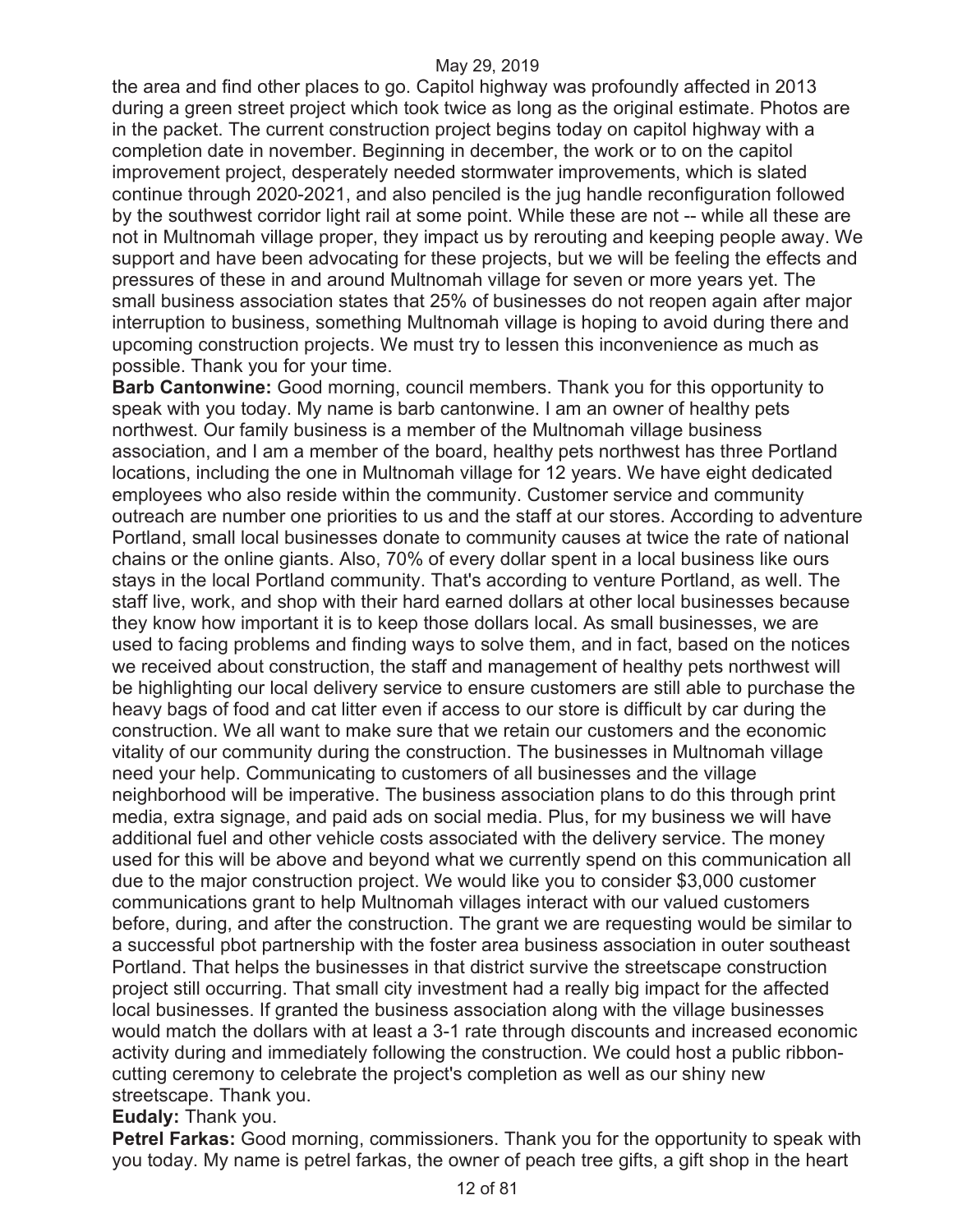of Multnomah village. I opened my shop on small business saturday 6.5 years ago, and we are located on capitol highway. Peach tree gift is best known for our card selection, our wall of novelty so, and locally sourced products. While our customers come for unique and humorous gifts, we work hard on a daily basis to provide a shop that brings customers coming to the village on a regular basis. I can proudly say I currently employ eight women, and during the holiday season I will employ up to ten. Five of these women live within two miles of my store and are frequent -- patrons. A wonderful cycle occur where is we work and live within a close proximity and spend our dollars locally. I am here speaking because I am concerned about how the scheduled projects that will close capitol highway and roads will affect these ago women, our business as a whole and the other businesses in the village. Projects of this scale can negatively hurt the livelihood of our employees immediately, but it can also have a lasting effect when customers slowly and without intention find new -- routines. They come across a new store, and over time stop spending their dollars in Multnomah village. Like many other retail businesses, the success of my store relies on the ability for our customers to visit us during major holidays. Valentine's day, Mother's Day, father's day and easter and graduation and holiday season and the winter holidays. While the days mean very little to a construction timeline, they can mean everything to a small business such as my own. We rely on these holidays as they keep our businesses thriving. At peach tree gifts, 30% of our gross sales are made between thanksgiving and Christmas. One of the great improvements the city made was to institute a construction blackout in business districts during the holidays to ensure customers could make cash registers ring. Thank you for instituting this blackout. While it is my understanding the construction will occur over the summertime, I feel it is important to stress that any construction that goes over the scheduled timeline that begins to encroach on these critical months of our business would be detrimental. During this project we will be afforded three items. One, a complete and clear timeline of the work that will be completed with updated timelines if necessary. Two, clear and effective signage to tell our customers that businesses are open for, during construction. Three, the aforementioned customer and communications grant to help us in our marketing efforts for during and after the construction. Multnomah village often does not get the same attention and press as many of the other neighborhood districts. For this reason, we feel we need to work twice as hard to ensure we stay afloat. I hope we may have the opportunity to welcome you to peach tree gifts and Multnomah village soon. Thank you for your time. **Eudaly:** Thank you.

**Hardesty:** Did you guys practice before you got here?

**Farkas:** Oh, yes.

**Hardesty:** It shows.

**Kenneth Zeidman:** Good morning. My name is Kenneth zeidman, I was born in Portland and have lived here most of my life. I am a long-time member of the Multnomah village business association, as well as the Multnomah historical society. I grew up in an entrepreneurial family. My grandfather was in the retail and wholesale clothing business in Portland for 50 years. My parents, jerry and zelda, were in the retail women's ready to wear business operating six stores in the Portland area for 37 years. The stores were known as "jerry's fastens." I worked with my parents in their clothing business, as well as branched out in retail endeavors of my own. In 1973, my family purchased a property in Multnomah village on the corner of southwest capital highway and 36. We used the rear portion of the building as a warehouse distribution center for the clothing stores and rented out the front of the building to an antique store. Currently I own three properties in Multnomah village serving 22 different tenants, including music teachers, several therapists, real estate offices and school photographer, contractor, senior theater provider, prosperity pie shop, switch clothing and shoes and peach tree gifts. 15 of those 22 tenants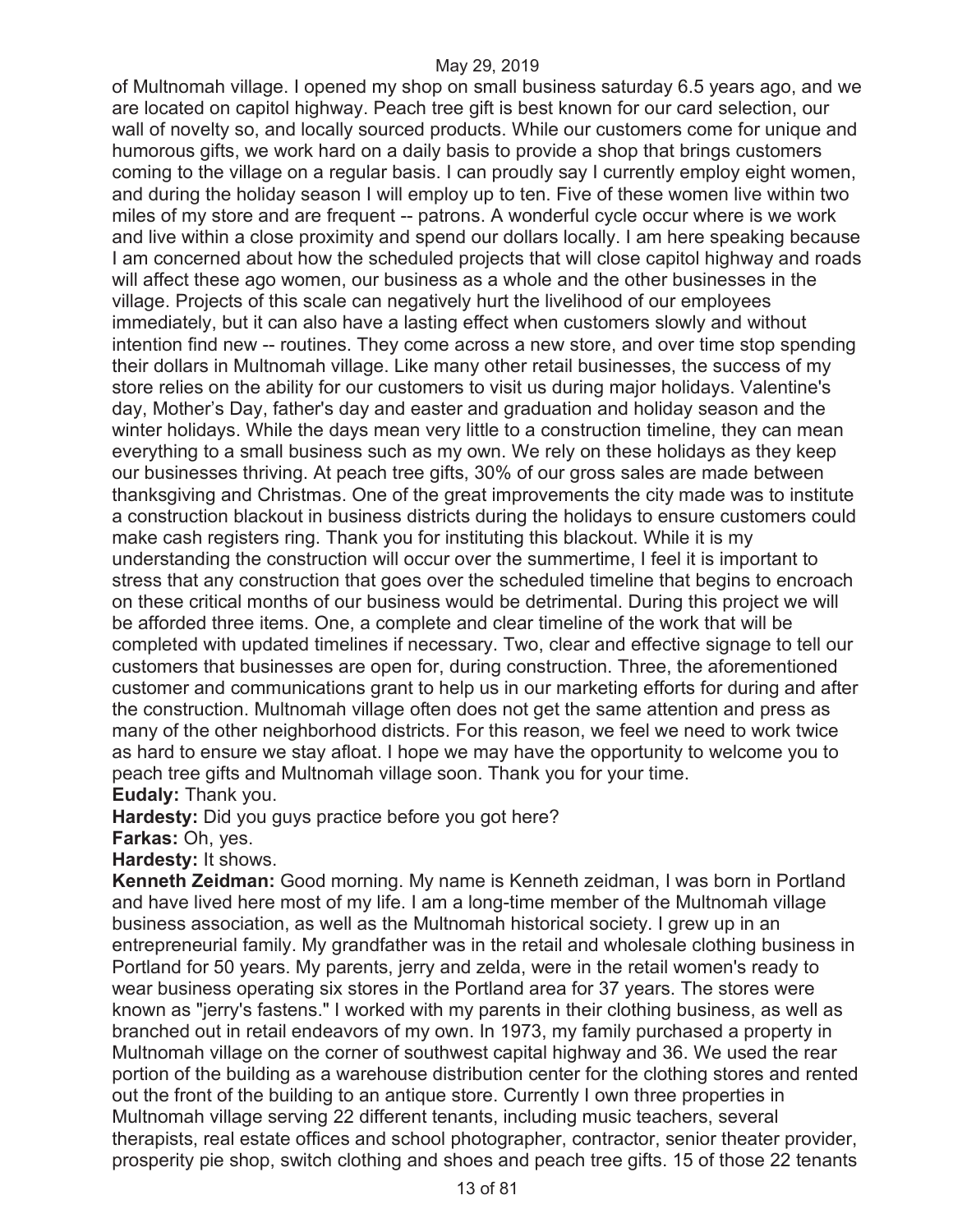are businesses owned by women. 60% of the independently owned businesses in Multnomah village are owned or co-owned by women. You have just heard from four of them. Having been a tenant myself for years, I have a unique and empathetic respect as a landlord for my tenants. I know how challenging operating a business can be. I make every effort to keep rents affordable. Multnomah village businesses are primarily owneroperated. They work hard, put in long hours and put their financial resources at risk every day. Even one day of business interruption can mean a monetary loss. Business owners still have to pay employees, rent, utilities, and business taxes. Unlike being a salaried employee, an owner does not get paid if their customers or clients cannot get to their business. Commissioners, hardesty, eudaly, and Fish, I think you can empathize what it is like to be a successful, small business owner and how challenging it can be. The previous testimony has been about the past, current, and upcoming construction. They have outlined solutions to help lessen the impacts in the village. Longer term, the city and Multnomah village are getting denser and struggling to meet the demands, pardon me, for all modes of transaction, parking, and access to the district. Expanding the parking lot at the Multnomah art center by the addition of a multi-level parking structure -- can I go on? **Eudaly:** Yes, you can.

**Zeidman:** 20 seconds. A parking structures would be a solution to meeting the needs of a growing community. By checking a fee for parking in the structure, revenue could be generated for both the city and help with the Multnomah arts center 2021 plan for sustainability. I am sure businesses would be happily, would happily validate the parking if it meant more customers. Thanks for your time and attention.

**Eudaly:** Thank you. Thank you, everyone, for coming tuesday and taking time out of your schedule. As it sounds like, you know, I am is a former small business owner for 22 years. I certainly understand what one bad month can do to a business, especially if that month is december. You have come with really reasonable requests. I will certainly get you that timeline. We are ramping up our open for business campaign, so the signage you are asking for, I think, is underway, but let's stay in communication about that and make sure that it's adequate and the kind of approach that you want. I will support the request for the grant. I can't promise you 3,000. I don't have that authority. But, I will advocate for it. Parking structure -- I am not going to wade into that right now. I did have one clarifying question. Someone had mentioned that there was a new construction project that will begin in december, and then another person mentioned a holiday blackout. Are we waiting until after christmas, then? Is that the --

**Lassiter:** The prep work is primarily in December.

**Fish:** Can you mauve the mic closer.

**Lassiter:** The prep work begins in december and largely is utility location and dealing with some [inaudible]

**Eudaly:** So you are not concerned with disruption in december?

Lassiter: It is not shutting down the street yet. That will be most of 2019.

**Eudaly:** Okay. Let's stay in touch.

**Lassiter:** I am sorry, 2020.

**Eudaly:** Let's stay in communication about that. My director policy, jayme, is right back there. If you want to just say hello and get her card and let's keep communicating, and I would love to come and tour, although i've been coming to Multnomah village since I was a little girl, and some of the businesses are still there. Thank you. Commissioner hardesty. **Hardesty:** Thank you. First, I just want to say how refreshing to come with specific asks to tell a story, and so first I am just impressed that you came prepared. You knew what you wanted. Let me also say that I share your frustration. Even if those projects were not about to happen, one on top of the other, one on top of the other, it's really, really hard to maneuver transportation-wise in your neighborhood. I can appreciate the frustration, but I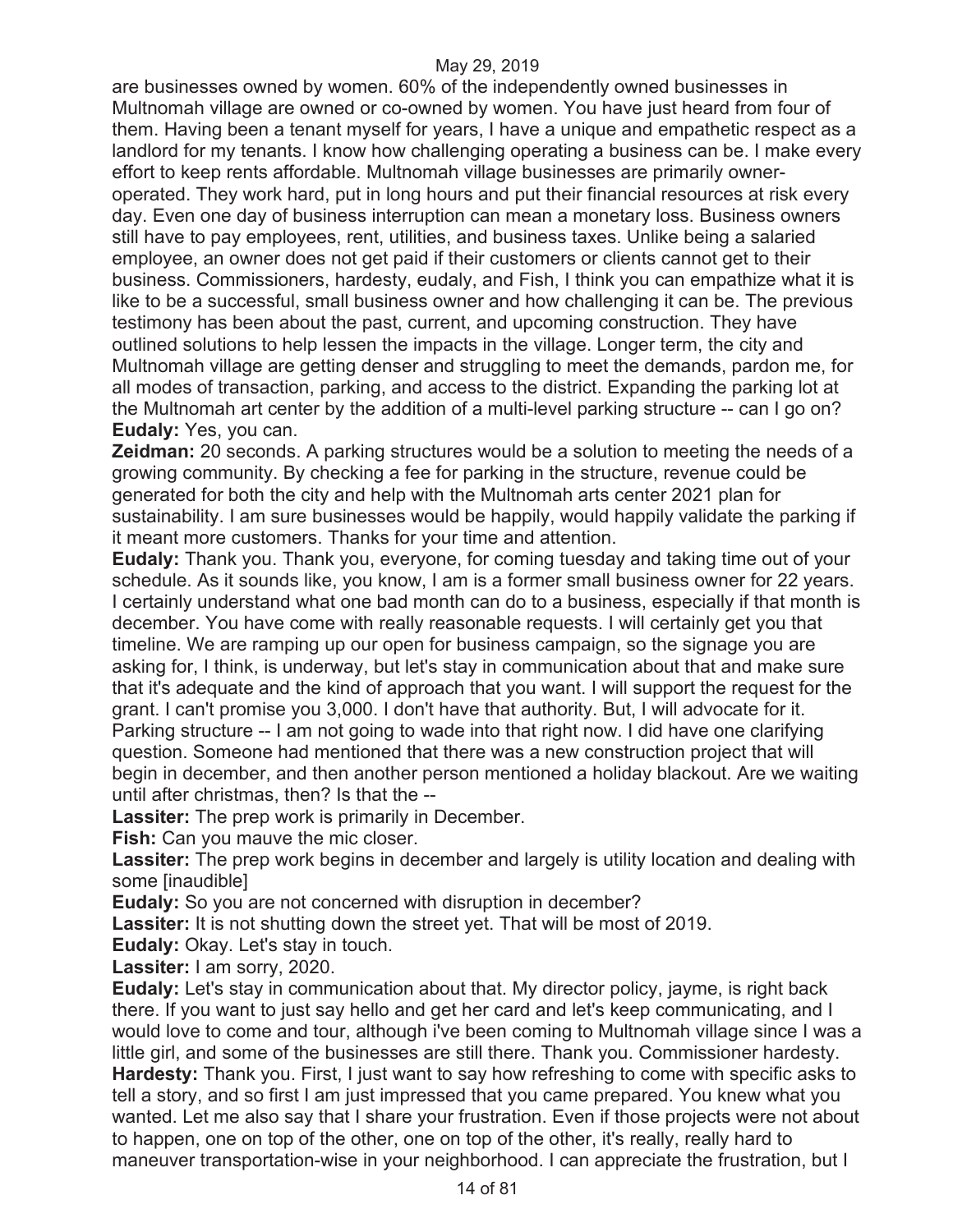am in awe that you put together such a compelling story with specific asks that gives us an opportunities to be supportive. Let me know how my office can help, and thank you. And you can hold classes to teach other community members how to do this. I am very impressed with, with your organization, your ask, and the fact that you knew what -- you knew the right thing that you needed to ask for here. Thank you. You have got the right government. I appreciate that, as well.

**Fish:** High praise. High praise.

**Hardesty:** Especially from me.

**Eudaly:** Not everyone gets that.

**Fish:** I few things, I want to thank venture Portland. Heather hale does such a great job. She and her team advocating for our 50 neighborhood business districts. You are one of our most important districts. We are not allowed to have favorites of all the 50. I love both my children, but we also spend a lot of time in Multnomah village. My son likes pancakes at a certain establishment, and we bought a lot of toys at another establishment, and we have eaten a lot of pizza elsewhere, and you can go down the list, so venture Portland, thank you. Thank you, heather. I want to echo what my colleagues have said. Thank you coming prepared with specific asks. It is refreshing. We have the potential through our bureaus and collectively to respond quite nimbly to community requests. You heard commissioner eudaly go through your list. But, a lot of people just aren't as confident as you are in coming in and being very clear about what the ask is. Let me just add my commitment because a number of these projects in your neighborhood involve the bureau of transportation and the bureau of environmental services working together. By the way, as heather will tell you, we have come a wrong way in coordinating our activities, so that we lessen the impact on small businesses like you. We will work with commissioner eudaly's office to make sure that we are aligned. I had a question myself, how frequently does your business association meet? Is it monthly?

**Lassiter:** Yes, monthly.

**Fish:** And we have, between us, chloe and I have a lot of outreach people that do community outreach, and we will make sure that there is an update that comes to your business association on what's going on, and it's perfectly reasonable to ask for not only currents time lines, but advanced notice if we are going to go beyond that time line. **Lassiter:** Our next meeting is tomorrow at 8:30:00 a.m.

**Fish:** You are good. And I am certainly open to the grant. We will do a little homework in terms of how that works. One other question, there are five of you, and each of you did a wonderful job presenting, but in terms of the council coming back with follow-up, is there one of you who has been designated the lead? And your name?

**Lassiter:** Christine lassiter.

**Fish:** Okay. So we will make sure that we funnel any responses through you, and that you will bring your colleagues up to speed. I guess the last thing I want to point out is that fall businesses are the backbone of our community, and they are what gives our neighborhood so much richness and vitality, and I am reminded every time someone talks about getting a good deal online that it comes at a cost. Our online retailers provide a convenience, but they don't support little league or give back to their community in a myriad of ways. They don't mentor people or do what you do and have done historically. So, I think it's incumbent on us to support our neighborhood local businesses, and we do that proudly. So thank you very much for your time today.

#### **Lassiter:** Thank you.

**Eudaly:** Last but not least, commissioner Fritz.

**Fritz:** Thank you very much for coming in. I do get to have a favorite because you are my local business association. I've been shopping there for 33 years and looking forward to doing it a lot more after the end of 2020. I appreciate your acknowledgment that all of the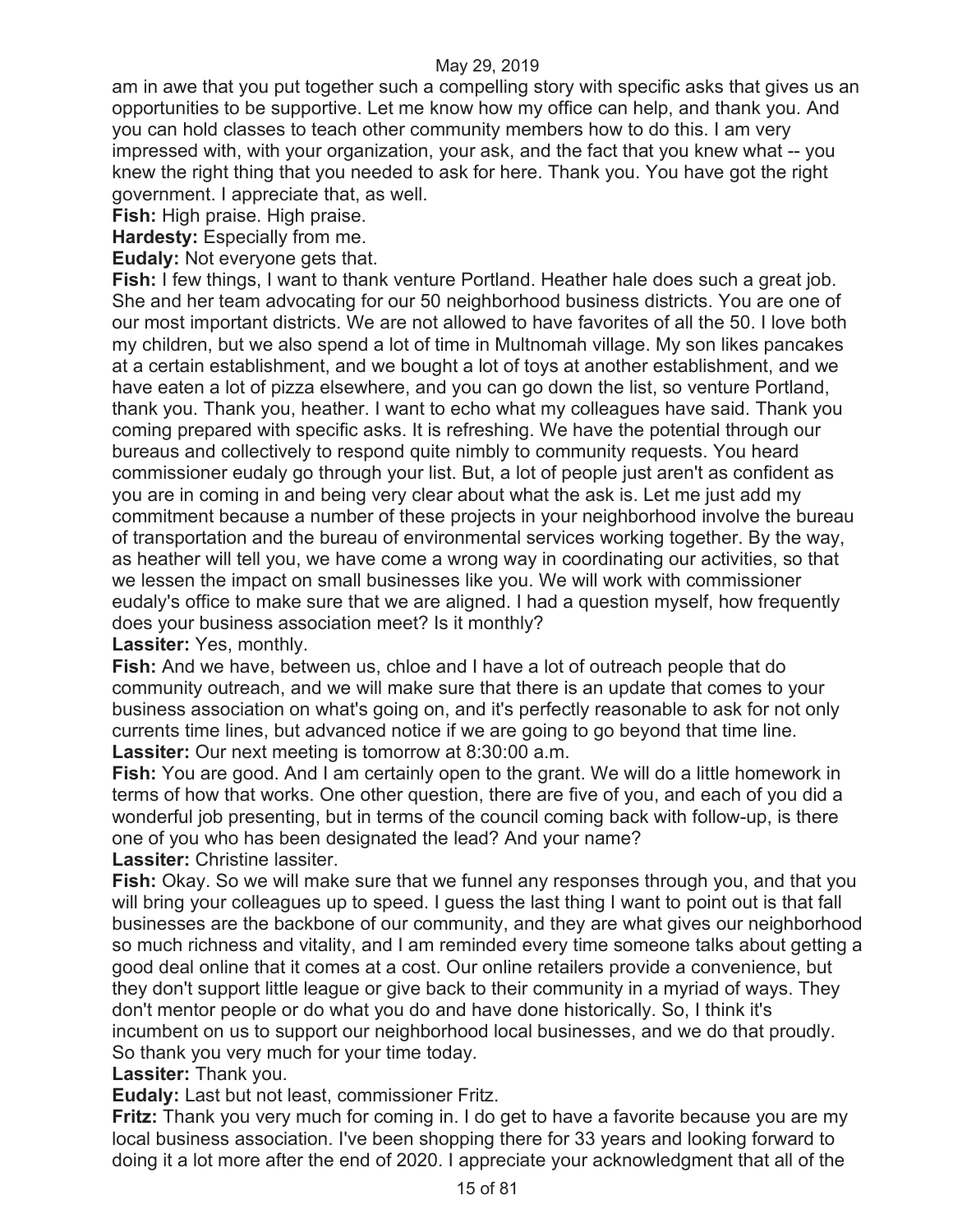projects are in the end going to be a good thing with the long awaited capitol project which will have sidewalks, and I just wanted to apologize, I can't be at the Multnomah days parade because my son is getting married on the same day, most inconvenient. He's in chicago. He did not check with me as to what the parade schedule was, but, and that's why I won't be there but otherwise it's a great parade. Thank you for your, would. **Lassiter:** He's welcome to get married in the parade.

**Fritz:** They live in chicago so that would be difficult, but thank you.

**Hardesty:** Excuse me, madam chair. Be careful what you ask for. You are getting all these improvements you've been advocating for, for how many years, right. Just one of those warnings, right, look out what you ask for, you might get it. Have a good day. **Eudaly:** All right.

**Jeff Black:** Good morning. I am jeff black.

**Eudaly:** You are in disruption. If you don't stop speaking, you will be removed. Okay. He needs to be removed. We are going to call a recess for three minutes. [recess taken] **Eudaly:** We are on the consent agenda, have any items been pulled from the consent agenda?

**Moore-Love:** Yes, item 496.

**Eudaly:** 496. I understand that was pulled by commissioner hardesty. As a courtesy to the commissioner and because we have park staff in the room, I am going to move that to immediately follow the two time certain items. All right. Please call the roll on the consent agenda.

**Fish:** Aye. **Hardesty:** Aye. **Fritz:** Aye.

**Eudaly:** Aye. Thank you. The consent agenda is approved before we begin with the regular agenda, the mayor's office offers has requested that item 501, 502, and 503 be moved to the afternoon agenda, after the 2:00 p.m. Time certain, however, we are going to reschedule 501 entirely. So 502 and 503 to the afternoon, and if you are here to testify, on 501, which is amend the city code to streamline the procurement and contracting process, I am sorry, but that item is being moved to a different date and time.

**Fritz:** Did the mayor's office offers say why the second readings are being moved? **Eudaly:** He wants to be here for the vote and make closing comments.

**Fish:** I want to make an observation, I have got a hard out at 3:10, so I also want to vote on these, so if we just -- as long as we have the time you know, to cast those votes before I go because I was prepared to do it this morning.

**Eudaly:** The goal is to be out of chambers by 3:00 since we have a third evening session. That is why I have suggested we reschedule 501 because I think that the item will be potentially lengthy. Okay.

**Hardesty:** Excuse me, I have a real concern with moving 502 to this afternoon. I am scheduled to not be here, and I do not want this voted on without me being in the chamber. **Fritz:** Perhaps we could move it to the beginning of the 6:00 p.m. Session since it is just a vote.

**Eudaly:** I really don't want to do that. The 6:00 p.m. Session is for the fair ordinance. **Hardesty:** Then I say we do it now.

**Eudaly:** Okay, I will move this to the end of the agenda, and I am going to ask jayme to coordinate with the mayor's office, and we are going to move on to the next time certain. Karla, will you please read 490.

### **Item 490.**

**Eudaly:** All right. This is the mayor's office item. This is the second reading. Is there any further discussion on 490? Karla, please call the roll.

#### **Fish:** Aye. **Hardesty:** Aye.

**Fritz:** Thanks so much to everybody who has been involved in this. Thank you, commissioner eudaly, for my most favorite amendment ever, aye.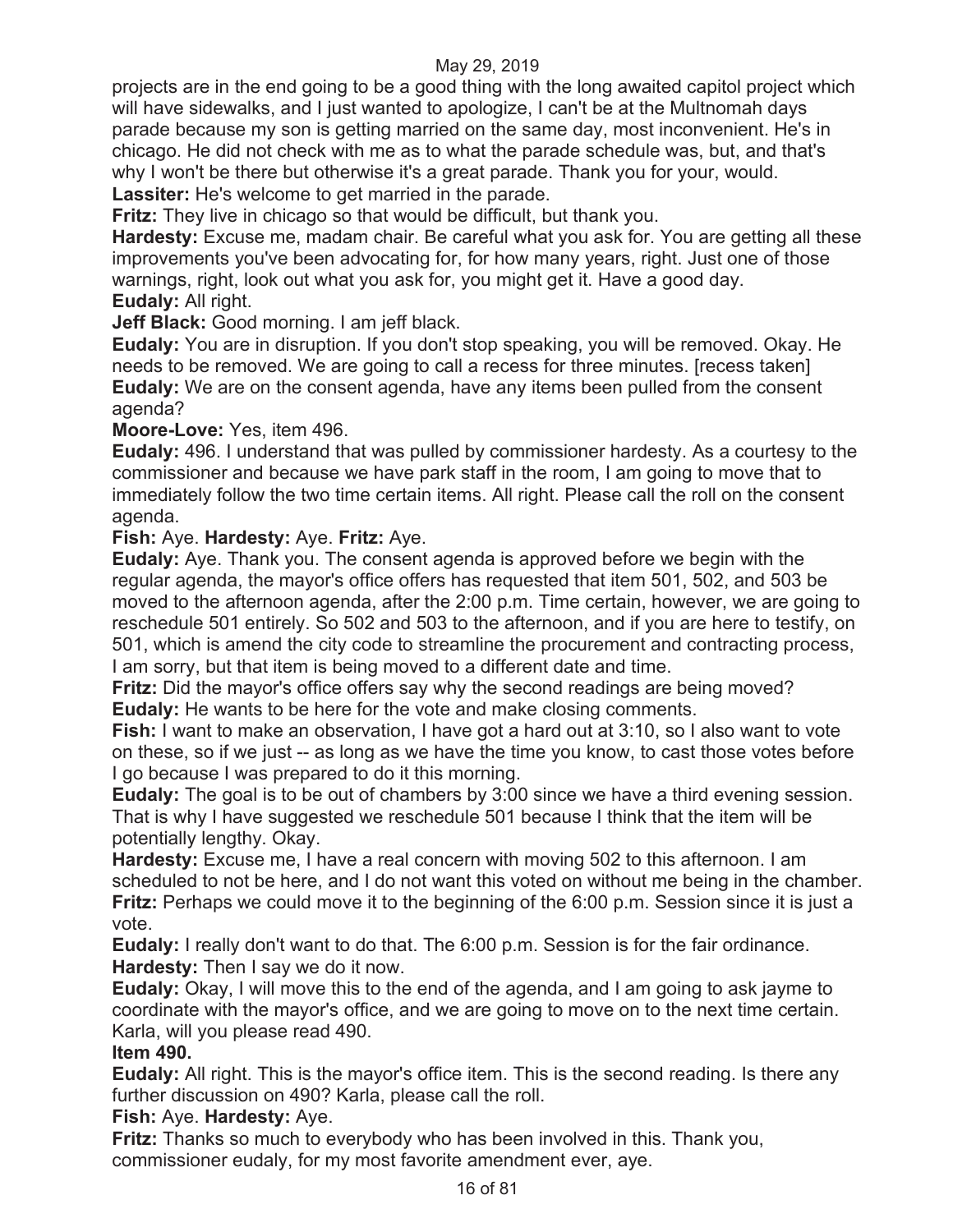**Eudaly:** Well, I have asked my staff to go back and make a clip of your comment on that item because any day I can make you that happy in council is a good day. I vote aye. The ordinance is adopted. [gavel pounded] Karla, please read item -- oh, let me make sure that I am not getting ahead of myself. 491 and 492 together.

### **Items 491 and 492.**

**Eudaly:** Thank you, Karla. This should be really quick. We are asking to amend the north suttle road local improvement district to extend the improvements to adjacent properties, and here to explain this in more detail is andrew abbey, the lid administrator for pbot, and a couple other people whose names I don't know off the top of my head, so welcome, andrew.

**Andrew Aebi, LID Administrator Bureau of Transportation:** Thank you, commissioner eudaly. On my immediate left is ryan cordy, an engineer with the bureau of environmental services, and his left is john deo, the right-of-way agent for the bureau of transportation. So this will be very brief. Just to reacquaint the returning council members with the suttle road lid, which was formed before we had the privilege of having commissioner hardesty on the council. You are seeing an overview map of where suttle road is located just south of the columbia river, and it's just west of north Portland road. This is a closeup view of the lid, so if you see that pink circle there on the left side of the map, that is the western most portion of north suttle road not in the project limit. And we want to simply add that portion of the roadway into the limits of the project. North suttle road is incredibly flat. It makes kansas look positively hilly, and I say that as somebody who has driven across kansas multiple times. And one of the challenges that we have is building a road that we can put enough slope to the road so that the stormwater drains, so it makes sense to build that now. And even more importantly, we would really like to incorporate the sanitary sewer extension work because we don't want to build a brand new concrete street and then have to jackhammer it out a couple of years later to put in a sanitary sewer extension. So the circle that you see on the north side of north suttle road is a previously planned stormwater outfall to the columbia river, which we don't have in the plans. We have worked very hard to keep the cost down on this project. I just wanted to apprise the council that the work is no longer in the scope of the lid. These are some pictures that were taken back in march 2017 just to give you an indication of the lack of stormwater drainage and pavement section. This is another picture that was taken in july. You can see even though it was the middle of summer, there is a lot of stormwater there on the street, and I just wanted to provide the council with a rendition of what the future improvements look like with the railroad track on the south side of suttle road, new concrete street. And a sidewalk on the north side of the street. The center question before council today, we are not deciding the question of whether to form this lid. We are deciding the question of whether to extend the street improvements and extend the sanitary sewer. There was no objection to any of the property owners funding the street extension of the sanitary sewer extension. We did receive two remonstrances related to other items, and those are in your exhibit d, if you passed the ordinance as written, that will overrule the remonstrances. So ryan will give you a quick comment on the sanitary sewer extension, and then john will explain the property rights' ordinance.

**Ryan Korti, Bureau of Environmental Services:** So perlite served on septic, the sewer that's existing on suttle road is about 250 feet short, built in 1977. Some challenges, technical challenges in order to extend that main through their property. We have to do an underground jack and bore underneath the line that goes -- the railroad that goes across suttle road, and then an additional track that fronts the property. So, we are making it as shallow as possible in order to serve them with gravity sewer, and not shallow enough because there is certain requirements from the railroad that still needs to be so deep.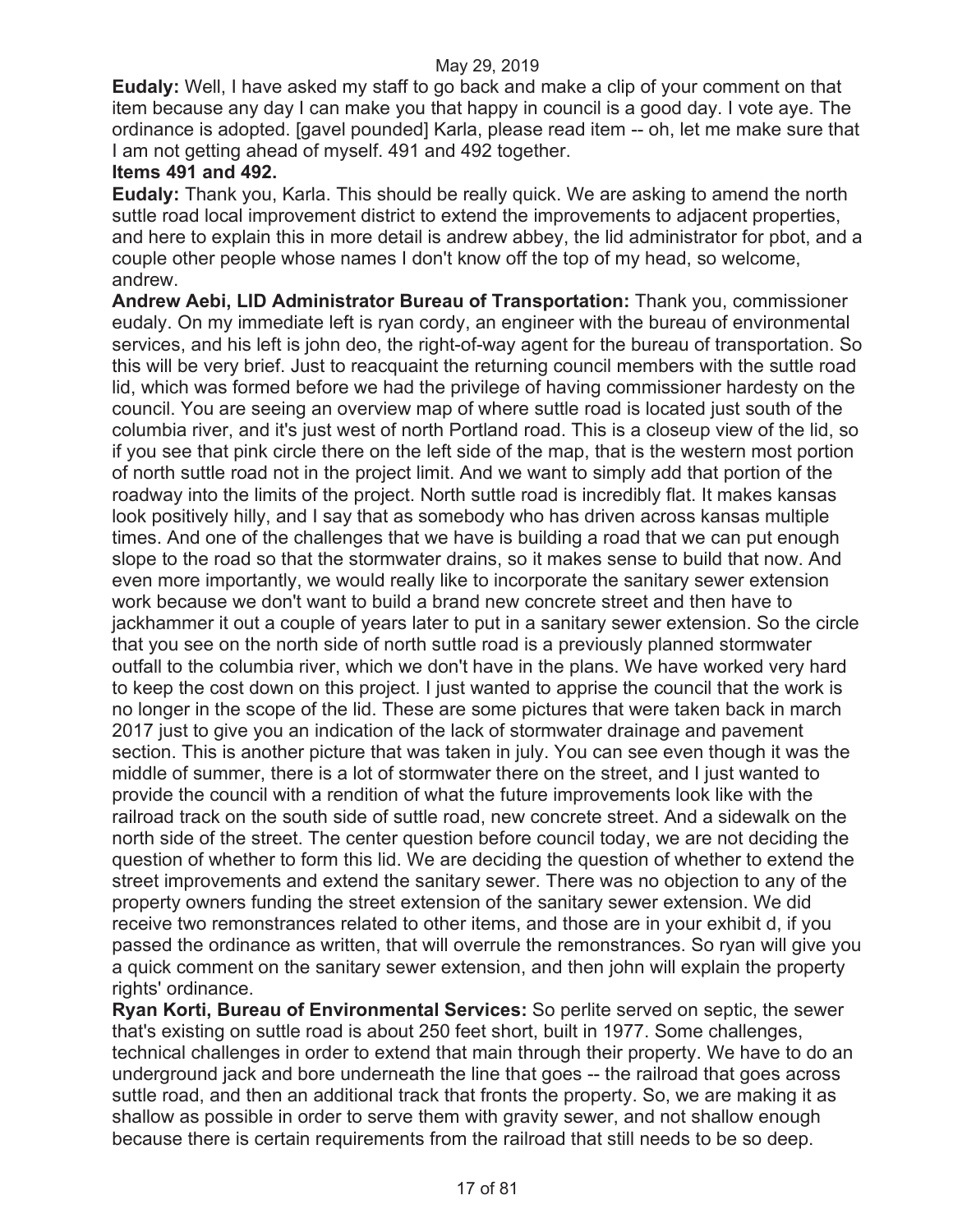**John Deyo, Right of Way Agent Bureau of Transportation: Good morning, I am john** deo with the bureau of transportation. So I am here to speak on item 492, and that authorizes the bureau of transportation to acquire property rights needed for the north suttle road project, under eminent domain of the city. It authorizes the offer of just compensation to affected property owners for the property rights. The property rights identified in the ordinance are needed to accommodate the permanent improvements to be constructed in the right-of-way. Those include sidewalks, curbs, street trees, and stormwater facilities, primarily, and to support the overall construction of the project. In addition, the property rights allow for the grading and reconnection of driveways to businesses along north suttle road, and in general, the acquisitions include a one-foot wide strip along the north side of north suttle road and temporary easements for construction on the north and south sides of the street. All affected property owners have been notified for the need for the property rights, and we are invited to attend today to this hearing. If you have any questions, I would be happy to answer them.

**Eudaly:** Thank you, colleagues. Commissioner hardesty.

**Hardesty:** Thank you, madam chair. I just wanted to put on the record that my fire marshal is in support, but didn't maybe get a chance to give you a letter unless you have it right there. Do you have it?

**Aebi:** I have it. Thank you, commissioner. I will do that right now.

**Eudaly:** Fantastic. And the other --

**Fritz:** Are you going to go into the remonstrances.

**Aebi:** They are in exhibit d. None of the comments objected to the sanitary extension nor to the extension of the roadway. They were looking for additional reduction and those were set by council at lid formation.

**Eudaly:** All right. Karla, I am sorry.

**Fritz:** Do we need to move -- are these in the record?

**Aebi:** They are in the record, yes, and the ordinance contains a directive to overrule the remonstrances, but we did need to take a -- have a motion to adopt the new cover memo for exhibit d and take the property owner testimony, and then vote on this, on the ordinance as amended.

**Fish:** So moved.

**Hardesty:** Second.

**Eudaly:** Thank you, moved by commissioner Fish and seconded by commissioner hardesty. Karla, there any testimony?

**Moore-Love:** Yes. We have four people signed up. We have Jim brown, nick and bill briggs.

**Eudaly:** Welcome, please state your name for the record.

**Jim Brown:** My name is jim brown. I am an attorney here in Portland. Madam chair and members of the commission, on behalf of our client, [inaudible], llc, I appreciate the opportunity to speak in support of the amendment. In the scope of work for the north suttle road lid as currently proposed. While none of the north suttle road property owners want to incur the initially proposed 9.5 million in costs, for the reconstruction of north suttle road, all the owners recognize the need to rebuild the road. North suttle road is zoned heavy industry, industrial, and there are hundreds of semi-trucks on the roadway every working day. Accordingly, it is most probably in the best, long-term interest of all parties for the roadway to be constructed with a concrete rather than asphalt surface. Based on our interactions with city staff over the past three years, we have found staff to be -- to share our concerns about cost and have worked with us to reduce the costs. Most importantly, staff has concurred with us after reviewing the mall foster report that stormwater can be managed by infiltration, and thereby avoiding the initial proposal to pipe the stormwater to the river. As a result of those efforts, we have saved \$1 to \$2 in cost, and are optimistic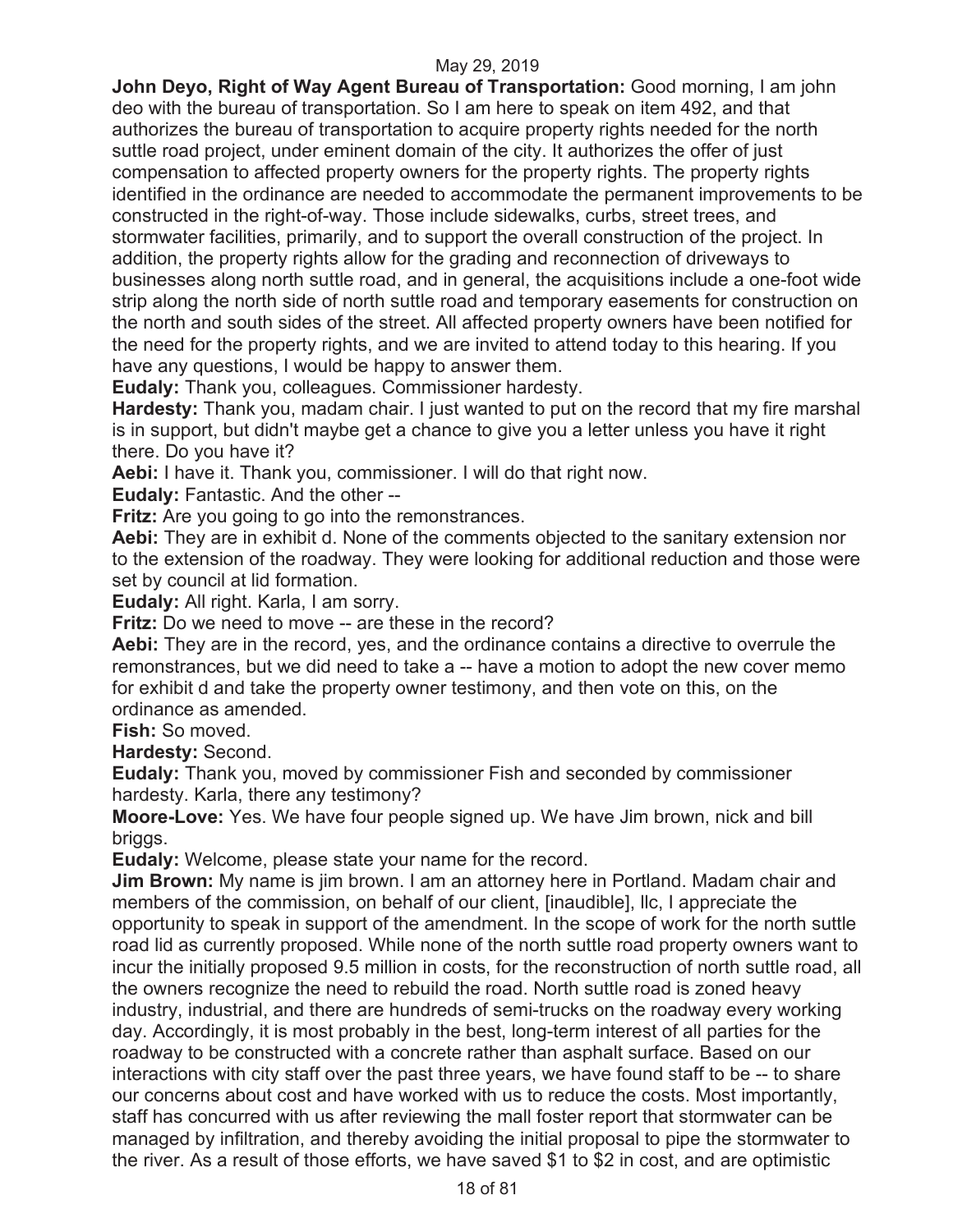that the roadway can be completed for about \$6 million. We want to thank the city staff and mr. Abbey for their helpful efforts in bringing this matter to the council. They have listened earnestly to the property owner's concerns, and have worked with us to design a project that meets the needs of the city, the property owners, and provides the capacity for the foreseeable needs for north suttle road. We are grateful for the city's funding contributions to this project. We recognize that the municipal funds are always tied and applaud the city's recognition of the need for north suttle road to be constructed, to be reconstructed, and the willingness to contribute significantly to the project. We appreciate mr. Abbey's listening to mr. Bringing's concerns about being assessed lid costs for unusable wetlands on this property. As a result, mr. Briggs received more than a \$241,000 reduction in his assessment, which was the right thing to do. Why mr. Briggs chose to file a remonstrance against that reduction baffles me, but that's his choice. With these amendments, mr. Abbey also addressed the supreme perlite's need to have city's sewer line extended to their property. Thereby, providing city sewer to all the currents north suttle road developed properties with which we concur. We appreciate the transparency with which the city staff has moved this project forward, and thank you for your time.

**Eudaly:** Thank you. Welcome.

**Nick Avenetti:** My name is nick, the director of operations for supreme perlite. We are a perlite manufacturer at the end of north suttle road. The business has been there since 1954, family owned since 1960. I will be the third-generation owner-operator of the company. The sewer extension is really important to the viability of us continuing to be at the end of north suttle road, so this is an important extension. The cost is going to be substantial. We will try to absorb as much as we can, but some of it will have to be attempted to be pushed onto our customers. We value a living wage. We pay all of our employees above \$15 an hour, and we pay 100% of the medical premiums for our employees, and their dependents. All those benefits are really important, but these costs for the lid I hope wont impact that. So, I really appreciate all the work that's been done to try to reduce the cost of the lid, and any other funding sources would be greatly appreciated for a small business in the suttle road. We hope to be here for many years to come. Thank you.

**Eudaly:** Thank you. Welcome.

**Bill Briggs:** Well, I don't hear well, but here's a letter, and I will leave it for the record. First of all, I am -- i've been blessed to be 83 years old recently.

**Eudaly:** Happy birthday.

**Briggs:** And I am still working, five, six days a week. I am here to save the majority of my needed retirement funds and be able to spend time with my 82-year-old lovely wife, who I have been married it for 64 years. The problem is caused by the years of the city's neglect, perhaps, even malfeasance, but by not caring for the 120-year-old dead end street, and using the moneys that were available to them properly pledged to them for the stormwater system for which the 11 property owners still are paying and have for many years, 100,000 a year for the stormwater system. You saw from your earlier pictures from andrew how mean that street is and how flooded it is. It has no reason to be that way. The street was properly -- had a proper storm system in it only about a third of it has failed because there is no maintenance of the stormwater system. As a result, the property owners found that a proper street could be built for 4.6 million. There was some discussion on the codes and all, but we spent money with the outside engineers to support that. The point is it's a needed street, the second point is the proportion to what the city is paying for it is way out of bounds because of the neglect for the street. No one has addressed that, that I have seen, and i've been asking for four or five years for that kind of a review. So, effectively what happens is the property owner now of the 11 has to pay from \$3,000 to as much as 12,000 or \$13,000 a month for 20 years in order to effectively pay for the street. The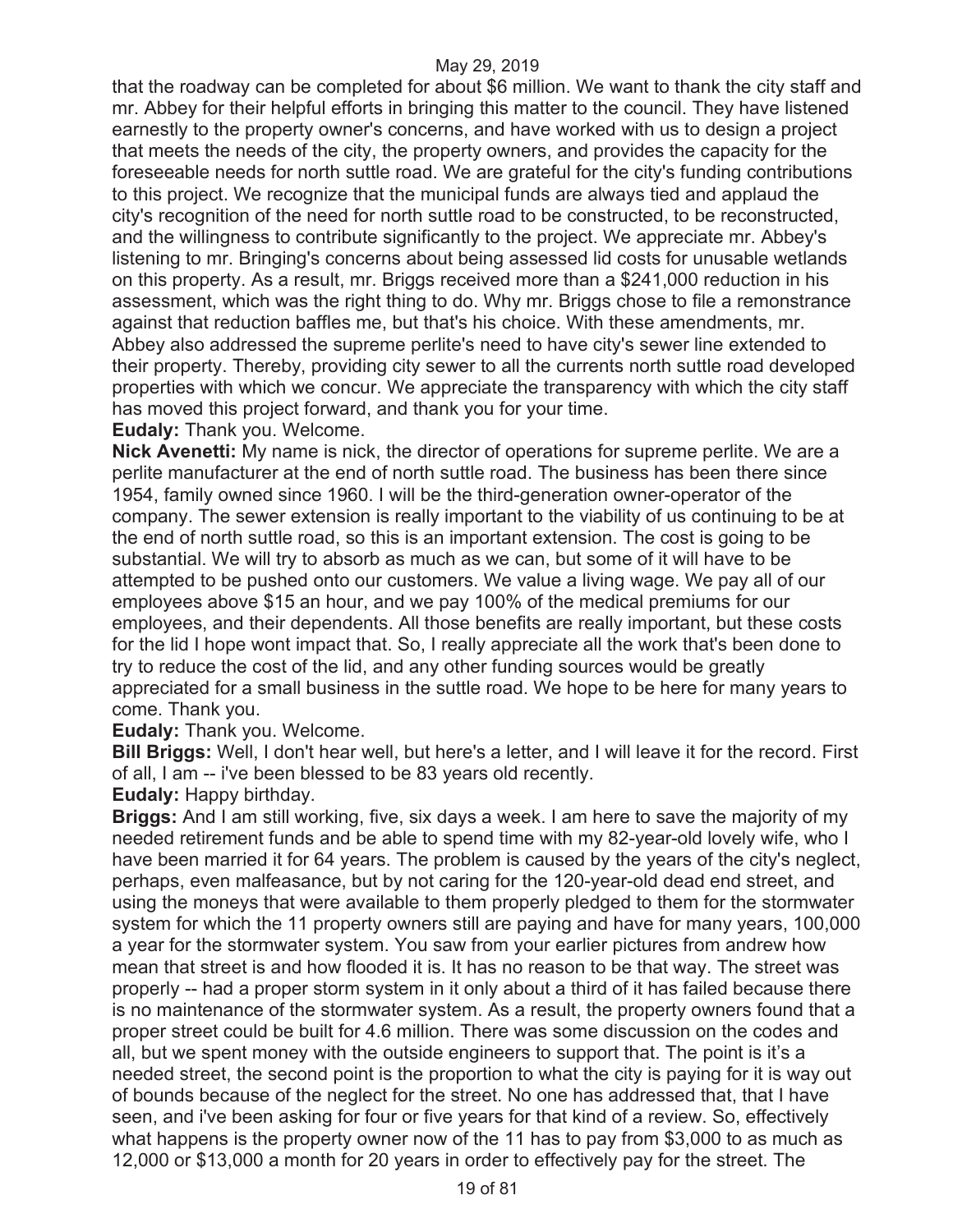problem with that, there are four or five private owners on that street, and it sold their property or their -- or leased their property, and the rental is only 4,000 or 5,000 a month. In my case, it would use my retirement because if I am going to pay that money, I don't have enough money to be retired. It's just that simple. So if the city has some responsibility, in my mind, to look at that to see that the proportion they have taken their responsibility, and that's what I am here for, and plead that action, and would hope that you would consider that and look at it and in a better manner than has been looked at to my knowledge at this point. Thank you.

**Eudaly:** Thank you. Mr. Briggs, if you could hand your letters to the council clerk, she will distribute them to us. Colleagues, do you have any questions for him? Okay. Thank you. Andrew, could you come back up? And -- oh, I am sorry. There is a fourth person. My apologies.

**Moore-Love:** The last person who signed up is larry kahn.

**Larry Conn:** Good morning. My name is larry kahn. I represent the owners of the property on north suttle road that is on the far southwest corner. We lease our property to roughly eight or nine different tenants. My pointed is, and the reason that I am testifying at the moment, is our property is the only property that does not rely on north suttle road for ingress and egress. We have three access points, gates on north Portland road, and most of our truck traffic, particularly, the larger truck traffic uses that -- those access points rather than suttle road. So, in my letter of remonstrance, I indicated that I felt that the amount of land that was included of ours in the lid assessment was way over the amount of land that should be attributed to the project. And that would have -- would entail a reduction in our assessed area of approximately 2.3 acres. Out of a total of, I believe, about six. So, that's why I am here. All our tenants are going to be responsible for these increase costs whether they use suttle road or not, and I felt on behalf of the owners I needed to make a point for the fact that we are the only property on -- in the project that does not rely on north suttle road. Thank you for your consideration.

**Hardesty:** Excuse me, sir. I am not sure what your point is. Are you suggests because you don't rely on that road that you could not be included?

**Conn:** No. -- I am saying a reduction of the amount of assessed property be reduced. **Hardesty:** Based on?

**Conn:** Based on the fact that we don't utilize north suttle road like all of the other property owners do.

**Hardesty:** Do your customers use that road?

**Conn:** A percentage do, yes. But the reduced area that I have identified in my letter of remonstrance accounts for the people that utilize north suttle road for ingress and egress. It is considerably less than the original amount of land that was allocated towards the assessed area.

**Hardesty:** I was trying to understand what your --

**Conn:** I think that they had us down for six acres. We have a ten-acre site in that general property. Six of the ten acres was allocated towards the suttle road project, and my feeling is that should be closer to, to 3.5, roughly.

**Hardesty:** Thank you. I will ask the city folks about that when they come back. Thank you. **Eudaly:** Thank you. Okay. Now andrew, please come back up. We certainly don't want to cost burden the property owners or imperil people's livelihoods or stability. Can you address the two remonstrances and the issue of lesser use of suttle road some how justifies a lesser investment in the lid.

**Aebi:** Sure, I would be happy to. Andrew abbey, lid administrator. First, I should mention to council you are not imposing a final assessment today, so really, the question you are considering today is whether to extend the street and the sewer. I will respond to the concerns raised, but I want to point out to council that there will be a final assessment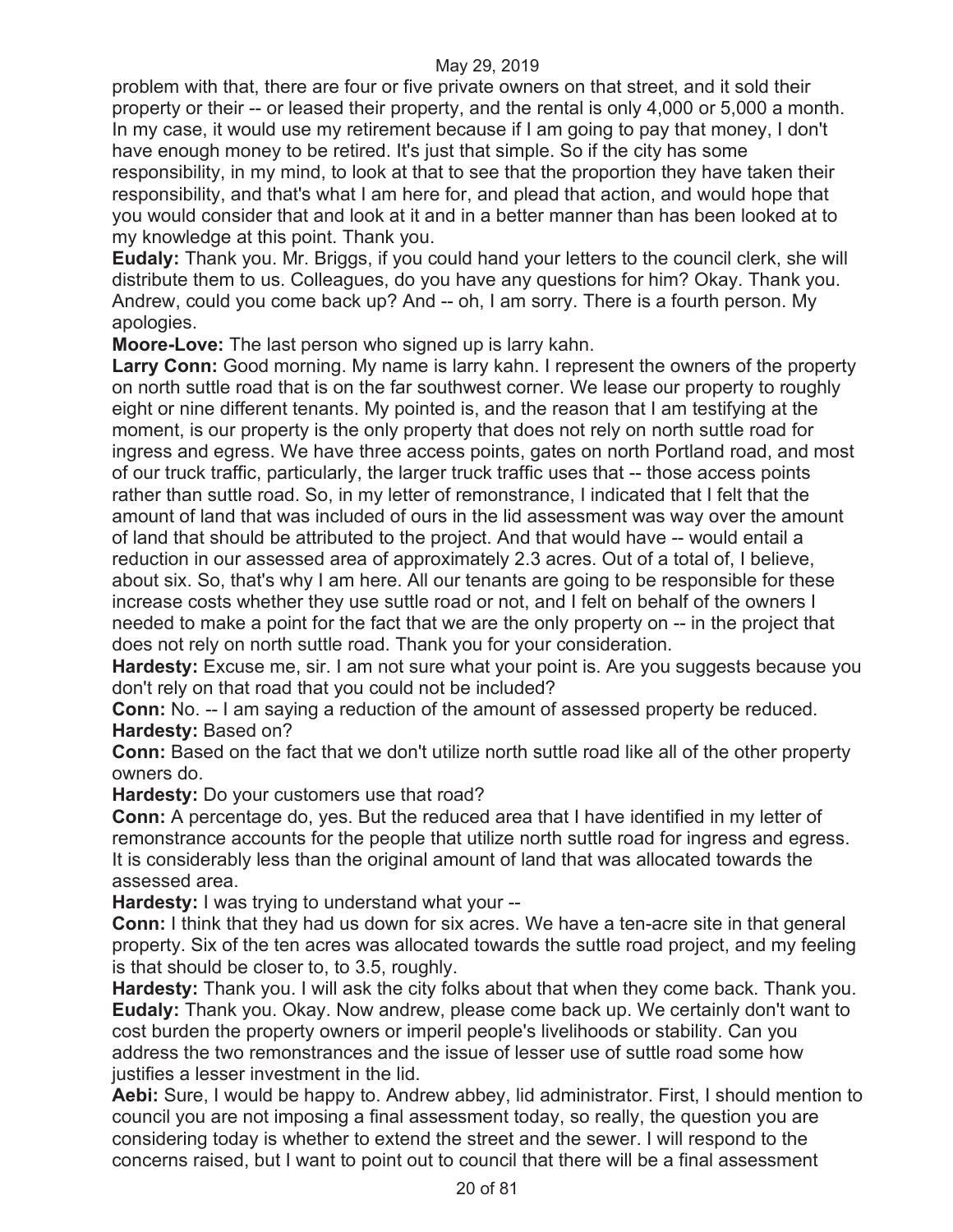ordinance and it will be about 18 to 24 months, something along those lines, and that will be another opportunity if council wants to make any adjustments. I would also point out on a high level that we are carrying a very large budget to pipe stormwater of the columbia river, so we still are operating under the original budget formation, so staff are working very hard to bring these costs below budget. So, absent any change to the assessment methodology, other than charging for the street extension, the sanitary sewer extension, there is plenty of opportunity to come back here with better news later. I want to just raise a couple of the -- or make a couple of comments. First of all, regarding the merit usa oil refining room, this ordinance implements an 86% reduction for one of the properties, so frankly, I was a little puzzled to get through the remonstrance. We took into account the wetland area, and on an objective basis, and made an exemption for that. So 86% is a large reduction. The other point that I wanted to make is that we have never done lids in the past based on strictly access. That would be a new precedent that I would advise the council not to implement. You could have a perverse situation where somebody doesn't have a driveway on a street. They wait until the day after assessment, go down to the development service asks get a driveway permit, and now they have access to the paved street but didn't help to pay for it. I would also add even if you granted a discount ignoring potential access, all of the properties on the north side of suttle road abut marine drive, so if we were to grant an access for access, we would also have to take into account the property on abutting north marine drive, and by the time you factor that in, the relief to the property owner on suttle road would be small, and I think that most importantly, all the property owners in the lid have budgeted for the amount of the lid formation, and really wouldn't want to go back to the extreme perlite and say thank you for spending the extra on the sewer extension but we are increasing the assessment because we decided mid stream to change the assessment methodology. So we will work very hard to continue to control costs and do our best to keep the burden to a minimum when we come back. **Eudaly:** Thank you. I understand the rationale behind the last commenter's testimony. But, it is the responsibility of the adjacent property owners to share in the cost of improvements, and I agree it would be a bad precedent to set. Commissioner hardesty, did you have a question?

**Hardesty:** No. I think that my question has been answered. Thank you. **Eudaly:** All right.

Aebi: I would point out we are going to build a new reconstructed driveway for the property in question on north suttle road. It is divided in two lots, and one of the lots abuts north Portland road, but we will be building a reconstructed driveway for the western most of the properties in ownership.

**Eudaly:** Thank you. The next step would be to vote on the motion, right?

**Aebi:** I want to make sure, did we abandon exhibit d, the cover memo?

**Fish:** We had a second but haven't voted on it yet.

**Eudaly:** Karla, can you call the roll on the amendment?

**Fish:** Aye. **Hardesty:** Aye. **Fritz:** Aye.

**Eudaly:** Aye. Okay. And this is an emergency ordinance, so we will be taking a vote on the 491. Karla, can you call the roll?

#### **Item 491.**

**Fish:** Well, andrew, thank you once again for structure, a very informative hearing explaining all the components, getting broad consensus, and answering our questions about the two remonstrances. I am a big fan, as you know, and I wish we had more andrew abbeys this local government helping to bring parties together to resolve these kinds of thorny issues is, but you do a superb job. You have answered all my questions, and I am going to vote aye.

**Hardesty:** Aye.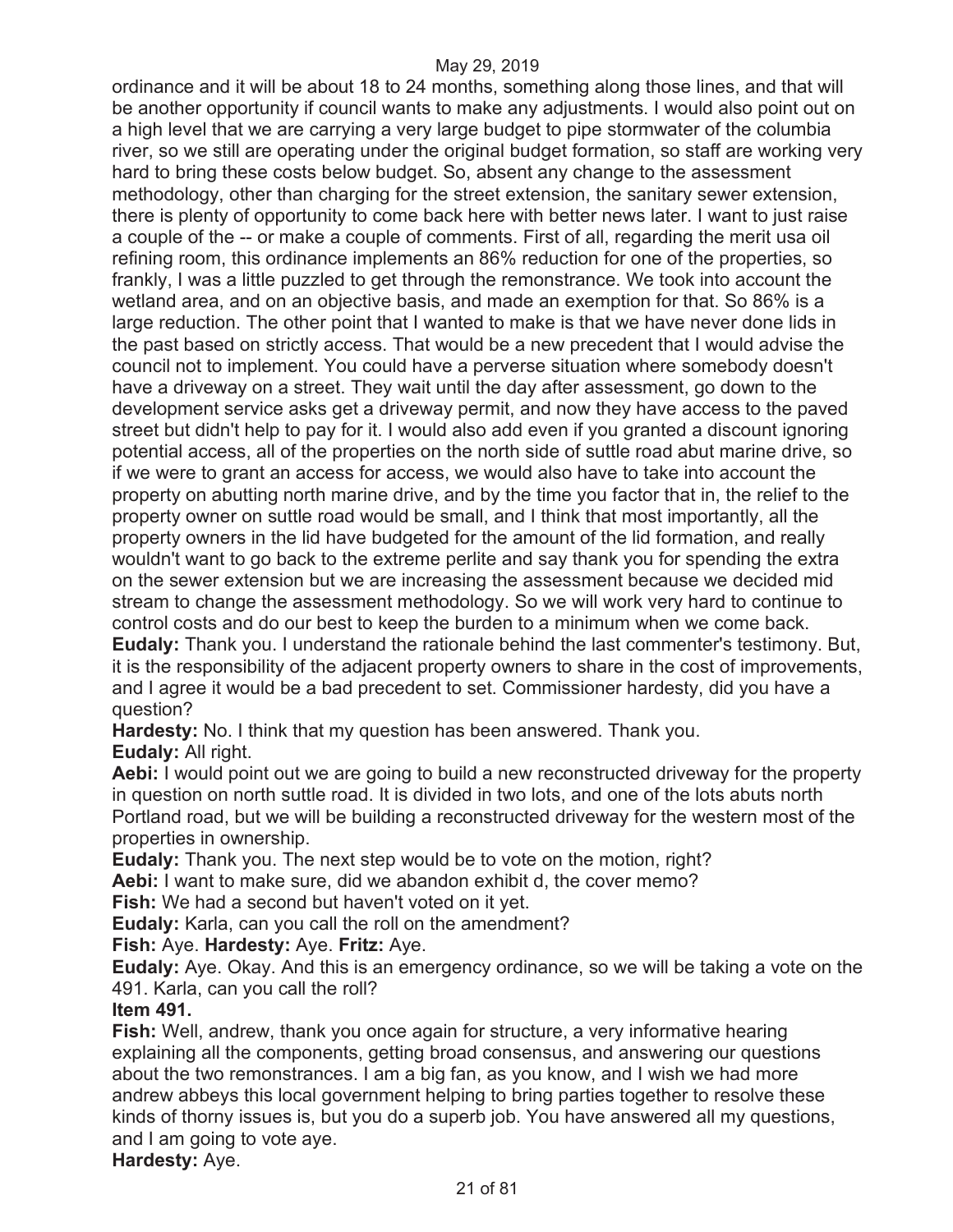**Fritz:** The revised exhibit d explains why the remonstrances should not be upheld. This is - - all the property owners are affected, and that's the essence of what the local

improvement district is, is figuring out what's the appropriate amount for each property to pay and what the city will contribute, and I believe you got it right, aye.

**Eudaly:** Thank you, andrew. This constitutes a great improvement on an already great lid and additional partners sharing the costs is also a positive for us. Thank you for your work, and I vote aye. We read the ordinances together but do we vote on them separately? **Moore-Love:** Yes, we do.

**Eudaly:** Okay. The ordinance is passed. Karla, please call the roll on 492. **Item 492.** 

**Fish:** Aye. **Hardesty:** Aye. **Fritz:** Aye.

**Eudaly:** Aye. Thank you, the ordinance is passed. So now we are moving to 496, correct, commissioner Fish?

**Fish:** Thank you, yes.

**Eudaly:** Karla, please read the item.

### **Item 496.**

**Fish:** I will turn this over to eileen for a brief presentation and we are happy to take the council questions. Welcome.

**Eileen Argentina, Bureau of Parks and Recreation:** Thank you. Good morning, commissioners. Eileen argentina, recreation service division manager, Portland parks and rec and the ordinance before you this morning would fund seven grants under the Portland parks and recreation team program's team collaborative initiative. The grant program is one part of a larger team program, but we think that it's a really essential part in that there is some -- we think it's greater than the -- the whole is greater than the sum of the parts. The partnerships have been valuable in reaching our youth. In 2015, when council voted to significantly expand the program, these grants were a part of it. And I think this is the fourth time that we brought the ordinances forward for grants. This year we implemented changes as we committed to last year when you approved the last batch. We wanted to open it up. Initially, the groups were select through a process where mayor hales was involved in identifying how to sort of bring partners together around the services. This year we had more of an open process where we solicited proposals, and the announcement asked for organizations to describe how they would work with the youth on the following areas, leadership and skill development, that includes job skills, developing familiarity with the local services, and including our own access to caring adults and positive role models, and the opportunities to participate in the organized sports and other activities. The other two areas were in academic support as well as community building, and an important part is we are trying to deepen our relationship with these groups so that we can have a greater collective impact on the youth that we are serving and we can help them to introduce the youth that they are working with to Portland parks and recreation to their parks and recreation system. Happy to answer any questions, and provide more information. **Eudaly:** Commissioner hardesty.

**Hardesty:** Thank you, commissioner, and thank you commissioner Fish. I asked this to be pulled off the consent agenda because I was struck by a couple of things. First, this program was created in 2015 because the Portland police bureau reported there was 183 gang shootings, and so I wanted to know what the connection was between youth leadership development and the gang shootings.

**Argentina:** I can answer that. It's true at that time there was a spike in gun violence. There was a lot of concern. I think that the commissioners were concerned, the mayor's office came to parks and said that I want to do work to get up the stream of this, so that we can develop, you know, programs for youth that will help them to build resilience and to be engaged in positive activities, but also look for opportunities to have more positive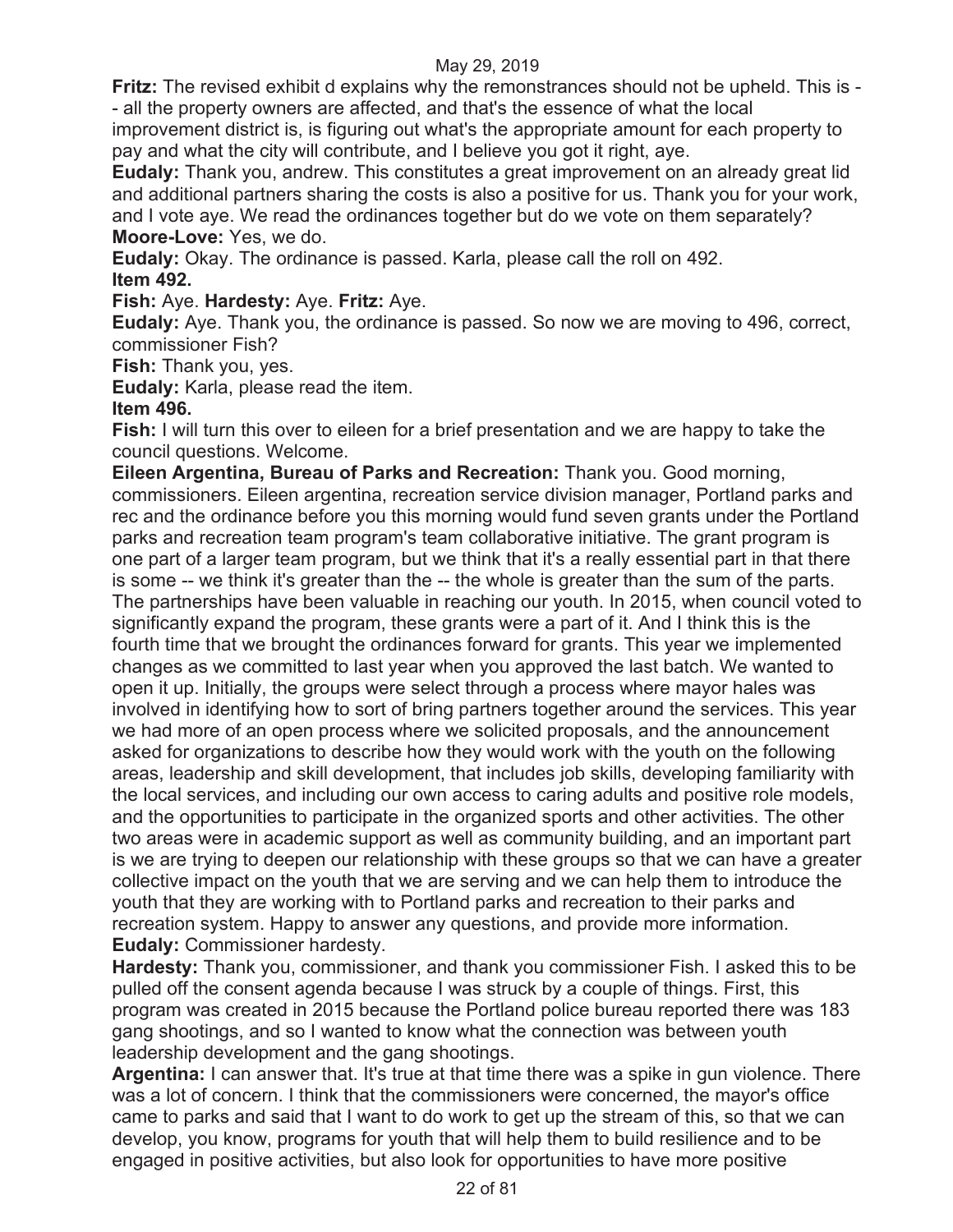engagement with the police force and other organizations. So, we were looking at ways at that time, the police could come in for the basketball time or those things. It was really just looking to try to get up the stream of some of the things that were occurring at that time. **Hardesty:** So that was 2015. That was division, and what results do we have based on that vision? Are the relationships better between police and 10 to 20-year-olds in the city of Portland today?

**Argentina:** I can't say that we have that in a measurable way. We have seen a decrease in the level of youth violence, and gun violence, at least I think in terms of what we are observing at that time. I think that the results have been -- last year we brought a report to council, and I will make sure that your office gets a copy of that report. We talked about what's happening with the program, and we served 40,000 kids a year in our community centers, and this is not just the grant program but the five sites where we have the parks and recreation, permanent staff who are leading programs, so we have had some, I think, really good results in terms of the number of kids and the number of hours that we're able to serve them, and really just give them a positive place to be with trusted adults.

**Hardesty:** I want to be clear, I have a lot of respect for the programs being funded through this grant, so it is less about the organizations and more about the accountability that's built into this. All of these organizations serve youth as part of their mission. How can we be assured that these are a distinct use being served specifically around the resources that are being targeted to this specific demographic?

**Argentina:** Great question. You know, in each of the applicants had to identify what they were going to do with the funds that would be made available. The agreements set up are going to hold them accountable to those. They vary from program to program, or organization to organization. Each grantee will need to provide a report every six months over the two years of the grants. In addition, we will be bringing the group to go quarterly for meetings, and I would like to ask you to speak to that because it gets back to this idea, collectively we will be more effective serving kids if we are working to go closely. **Durelle Singleton, Parks and Recreation:** Good morning, commissioners.

**Argentina:** You should identify yourself.

**Singleton:** Sorry. Dorell singleton, the manager of recreation strategies and initiatives. In my portfolio I include teens as well as the sun program within parks, so I sit on the sun coordinating council as well as overseeing 11 of the sun schools that are supported, excuse me, and managed through parks and recreation. To address eileen's statement in reference to the connection that we make with the other partners is we wanted to build a collaboration that is supportive throughout, so to your question, commissioner hardesty, is the goal is that kids have multiple access and research in points that they can connect with different agencies, including parks. Right now we do not have that metrics. That's something that we probably could build upon because what we are doing is we meet quarterly to work together to strategize the best practices in working with these different targeted groups, so in that, where I want going is in those quarterly meetings, we sit down, excuse me, talk about what they are doing. They also provide their levels of reports, how to improve upon that and how we engage in the buildings we use within parks, and how - what holes are missing in the systems, and working with one of our other partners who also works with -- in our gang enforcement, so basically, it's different -- I don't like the term gang enforcement, it's an engagement that kids who get in trouble or have a bad experience, a positive scenario instead of having to deal with the police. So that they can do a better relationship, build relationships, and engage them on not only the negative behavior but the positive behavior, give them alternatives. Give them options, so some of those things that we talk about with the visitation, we also talk about resources and referrals, so many of our kids, if we talk to our poic contract, give referrals for employment,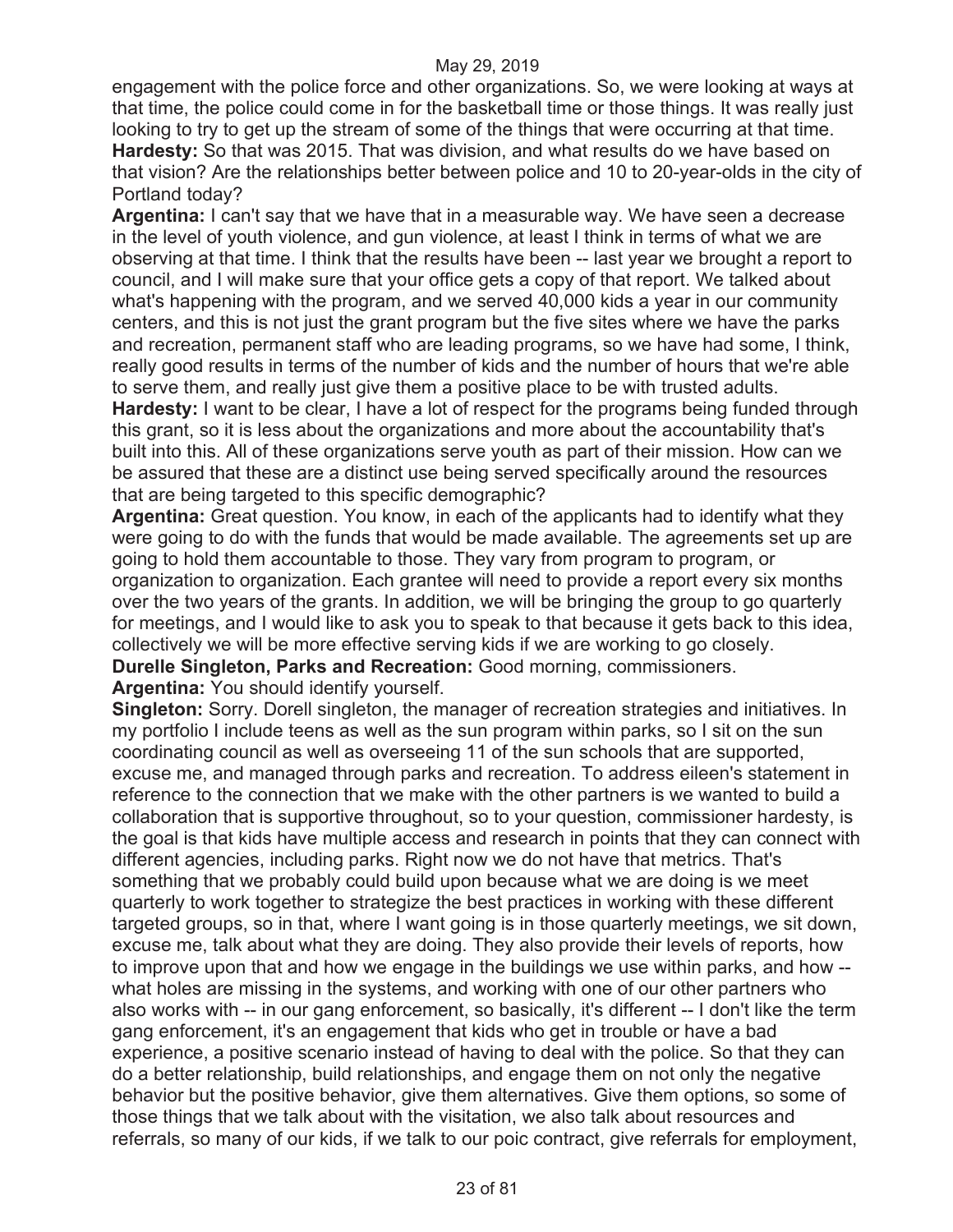referrals for different shopping opportunities. Get referrals for career development, referrals on different things like that.

**Hardesty:** Thank you for that. You slipped and used a gang enforcement thing-a-ma-jig, and we are told that does not exist anymore.

**Argentina:** You referred to the street level, the outreach workers. We contract with poic, so we are not talking --

**Singleton:** We are not talking about the gang directly. We are talking about the titles that should probably be changed because the goal is to encourage kids for positive behaviors. **Hardesty:** That's, that's a longer conversation. The conversation today, though, is like you brought up sun schools, and issue sun schools is funding, that is, supporting young people, and using after-school programs and parks and etc. So again, my concern is do you have -- can you tell me whether you have the distinctive young people that are going through this program that are not being funded by other programs that are working with supposedly the same demographic of young people? I am just feeling like, you know, it sounds like what parks is doing is the same thing that sun schools is doing, and I just want to know if -- I don't want to belabor this. But I think that this is important.

**Fish:** Eileen, let me ask you something, we had a report, when are we scheduled for the next report.

**Argentina:** We have not scheduled it, but we would love to.

**Fish:** You are entitled to all the information that you want, and this seems like a very profitable line of conversation. Would you like to us schedule a follow-up briefing with your office to go a little deeper into this and frame your questions and concerns and get you answers ahead of a report to council?

**Hardesty:** I would love to. I would love to view last year's report and have a briefing on where we are at the moment because, you know, when I see the same organizations being funded over and over again for the same programs it makes me a little suspicious, and so I would love to have more details about that, yes.

**Fish:** We can do both.

**Argentina:** Can I say one thing for the record? This is the fourth time, and in this process, two groups funded dropped off, and we brought in two new groups and one of the ones we picked would enhance what we are doing is with new avenues for youth, the youth minority resource center, so they will be part of this program, and that's new for us as well as elevate Oregon so we are looking to make sure that it's not the same group year after year.

**Fish:** So eileen, if you could schedule a follow-up briefing for the commissioner office, a copy of the report, and let's continue this conversation.

**Argentina:** Sounds great. Thank you very much.

**Fritz:** Commissioner hardesty, thank you for suggesting that mayor wheeler pull it. I think this is a fantastic program, and I am really proud of the report, and I am glad you are going to look into it, and I appreciate the fact that parks has done what they said they were going to do in terms of the new pbot approved rather than getting it renewed over again. **Eudaly:** Karla, is there any testimony?

**Moore-Love:** This was pulled, and I didn't have the sign-up sheet.

**Eudaly:** Okay. Is there anyone who would like to testify on this specific item. Mr. West, I will be very firm about keeping your testimony relevant to the item. The list is closed. The three individuals who signaled they would like to testify may do so. Sir, please come up to - - no, maggie, this gentleman. Mr. Callahan. Maggie, I invited mr. Callahan to the table. I didn't see you say that you wanted to testify. I have closed the record.

**Maggie:** Who are you talking to?

**Eudaly:** I am talking to you.

**Maggie:** I thought you were inviting anyone to come up.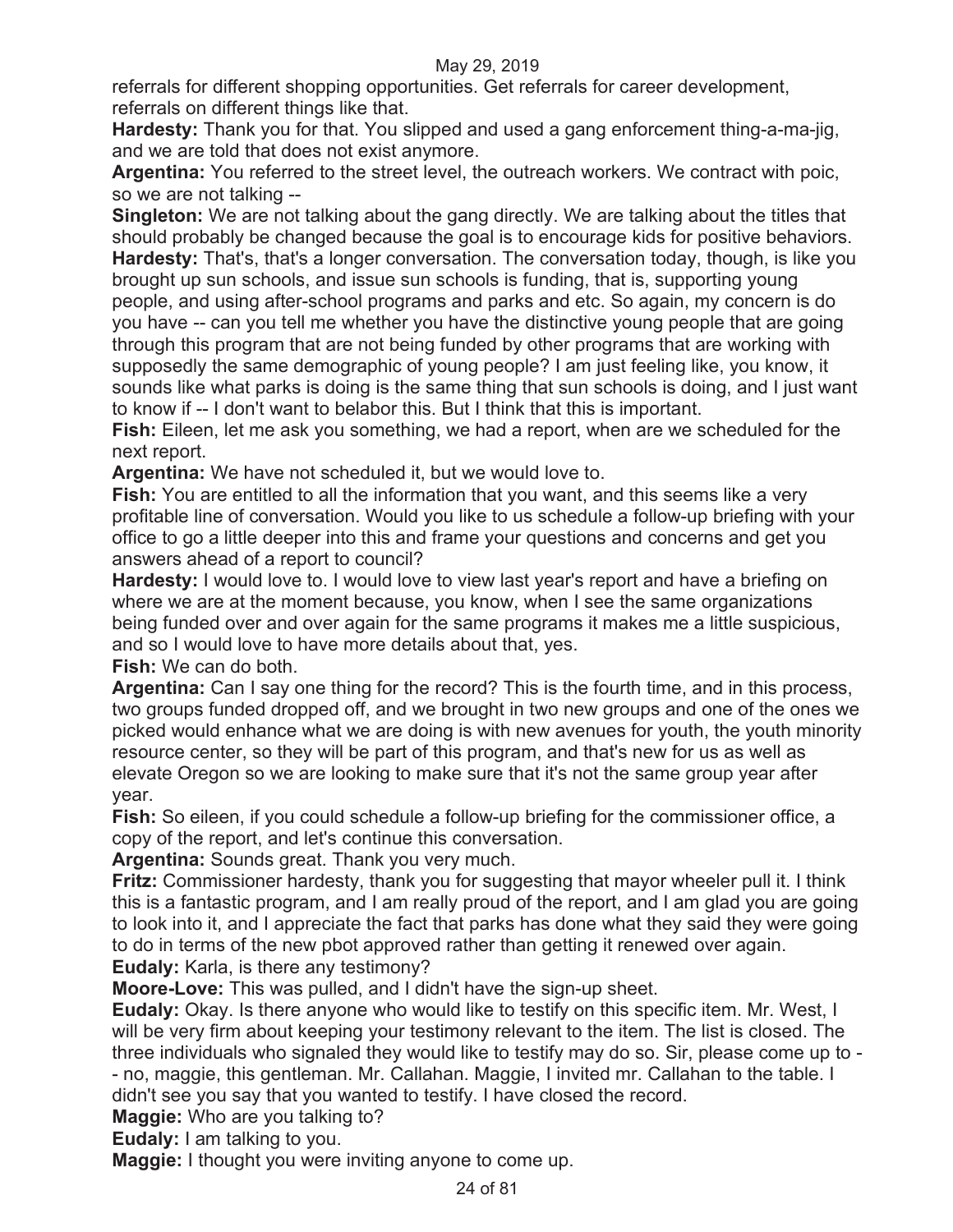**Eudaly:** I asked three people signaled, and I closed the record. Mr. Callahan signaled, I am inviting mr. Callahan to the table. This item, I am actually going to read the title again, it is to authorize a two-year grant agreement with seven youth serving organizations in support of the team collaborative initiative. Your testimony needs to be for or against that and relevant to that item, or I will cut you off. Mr. West, please begin.

**Robert West:** Okay. First of all, I would like to bring up the fact of the gang enforcement. Gang enforcements, to put them around the children is like ridiculous. You are sticking ex gang members and gang members around gang enforcement. They are supposed to be trusted. I think that that is totally ridiculous. That's why I am against it because we can't - parks should be parks, and police should be police, and they have tried putting police -- or they put the kids said that they did not want police in their schools, and the city said so what, we will put them there anyway. I see the same thing happening here. People should be comfortable about going to the parks, doing these park programs, and you have got a lot of youth out there that don't feel comfortable with, basically, going to the parks program with gang enforcement. Typically, that goes after black and hispanic gang members. Not just gang members, but blacks and hispanics, as a whole. So, that's why I am against that measure.

**Eudaly:** Thank you for keeping your testimony relevant, mr. West. I forgot to ask you to state your name for the record.

**West:** I am robert west.

**Eudaly:** Thank you. Mr. Callahan.

**Michael O'Callahan:** Hello. My name is michael callahan. Thank you for the opportunity. I am going to give you a very radical thing here. First of all, I am in favor of it, okay. We are not going to do anything in our community to solve the problems of violence. As long as drugs are illegal and prostitution is illegal. We come, as we all know, from a very christian background, and this ethic has taken hold and has not budgeted much. You see, a country like portugal where they decriminalized drug possession, not legalized, decriminalized, and you see Oregon here where they legalized marijuana possession, same in alaska and Washington and all those drugs that -- drugs -- all that marijuana that was being produced illegally is now being produced legally. There is a lot of conflicts. What I would propose, which is quite radical, is what I call a "no zone." I enjoy the city getting money off of our ills. Also, it's important for me, if you have a cancer in your body, would just as soon put it in one particular small place where you can deal with it rather than having it through your body. We have got it all through our body. We need to take an area of Portland and declare it a "no zone" fence, secure, nobody leaves without security or through security, and anything you want is available there on a peridots basis. You are going to get drugs that are pure, not people that are going to die because you have got shootup rooms and you can help them, and they are not going to overdose because they only get it on a onedose basis, and it's rampant in the community. We need to be mature about this. The city can make a fortune off of this. And, they can afford to feed people like they are not doing now. It's a very mature, and I realize the political depth, if you propose it, but I am not on the political platform you are on. [laughter] anyway, that is a solution to do so problem, okay, to keep pumping money into this thing is absurd. To keep all these police that need to be policing all this stuff in the community, and the community needs to deal with it all through the community, okay. If we put it in one place where it's legal in that place, just in that place, there will be no crimes committed. They have shut that place down and they are going to catch anybody that does any criminal activity, okay. There is a radical solution, but it is a solution that will work that will make our communities healthier. Thank you for the time. Appreciate that.

**Eudaly:** Thank you. Welcome. Please state your name for the record.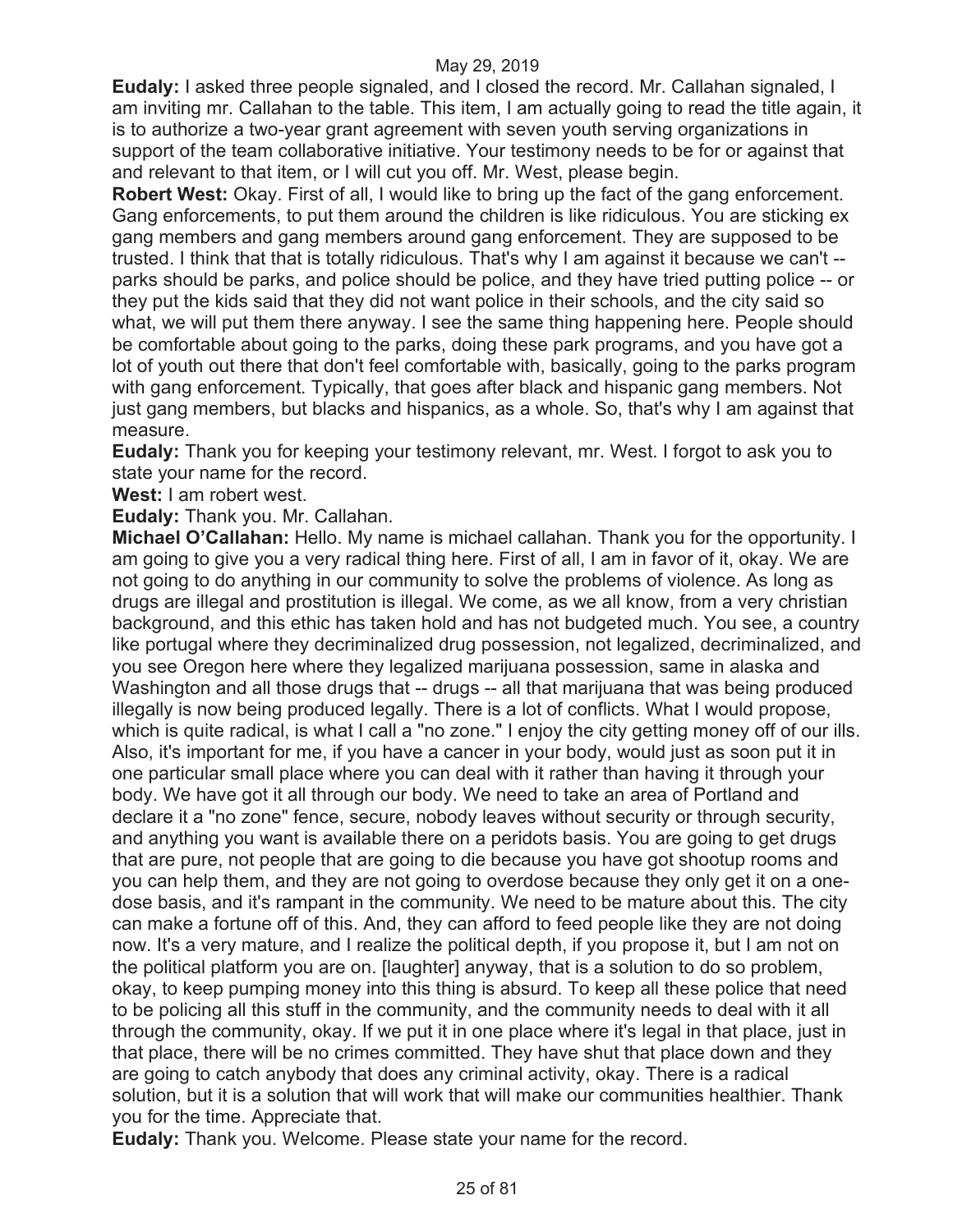**Diana Ogaz:** Good morning. My name is diana, and I really am in support of this teambuilding program. The fact that it has been around for seven years is very impressive. The fact that it has been around for seven years is very impressive. Someone growing up in this community it's very important to see that the youth is engaged, that the youth has programs. Also the fact that they are bringing law enforcement to kind of bridge that gap and build that trust. I feel that it's very important because when you have people working together, when you have a community working together, relationships are so much better. So the fact that even the teen program is being aware of how many organizations are being supported they have seven organizations, and two organizations that they were supporting are no longer, they have been shuffled out. There's a new opening for a program, so I do like to see and I really appreciated commissioner hardesty's question on that because it is a legit question. You don't want something to say this is the commiseration of when we gave ourselves an award for something. That's ridiculous. You want to see hard work, people working together. It's good to see a positive rotation. That brings a breath of fresh air. It gives opportunity for new growth, new relationships, new partnerships. So i'm really pleased with this agenda item, pleased with this topic. I'm in full support of this. I was really moved when they talked about how they created it in 2015 because of the numbers becoming really, really high on gang shootings. It's a really hard topic to talk about. It's a serious topic, something you don't want to take lightly at all. So bridging that gap and being a beacon for youth, providing education and giving resources because we don't know what the daily lives of every single youth in our city is like, and we don't know what resources they actually need, so the fact that we are continuing to keep rotation to provide it. The only thing I would encourage is more education as far as promoting it and putting it out there so families, independent youth know what is available to them and making sure that we target all the different communities, the Multnomah county community, the vancouver county community, Washington county community. It's very important to just promote what these programs are doing and what is available. **Eudaly:** Thank you.

**Hardesty:** Thank you, madame chair woman. Thank you so much for your testimony, all three of you, but I have a couple of very specific questions for you. Have you participated in any of the programs that were presented through this grant?

**Ogaz:** No, I have not. I grew up in Washington state across the border, so it doesn't transcend into Washington state. I came out to Oregon back in 2015 due to displacement. **Hardesty:** I would cautiously recommend that we not assume that because this document says that there were that many gang related shootings that that is really what happened. We are getting one perspective of what was taking place in 2015. I don't want you to walk away thinking that we all believe there was 182 gang shootings that year. So I want to be clear about that. I appreciate you talking about building relationships, but how familiar are you with the officers that are invited to participate with young people in this program? **Ogaz:** I'm not familiar with the officers for this program. However, I will say that I have had many interactions with officers here and the Portland police bureau, I know the officers that work in the sex crimes unit, and those who are advocating and providing resources including just the fact that there was a bill passed to unify the tribal nations. It's being spearheaded by the Oregon police state. They are taking this on. They are unifying the tribal nations. I do see a lot of positive advocacy with law enforcement, and that is one of the biggest -- one of the biggest things that I want to see continue on. I want to see that relationship to grow because it is intimidating when you see someone in a uniform and maybe you're not feeling your best, maybe not looking your best, or maybe you're walking on cloud 9 but it can still be intimidating because you want to check yourself for some reason.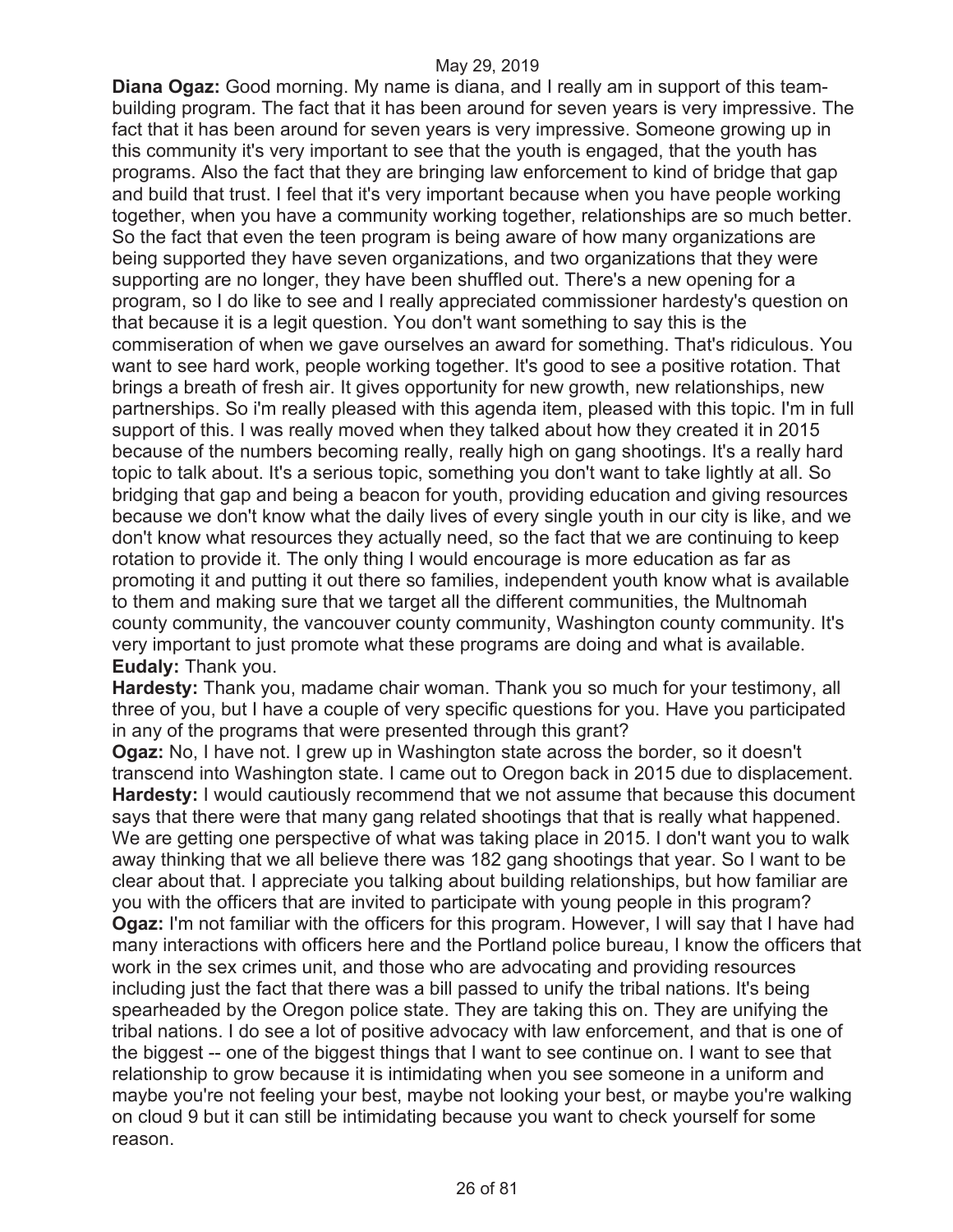**Hardesty:** I appreciate your testimony. Thank you so much. That's Oregon state police that are actually spearheading the sexual -- the tribal bill. Thank you. Appreciate you being here.

**Ogaz:** Thank you.

**Eudaly:** Okay, this is first reading of a nonemergency item. Moves to second reading. We are back on track with our regular agenda. Karla, please call item 500.

**Item 500.**

**Eudaly:** Colleagues, this is second reading. Is there further discussion? Seeing none, Karla, please call the roll.

**Fish:** Aye. **Hardesty:** Aye.

**Fritz:** Thank you to -- bureau of development services for their responsiveness to previous testimony about the historic resources. Thank you to my colleagues on council for also taking an interest and allocating money in the budget so we can provide general fund subsidy to keep those fees more reasonable. I appreciate the work of the staff at the bureau of development services, particularly elshad, your attention to the financial stability policy and keeping funds in each place they are supposed to be following state law, it's very impressive work. Aye.

**Eudaly:** I vote aye. The item -- ordinance is adopted. Karla, please read item 504. **Item 504.**

**Eudaly:** Colleagues, another second reading. Is there any further discussion? Seeing none, Karla, please call the roll.

**Fish:** Aye. **Hardesty:** Aye. **Fritz:** Aye.

**Eudaly:** Aye. Thank you. The ordinance is adopted. Please read item 505. **Item 505.**

**Eudaly:** This is a second reading. Is there further discussion? Karla, please call the roll. **Fish:** Aye. **Hardesty:** Aye. **Fritz:** Aye.

**Eudaly:** Aye. Thank you, the ordinance is adopted. Please read item 506. **Item 506.**

**Eudaly:** This ordinance should hopefully clear up potential confusion about ownership of the street vacation which sounds a lot more fun than it really is. [laughter] assist in development of an affordable housing project. Here to explain the details is dee walker from pbot.

**Dee Walker, Bureau of Transportation:** Good morning. Madame chair, commissioners before you -- dee walker with right of way acquisition for transportation. Before you this morning is an amendment to amend an ordinance that passed in december of 2018 to vacate north hunt street east of north argyle way. The original ordinance is part of a project involving prosper Portland and transition projects incorporated, known as tpi, to construct an affordable housing project on the abutting property. So the ordinance passed, and we heard from the title company of tpi. They were a bit concerned because there are two overlapping streets that are overlapping north hunt street and they say when the ordinance is recorded it would still have confusion because there are two existing streets. They were vacated all but a tiny piece within north hunt. So let's see, how do I -- okay. So you can see there's a segment on the east side and a segment on the west side. Northampton boulevard, northampton avenue and north kenton. These two little pieces of street are remaining within north hunt so the street was all vacated but the two little segments. The title company was concerned because when north hunt gets vacated, when the ordinance is recorded thereby completing the vacation these two segments would somehow confuse and cloud the title. I spoke with our city attorney's office and was advised although not legally necessary to eliminate any confusion and amendment would make it clear. So to assist in the project schedule, we went ahead and put this as an emergency item for it to pass today.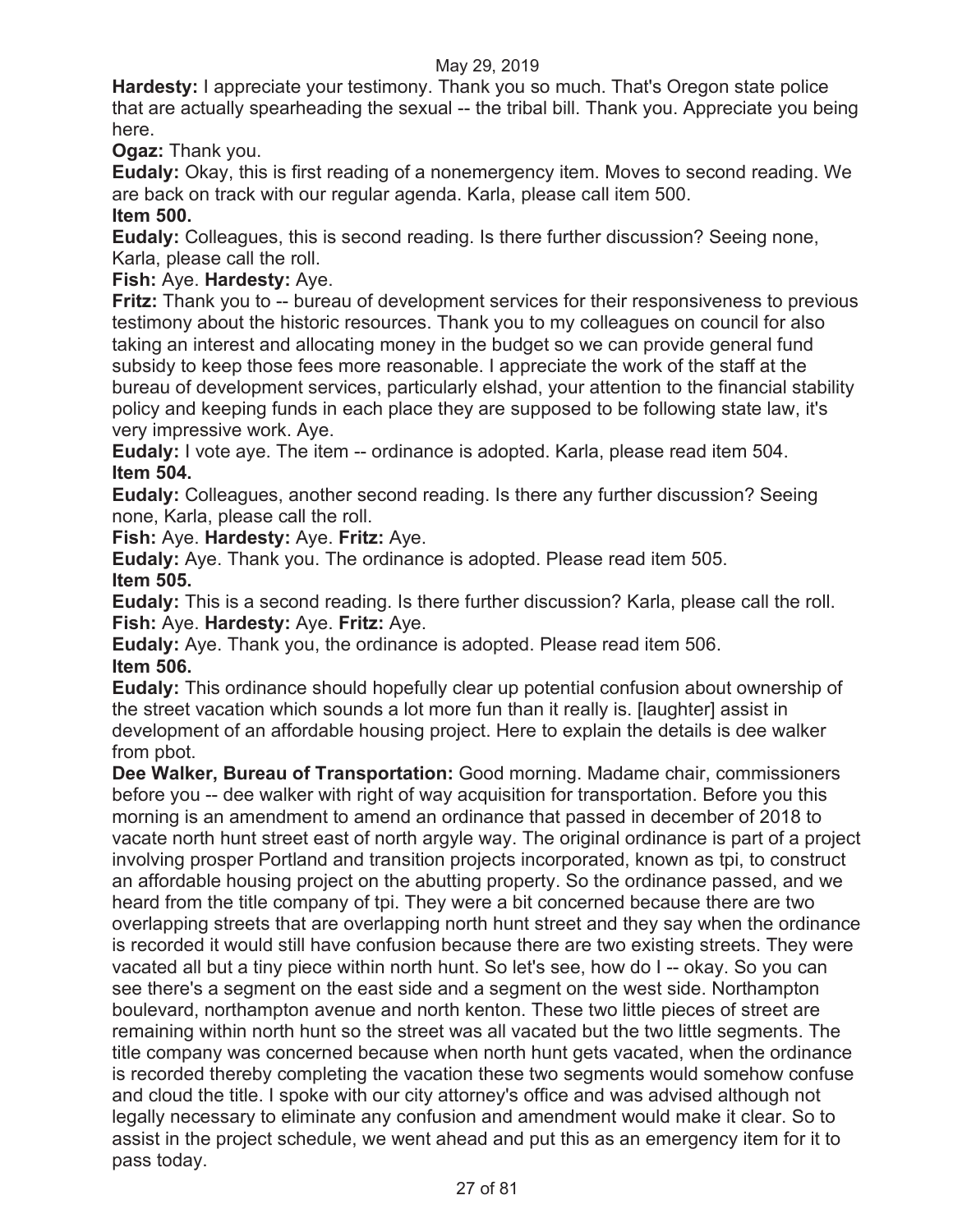**Eudaly:** Fantastic. Colleagues, any questions?

**Fritz:** This is the very definition of a housekeeping item. Very clear.

**White:** I want to thank matt graham. He helped expedite this to keep the schedule for the project. It was a bit of panic mode at the end knowing that I was going to come back with an amendment, but thanks to matt he made this possible to be here today.

**Eudaly:** Karla, was there any testimony on this item?

**Moore-Love:** No one signed up.

**Eudaly:** I believe that is commissioner hardesty returning to the dias. Colleagues, this is an emergency item, so carla, please call the roll.

**Fish:** Aye. **Hardesty:** Aye. **Fritz:** Aye.

**Eudaly:** Thanks for that brief presentation, dee, thank you, matt. I vote aye. The ordinance is adopted. Please read item 507.

### **Item 507.**

**Eudaly:** This is a second reading. Any further discussion? Karla, please call the roll. **Fish:** Aye. **Hardesty:** Aye. **Fritz:** Aye.

**Eudaly:** Well, I want to thank kristine lyon group manager for pbot permitting and transit and dave benson group manager for parking services for their hard work on this item. I spoke about this last week but didn't want to miss an opportunity to remind the public that I have asked pbot and we are about to pass -- yes, we're about to pass this item creating a 50% reduction in fees programatically for affordable housing development and low income owner occupied residences. It would apply to properties with low income occupants or someone other than the current property owner and either selling to a low income qualified homeowner or rental property with a 60-year requirement for renters with income 60% less than mfi. I hope you all followed that. It would extend to low income owner occupied homes being developed as the primary residence and follow similar parameters to the ltec eligibility. We think of every possible way to alleviate costs and burdens of building affordable housing. Thank pbot for enthusiastically agreeing to do its fair share with what authority we have to do so. I vote aye. The ordinance is adopted. Karla, please read item 508.

# **Item 508.**

**Eudaly:** Colleagues, i'm pleased to bring forth this ordinance to approve the 2019 east Portland action plan grants. Epap members reallocate much funding toward competitive grants program which continues to be an important community building mechanism that brings tangible benefits to east Portland residents. I continue to be impressed by both epap's quality of work and the process by which they get there. Before I hand it over for the brief presentation I would like to take this opportunity to formally introduce our new epap staff advocate j.r. Willie. Some of us know him from his previous role at naia. Welcome. I'll suspend the rules if somebody wants to applaud. [applause]

**Eudaly:** With that I would like to call up angela -- i'm sorry, previderl, manuel padilla and brandi jordan for the presentation. Welcome. Please state your name for the record.

**Hardesty:** Excuse me, madame chair, I need to state for the record a potential conflict of interest as I have gratefully served as a volunteer of epap even though I have been absent for a year and a half now. I feel compelled to put that on the record before we begin. Thank you.

**Eudaly:** Thank you, commissioner. Does the city attorney have any concerns or guidance? Commissioner hardesty is free to vote on this item?

**Washington:** There's no actual conflict since you no longer serve. Correct? Thank you. **Hardesty:** I want to. [laughter]

**Eudaly:** I would say you're serving in a different capacity and perhaps a more powerful one. [audio not understandable]

**Eudaly:** Welcome.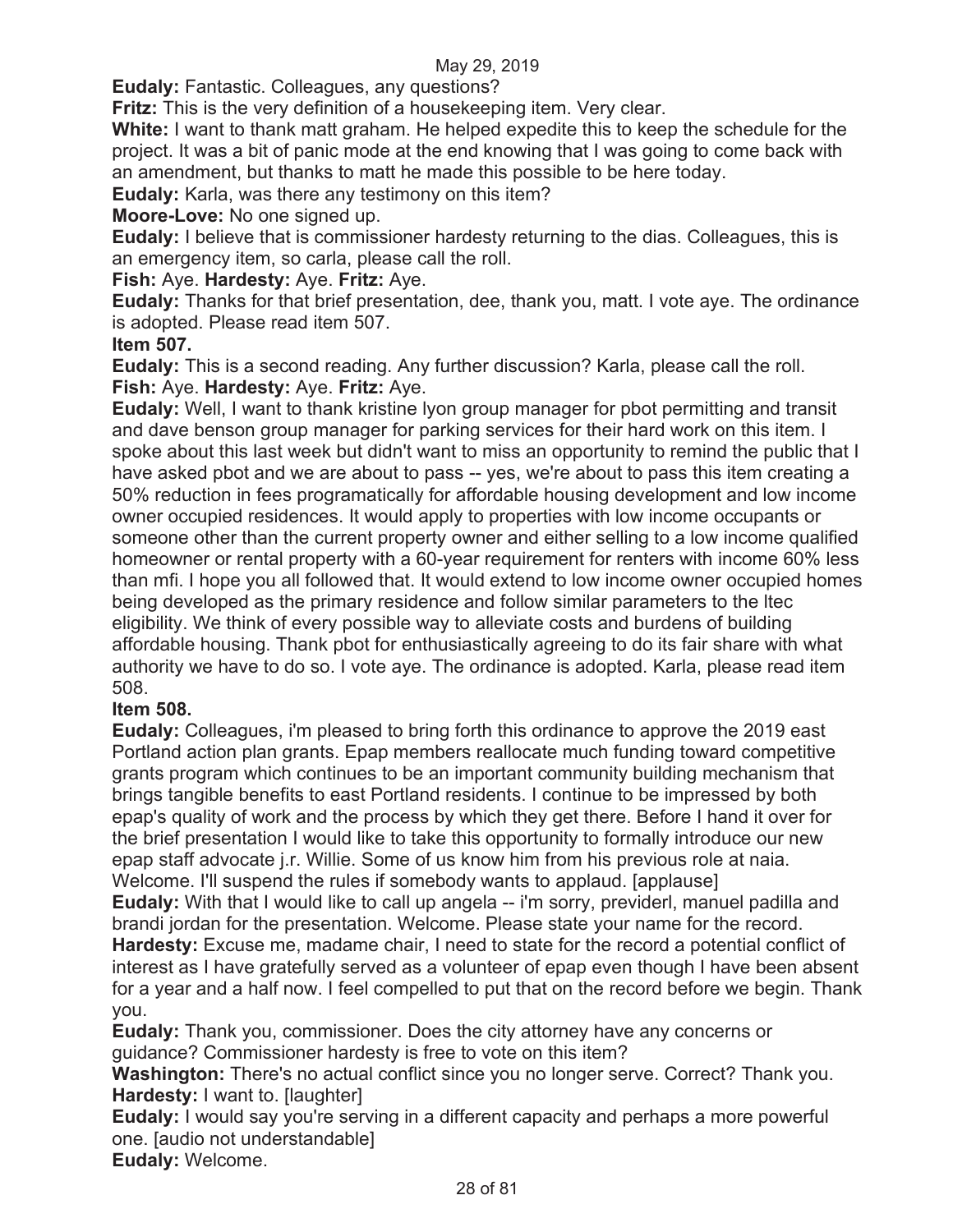**Angela Previdelli, Office Civic and Community Life :** Thank you. So hello, mayor, commissioners. Guess the mayor isn't here. Commissioner. Thank you for the opportunity to present today. I'm angela previdelli, a grants coordinator with the office of community and civic life. I work out of the east Portland community office. I'm here to present the funding recommendations for the 2019 epap grant. For this presentation i'm going to walk through a little bit of the grant process, provide a brief summary of the recommendations and then i'm going to hand it over to two of the recommended grantees here today. Barb jordan from impact northwest and manuel padilla from meet Portland. Explaining my role in the epap grants in november 2018 I was asked by the east Portland action plan operations committee to help run the 2019 grant program while they were going through staff transition so they didn't have someone to run it at the time and I had the capacity so was glad to do so. The 2019 epap grant program included two types. There's the general grant program and the civic engagement grant program. For some of the details about the differences between the two there's information on the grant criteria included in your packets at the beginning of the exhibits e and d. Each allocated \$75,000 in grant funding that was available. In total we received 33 applications between the two grant programs for a total ask of \$307,427.56. So more than double the amount of funding that was available. That really speaks to the amount of demand there is for this program. So the epap grant review committee consists of seven members, part of the epap general body and the chair this year was naima shaheed. She had served on the grant committee years previous as well. So the grant review committee members scored each application using the grant criteria included in your packets. Then they came together and deliberated and set forth a set of recommendations and those are the recommendations that we're bringing to you today. The recommendations are to fund 17 projects in total split evenly between the two grant programs. In your packets you have two complete lists of all of the recommended projects including the name of the organization, a brief overview of what the project intends to do, amount of funding being leveraged with that program then also the recommended funding amount. So with that I will introduce our two other speakers. The projects they are going to speak to demonstrate the breadth of the funding and highlights some of the really amazing work happening in east Portland. First we'll have brandi jordan here representing impact northwest pathways to manufacturing skateboarding project. This is recommended as part of the general grant recommendations. The project plans to connect low income high school students from east Portland to meaningful work experiences in the local manufacturing sector with ultimate aim of exposing them to family wage career opportunities. Next we'll have manuel padilla from Portland meet Portland healing dialogues for east Portland's rohingya refugee community. This is recommended as part of the civic engagement program. The project plans to facilitate a series of dialogs bringing members of the rohingya community together with trained facilitators to explore themes about resettling and belonging. The culmination will be a welcoming ceremony hosted by the tribes of the grand ronde.

**Brandy Jordan, Impact NorthWest:** Thank you so much for having us. I'm brandi jordan. I work at impact northwest in the career opportunities readiness and exploration program. It's a program designed to work with youth around career readiness both for in-school and out of school use from 16 to 26 years old. We specifically have some programming focused in on manufacturing as a career path. We have a state registered preapprenticeship for out of school youth and a pathway to manufacturing for high school aged youth. This grant specifically would allow us to expand a piece of the project that we have in our manufacturing pre-apprenticeship that has proved very successful to our inschool pathways to manufacturing program and that's the skateboard building project. With pathways to manufacturing we know in the Portland area there's a study done that showed between 2014 and 2024 there would be 30,000 estimated job openings from retirement in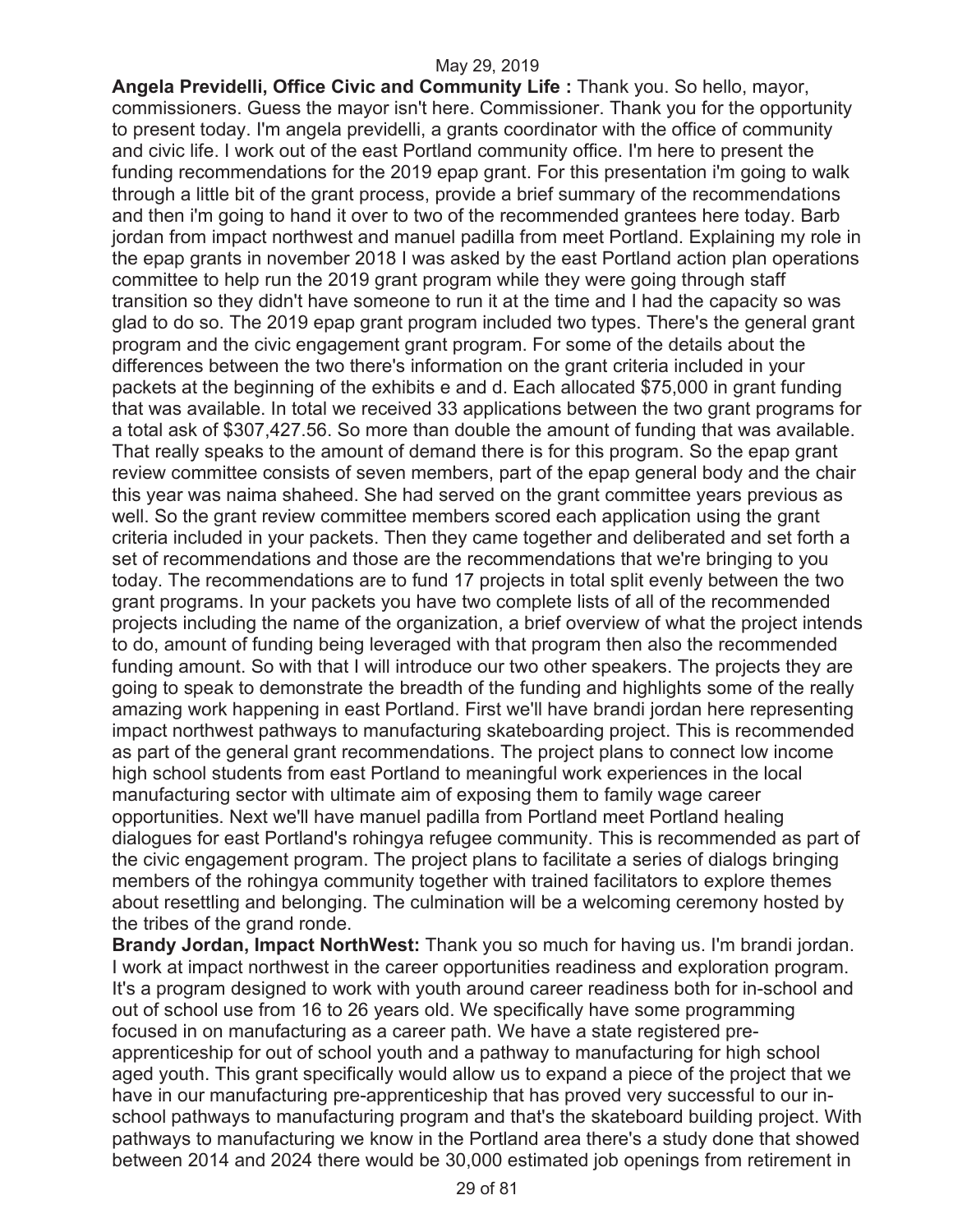our region then in addition to that 15,000 new jobs created within manufacturing. That's around megatronix, robotics, new technologies that they need skilled workers for. There is a gap in the pool of skilled candidates to fill those roles. So the program is designed to expose youth to those career pathways as family wage, livable wage career viable career options and to get them introduced to those. It's a four-year program. Before, after school setting. Students who participate are incredible. This has shown we did a pilot with the alternative school in east Portland and we saw not only increased recruitment in the students who were participating but also increased retention of that -- through that year long program and increased placement in either postsecondary or direct job placement in the manufacturing industry upon graduation. So this grant would allow us to expand that to run that program again at fir ridge alternative school and expand it to our pcm program at david douglas high school. Thank you so much for the opportunity. **Eudaly:** Thank you.

**Manual Padia, Portland Meet Portland:** Hi. Thank you, commissioners. I appreciate the opportunity to sit here and talk with you about the programming that epap is funding us for. So i'm manuel padilla, executive director of Portland meet Portland. I think many of us at least agree that the climate right now is with regards to immigrants and refugees is quite difficult. I really appreciate all that the city is doing in order to try to create a sense of welcoming and belonging to refugees in this community and the different funding and programs that the city is helping to support and provide. As I and some others have looked out at the landscape, we have noticed that for many good reasons, obviously there's a lot of focus on the sort of direct social service aspects of incorporating immigrants and refugees into our communities and things that directly address education and health and issues like that. But in discussion with many of the people both within the refugee communities in specific and my board members and others, we have noticed that there's a little bit of a gap it seems like where being able toll bring members of the same community together to speak a also bit more vulnerably and holistically about what their experiences have been like with refugee resettlement, helping provide a space for developing a vision for what they want as far as agency and inclusion and belonging within this community and what that looks like for them is missing maybe a little bit. So what we're trying to do with these dialogs is provide a space for the rohingya community in particular who we'll start out with but we'll do more of these in the future, to provide a space to really talk about the trauma that they faced and the trauma that they faced both in terms of where they are coming from but also in terms of the retraumatization they face in trying to establish a new community and new home in this space. Talk about things that are difficult to talk about when you're struggling day-to-day to survive just trying to get by. Some of the things would be inclusion, blogging, cultural preservation versus integration, intergenerational issues that arise, providing space for thinking more broadly about community vision and what they would like their communities to look like moving forward so we're bringing together people from the same rohingya community to talk and learn from one another and help make those decisions together. We're working with a psychiatrist from providence, omar reda. He was an ex-asylum seeker from libya. We have a simple evaluation tool to measure what some of the impacts of these dialogs will be. Another thing we have noticed is potentially absent is a concrete spiritual sense of welcoming. I use that term in a very loose sense, but a sort of spiritual sense of welcoming and belonging that comes on behalf of some community here in Oregon that can start to reset the clock a little bit. We have been really lucky to be able to partner with the confederated tribes of grand ronde. One of the tribes that could have potentially done this but there was some connection and interest on their part in inviting refugees to their longhouse to participate specifically in enter cultural welcoming ceremonies that will provide that sense of home and official welcome on behalf of some community that would be appropriate and being able to provide that and would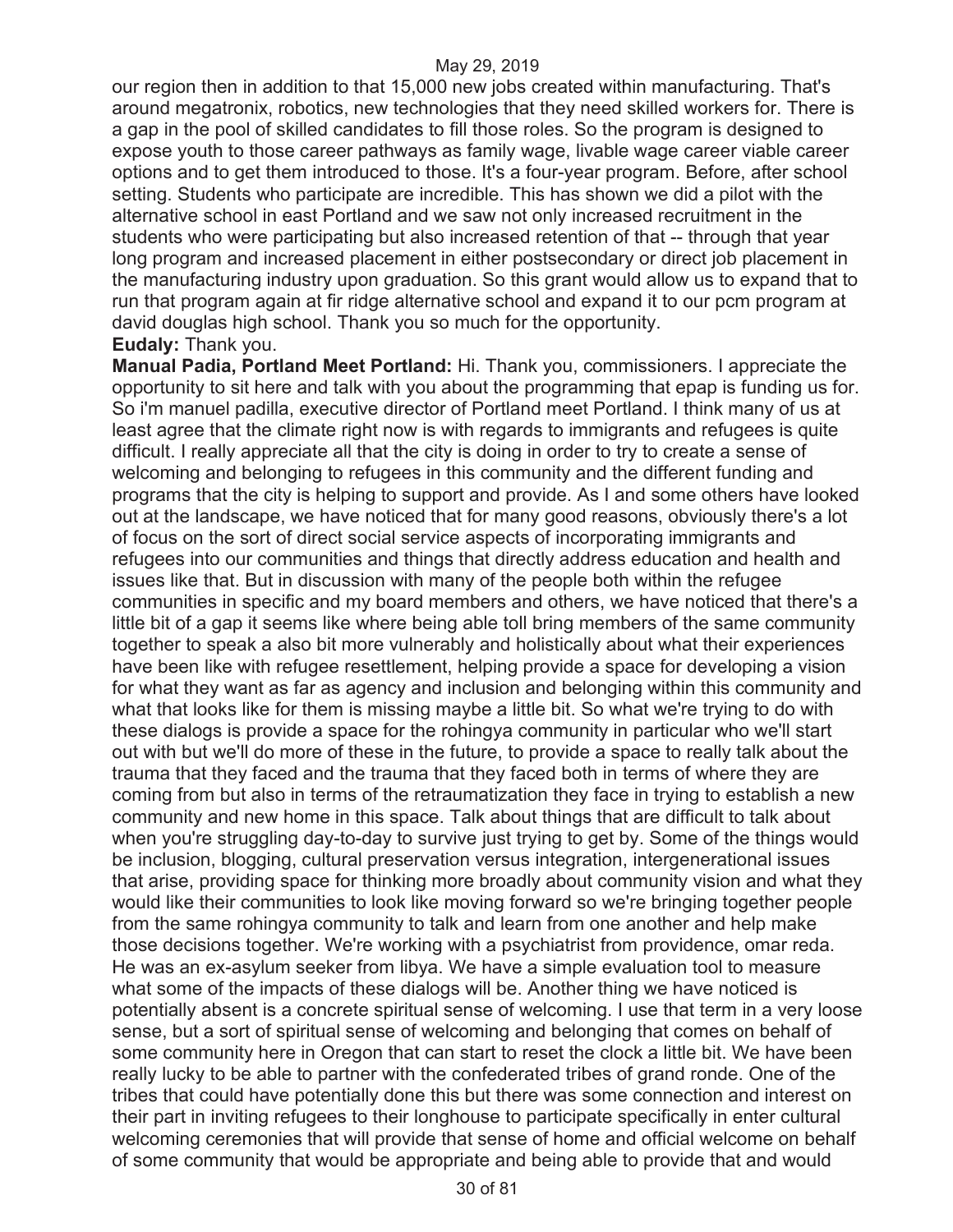have some authority and power in providing that. We think the confederated tribes among other tribes would be the right people to do that. We thank you for providing the opportunity and epap providing the opportunity for being able to accomplish those things. Thank you.

**Eudaly:** Thank you. Before we move on to public testimony, I think we have a couple things to address. First I want to note -- well, thank you for being here. Colleagues, I want to note that typically we would bring the annual report along with this item. However, since j.r.'s first day was less than a month ago, we felt like he deserved more of a chance to work with epap members to plan that report. So that's going to be coming later this year. I don't have a date as of now. Just wanted to know that. I think perhaps commissioner Fritz has an amendment.

**Fritz:** I do. Knowing that commissioner Fish and I really appreciated being on the council when epap was voted in and as commissioner hardesty said she's been a long time supporter and commissioner eudaly as well, I believe it would be in the public interest to get the grants out of the door as soon as possible so I move to add an emergency clause so we can vote today.

**Eudaly:** Great. Karla, please call -- then we go to testimony, right? **Moore-Love:** Yes.

**Eudaly:** Is there any public testimony?

**Moore-Love:** We have two people, mike o'callahan and maggie.

**Eudaly:** In light of how far behind we are, i'm going to reduce testimony to two minutes and ask you to keep it relevant to the item which is epap grants. Welcome. Please state your name for the record.

**Michael O'Callahan:** Michael o'callahan. All in favor of the grant. I think it's really great that the refugees get housed. You know, it's in southeast, and I certainly am in favor of that. I certainly have issues with significant problem that we have in southeast all over Portland of the unhoused. And as an advocate and litigant in that process I want to inform you of a couple of things. First I told you I did the survey and where I found 75 people sleeping outside and 15 included in the point in time homeless count. I decided to do it again this year immediately after the homeless count and in two days I found 17 people who were sleeping outside and one person was included in the homeless count. That homeless count is inaccurate. You have 12,000 people sleeping on the streets. Okay? Now, I would appreciate, commissioner Fish, if you would respect the 9th circuit's opinion and the order in the boise case which parallels my case that says it's unconstitutional to enforce the camping ordinance if the shelters are full. Your park narcs have been throwing people out and they stole all their stuff. Thank you.

**Eudaly:** Maggie, you have two minutes. Keep it relevant.

**Maggie:** I think the civic engagement grants are a good idea. However, I would like to see representatives communicating directly with participants because what I see happening is the bureaucracies going and communicating with the contractors about what the civic engagement groups are trying to do rather than communicating with the participants directly themselves to find out if they are effective or what needs to be changed in the system or to help, you know, find out, get suggestions about what works better and what does not work. So I would rather that representatives talk directly with participants. So to get an idea of whether programs that bureaucracies and contractors are getting funding for are working. So if you guys would make an effort to do that that would be great. Thank you.

**Hardesty:** Excuse me, madame chair, maggie, have you ever been to an epap meeting? **Maggie:** I haven't.

**Hardesty:** I recommend that you actually come to one because what you would see is that it's very multi-cultural, multi ethnic. It's led by community members, all the votes are done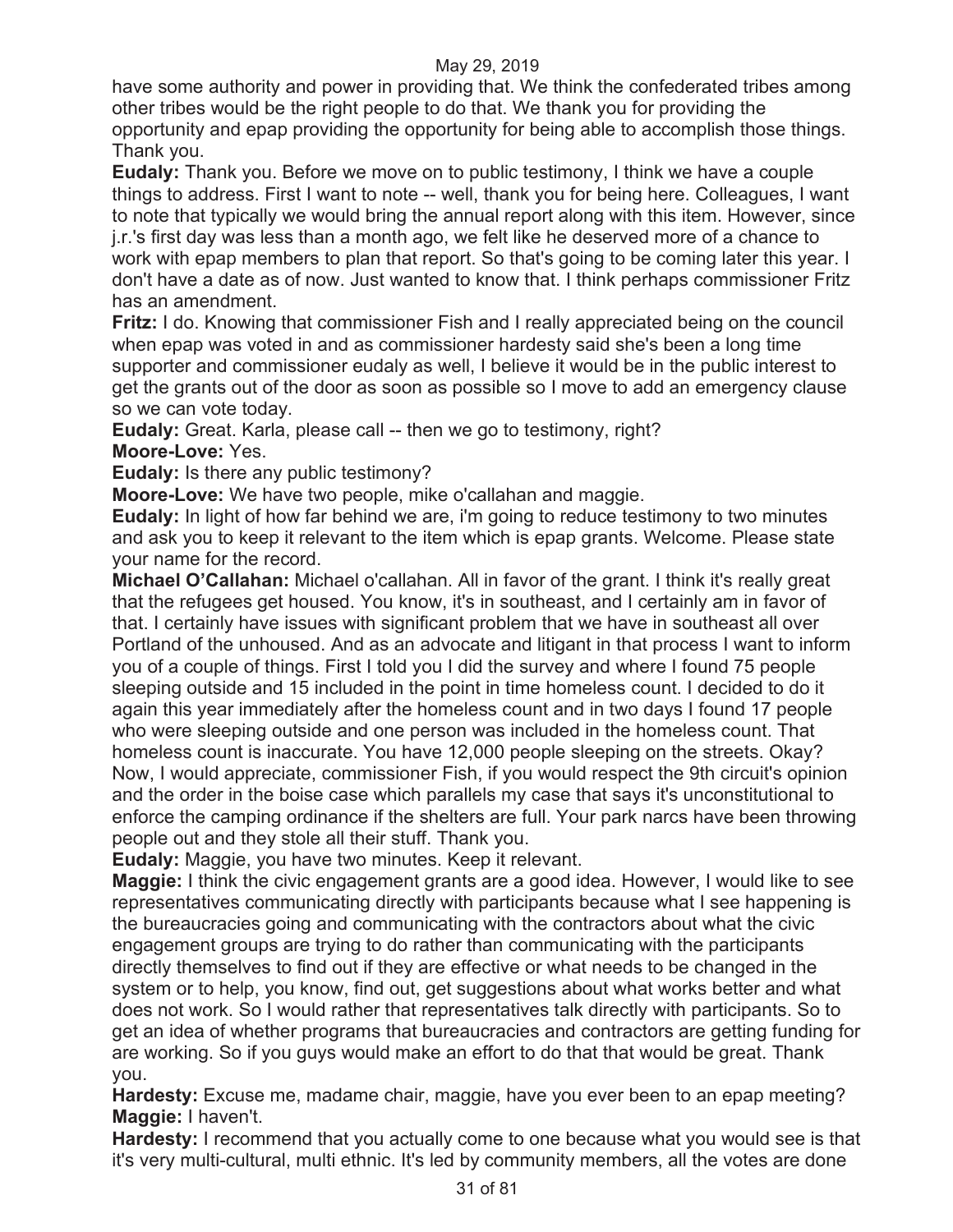by consensus. So everything you just said about talking directly to the people, guess who comes to epap meetings. The people.

**Maggie:** Okay. Thank you.

**Hardesty:** You're welcome.

**Eudaly:** Okay. This is an emergency ordinance -- oh. So first we vote on the amendment to make this an emergency ordinance.

**Fish:** Aye. **Hardesty:** Aye. **Fritz:** Aye.

**Eudaly:** Aye. Thank you, commissioner Fritz. Now Karla, please call the role on the main item.

**Fish:** Thank you for an excellent presentation. I have been pleased to support the east Portland action plan for a long time, and in particular this grant program. Seems like a lot of thought and care has gone into the selections and our role today is just to ratify that so i'm pleased to do so. Aye.

**Hardesty:** It's wonderful to see epap continuing to move forward and what I love is that regardless of who shows up there's a dedicated group of volunteers that are ready to step forward and make really hard decisions. There's always more requests for money than we have ever had to actually fund community programs. This has been an excellent effort, community led, community driven, and supported by the city of Portland. I vote aye. **Fritz:** It was a very memorable night when the community and council came together to establish the east Portland action plan. Throughout the course of recession council avoided cuts to east Portland action plan and diverse leadership program, neighborhood - the rest of the city all agreed that this is a high priority that needed to be funded. So i'm very pleased to continue to support it. I'm glad that long time co-chair arlene camara was able to come back and join us. I really appreciate your leadership and ongoing commitments for our community. Thank you. Commissioner eudaly, thank you for taking over the championship of this program. I look forward to continuing to support it. Aye. **Eudaly:** Well, thank you to our presenters today. Of course thank you to arlene and thank you and welcome to j.r. Epap is just truly inspirational organization and a model for the rest the city. I'm looking forward to getting to work more closely with the program as it moves from civic life directory into my office. I vote aye. The ordinance is passed. And this has been a rather confusing day so let me make sure i'm in the right place. Karla, please read item 509.

### **Item 509.**

**Eudaly:** Thank you. Colleagues, this ordinance is to increase the noise variance fees by 5% to meet budget projections for the noise office in the office of community and civic life for fy-2019-2020. You'll notice it's similar to the increase we approved last year. While I would call him up but he's already here the city noise officer paul vanorden for a very brief presentation.

**Paul Van Orden, Noise Office, Community Civic Life:** Thank you, members of council. I'm paul van orden, the city's noise control officer. We're looking at a 5% increase to our normal variance fees. There's not a lot of new information to report other than one specific element, which is the noise office has had an unusual amount of construction activity in our virgin maryas work the last several years for fiscal year '16-17 and '17-18 we had seen an increase of about 12% being in construction various work to over 30%. Last year o36%. What we're starting to see in fiscal year '18 to 19 is a regression moving back towards the 12%. Fortunately the fees are in position according to our accounting staff we should be solid maintaining our four staff positions we have had since the start of the noise office in 1976, and we will watch the trends and patterns and see what happens over the next year or two and see if there are concerns in that area. The main one I mentioned is we are definitely seeing in the construction work a decrease and return to our historic mean. The one thing of note, we have historically tried to be very sensitive of our community events,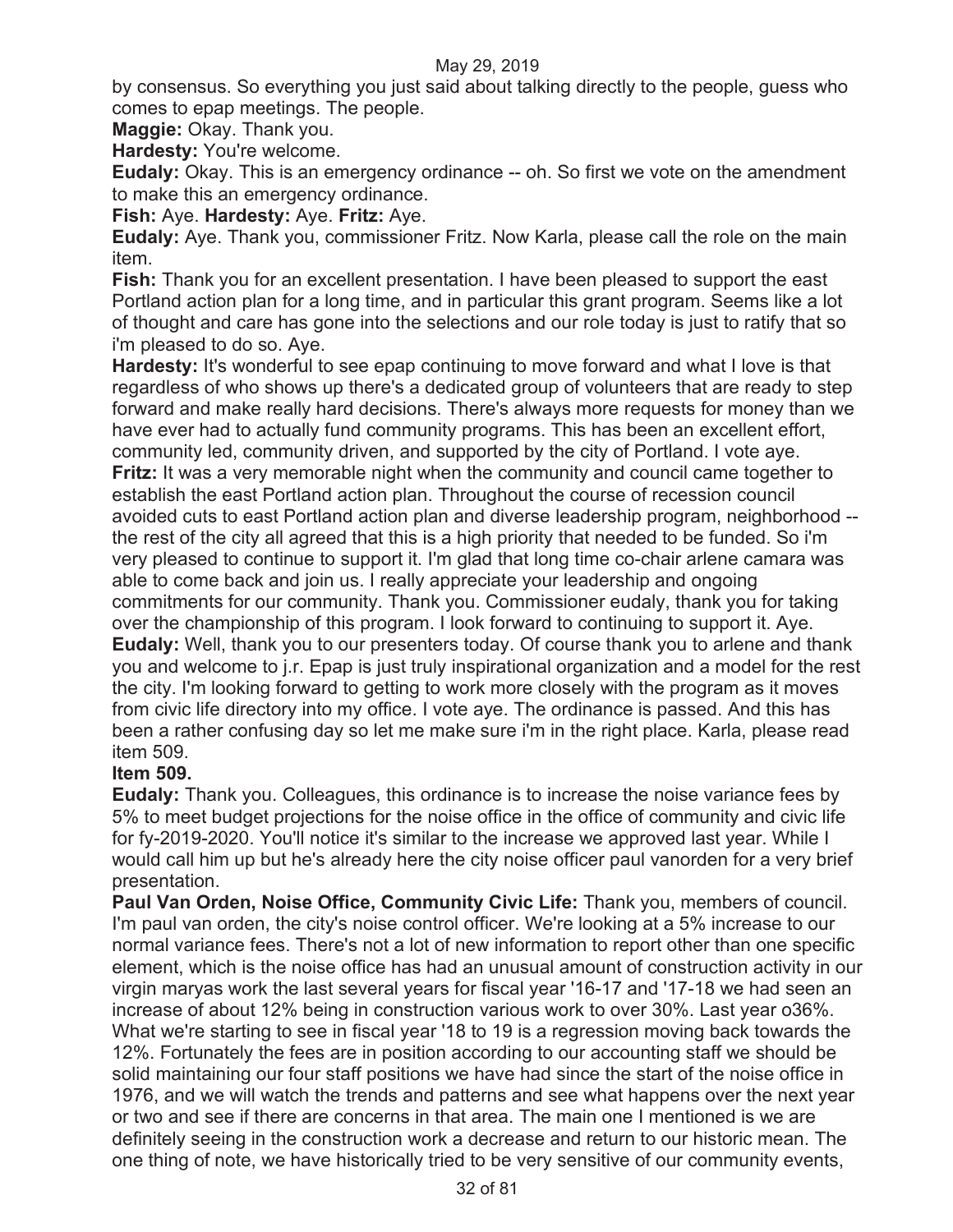so the category that we use for those events we have tried to keep that from creeping up and getting too expensive and with our new fees if you're having a block party or a wedding or small event of under 250 people we have maintained that at \$110. It still stays fairly affordable for the average Portlander to have an event with amplified performances occur at the event. That's the main information. I'm not sure if council has any particular questions.

**Eudaly:** Colleagues, any questions? All right. Karla, is there any testimony? **Moore-Love:** Yes, we have one person. Maggie.

**Eudaly:** Thank you, mr. Van orden. Maggie, two minutes. Please keep your testimony relevant to the item, increasing fees for noise of 5%.

**Maggie:** This is about where the salvation army sits in relationship to the entertainment district and the noise that goes on there. The speakers.

**Eudaly:** This is about increasing fees.

**Maggie:** The speakers that are outside --

**Eudaly:** This is not relevant, maggie. You need to give relevant testimony or sit down. [speaking simultaneously]

**Maggie:** Construction fees. I don't think this city is doing anything for the people on the matter of noise. Thank you.

**Eudaly:** Okay. Colleagues, is there any future discussion? This is a first reading of a nonemergency item. It moves to second reading. Karla, please read item 510. **Item 510.** 

**Eudaly:** All right, this is a second reading. Colleagues, is there any future discussion? Karla, please call the roll.

### **Fish:** Aye. **Hardesty:** Aye.

**Fritz:** Colleagues, thank you for your support on the amendments. Thank you to susan and christina and for the open and accountable elections commission. We're moving forward and are looking forward to bringing you updates. Next one will be next week when we are bringing the rules to you or more of the rules. Again, thank you for your partnership and support. Aye.

**Eudaly:** Happy to support this item. I vote aye. The ordinance is adopted. Karla, please read the first pulled consent agenda item.

**Moore-Love:** 496. We took care of that.

**Eudaly:** I'm sorry, they are not pulled consent agenda items. They are items that have on the regular agenda were under the mayor's agenda were requested to be move by the mayor's office. 501 has been pulled back to the mayor's office to be rescheduled. 503 has been moved to the afternoon with no objection. Is that correct?

### **Moore-Love:** No.

**Fritz:** This is just second reading.

**Eudaly:** The mayor asked it be moved to second reading so he can participate.

**Eudaly:** No objection to 503. The mayor has also requested that item 502 be moved back or moved to the afternoon. There's an objection from commissioner hardesty. Does that remain? Okay. I need to ask the city attorney how we proceed or explain to my colleagues how we proceed when there is a request to move an item that is objected.

**Washington:** There needs to be a majority vote.

**Fish:** In this instance if I could, madame chair, the sponsor of the agenda has asked that it be moved and I think it's normally our policy to accommodate the sponsor. I guess one question is could this be set over to next week and still meet whatever deadline we're operating under.

**Eudaly:** The mayor's office has declined to pull it back to reschedule it at a different date. The request remains and the objection remains. So there has to be a motion and second on a vote.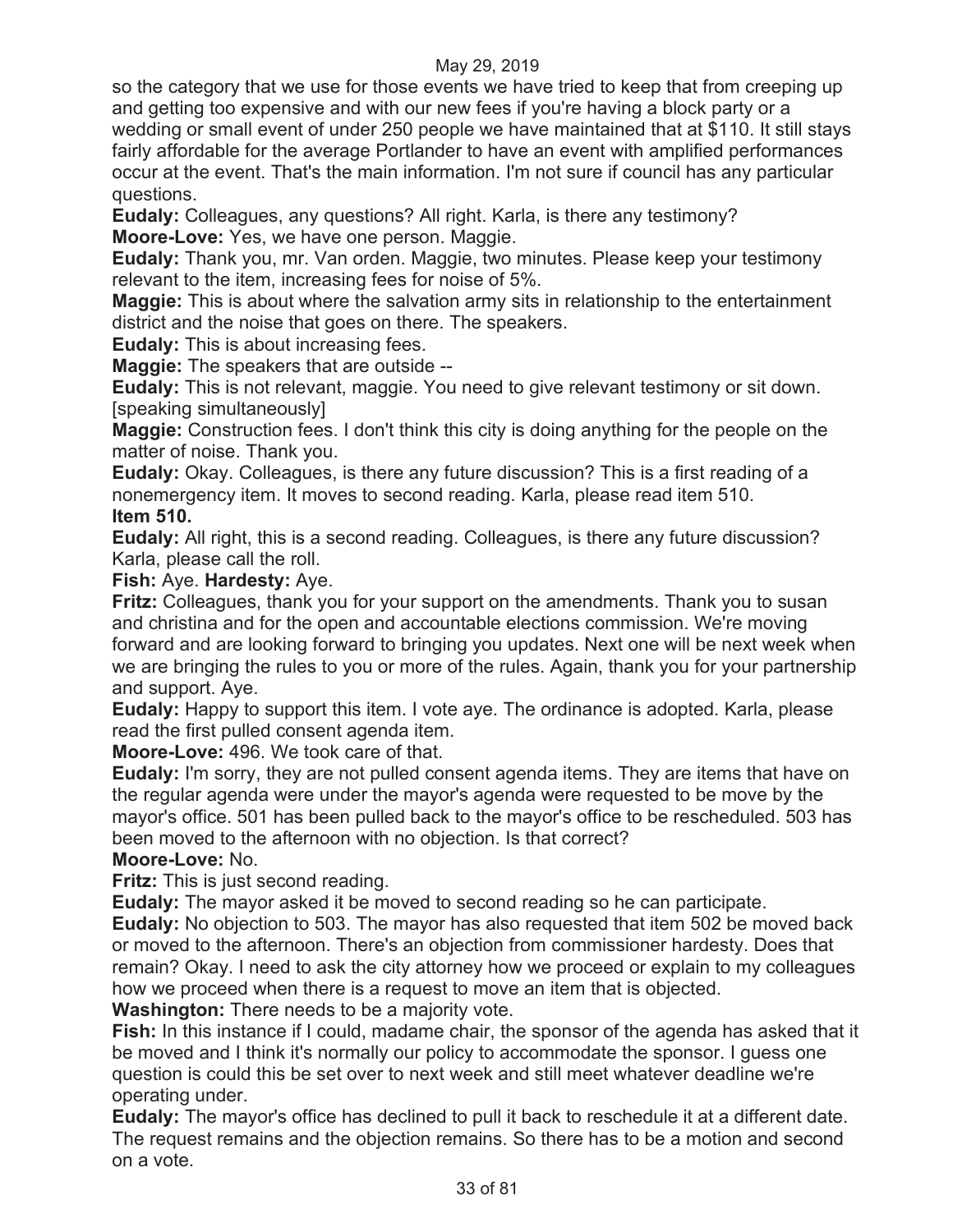**Hardesty:** Madame chair, I move that we vote on agenda item 502 now. **Fritz:** Second.

**Eudaly:** Please call the roll.

**Fish:** Aye. **Hardesty:** Aye. **Fritz:** Aye.

**Eudaly:** Well, I would have preferred to defer to the mayor. I would always defer to the commissioner in charge. I'm going to vote no, but the item passes and we will be voting on the item. Is that correct? Okay. Little bit of confusion. I don't think we have ever done that before. Karla, please call item 502.

**Fish:** Well, there are two items before us today. One is a cost of living adjustment to nonrepresented employees. A cost of living adjustment is designed to keep pace with inflation. When we don't grant cost of living to employees they take in effect a pay cut so i'm proud to serve on a council that believes in providing colas to our represented and nonrepresented employees. I will of course support that. I have been on the council during some tough budgets where we have asked employees to share the pain when we have had inadequate revenue to fund certain programs. So I have from time to time declined the cost of living personally and I will do so again this year. But I believe our hard working nonrepresented employees deserve the cola and I vote aye.

**Hardesty:** First I want to thank my colleagues who affirmed that this item should be voted on now rather than waiting until this afternoon. I greatly appreciate your support both of you. The reason this was important to me is because my absence at the early session this afternoon has been on record for quite some time, and I thought that this item is something that I cared near and dear about. Since i'm here this morning self-compelled that I should have the opportunity to weigh in. I am disappointed that we didn't take the opportunity to save some jobs at the city of Portland where we could have done that last week. I have received email from many, many, many city employees who almost to an individual I think I had one person who objected to not receiving a cola. But from all the emails and phone calls I received from city employees they were very grateful and very appreciative that if asked they would have been happy to give up a 3% pay raise to maintain jobs here. Because of that I cannot in good conscience knowing that last week we voted to eliminate positions at the city of Portland there's absolutely no way this week I can then vote myself, my staff and my colleagues a pay raise. So therefore in that spirit I vote no.

**Fritz:** Thank you to both -- all of my colleagues for their principled stands on this. Commissioner eudaly normally I would defer to the commmissioner in charge. In this instance we had the discussion last week in the budget and it was clear the votes would be 4-1 if all of us were here. This afternoon as commissioner hardesty mentioned she had had a long-standing filed absence and the vote would be 4-0. I believe it's important for commissioner hardesty's no vote to be on the record. After all, 90% of success is showing up. When this was scheduled for this morning -- various absences could have been anticipated. On the topic of the cost of living adjustment, keeping pace with inflation, the challenge -- commissioner Fish and I obviously share commissioner hardesty's concern for parks employees. We all do. One-time deferral let's be clear it wasn't even let's don't do this, but let's defer it, that doesn't save jobs because we need five years' worth of projected income to be able to keep people employed full-time. So as painful as the budget votes were last week, and the choices that are now facing the parks department, this unfortunately deferring the cost of living adjustment for nonrepresented unfortunately would not have fixed that problem. I do believe it's important especially with the work the bureau of human resources has done in the pay equity issues and class comps study to not make decisions on the fly that could overturn literally years of careful work to try to make sure that the city's pay structure is equitable. Certainly having proposed this in my first budget and then informed as to why it wouldn't work I have come to believe that if we're going to do something like this we need to do it in conversation with our represented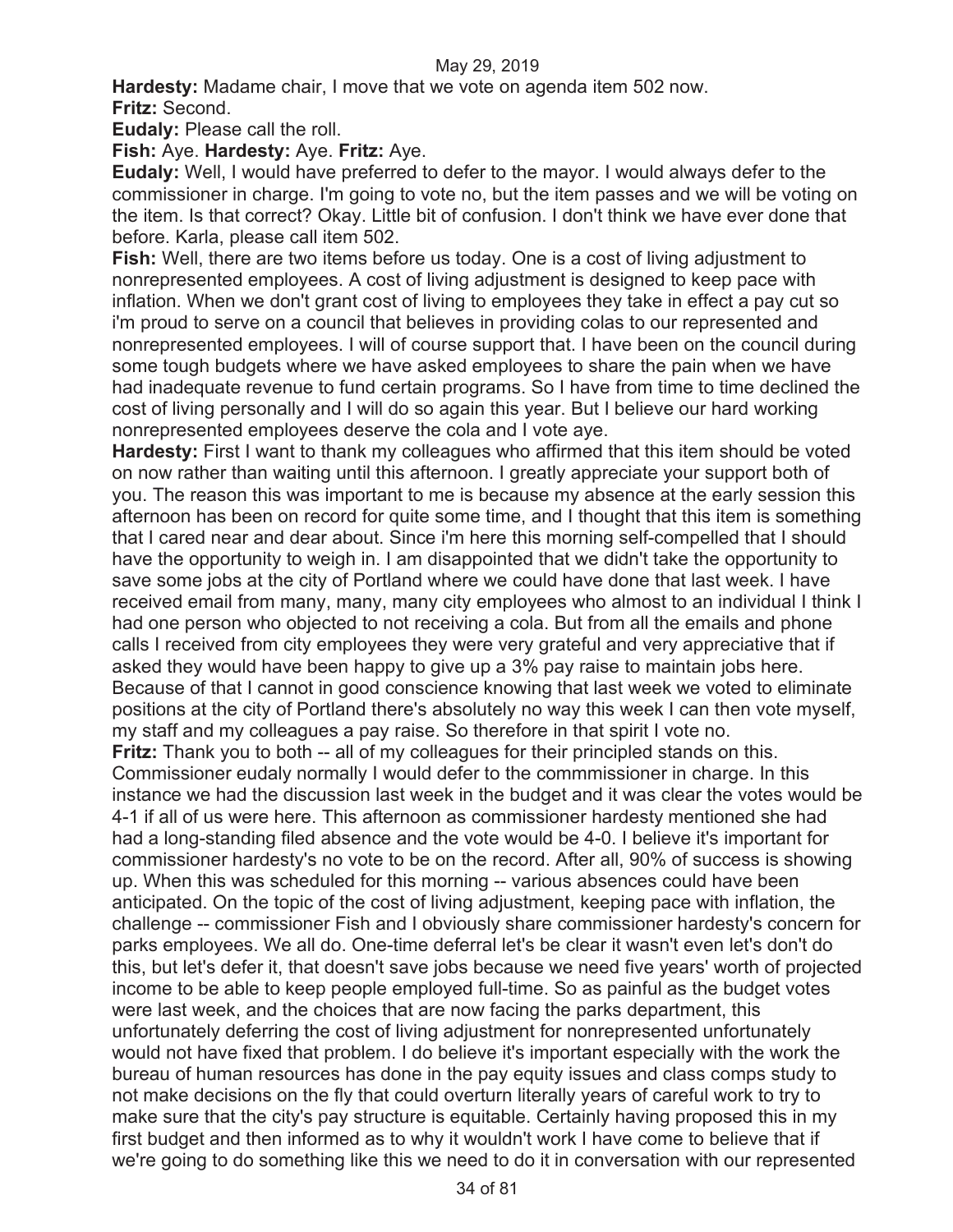and nonrepresented partners like we did during the recession and make sure there are not any unintended consequences. I vote aye.

**Eudaly:** I just want to make clear I have no issues with us taking the vote this morning. Like I said, on the earlier vote I will defer to the commissioner in charge and I make that same pledge to each of you. To me that's just the simple, fair approach. But this is also fine. I do appreciate commissioner hardesty's effort. It was a valiant one, but I think as commissioner Fish and commissioner Fritz have explained it actually didn't solve the problem. I would be very uncomfortable taking away cola from I think around 1300 employees who range from our lowest paid up to our staff and to ourselves. This is not about a pay raise for us. The pay raise to us wouldn't cover the annual salary a single employee earning \$15 an hour. I vote yes. The item passes. And -- we are adjourned.

### **Council recessed at 11:49 a.m.**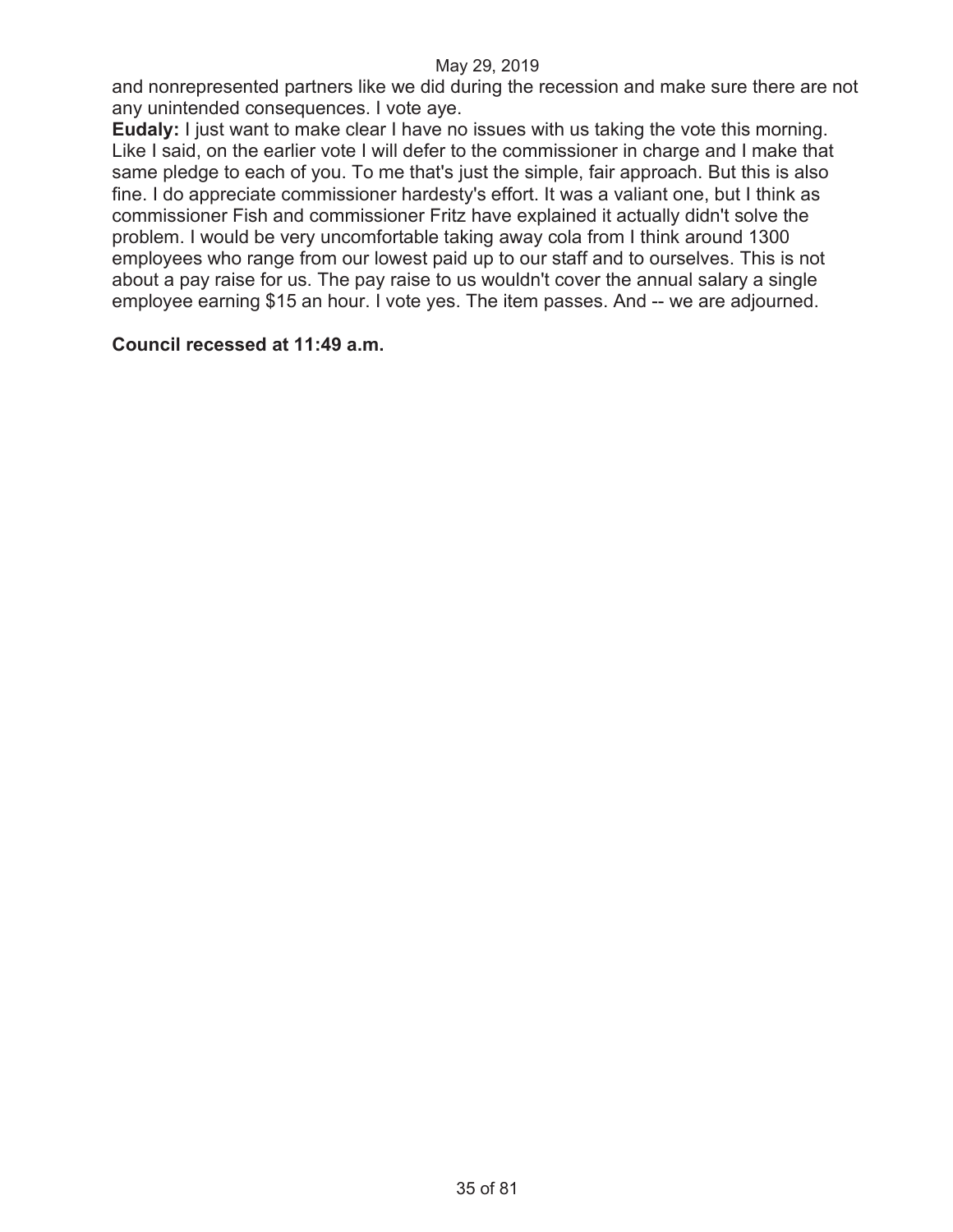#### May 29, 2019 **Closed Caption File of Portland City Council Meeting**

This file was produced through the closed captioning process for the televised City Council broadcast and should not be considered a verbatim transcript. Key: **\*\*\*\*\*** means unidentified speaker.

### **May 29, 2019 2:00 PM**

**Wheeler:** Wednesday. What is the date? May 29, 2019 afternoon session of the Portland city council. I'm looking at a blue screen, Karla. What are you looking at?

**Moore-Love:** We have the tv up here.

**Wheeler:** We'll just continue. Please call the roll. [roll call taken]

**Fritz:** Mayor, thank you for announcing it is May 29, I need to text my sister. It's her birthday.

**Wheeler:** Don't forget that. Wheeler is here as well. Now we'll hear from legal counsel. **Karen Moynahan, Chief Deputy City Attorney:** Good afternoon. Welcome to Portland city council. The city council represents all Portlanders and meets to do the city's business. The presiding officer preserves order and decorum during meetings so everyone can feel welcome, comfortable, respected and safe. To participate in council meetings, you may sign up in advance with the clerk's office for communications to briefly speak about any subject. You may also sign up for public testimony on resolutions or first readings of ordinances. When testifying please state your name for the record. Your address is not necessary. Please disclose if you're a lobbyist. If you represent an organization, please identify it. Individuals generally have three minutes to testify unless otherwise stated. When your time is done a red light goes on. If you're in the audience and would like to show support, feel free to do thumbs up. If you do not support something, thumbs down. Disruptive conduct such as shouting or interrupting testimony or deliberations will not be allowed. A warning will be given that further disruption may result in the person being ejected for the remainder of the meeting. A person who fails to leave is subject to arrest for trespass. Thank you for helping your fellow Portlanders feel welcome, comfortable, respected, and safe.

**Wheeler:** I want to thank commissioner Eudaly for presiding over this morning's meeting in my absence. Chief outlaw and I were at park rose high school giving a commendation for bravery to coach Keenan Lowe, the was the individual who intervened in what could have been a potentially very deadly situation at park rose high school. I felt that it was important that I be there for that acknowledgment. To also acknowledge both the respect and the appreciation of the community at large. Commissioner Eudaly, thank you for doing that. **Eudaly:** My pleasure.

**Wheeler:** First is item 503.

# **Item 503**

**Wheeler:** The ordinance authorizes eight grants from the city's workforce training and hiring program. The workforce training and hiring program focuses on expanding economic opportunity for minority and women workers in the construction trades, it's one of a number of ways that procurement services is working to increase diversity and advance equity in the contracting field. The eight organizations supported through these grants provide apprenticeship and employment opportunities to young women and youth from communities of color to build a strong pipeline of talent in the construction industry. The grant recipients include Constructing Hope Pre-apprenticeship program. Portland Youth Builders, Pacific Northwest Carpenters Institute. Portland Community College Foundation, Portland Opportunities Industrialization Center (POIC), Multnomah County School District Number 1, Columbia County School District Number 502, and Oregon Tradeswomen. This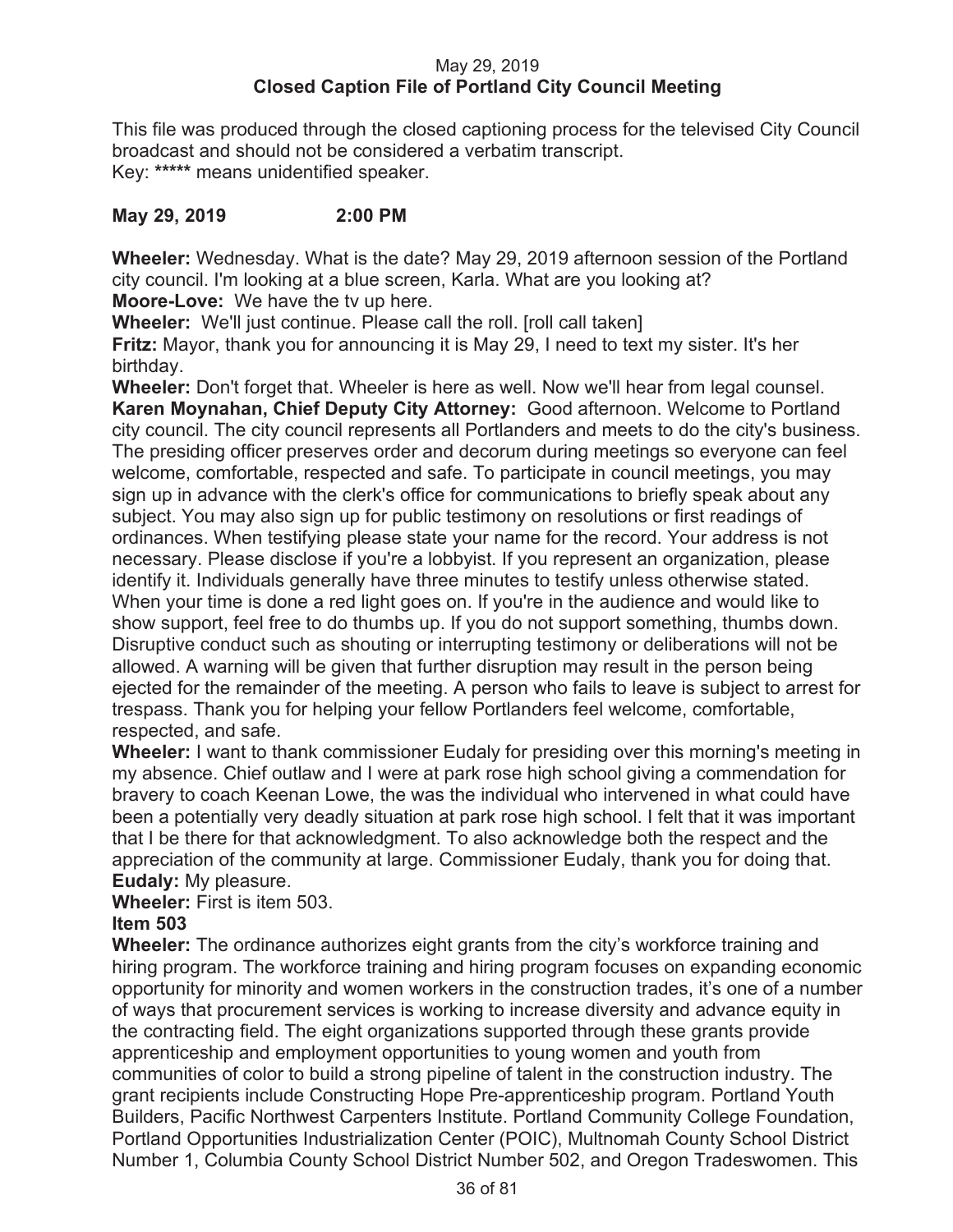program is an outstanding example of how the city partners with our nonprofit and business communities to achieve our shared goals of increasing economic opportunity and prosperity from all Portlanders. This is a second reading. I understand that commissioner hardesty had wanted this to be heard in public because it is something very positive, so we pulled it off the consent agenda. She could not be here this afternoon, but I know she's here in spirit. I don't know if anyone has anything on this particular item. Very good. Please call the roll. This is second reading.

**Fish:** Aye. **Eudaly:** Aye. **Fritz:** Aye. **Wheeler:** Aye. The ordinance is adopted. [gavel pounded] We're very grateful to our community partners for their hard work on this issue. **Wheeler:** Commissioner Fish

**Fish:** Mayor, before we go into our agenda in light of the fact that we're going to have a late night, can I just get some clarification, have we lost -- has our system gone upside down since this morning? Because right now, we don't have anything on our screens. **Moore-Love:** I.t. Is working on it.

**Fish:** I think it's possible we'll have some power points this evening or at least some documents. It's just vitally important that we get this right. I'm a little perplexed how from this morning until this afternoon this could go sideways. Not directed at you, Karla. You're not the i.t. Person. Do we have an insight into why this isn't working?

**Wheeler:** Is there a 14-year-old in the audience? [laughter] that's always my first go-to. **Eudaly:** Did you try turning it off and back on?

**Wheeler:** We'll have this looked at.

**Wheeler:** I agree with Commissioner Fish, sounds like for tonight we'll need this up and running. If i.t. Could get on that we would appreciate it very, very much. Item 511. **Item 511** 

**Wheeler:** The next ordinance is to adjust the monthly rates for collection of residential garbage recycling and composting. I'd like to add an emergency to this item. This item has been rescheduled on two separate times and now there's concern with the implementation date as the new rates need to be in place by July 1, 2019. Can I get a second? **Fritz:** Second.

**Wheeler:** We have a motion and a second, please call the roll.

**Moore-Love:** We have a substitute that came first. So, we probably need to amend the – we should do the substitute first?

**Wheeler:** Okay, first let's do the substitute, so I withdraw my motion. Please get a motion on the substitute.

**Fish:** So, moved.

**Fritz:** Second.

**Wheeler:** We have a motion and second. Please call the roll.

**Fish:** Aye. **Eudaly:** Aye. **Fritz:** Aye. **Wheeler:** Aye. Substitute on the table. [gavel pounded] Back to my motion to add an emergency clause. I move it.

**Fritz:** Second.

**Wheeler:** I have a second. Please call the roll on the emergency.

**Fish:** Aye. **Eudaly:** Aye. **Fritz:** Aye.

**Wheeler:** Aye. Okay now we have a substitute on the table as an emergency. This is an annual process in which the city helps facilitate review of rates associated with these services. The city of Portland is committed to acting as a leader in the composting field and our residents are recycling and composting over 60% of their waste which is almost twice the national average. Something we can all be proud of. The Bureau of Planning and Sustainability has thoroughly reviewed the costs associated with garbage recycling and composting collection and is proposing a monthly rate increase of 75 cents per month for most partners. Customers. If there are partners that's your own business. Bruce Walker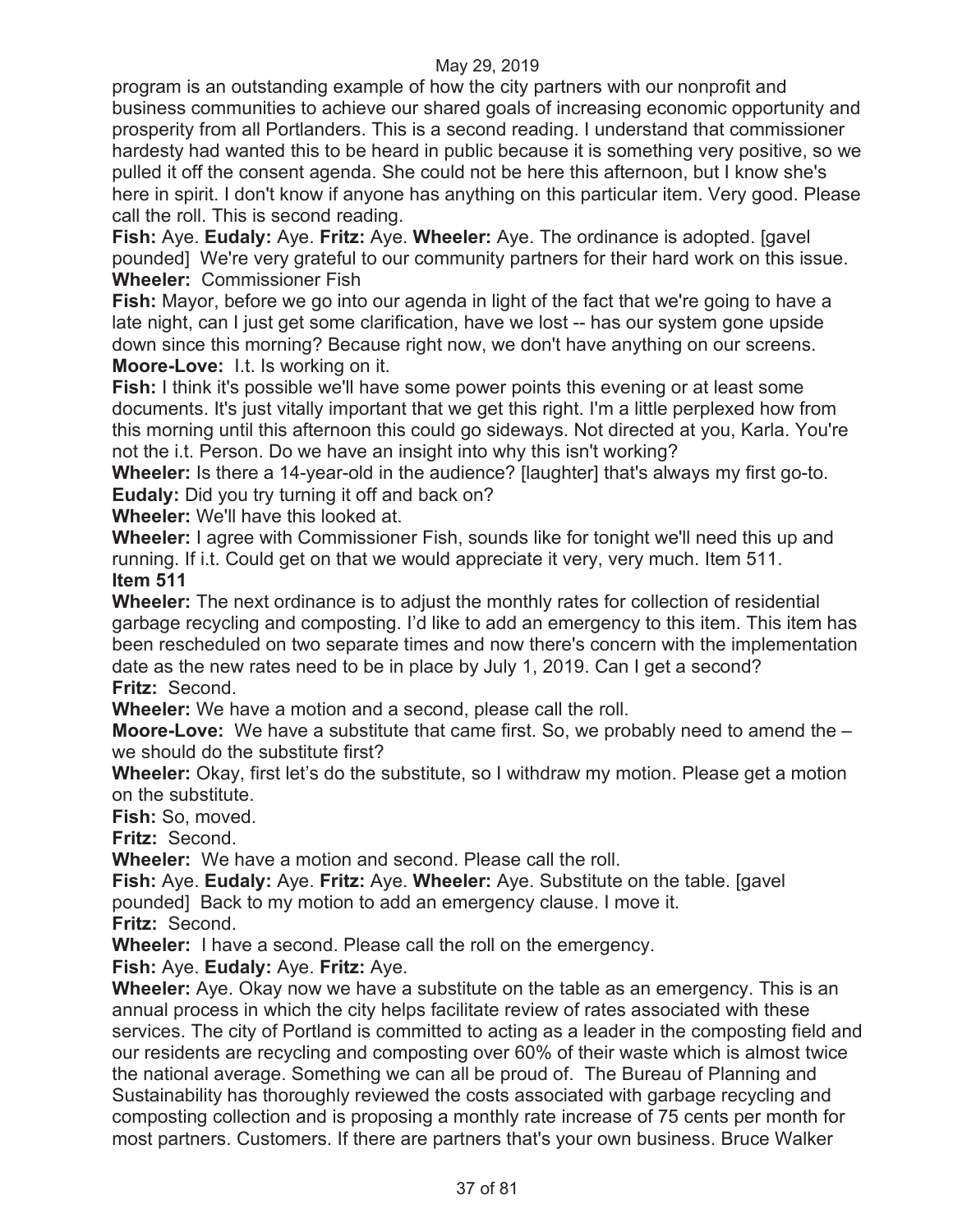and Arianne Sperry from the Bureau of Planning and Sustainability are here to share the findings from this year's garbage and recycling rate review. Good afternoon. **Bruce Walker, Bureau of Planning and Sustainability:** Good afternoon, mayor wheeler, commissioners. I'm Bruce Walker. I'm solid waste recycling program manager. I work in the Bureau of Planning and Sustainability. With me is Arianne Sperry who led our rate review process for the residential garbage recycling and composting collection system this year. You may recall that last fall she brought before you the waste equity work plan that was adopted and so she's a critical leader on our team. First of all, I would like to thank you for dealing with the substitute ordinance as well as the emergency clause. That's important to get this through so we can make proper notification of all our partners and customers. Today we're here to share our proposed rate as a reminder curbside collection includes single family homes and duplexes, triplexes and fourplexes. Collection services are provided by private haulers franchised by the city who do an excellent job in provision of this service. The city does not set rates for multifamily properties or businesses. The ratemaking process includes an independent CPA review of hauler financial records and review by the Planning and Sustainability Commission. We examine all the factors that affect the cost of providing service including labor, equipment, and fuel costs the average weight of garbage in each can size and disposal charges for garbage and composting. You'll recall that last year when we were here the recycling markets were a critical driver in the rates. We ask you to expedite the rate review process to account for the worldwide drop in recycled materials prices and increased processing costs at recycling sorting facilities. Council adopted a hefty rate increase of \$2.55 per month. Almost all of that went to truing up costs for managing our recycled materials. While prices remain -- recycled prices remain very poor the good news is they have not worsened since last year. Also, more recyclables are being used by manufacturers in the united states. For example, there's three paper mills in Oregon and Washington that take cardboard on a regular basis. In the glass plant out by the airport where old bottles are recycled into new bottles. As the mayor mentioned Portland is the leader in recycling in this country, and this is a very important issue to BPS. We remain very engaged and I said on the state department of environmental quality's recycling steering committee that's working through a range of these issues regarding markets and recyclable materials. As you know, we work to provide good messaging to Portland residents and businesses. We want them to know that their materials are getting recycled and are made into new products. They are not being thrown away. As a reminder, it's important to know that recycling -- to follow the recycling list and only put items in the blue recycling cart that are allowed in the program. That means leave out the takeout, no cups, lids, straws, no take-out containers. In order to continue marketing our recycling, we all need to recycle the right materials. Now I would like to turn it over to Arianne to walk through the results of this year's rate review.

**Arianne Sperry, Bureau of Planning and Sustainability:** Thank you, Bruce. For the record I'm Arianne Sperry with the Bureau of Planning and Sustainability. And here are this year's key rate drivers. Hopefully you can see this on the screen, if not, I'll walk through it for you. The largest is an increase in metro's tipping fee for managing year our debris and scraps. Another factor, new in this year's rate review, is the Portland clean energy fund 1% revenue surcharge approved by Portland voters last November. Three franchised haulers that served about half the customer base are likely subject to the clean energy surcharge. The revenue division has not posted the final administrative rules yet, but we expect them very soon. Portland haulers requested an exemption that was granted to other utilities but in the draft administrative rules the revenue division didn't include garbage and recycling collection in the definition of a utility. Meaning the larger haulers are not exempt from the clean energy surcharge. So, BPS has incorporated the surcharge into the proposed rates using the same methodology as with other costs. It will be averaged into the rates and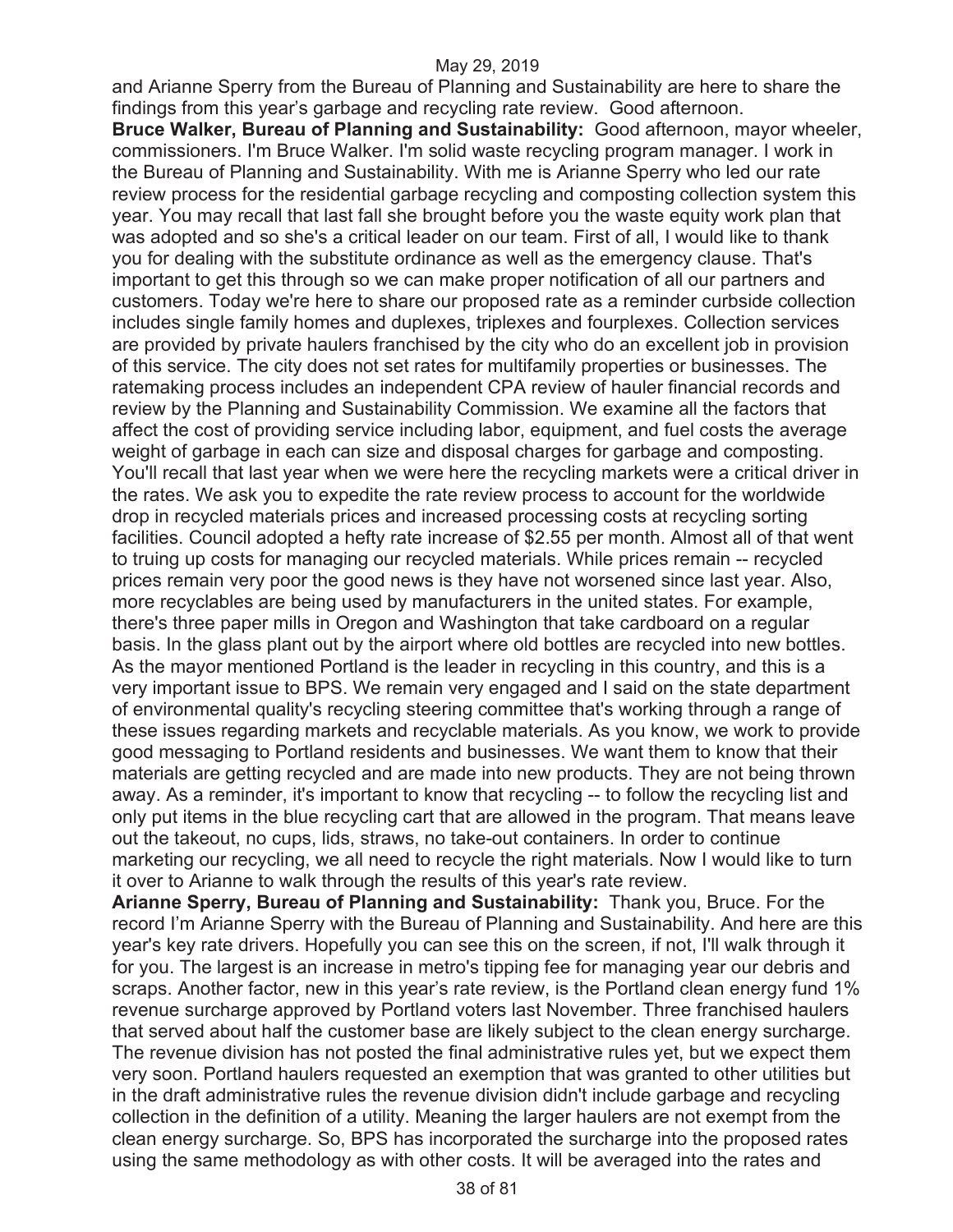spread amongst all customers adding 20 cents to monthly bills. Other factors also pushing rates up are higher driver wages and inflation but remember the costs like inflation are added to the haulers' actual costs, not last year's rates so if haulers operate more efficiently, we capture those efficiencies and we have a lower platform moving forward. And we did see hauler efficiencies last year. Those as well as a drop in depreciation for the cleaner trucks haulers purchased over the last decade are helping offset upward pressures on the rates. After we've determined the cost to provide each level of service BPS has historically included disincentive premiums on larger roll carts and small incentive discounts on the smaller garbage containers to help encourage waste reduction and recycling. Over time those have grown in magnitude and we're realizing there are disadvantages to excessive disincentive premiums. They add cost to the systems. There's also an equity component in that they penalize larger households and they discourage customers from rightsizing their garbage containers. To be clear, we are still very supportive of encouraging waste reduction and recycling using incentives and disincentives. This year we're proposing to moderate the disincentive premiums placed on larger garbage carts both to standardize increment between service levels and to make sure residents able move into the right size garbage container for their household's needs. We want to make sure that folks have room for all their garbage in their garbage container rather than maybe doing some wishful recycling that contributes to contamination and makes it more expensive to process and market our recycling especially now that the standards for recycling are higher. So here are the proposed rates. Most rates are increasing 75 cents a month, that's a 2.5% increase or slightly less than inflation. You'll notice the changes I mentioned relating to the disincentive premiums are reflected for the 60- and 90-gallon roll carts. And that is the extent of our presentation today. As a reminder this is an emergency ordinance. We're seeking your approval today. Bruce and I are happy to answer questions now or following testimony.

**Wheeler:** Commissioner Eudaly? Do you have any questions?

**Eudaly:** I do not. Thanks for asking.

**Wheeler:** I have a couple of questions. These are not highly technical questions. They are really just curiosity and customer service questions. If one wants to switch from one size to another, do you take the old garbage can back? How do you do that?

**Wheeler:** Commissioner Fritz?

**Fritz:** You just contact your hauler and they will bring you a new one and take the old one away.

**Wheeler:** Perfect, and the second question, are there weight limits on the amount of weight that you --? I have seen our poor trash haulers --

**Eudaly:** What are you trying to get rid of, Mayor?

**Wheeler:** It's not what Chloe, maybe a who.

**Eudaly:** Exactly.

**Wheeler:** Are there weight limits?

**Walker:** Yes, there are. And so – and that's to limit -- those were established initially when haulers manually lifted the cans for safety issue. Now the carts can hold more, but we still have limits on there in case it can sometimes cause the carts to pull apart when the arm grabs it.

**Wheeler:** Makes sense. Thank you. I have no further questions. Those were my most interesting questions. Anybody else?

**Walker:** We appreciate commissioner Fritz's accurate answer.

**Eudaly:** We gotta have as much fun as we can with these items. My favorite remains the failing sewer pipes. But trash hauling is a close second. Do we have public testimony on this item, Karla?

**Moore-Love:** Yes, we do, we have Beth Vargas Duncan and Kevin Gienger.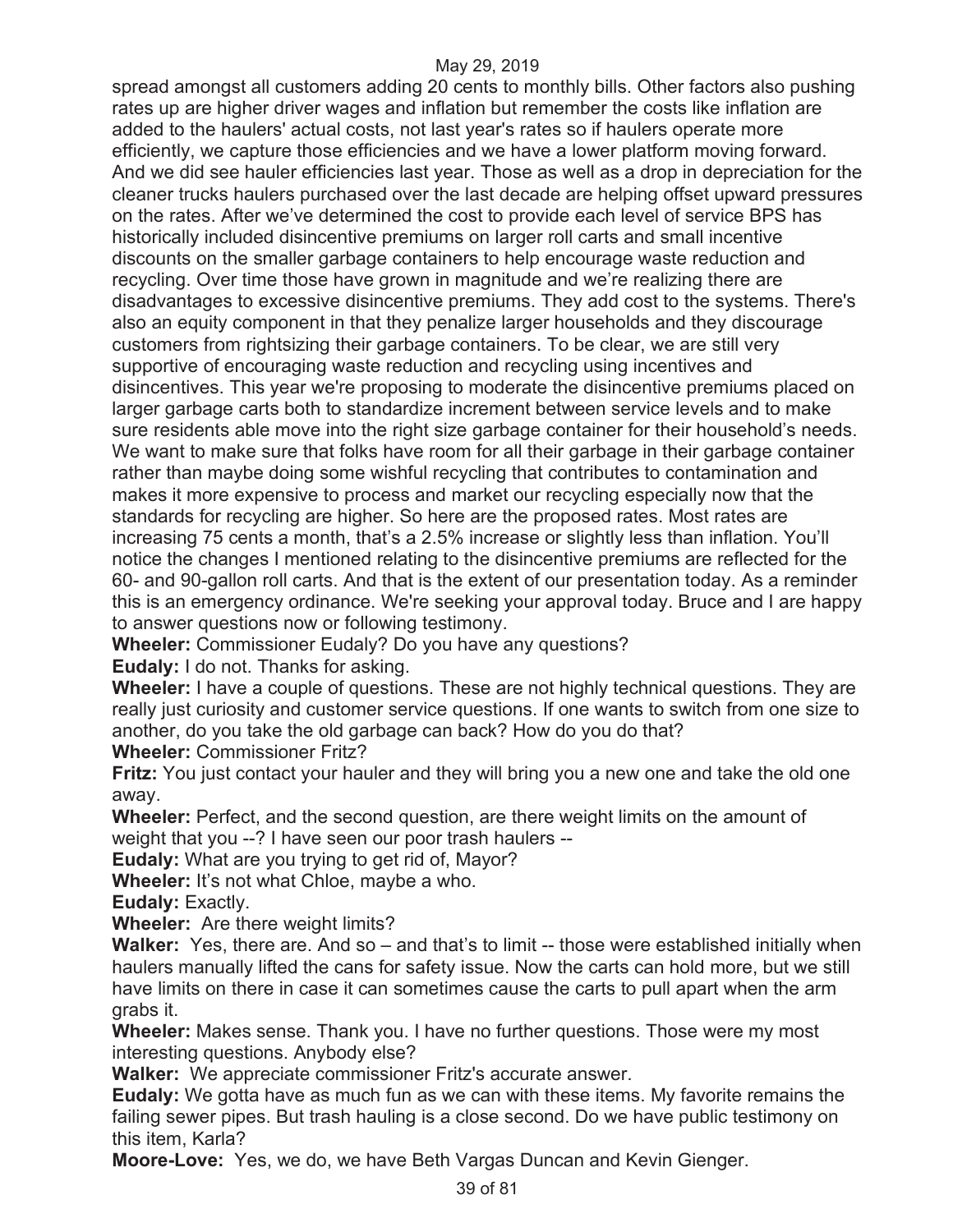**Wheeler:** Welcome. Three minutes each, name for the record. And mics do slide around. **Beth Vargas Duncan, Regional Director of Oregon Refuse and Recycling Association:** Good afternoon, mayor and commissioners. I'm Beth Vargas Duncan, regional director of Oregon refuse and recycling association and, in that capacity, I am representing the Portland haulers association here today. The Portland haulers members provide residential solid waste and recycling commercial -- services within Portland. Commercial is separate. I want to be clear. Every hauler providing residential collection service in Portland is a member of the Portland haulers association. PHA members work cooperatively with the City's Bureau of Planning and Sustainability staff to provide modern and efficient waste collection services that include garbage and recycling at reasonable rates. As we just noted through our rate review process. PHA members also work collaboratively with BPS staff and other stakeholders to advance opportunities for more diversity in the waste management industry. Some background, PHA greatly appreciates the city's expedited rate review action last year in response to the recycling market issues. The systemic impact on the market caused recycling costs to rise at record levels and as you know the haulers lost a significant amount of revenue in a short period of time because of the sudden shift in market and your action was critical in stabilizing rates in a volatile system. Not every state or local jurisdiction in other parts of the country were as quick to respond and it has caused further disruption as a result. The conditions are still depressed in the recycling market values as staff mentioned and Oregon DEQ in collaboration with processors, haulers, local governments and other stakeholders continue to identify methods to control costs, maximize recycling material and educate customers about recycling rates. In fact, I serve on one of the committees on engagement with the DEQ effort. Today we support the rate adjustment City staff presented and note our rate consultant Kevin Gienger will address the clean energy surcharge in his testimony. PHA agrees that's it important to encourage customers to right size their garbage carts for the needs of their family, this is particularly important as we respond to the recycling market changes and continue to educate customers in order to reduce contamination in the recycling stream as a part of our efforts to maximize our recycling. We have a call to action. We recognize Oregonians continue to lead the nation in recycling and addressing recycling market challenges. We ask Portland residents to improve even more and seek the latest information on what's recyclable and what should be and not be in your cart, reduce, reuse and recycle right. For many decades Portland haulers demonstrated a strong commitment to providing excellent service to the residents of Portland while also producing sustainable results and consistent operational safety. We look forward to partnering with the city in the future and PHA appreciates the opportunity to serve Portland. We request that the council adopt the rates as presented today noting Kevin has his comments on the CES.

**Wheeler:** Very good, thank you. Commissioner Eudaly.

**Eudaly:** Thanks for that. You noted that the conditions are still depressed in the recycling market. I have found that there is a belief in the community that everything is going to landfill and why bother recycling, so I want to give you this opportunity. This came up at president Peterson's Friday Forum with the city club opportunity to explain that we are still in fact recycling the vast majority of what's coming through and people should continue recycling and following the instructions provided.

**Duncan:** Mayor, commissioner Eudaly, yes, you are correct that we are recycling a lot. If folks want specifics DEQ has on their website a great source of information. So those companies that have received what's called a concurrence, there may be some items, it fluctuates but it has stabilized, and there is a lot of recycling still going on. We're still collecting cardboard that -- they are commodities. Their rate can be reduced but that doesn't mean it can't go to a market.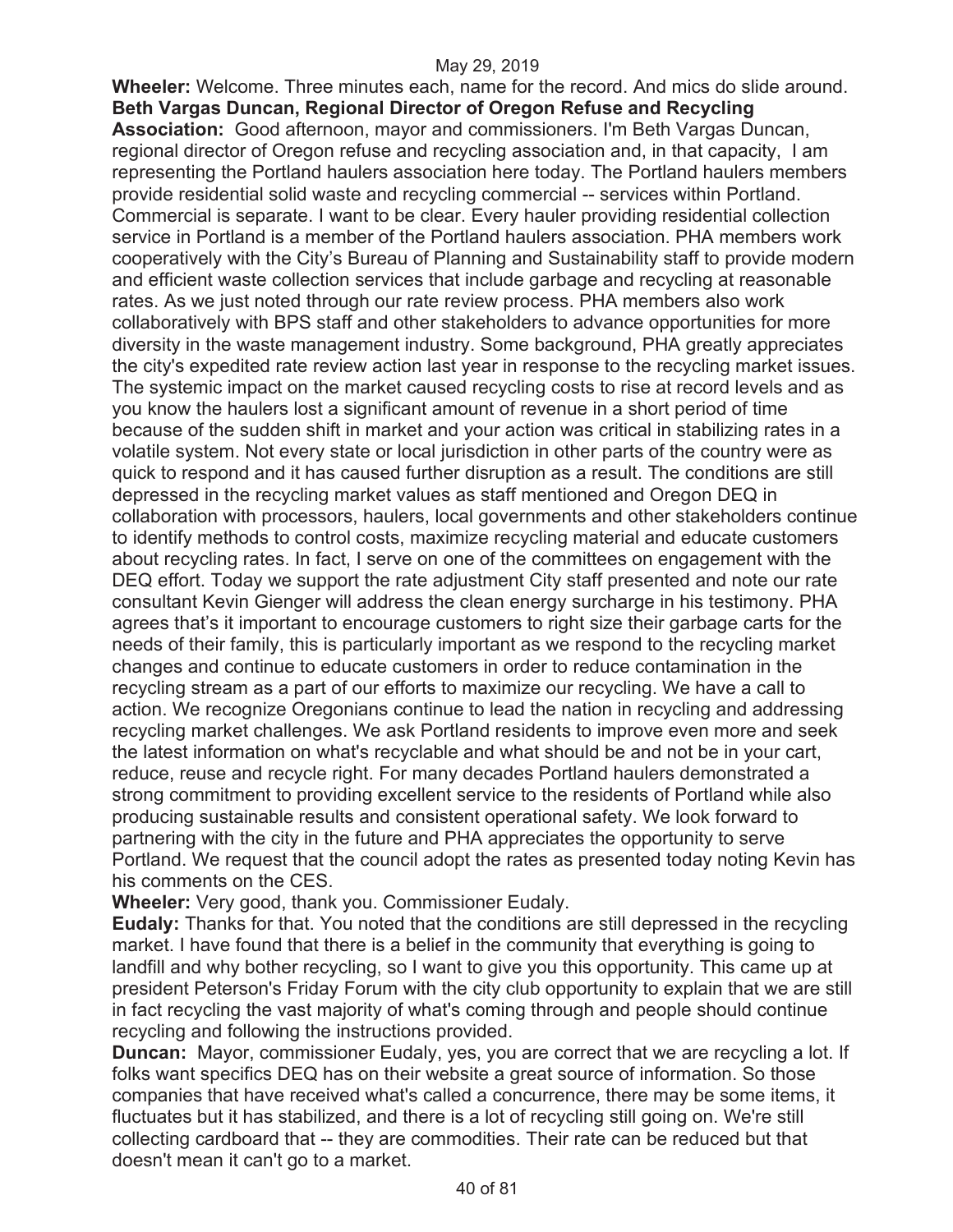**Eudaly:** Great, thank you.

**Fish:** I'm just going to go out on a limb and say you do a lot of testifying before the state. Is that right? State legislature?

**Duncan:** Mayor, commissioner Fish -- I have a history of that, yes.

**Fish:** When we have our friends, who come and testify regularly who are used to regularly testifying before the legislature they often come and in response to a question respond to the questioner and to the mayor the way I guess you do in Salem where you respond to the committee chair.

**Duncan:** Yes. I tend to be formal. [laughter]

**Fish:** That's nice, but it's a different protocol than we have but it's one that I quess is very much part of Salem's tradition.

**Duncan:** Right. I was a registered lobbyist in Salem in my previous position. So, I have spent quite a bit of time testifying in Salem, but not in the last two years.

**Wheeler:** I think it's nice. I appreciate the little special shout out as presiding officer. **Duncan:** Thank you, mayor.

**Wheeler:** Small compensation for the thrill and the joys.

**Duncan:** I used to work for the city of Salem, I was a franchise and revenue administrator, so I have been in your staff's shoes for the city of Salem and we did the same thing, so. **Fish:** Interesting.

**Fritz:** I just wanted to thank you. You're so faithful about being here whenever we – I know this hearing has been rescheduled and rescheduled and rescheduled so thank you very much for being here.

**Sperry:** Thank you

**Wheeler:** Good information that you bring forth. Good afternoon. See if you can follow that.

**Kevin Gienger, Rate Consultant for the Portland Haulers Association:** Right. She's been coaching me, so we'll see if I remember. Good afternoon, mayor wheeler, council, I'm Kevin Gienger, I am the rate consultant for the Portland haulers association. I am here representing them today and I'll be speaking to the rate review process and the possible application of the 1% clean energy surcharge to residential garbage and recycling rates. **Wheeler:** And Kevin just for the record, are you registered lobbyist as well? **Gienger:** No.

**Wheeler:** Okay, thank you.

**Gienger:** So, every year the Portland residential service haulers engage in a robust rate review process. The haulers work cooperatively with the city staff and they provide detailed financial information. The city's rate consultant along with an outside CPA reviews the financial information and the rates to determine cost of service and then project those costs for the coming year. I along with the haulers and the city staff collectively discuss the calculations and the projections and try to ensure accuracy for both the haulers and the ratepayers. PHA believes the rate review setting process is fair with the right balance of independent review, transparency to assure reasonable rates for the haulers for the service that they provide to the Portland customers. On the clean energy surcharge, we presented testimony dated March 28, 2019, and that's also attached to the packet that we turned in. On the draft administrative rules related to the clean energy surcharge. As we await a decision from the city PHA asserts that the sold waste franchisees are number one, not retail in the traditional sense, they are more similar to a utility and we don't believe the residents expected that the CES would be applied to their service rates. We are also already highly regulated by the city, paying franchise fees in order to provide services and comply with the city's clean sweep, carbon reduction standards and other requirements. And we are regulated by the city adding the CES will increase residential rates about 20% as per the city staff estimates. That's 20 cents per month. There are 11 franchise haulers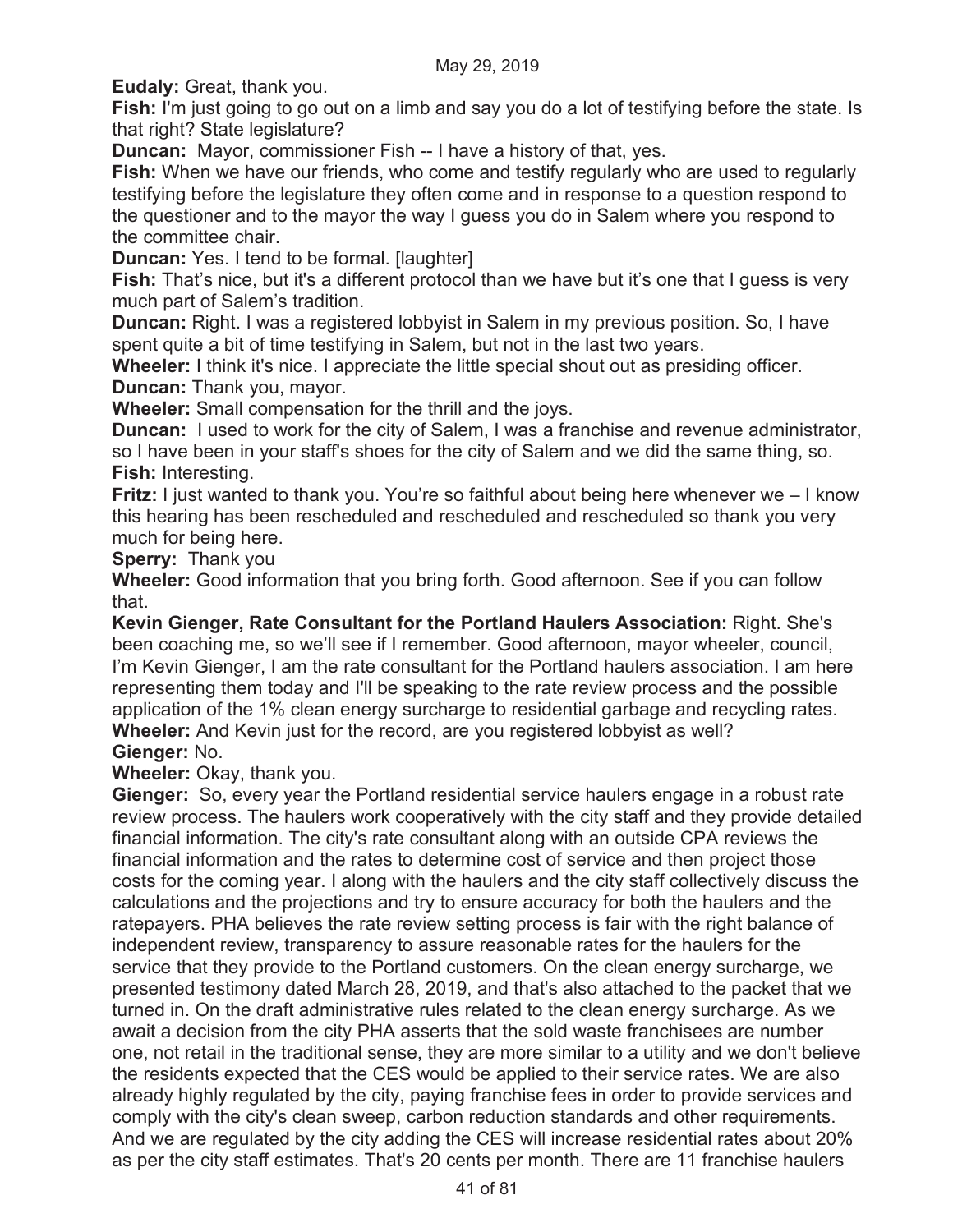in Portland, only three of them are subject to the CES. Adding 1% into the rates creates – and 1% CES fee into the rates creates an imbalance and requires all residential customers to pay higher rates. PHA is concerned that adding the CES to the solid waste services increases rates adversely impacting those least able to afford fundamental services necessary for the protection of community health and human safety. PHA supports efforts to improve opportunities for economic development in the city and invest in clean, green economy. We want to make sure as this work advances and decisions about the CES are made that the full context of its application specific to the residential waste management industry and our customers is known. As stated before, we remain available to discuss alternatives, ideas and problem solve on this issue and any others that come before you related to service for residents of Portland. Today we have a call to action on this as well. PHA requests the city exempt solid waste services from the CES, otherwise PHA supports the rate increase presented by staff today and we look forward to continuing our partnership with the city. We appreciate the city's support of the haulers in maintaining affordable, safe, reliable services.

**Wheeler:** Excellent. Thank you. I'll have staff come up in a minute just to clarify but this point, but it's my understanding those clean energy fund rules are still in draft form and so there was a discussion and then ultimately a decision to go ahead and include that now with the understanding that once the final rules are published it may come back to the council for an amendment. So, I think that is where staff landed on that particular issue. Commissioner Fritz.

**Fritz:** I'm not heavily engaged in the clean energy fund discussions, so I just learned about this today. I was actually really pleased to hear that I'm going to be paying 20 cents more per month and also that your organization is going to be at the table and involved in how things move forward. I think clean, you know, clean energy is important to all of us. If paying an extra 20 cents can help move the dial and do something for climate change other than taking the bus and other things that we try to do, I'm all for it. I hear your concerns but really, I'd really like you to continue to be at the table and continuing to help shape how that program moves forward.

**Gienger:** Thank you.

**Wheeler:** Was there more that staff wanted to contribute to that particular conversation? Amanda, if you had thoughts as well, you're certainly welcome. Ok great. [audio not understandable] ok, good, alright. I was accurate and you believe me. Those are two things I wish you had said into the microphone. Very good. Any further discussion? **Fish:** Other testimony?

**Moore-Love:** That's all who signed up.

**Fish:** I have a question of staff.

**Wheeler:** Commissioner Fish. Thank you both very much.

**Fish:** So, my question is our focus today is on setting the rates, but one of the things that's changed in the last year is that we have moved to a Sunday collection downtown. So, we're collecting trash Sunday and I guess are either of you in a position to comment on how that's going?

**Walker:** Yes, commissioner Fish. You're referring to the public trash cans that are located in downtown Portland. There's over 400 of them. We in fact there's another 100 coming in in the next two weeks as we locate those throughout the old town Chinatown and that is managed by our program in our bureau, a private collection firm picks it up. We work closely with clean and safe to assure that we minimize any problems in terms of litter, garbage collection, and it's -- that is progressing. My focus is on downtown, which was your question, but we're also planning to expand into east Portland. We've got through the waste equity plan seeking some new contractors to engage in collection of over 400 cans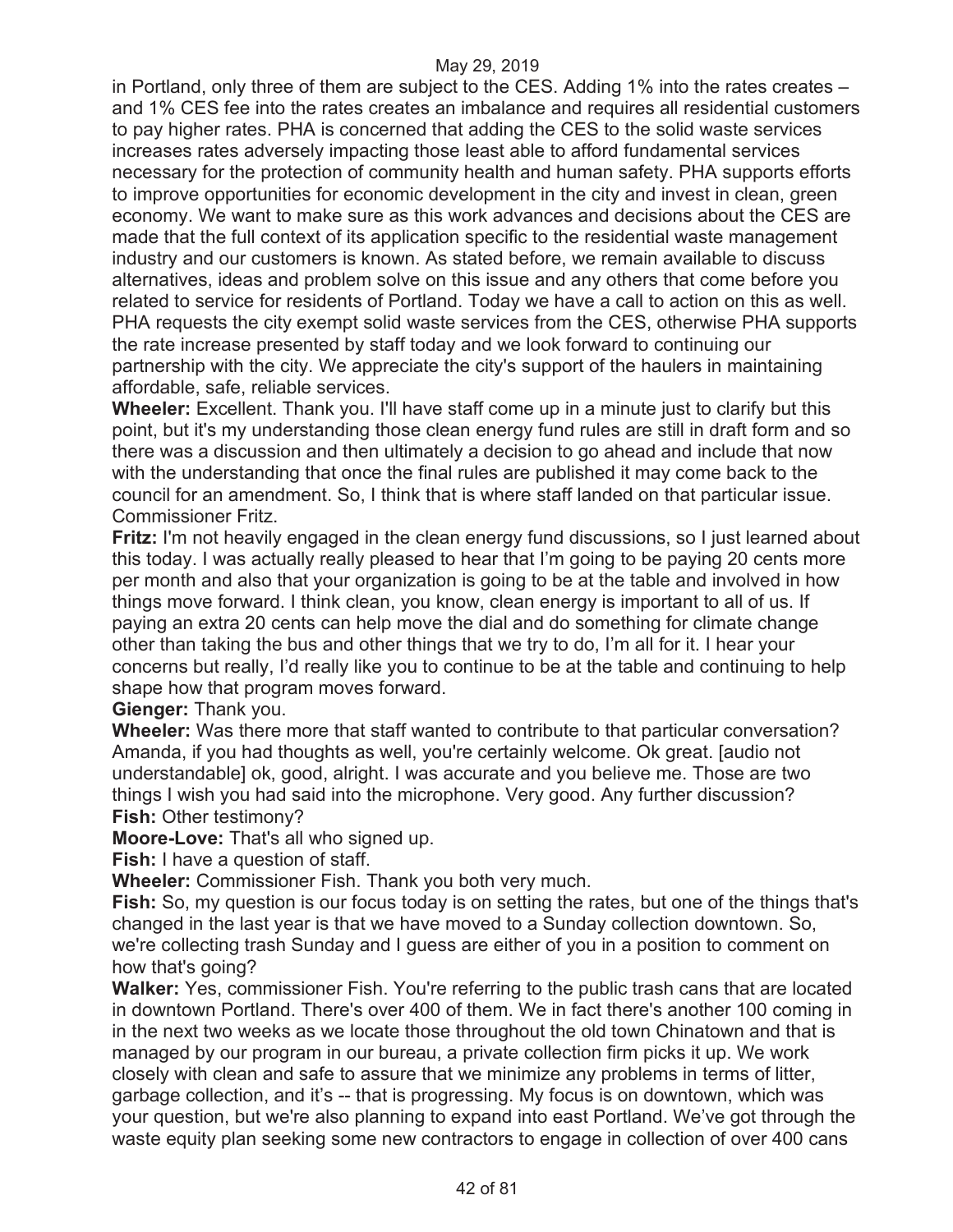in east Portland that will be located and begin the collection program by the end of the year.

**Fish:** So, I'm just going to offer an anecdotal observation. I don't have any hard data to back it up. Feels like it's still a work in progress, that the collection of trash on Sundays is not consistent or we're not getting all of it. Do you have a comment to that?

**Walker:** We have had, Commissioner Fish, we have had some issues with some of the cans -- some of them are the solar compacting cans that have had some issues with performance and we're replacing those with a new style can with the artwork that was presented by Portland business alliance, so we're working to replace some of the cans that are causing problems. But we're also working managing more tightly on the collection contract to assure that we make sure all the cans are collected, and I'm hearing you politely reference some issues that we can up the game, and that's part of our strategy that we're using going forward.

**Fish:** That's great because it was, you know, actually in retrospect surprising we went so long without a Sunday pickup. Downtown is so vibrant on the weekend, and on Saturday night there are so many people downtown that on Sunday morning when I live and work downtown so I often go out and pick up bagels or run my son to a soccer practice or whatever. It's usually very noticeable, the amount of trash after a busy Saturday night. I think it's really important that we stay on top of that and I appreciate that you're working through any problems that exist. Because otherwise what we have is a full day of dealing with weekend trash. It very much negatively I think impacts people's experience. So, thank you.

**Walker:** Thank you.

**Fritz:** Can you give us an update on when we will have the recycling containers on the outside of those new bins?

**Walker:** Yes. Commissioner Fritz, we have experimented with those. For others who may not be aware of it, they are small -- a shelf that allows someone walking down the street with a soda, for example, and leaves it behind in the recycling shelf that has a deposit on it through Oregon's bottle bill. That allows others to remove those rather than try to break into the cans, which has been a problem in some of the downtown so-called street furniture along the transit lines, the max lines, where those can be broken into as people go through to look for deposit containers. So, we are putting those shelves on and intend to -- we're bringing those on with the new can installations then we'll have those located on cans throughout downtown. The schedule is by fall those will be in. **Fritz:** Great. Thank you.

**Wheeler:** Any further questions?

**Walker:** Mayor wheeler, may I expand on Commissioner Eudaly's question about recycling just for a moment?

**Wheeler:** Sure.

**Walker:** Your question was you heard from people, gosh, all this recycling is getting thrown away. I saw a posting last night online that referred to some other cities where that's occurring. That is not happening here. It is not happening. So now when materials get sent to a recycling sorting facility, part of their job is to sort out some of the items I mentioned. The straws, lids, leave out the takeout. All those things that are not supposed to be in there. They have to sort it out and where does that need to go? That goes to the landfill. That's good. But the other recyclable materials that go to a papermill, the glass plant, or metal recyclers, that's appropriately getting sorted out. They are having to do higher, more intense sorting because there's higher standards with some of the international. That's part of the cost that council adopted last year. So, but the reassurance needs to be for customers, do the right recycling, put the right items in there. It will get recycled.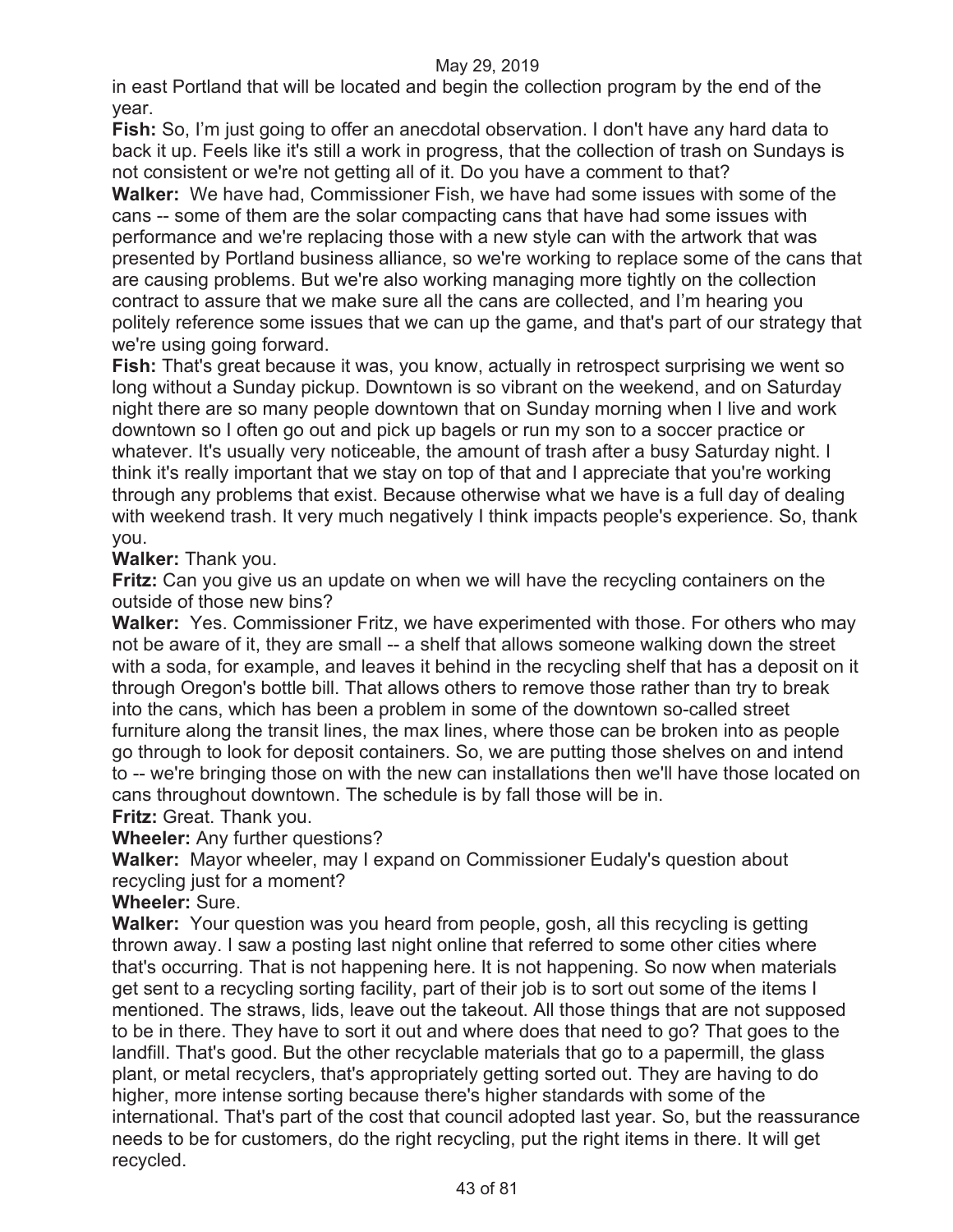**Eudaly:** I think that the news from china broke roughly around the same time that some local sites that were voluntarily taking especially plastics recycling that we couldn't put in our bins stopped doing that. I feel like the combination of those two events really led people to believe especially when it comes to plastics that they are not being recycled, that they are going to the landfill. Thank you for clarifying if it's an acceptable item it is in fact being recycled.

**Fritz:** Commissioner, I took Ms. Duncan on a tour of the recycling sorting facility. It was absolutely fantastic. So, with your social media profile, I bet you if you would see that and post it -- it was very interesting, and not at all stinky.

**Eudaly:** Thank you for that. Yes. That does, it does sound weirdly fun. I would love to help kind of reverse that or correct the misunderstanding in the public. It's still really important. We still do a lot of it.

**Wheeler:** That's great. I also support commissioner Eudaly using her social media profile. I'm afraid if I used mine, I'd get a hundred comments, you toured the trash, why didn't you just stay there. [groans]

**Wheeler:** Alright, so any further questions? Karla, please call the roll on the substitute as amended.

**Fish:** Thank you for an excellent presentation. Thanks for the invited testimony. I'm pleased to vote aye.

**Fritz:** This is one of my favorite presentations of the year with all due respect, commissioner Eudaly, I think it's even more exciting, and with due respect to commissioner Fish, I prefer it over the sewer pipe breakages. And thank you to the industry, it's really a well-regulated industry and I'm very proud of what Portland does. There's not very many advantages to living by myself but one of them in that I can put the right things in the right place in the recycling. I thought about you often, as I throw things out, if in doubt, throw it out, and I'm also the wishful recycling. Gosh, I really wish this could be recycled but I know it can't so I'm going to if in doubt, throw it out. I hope that others look at these rates and realize that the recycling is the big bins. You can just keep going week after week. And the same with compost whereas you're charged based on how much trash you throw out. So, there's a huge incentive for figuring out where things go and putting them in the right place. Thank you for all of your work. Aye.

**Eudaly:** Well thanks for the presentation and coming to give testimony. I'm only five foot two so when I see something that doesn't belong in the recycling at the bottom of the bin, I think I have proved my commitment by trying to fish it out. [laughter] I think I want to note if your item is food contaminated, not recyclable. Many frozen food containers are also not recyclable unless you see the little symbol on it. Cuz I know a lot of those end up having to be sorted at the facility. I'm pleased to vote aye.

**Wheeler:** Well, thank you, Bruce and Arianne for coming here today, telling us a little more about how things are. And I want to also thank our haulers for being here and giving their perspective. I just want to acknowledge this is one of those things that you don't hear much about unless things go horribly wrong. In the last year and a half, two years as commissioner Fish indicated people are seeing more litter on the streets and we have been very responsive by both increasing the number of receptacles, increasing the number of pickups throughout the city, working better with neighborhood associations and business district associations and others to try and address this issue. While we're not completely there yet I feel much better about where we are today than I did, say, a year ago. I know that a lot of people in this room and a lot of people in the industry work very very closely with our BPS staff to make this a reality. So, thanks to all of you for that. I vote aye. [gavel pounded] The substitute ordinance is adopted as amended. We're adjourned until 6:00 p.m.

**Council recessed at 2:42 p.m.**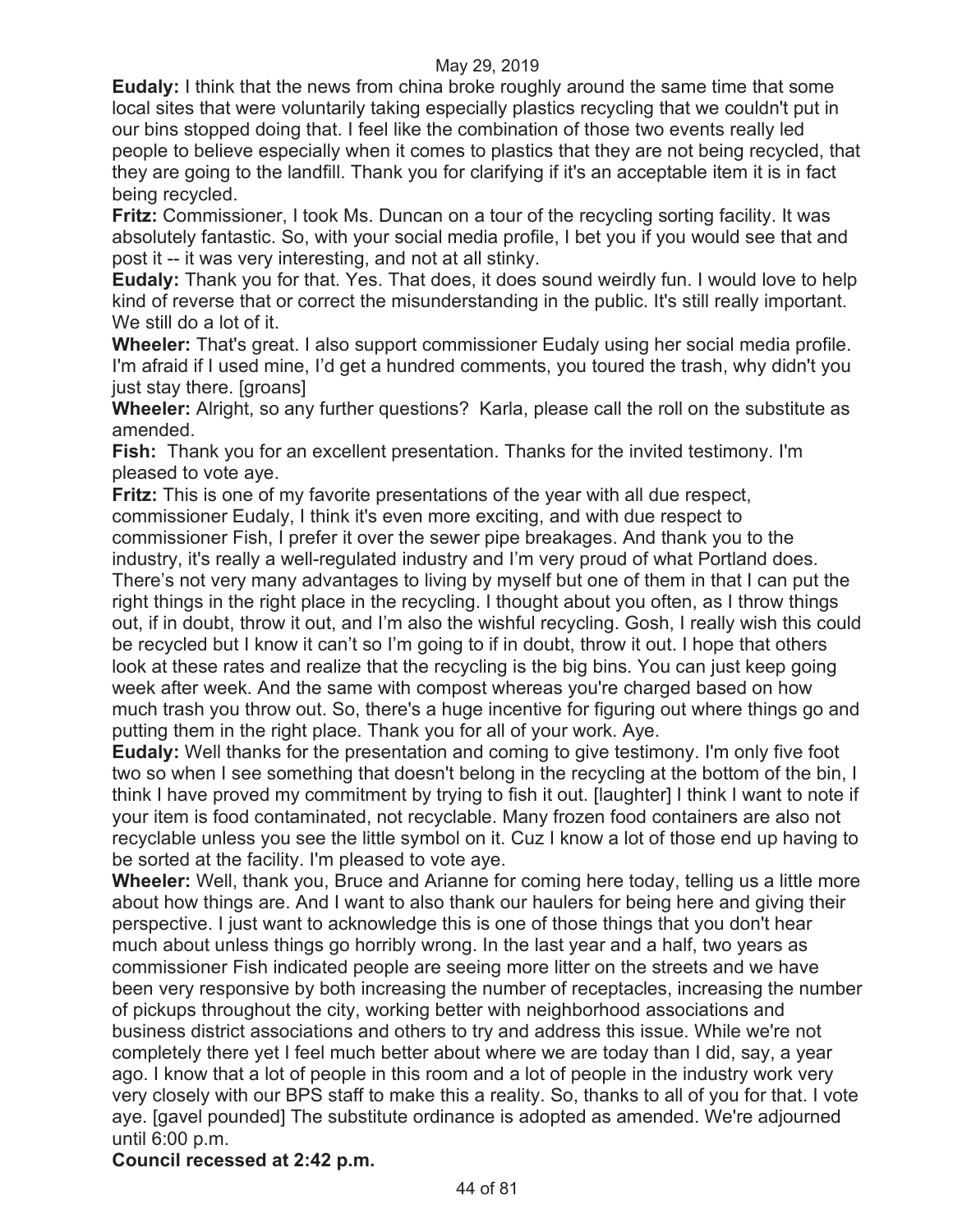# May 29, 2019 Closed Caption File of Portland City Council Meeting

**This file was produced through the closed captioning process for the televised City Council broadcast and should not be considered a verbatim transcript. Key:** \*\*\*\*\* **means unidentified speaker.** 

# **MAY 29, 2019 6:00 PM**

**Fish:** Here. **Hardesty:** Here. **Eudaly:** Here. **Fritz:** Here. **Wheeler:** Here. **Wheeler:** Now we'll hear from legal council.

**Karen Moynahan, Chief Deputy City Attorney:** Good afternoon. Welcome to Portland city council. The city council represents all Portlanders and meets to do the city's business. The presiding officer preserves order and decorum during meetings so everyone can feel welcome, comfortable, respected and safe. To participate in council meetings you may sign up in advance with the clerk's office for communications to briefly speak about any subject. You may also sign up for public testimony on resolutions or first readings of ordinances. When testifying please state your name for the record. Your address is not necessary. Please disclose if you're a lobbyist. If you represent an organization please identify it. Individuals generally have three minutes to testify unless otherwise stated. If it does not you may be ruled out of order. When testifying state your name for the record. Your address not necessary. Please disclose if you're a lobbyist. If you're representing an organization please identify it. Presiding officer determines length of testimony. Individuals generally have three minutes to testify. When you have 30 seconds left a yellow light goes on. When your time is on a red light goes on. If you're in the audience and would like to show support for something said feel free to do so with a thumbs up. If you want to express you do not support something, thumbs down. Please remain seated in council chambers unless entering or exiting. If you're filming please do not use bright lights. If there are disruptions a warning will be given that further disruption may result in the person being ejected for the remainder of the meeting. A person who fails to leave the meeting is subject to arrest for trespass. Thank you for helping your fellow Portlanders feel welcome, comfortable, respected and safe.

**Wheeler:** Before we jump into the order of business this evening, as many of you may have heard, state senator jackie winters passed away today. She lost her battle with cancer. She was an incredible, dedicated public servant who strived to work collaboratively and beyond party lines to serve all Oregonians. She was also a pioneer. She was the first african-american republican elected to the Oregon house. She was beloved and known by many as the soul of the Oregon legislature. She will be greatly missed. I ask you to join me in a moment of silence to remember jackie winters. Thank you. I appreciate it. Karla, could you please read items 512 and 513 together.

# **Items 512 and 513.**

## **Wheeler:** Commissioner eudaly.

**Eudaly:** Thank you, mayor. I want to make an announcement. If you're here with young children and they are getting restless our office is open and our conference room has refreshments and a nice chill space. If you signed up for testimony we'll make sure to come get you. Welcome, everyone. I'm pleased to be returning with a substitute ordinance for fair access in renting policy package. Colleagues, thank you for agreeing to convene in the evening to make this session more accessible to community members who work during the day. I know it's been a long day for all of us so i'm going to keep my remarks brief. I have three amendments to offer and I believe the mayor and commissioner Fish have amendments as well. It's my hope any amendments offered will be put on the table tonight so they can be testified on and properly vetted with our community partners. We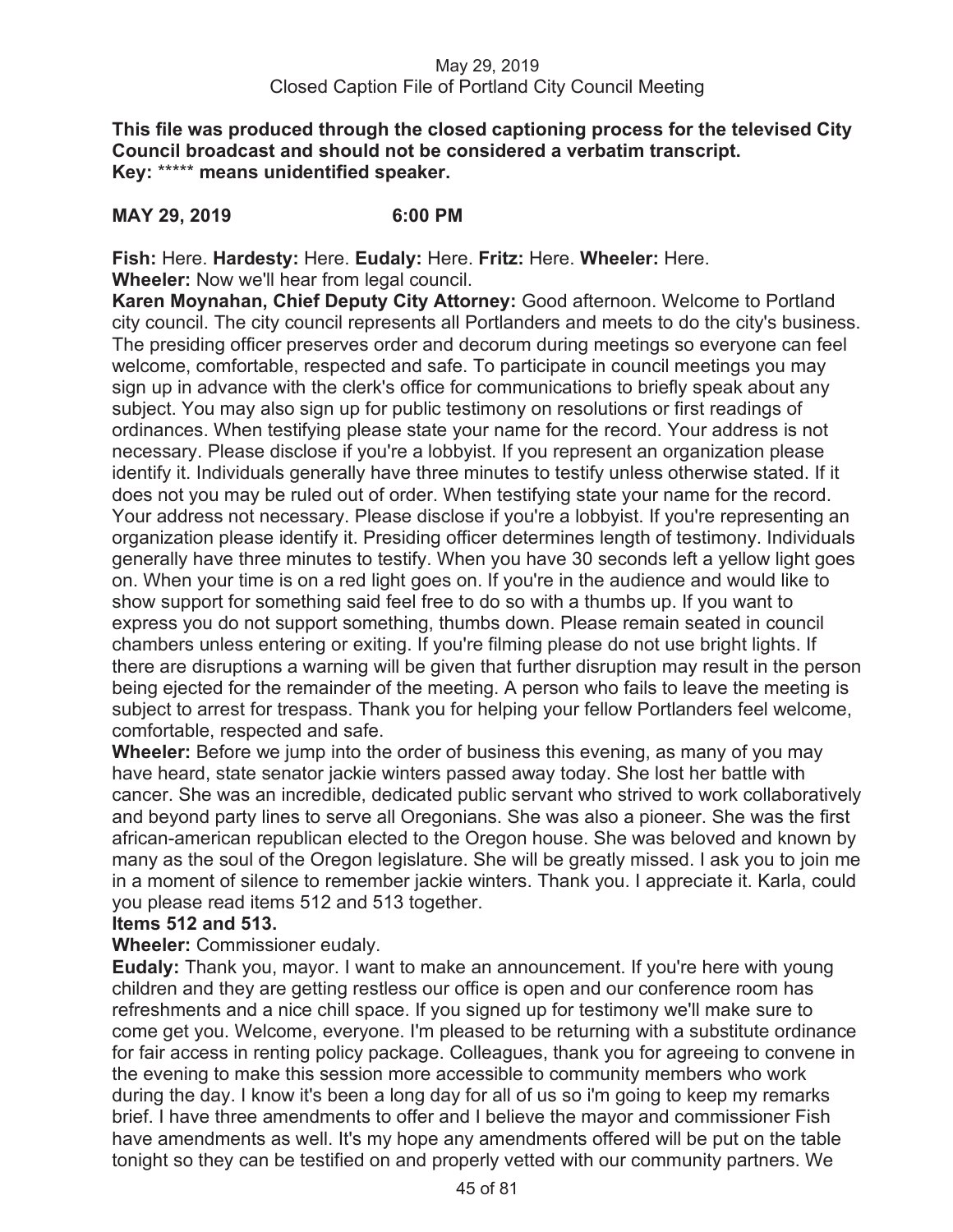will then hear a short presentation from director of policy jamey duhamel which will be immediately followed by public testimony. We won't have any invited testimony. We want to leave the bulk of the hearing available for public testimony. I request these be brought back for a time certain vote on june 12, two weeks from now. Now that housekeeping is out of the way I want to offer reflections on local and national event of the past two months that have only served to reinforce my belief in the urgent necessity of this package. First in april we celebrated fair housing month and learned that despite 51 years of fair housing law housing discrimination especially against african-americans and other communities of color is still routinely happening in our state. As you know, our policy has been endorsed by the fair housing council of Oregon because it will reduce instances of housing discrimination. Last month was also second chance month. Council heard compelling stories from formerly incarcerated individuals who given the necessary support and opportunities have successfully reestablished their lives in community. Someone with a previous conviction who has paid their debt to society should not be given be a life sentence of diminished access to housing and employment. Screening criteria should be based on facts, not fear. Not only does that undermine the success of individuals denied housing it makes our whole community less safe. Finally last week we saw disappointing congressional hearing with secretary of housing and urban development ben carson who remains uninformed and uncooperative. Not only does our federal administration want to cut billions from the hud budget and raise rents as much as 150% on people living in subsidized housing, secretary carson has recommended implementation of the affirmatively furthering fair housing rules and reportedly proposed removing the words free from discrimination from hud's mission statement. The federal government is not going to save us. The state is not going to save us. The market is not going to save us. We need to take ongoing action to assert our local power onto multiple front to solve our housing crisis and protect all Portlanders. We have made meaningful strides since passing relocation ordinance in 2017 fair is one more step in that direction. Decreased barriers to housing will foster more diverse, equitable, inclusive, safe, healthy, resilient city where average income renters can access average priced rental units. While fair will not directly benefit extremely low income households or address our pressing need for supportive housing for individuals experiencing disabilities, addiction or mental health challenges, it will take pressure off our affordable housing providers so that they can focus more of their limited resources on those individuals who the market will never be able to serve. I cannot end without expressing my disappointment with the individuals and entities behind the robo calls that went out to untold Portlanders this week. Spreading misinformation about fair and instilling fear in our community members. When you have to resort to lies you have lost the debate. [applause] i'm respectfully requesting that we stick to the facts and debate this policy on its merits, not on misinformation and misunderstanding. Safe, stable housing is a basic need and human right. It is a finite resource and a social determinant of health. Not just for individuals and families but for neighborhoods, communities, local economies, and our entire city. We are all paying dearly for this crisis. Young or old, rich or poor, housed or unhoused. And everyone in between. I know we can do better than this. I know another Portland is possible. One in which every one of us has a safe and stable home to call their own. Colleagues and community members, I urge you to support this carefully crafted, heavily vetted and widely endorsed policy package. It's time for us to put these best practices into place and move on to other pressing issues. With that, I will invite any amendments from my colleagues.

**Wheeler:** Commissioner Fish? Did you want to go first?

**Fish:** Sure. I have one amendment that is very simple. It requires annual reports to council on this policy reads as follows. The Portland housing bureau shall report to city council on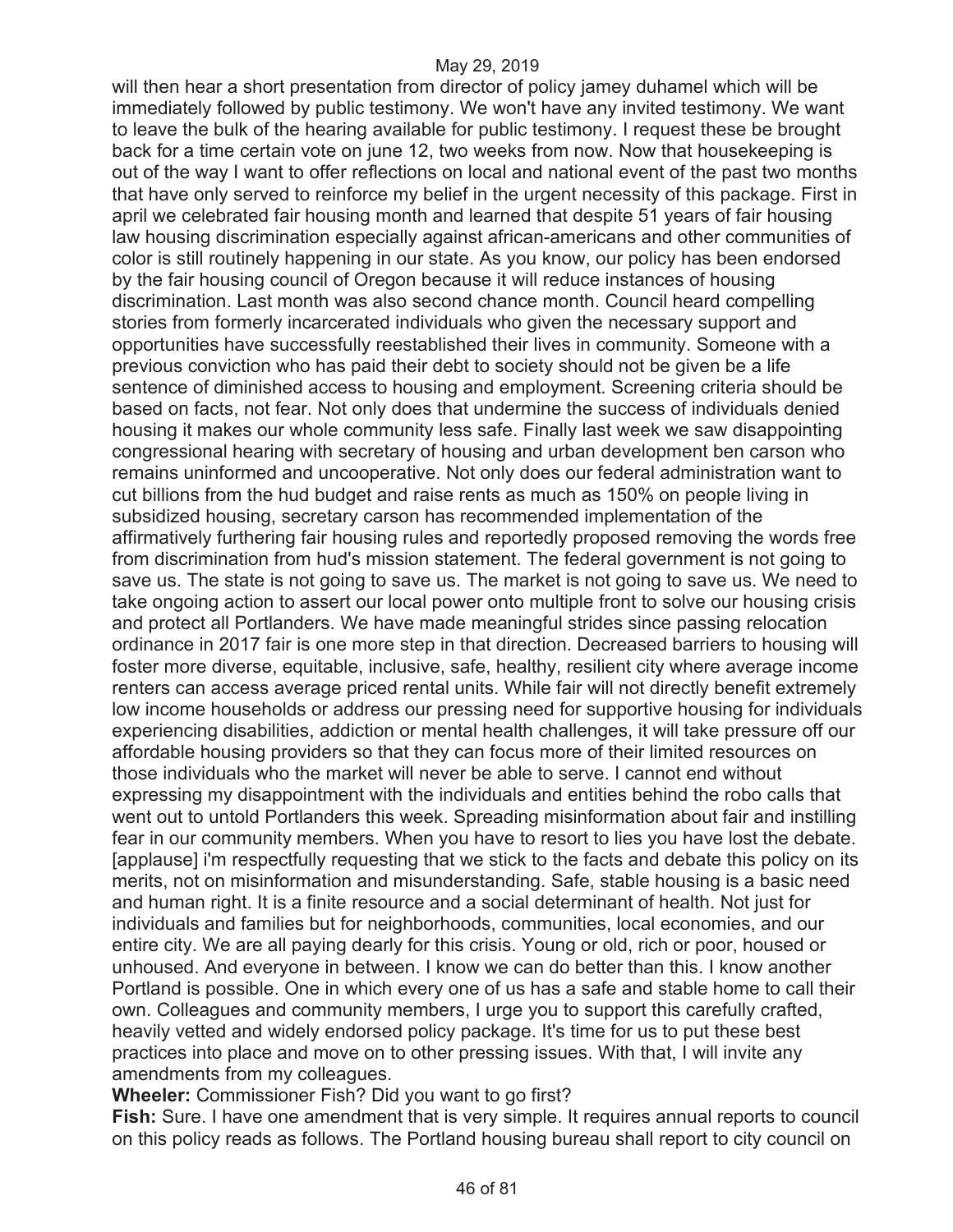the progress and implementation including recommendations for any changes that may be needed within one year of implementation.

# **Haresty:** Second.

**Wheeler:** We have a motion for Fish amendment 1 and a second from commissioner hardesty. So colleagues, I have a series of amendments. I want to be very clear what i'm doing with these amendments. My preference would have been to hear the full presentation and hear feedback prior to offering amendments, but it was suggested to me it would be helpful to put at least the framework for amendments on table and have dialog, hear people's thoughts on it, but I want to be clear i'm putting these amendments on the table for purposes of discussion. At the end of the day I may choose to withdraw these amendments. I may choose to amend these amendments or I may choose to put completely different amendments on the table or any combination thereof. So this is really in the spirit of provoking conversation. Some of these amendments are actually as much questions as amendments but i'll go through them as quickly as I can in the interests of time. First of all, this is not actually stated, I would like to hear testimony on item c1 a, which is tenant application process, the general portion, notice of dwelling unit availability. I did not actually offer up a specific amendment to this, but 72 hours is prescribed in draft, and i'm wondering what the implications of changing that to 48 hours or 24 hours would be. I would be curious to hear testimony n. Terms of formal amendments I would like to put on the table amendment 1, c2 a, under the tenant application process generally under the section applications received in response to an advertised notice. I would like to strike item 2 that starts with with regard to any application received earlier than the open application period. My logic there is simply that that creates I think a complicated process and one that would be difficult to ascertain and to enforce. The second one that I would like to put on the table is with regard to --

**Fish:** Are you looking for seconds?

**Wheeler:** That's a good idea. I'll move that amendment.

## **Hardesty:** Second.

**Wheeler:** We have a motion and second from commissioner hardesty. Next 2, tenant application process generally the same section c2 a, subsection 3, I would like to strike the 50 or fewer dwelling units and instead say a landlord owning any dwelling units within the city of Portland. I have a second from commissioner Fritz. Amendment number 3, this is the tenant application process generally order of processing applications, and this is section c, paragraph 2. I would strike the entire paragraph starting with if there are multiple applicants for an accessible dwelling unit ending with the sentence without household members who self-identify as mobility disabled, I would replace that entire paragraph with preferential access for the accessible dwelling units will be given to people with mobility disabilities.

# **Fritz:** Second.

**Wheeler:** I have a second. I want to be clear that is not very precise language and would need better crafting. The concern I have there is with the term self-identified. I think we should probably hear more from legal counsel and the housing bureau on than subject. Number 4, the general screening process, I would like -- this is section d-- I won't get to the page numbers. Starts with landlords must apply the general screening process proscribed in subsection d but may use additional screening criteria. If applying additional criteria the landlord must use a screening criteria no more prohibitive to the tenant than the low barrier criteria described in subsection e. I would like to strike the remainder of that, or to use a screening criteria of the landlord's choosing, landlord screening criteria, however when using landlord screening criteria the landlord must conduct an individual assessment in accordance with the requirements of subsection f before denying an applicant. **Fritz:** Second.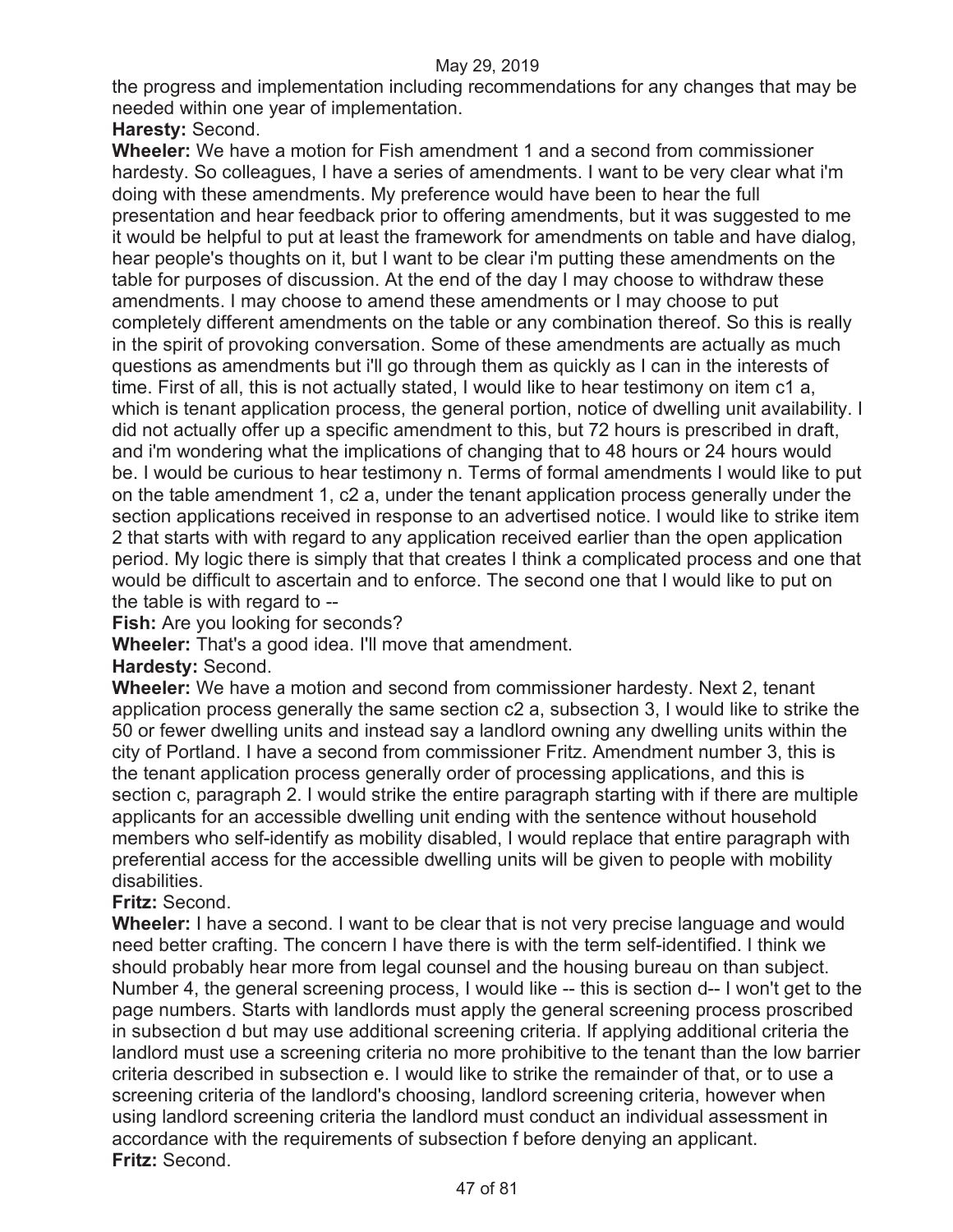**Wheeler:** Amendment 5, the financial responsibility of the applicant, I would recommend that under amendment -- section 2, financial responsibilities of the applicant section, d, after the sentence applicant will have no less than 48 hours to accept or decline this opportunity, I would like to strike the remainder of the section which reads if applicant chooses to provide additional security it may select between obtaining guarantor or posting an additional security deposit and for the latter may pay the security deposit in installments and within the time frame established in section 30.01.087. **Fritz:** Second.

**Wheeler:** Amendment 6, financial responsibility of the applicant, section 2 e, if the landlord chooses to require additional documented security from a guarantor, the landlord may require the guarantor to demonstrate financial capacity.

**Fritz:** Second.

**Wheeler:** Amendment 7, that's Fritz again. Exemptions on this one I copied, and i'm open to obviously full conversation on this, I am mirroring the exemptions we put in the relo ordinance for a number of reasons. Landlord occupied houses with rooms that are rented are already accounted for as far as I can tell in the substitute, but if a landlord occupies one side of a duplex that is not an exemption, similarly if a landlord lives in a main residence with adus on the premises that is not exempted. They are exempted from our relo. Under section g I propose d, tenant would occupy one dwelling in a duplex where the landlord's principle residence is the second. Or e, tenant would occupy and accessory dwelling unit subject to the act in the city of Portland so long as the owner of the accessory dwelling unit lives on the site.

# **Fritz:** Second.

**Wheeler:** We have a second. Commissioner hardesty.

**Hardesty:** Has the public had an opportunity to review the amendments?

**Wheeler:** No, we have not. It was proposed that I put these on the table so people can have the conversation and testify on these items. It was actually my preference to hear all the testimony today, then have a subsequent work session where we put amendments on the table. But it was suggested this would be helpful to get this out and have the conversation today.

**Hardesty:** It just feels like it's a lot to expect the public to absorb as they show up to testify on something that they thought they knew they were testifying on.

**Eudaly:** Yeah. I would have preferred to have amendments sooner. They are coming today. That often happens. Everyone in the room will have an opportunity to testify on any of the proposed amendments today. Can the record be left open for written testimony? **Wheeler:** Yes.

**Eudaly:** There still will be an opportunity over the next two weeks until it comes back on the 12th. We have chosen to extend that time so that we can vet any of these amendments with all of the stakeholders that we have been engaging with all along. **Hardesty:** Another point of order question, are we expecting to be able to take public

testimony in two weeks when it comes back?

**Eudaly:** It's my preference that we not do that. Because then it puts off the vote for yet another week or more. I have three amendments to introduce.

**Wheeler:** Commissioner eudaly.

**Eudaly:** Number 1 for 512 and 513 amend ordinance language to change the implementation date from october 1, 2019, to march 1, 2020. **Fish:** Second.

**Wheeler:** Motion and second. Eudaly one from commissioner eudaly, Fish seconds. **Eudaly:** I'm going to share my rationale. We really want this policy to be successful and for the housing bureau to have adequate time to create administrative rules and provide training to landlords and tenants. This was never a policy meant to be implemented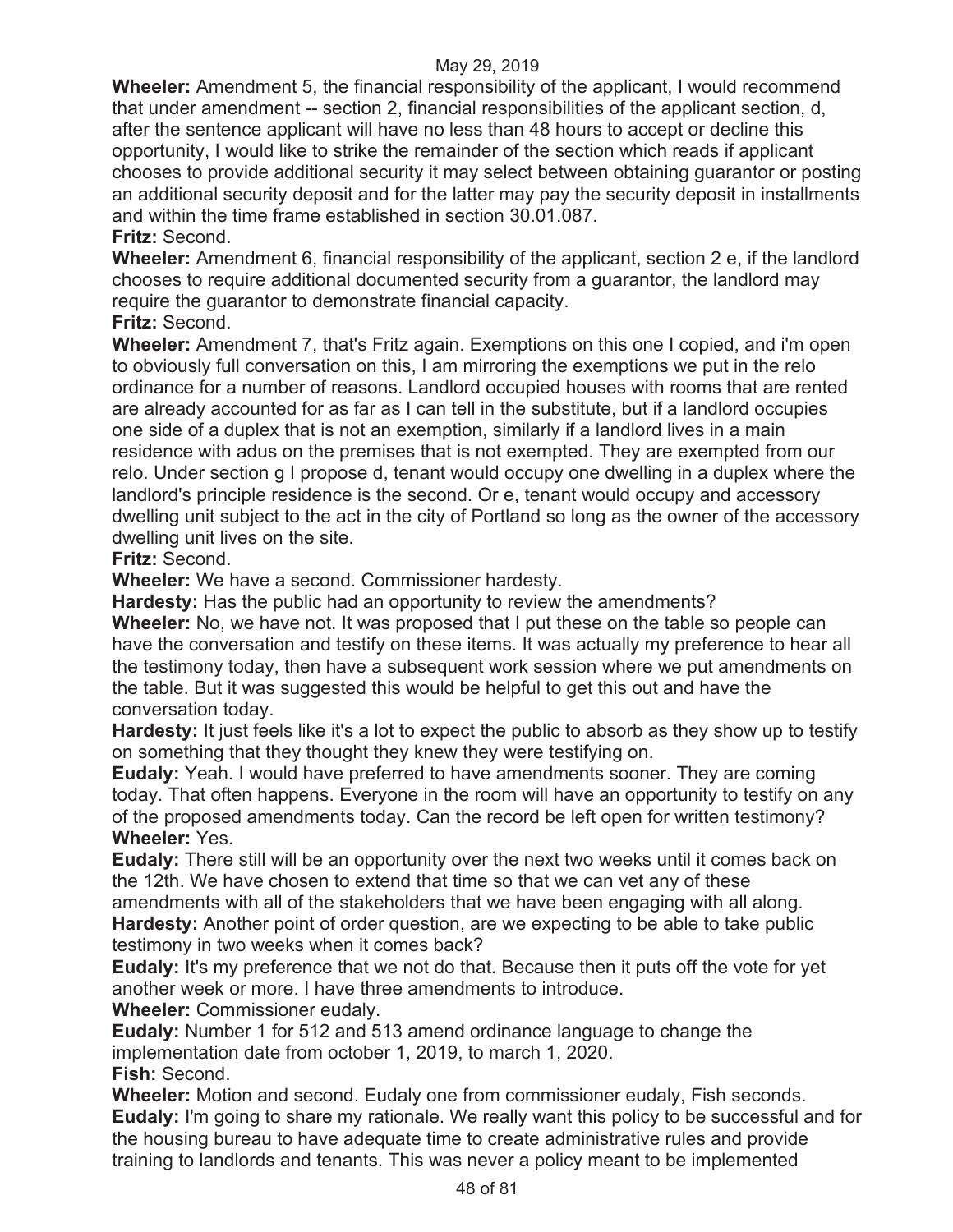overnight. It is comprehensive, and there's multiple pieces and it's going to take time to create the rules and to provide the training. Amendment number 2 for exhibit a, 512, under subsection 2 e, evaluation denial, low barrier, amend to include b, before denying an applicant for criminal history using low barrier criteria described in the subsection a landlord must consider supplemental evidence if provided at the time of the application submittal.

# **Hardesty:** Second.

**Wheeler:** Second from commissioner hardesty.

**Eudaly:** This language was included in the previous draft of the policy that came to council in april. We made a policy decision to remove it for a variety of reasons including administrative burden but we have heard from our close community partners they are very concerned we would not be supporting federal fair housing law by leaving it out which is one of our primary goals, to do our job advancing affirmatively advancing fair housing laws. We are requesting to put it back in. Finally amendment 3, for exhibit a, 513 under section f, amend to say within five business days of receiving request from a tenant or given a notice to terminate a tenancy. The rationale is the intent is to change this language, it was our intent to change this language when we were working on the substitute but it got lost in translation. It's not new to the policy, it was left out of this version. The intent is to give tenants information to successfully apply to new units and would need to make available to tenants while they are filling out applications, not after they found a place and are moving out.

# **Fish:** Second.

**Eudaly:** That's it for me.

**Wheeler:** Seconded by commissioner Fish. That's eudaly number 3.

**Fritz:** I don't have an amendment, but I would like to get input from folks as you testify. We just got an email forwarded by the council clerk submitted in testimony regarding the application process for northwest property group who says that the current software do not provide for specifying opening date and time for which applications can be accepted nor do they allow control of when online applications can be accepted because nearly 100% are filled out and submitted online we would not be able to comply with regulations that state when we can and cannot accept applications. So i'm just struggling with the basic premise of first come first served. Hope we can have some conversation prior to the vote. Even if you get past this challenge if it's shared by other property managers and owners, what happens if at 8:00 when specified time opens you get a knock on the door, you get an email and phone call at the same time. I would like to understand what the proposed process is for first come first serve and have some discussion of the equity implications of that on account of not everybody can take time off and not everybody has high speed internet to get first.

**Eudaly:** As I explained in the first hearing that waiting period is really the one and only meaningful tool we have to create a more even playing ground and to provide more equitable process for people who perhaps are not native english speakers or experiencing disabilities or otherwise need assistance to fill out and submit an application. I'm certainly open to that conversation and I imagine jamey can address some of those concerns. Now i'm going to ask my director of policy jamey duhamel to the table. I still don't know the official name for this table. Very sad.

# **Hardesty:** It's a table.

**Eudaly:** Just a table? Could we call her donna? No? Okay. Welcome, jamey.

**Jamey Duhamel, Director of Policy, Office of Commissioner Eudaly:** Thank you, commissioner. Good evening. Mayor, commissioners, here we are back again. There it is. Thank you. I'm jamey duhamel, director of policy for commissioner eudaly. In april we held two hearings on the fair access in renting policy proposals that reform security deposit and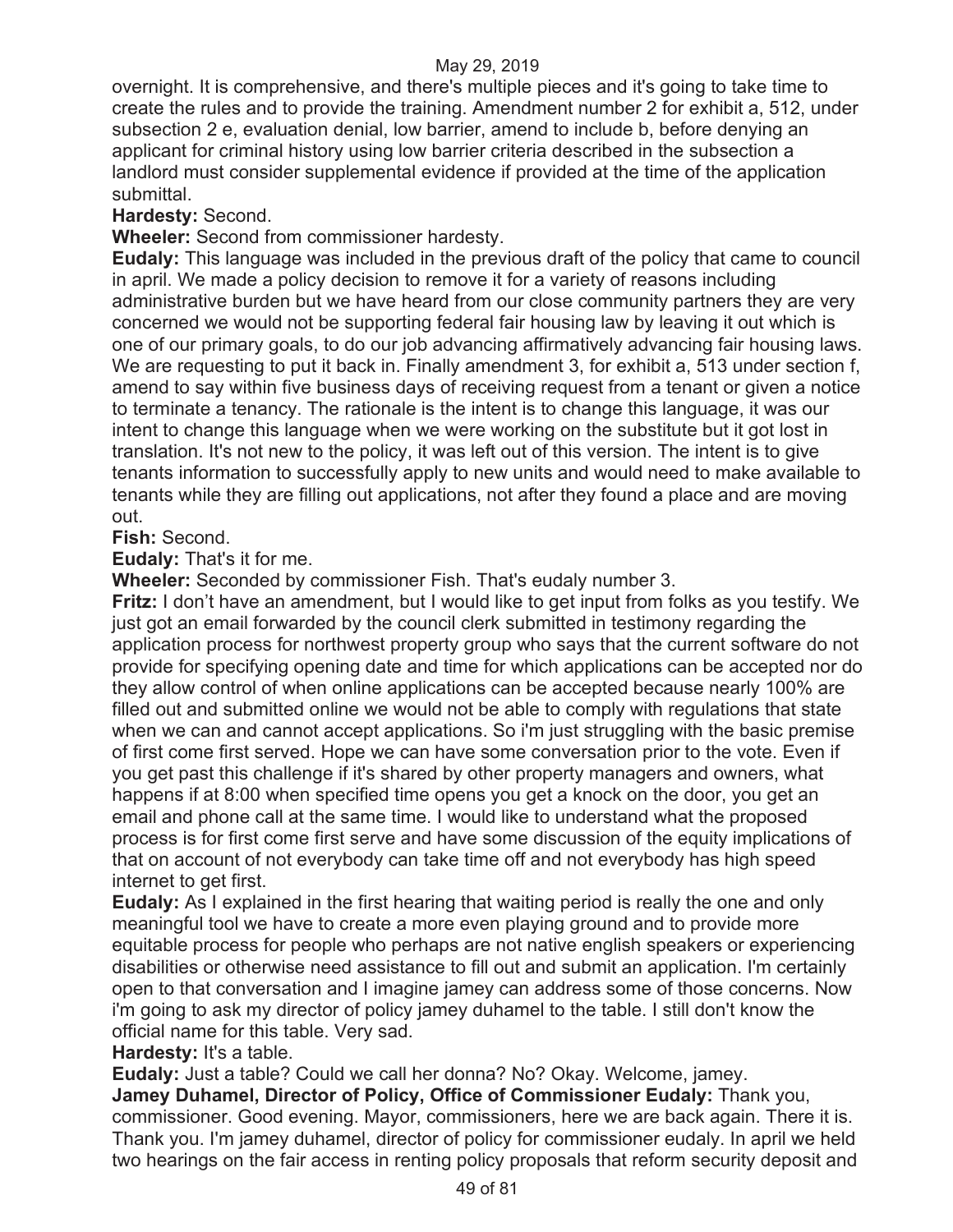screening criteria regulations. Since then we have worked diligently with our colleagues, city attorney and community partners to streamline proposals and address concerns. We have submitted substitutes we feel adequately address your inputs and inputs of others. So tonight i'm going to quickly walk through the policy proposals and describe the substantive changes we made since it last came to council. As you have hopefully noticed the policy drafts have been reworded and reorganized to make intentions clear as well as make it easier for people to understand. For tonight's hearing we will be focusing on overview of the policy and explaining the parts that shifted the regulations in any substantive way. For those in the audience who did not attend the first hearing we strongly encourage you to watch it if you have questions not answered here tonight. We won't be going into great detail. To start as a reminder there are -- these are the five findings we used to help determine the solutions that we used in our policies. During the first hearing we spent considerable time on each of the findings and research we used to determine them. We won't be doing that again tonight but I wanted to remind everyone about why we are doing this work to begin with. There are two ordinances before you that address the findings. These two seem distinct but in fact work together and are fundamentally linked. We believe that one must go with the other in order to adequately address housing discrimination and not just ultimately make it worse. We will now do a brief walk-through of the policies and talk about the changes made in the substitute draft before you today. Start with security deposits. We have limited the total amount that can be asked for in security deposits to between one time to two times the rent depending on whether or not last month's rent is also required, and whether or not they meet screening conditions that allow a landlord to ask for additional security. When you include the standard first month's rent total move-in costs will be limited to between two to three times rent total. There were no changes made to the section. We are recommending a more thorough process for tenants and landlords to agree upon what damage already exist at move-in through a condition report. This report is the baseline for any claims the landlord intends to make at the end of tenancy. The landlord must include pictures and evidence of proper charges. There were no changes made to this section. We are recommending a more complete definition of wear and tear that makes clear landlords cannot charge for items not damaged intentionally or through misuses or neglect. We are also recommending that the amount charged must follow a reasonable depreciation schedule. In effect landlords should only be allowed to charge for the actual value of the item, in other words what they could have sold it for in its used condition, at the time it was broken. We have not yet identified a specific depreciation schedule so that is an area that will be decided in administrative rules through the housing bureau after passage of the policy and before implementation. The substitute makes one change to the security deposit policy and it is removal of the provision that defined basic cleaning as wear and tear and did not allow a landlord to charge for it. State law gives landlords explicit right to charge for cleaning and doesn't provide an ability for us to nuance that on a local level. We recommend landlords put deposits in a separate account and can use the same for all units. If they choose an interest-bearing account that is due the tenant on move-out minus a 5% administration fee. New reporting requirements are designed to assist tenants during the screening process. Before moveout a landlord would need to provide a tenant with a rental history form that follows specific conditions described in the screening criteria policy and also a payment accounting of the last two years to enable them to demonstrate history payments to their current landlord. The amendment would apply here and give tenants a chance to request that when they begin the housing search so they can use it with their applications. I thought I had gotten rid of the weird formatting things. On the screening. We are recommending a first come first serve approached for all landlords. It was always the intent that what we termed first come first served was a provision that mandated a processing order not an acceptance order.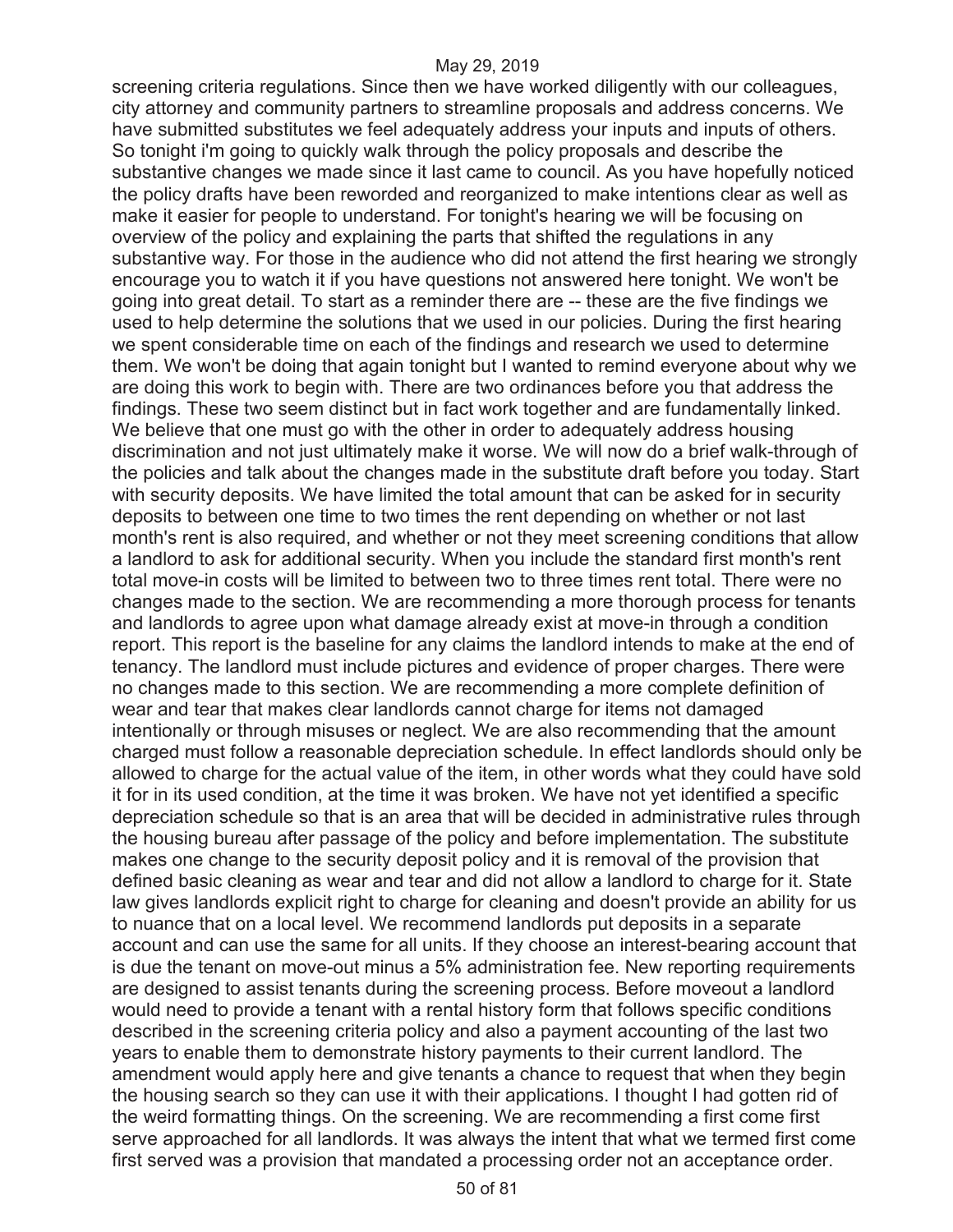Our policy never dictated that landlords must accept the first tenant that qualifies, we require that they make a determination of their application in order. That intention was not very clear and has been clarified throughout the policy. In addition we now require receipts be issued to the applicant by request and landlords have five days to do so. We expect this will be more helpful to smaller landlords and landlords with more units may choose to issue a receipt to everyone instead of waiting for requests. It was always the intention to allow landlords to process multiple applications at a time but the policy was silent so we made it more explicit. Before moving to a first because moving to a first come first serve system is inherently inequitable we're recommending accountability mechanisms such as a 72 hour advertisement window before landlords accept applications for vacant units allowing people who need to request time off from work, or need time to get their supplemental evidence gathered to have a shot at the front of the line. It includes notification about units that are fully accessible by ada building code standards and the preference policy allows individuals who need those to have preference. It was always the intention to allow a landlord to keep a wait list but the policy was silent as well so we added it in explicitly. We feel this is an avenue for larger landlords to avoid having to constantly advertise and wait 72 hours. They can advertise whenever they want and hold on to the applications as long as they issue a determination in order. We have also amended several parts of the policy referring to notice requirements and made the city of Portland created to minimize burden and maximize intent. Again, we have amended the requirement that landlords provide notice of rights to applicants by making it easy to link to a city of Portland document. Finally, we have created a unique heads of household definition that we have redefined in the substitute draft as applicant for the sake of clarity. The applicant is the person responsible for paying the rent and is therefore the primary leaseholder. We have created the opportunity for other adults to apply as nonapplicant tenants as additional members of the applicant's household to make room for a variety of multi-generational households or adults with disabilities who may not be able to rent on their own. The applicant would receive the full screening including income verification while the nonapplicant tenant would be screened for everything except income or credit. The previous version provided a much more limited scope for screening nonapplicant tenants that included look-back periods for criminal and rental histories but removed too much discretion from the landlord's right to screen as allowed by state law so that provision has been removed. We are recommending a wide variety of possible forms of identification to allow people without government issued i.d. To enter into housing. With have added a provision that landlords cannot reject an applicant due to lack of social security number. In the previous hearing we went into detail about why the standard income ratio is creating economic segregation in the city. The previous version of the policy did not allow landlords to require higher than 2.0 income ratio across the board except if they require the tenant to pay for mandatory utilities. We still feel very strongly that we must maintain a low-income ratio to shorten the gap between current wages and current rents to get people into housing. After much thought and a lot of math we have amended this part of the policy to tie income ratio directly to rent amounts. Specifically, whether or not the rent amount falls above or below the 80% mfi maximum rent allowed as defined by hud for affordable housing providers. I will explain in greater detail on the next slide but let me explain the other changes first. Because we changed the income ratio we no longer felt there was a need to offset risks by allowing a guarantor or extra security when applicants met the ratio standards so we changed the option for the landlord to request additional security to apply only when the applicant falls below the income ratio standard. Again, an additional option for the landlord to use if they wish. Because there was no way to regulate, we have made it an option instead of a mandate. So in a healthy rental market most private market housing rents fall between 80% to 120% mfi, then there are luxury rates at the top. They naturally fill the gap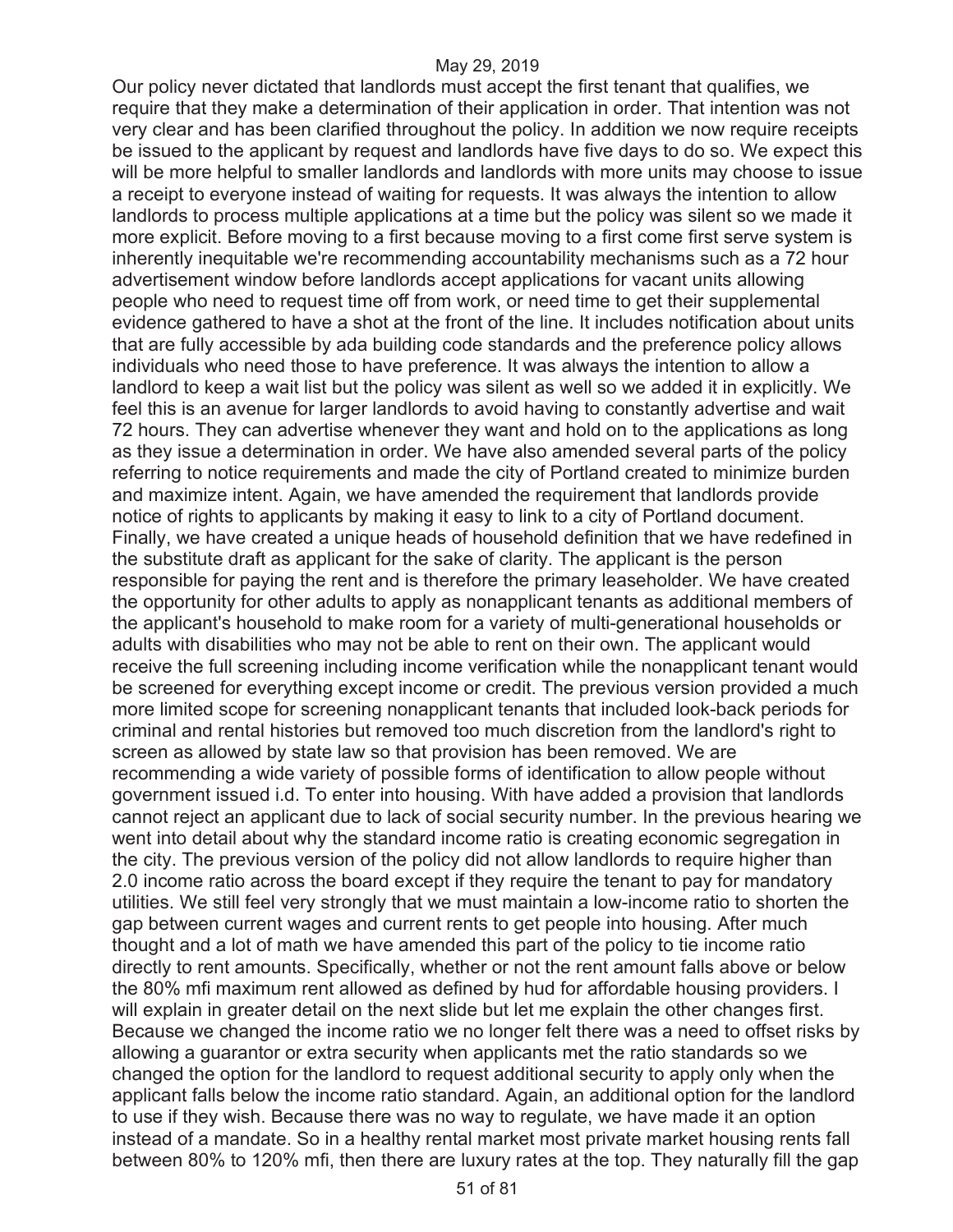for the average renter. However, as we see here and as we have demonstrated in the first hearing in Portland, we have a huge affordability mismatch between what is provided and what the average renter can afford. According to the housing bureau state of housing report the average median income for Portlanders is around -- I didn't get this exactly. Close to \$80,000 a year while the average median income for renters is only around \$36,000 a year. At three times income ratio a single individual must earn \$28 an hour to access a market rate one-bedroom apartment. The median income of a single Portland renter is approximately \$17.69. So we have changed the income ratio to say if a landlord sets their rents below rates pegged to 80% mfi, as published by hud and the housing bureau, this is a very specific policy that sets rates for affordable housing rent amounts, they can require a 2.5 income ratio. If their rents are pegged at 80% or higher according to this chart they can only require 2.0 income ratio. To some advocates we understand this feels regressive but we believe the math works out to show similar access to a previous policy will also incentivizing work force housing rent amounts. This policy would make a market rate one bedroom apartment accessible to those earning roughly \$17 and up. If landlords chose to align with 80% mfi it would make housing accessible to people making \$15 and up. Reasonable to assume that the private market can and should provide housing to people who work full-time making at or above minimum wage or at least what we agree minimum wage should be. People in these income brackets represent many essential workers including education, caring giving, health care, restaurant, retail, customer service and manufacturing as well as thousands of city of Portland employees. Screening for barriers our proposed policy does not, emphasize this, our proposed policy does not force landlords to rent to anyone or remove a landlord's permit for who is on the property. It's against state law to do so. Rather this policy simply asks landlords to choose their own screening process and provide the following two options. One, adopt the low barrier set of criteria or something less restrictive outlined in the code. This is a fast, simple way to screen as quickly and easily as the current system allows. This is based on data that supports a more accurate and accessible rent than what was in the previous version we had created an appeals process that allowed applicants to provide additional supplemental evidence or correct mistakes. To minimize administrative burden we have moved that appeals process to the general screening requirements meaning it would now apply to both tracks. Amended it to allow landlords to establish their own specific process. As long as it did three things. It gave 30 days for an applicant to provide additional info. Gave them access to another unit if their appeal was successful. Did not require additional screening to access that new unit if it was within a three-month window. This gives landlords the direct ability to control burden and cost. Commissioner eudaly has introduced an amendment reinserting language from the previous draft requiring landlords to consider any evidence specific to criminal histories if provided by an applicant. Option 2 is to adopt the individual assessment model allowing landlords to choose whatever screening criteria that is more prohibitive or restrictive than the low barrier standards that is -- but landlords must allow the applicant to provide evidence that they have mitigated or improved any of the housing barriers that they are being denied for. The landlord will still be empowered to make the final decision about if the applicant is right for the property, they have to provide information to the tenant about why they are being denied this. Is outlined in hud guidance and should be familiar to landlords. This section was not substantively changed but dramatically streamlined to be easier to read and follow. We created the notice of denial as a requirement of the individualized assessment model only. Following hud guidance the previous version asked landlords to identify the nondiscriminatory business interest reason they concluded in denying the applicant after conducting an individual assessment however more analysis we determined that there is no legal definition of business interest reason and leaving it in would create confusion and possible legal expense for housing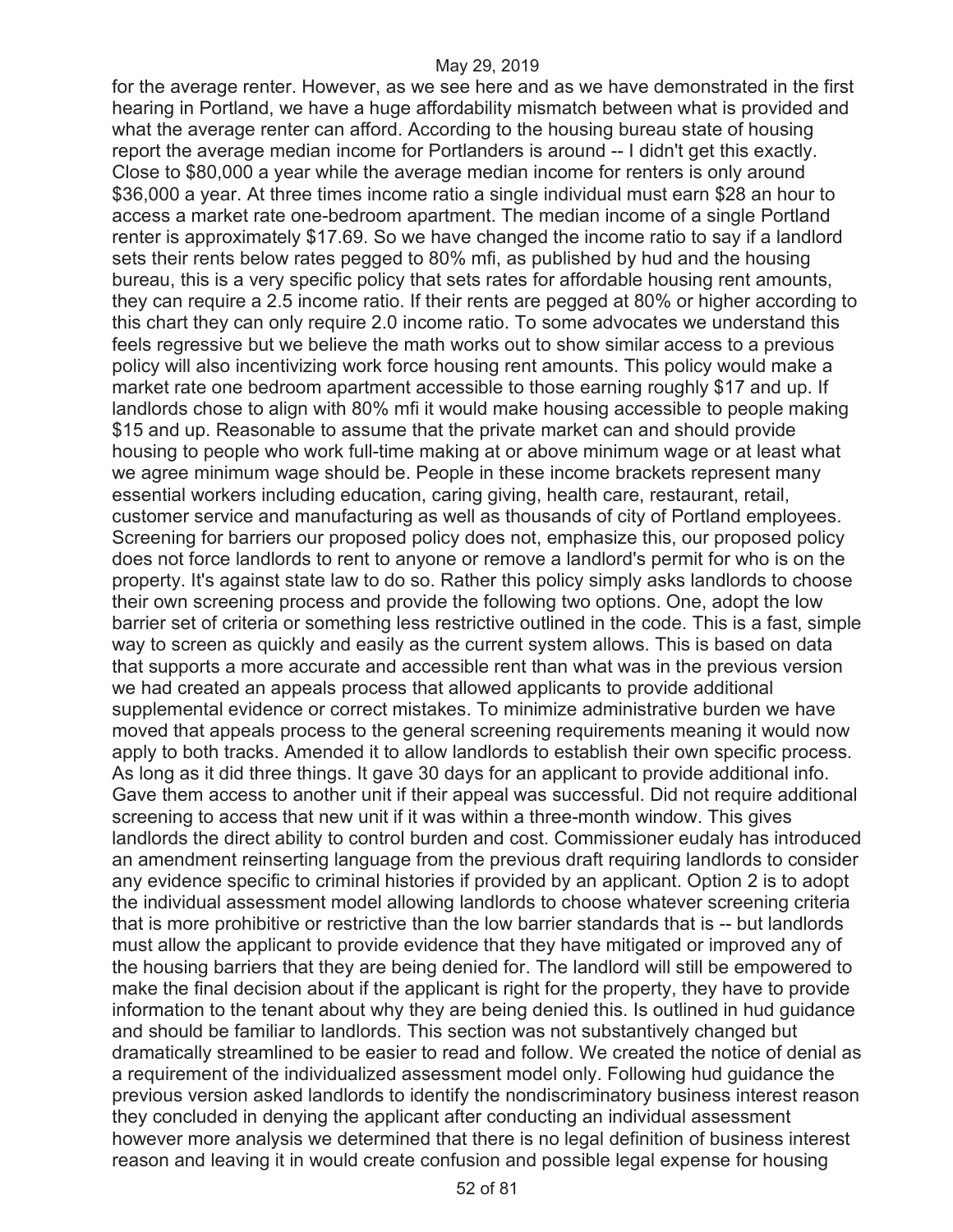providers. The notice still requires an explanation of the analysis the landlord made through the individual assessment but they no longer have to specifically name a business interest reason. We are recommending a more nuanced approach to fees based on feedback that the policy may incentivize landlords to bring some of the assessment inhouse. We have identified percentages charged depending on the type of screening process the landlord adopts. We have made explicit when fees must be returned. No changes were made to this section. Finally we have included a few very important exceptions. There are a number of ways resource providers and landlords have developed direct relationships and agreements for vulnerable tenants. We do not want it interfere as they serve the best interests of the tenant. With have amended this to include coordinated access systems to make sure policies like the north northeast right to return strategy is covered. Exemptions also include landlords or sublessors who share the residents, units rented privately and mandates for supersede those direct requirements. that's it. We're open for questions.

**Eudaly:** I would like to get a little more explicit about that last item. There was concern raised at the first hearing that some loans require an income ratio of three times the rent. That's what we're addressing.

**Duhamel:** Correct. That exemption which was in the testimony occurred would exempt that part of the policy. Correct.

**Eudaly:** Thank you, jamey. Mayor, we have a couple housekeeping items we have to take care of before we move on to public testimony.

**Wheeler:** Very good.

**Eudaly:** I had moved two amendments at the original hearings that are now void because we are offering a substitute amendment, so we need to withdraw them.

**Wheeler:** Very good. We have a withdrawal. I don't remember who the seconder is.

**Eudaly:** Commissioner hardesty.

**Wheeler:** Do you have any objections?

**Hardesty:** No.

**Eudaly:** Eudaly amendments 1 and 2. Do I need to read the exact language?

**Moynahan:** That's being withdrawn?

**Eudaly:** Yes.

**Moynahan:** No.

**Eudaly:** Thank you. The other matter of business is we need a motion and second on the substitute before we hear the public testimony. [audio not understandable]

**Hardesty:** I moved it and seconded it.

**Fritz:** When was the substitute available to the public?

**Moore-Love:** I think we posted it online last tuesday.

**Duhamel:** It was submitted with the friday council agenda.

**Wheeler:** Any further discussion? Call the roll.

**Fish:** Aye. **Hardesty:** Aye. **Eudaly:** Aye. **Fritz:** Aye.

**Wheeler:** Aye. The substitute ordinance is on the table.

**Eudaly:** That's it.

**Wheeler:** Public testimony. How many are signed up?

**Moore-Love:** Right now I show 56.

**Wheeler:** Why don't we go, i'm hearing whispers, two minutes testimony, so try to plan your remarks within two minutes. People with small children, anyone with a disability, anyone who is an older adult please let Karla know. We'll try to move you closer to the front of the line. You'll see there are lights. When you have 30 seconds left the yellow light goes off. When you have no time left the red light goes on. When you're about ten seconds over your chair starts to heat up. The microphones slide around. We find if you're about six inches away that it works best. Thank you. Again, this is a democracy. You'll hear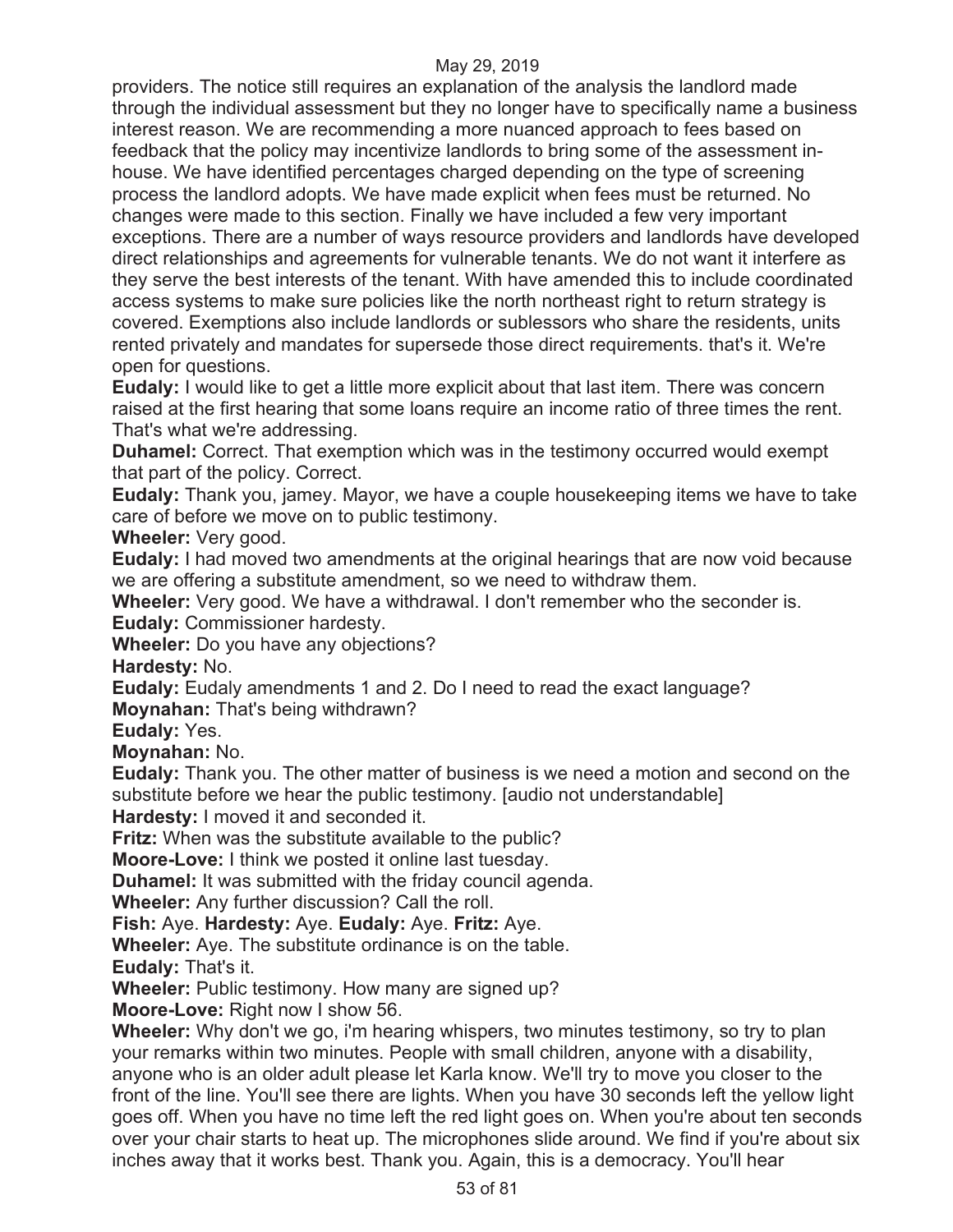testimony that you do not agree with. Please everybody be respectful and I would just remind everybody thumbs up if you like what you're hearing. Thumbs down if not. Thank you.

**Hardesty:** Mayor, do we know if everybody now has a copy of all the amendments introduced?

**Wheeler:** I do not know.

**Hardesty:** Could we ask for a show of hands? Who has not seen the amendments? **Eudaly:** Who hasn't.

**Hardesty:** Who does not have a copy.

**Moore-Love:** The first three please have a seat.

**Gabriel Triplett:** Good evening. I want to say that after my testimony if you would like me to say something on the first question that you raised I would be willing to do that but I would like to read my testimony first. Good afternoon, members of the commission. I'm gabriel triplet, pastoral associate of st. Charles catholic church and the mac g housing committee researching housing barriers of people experiencing disabilities. I'm testifying on behalf of both organizations. I would like to tell you about my family's personal story to shed some light on the necessity of the fair ordinance and also necessity of a city rental registry. My six-year-old son oscar has cerebral palsy along with many other diagnoses. He's considered nonverbal, nonmobile. Before my family was able to buy our habitat for humanity home one of only two semi accessible homes in the 30-home development, we lived in a small rental which had five stairs leading to the front door, interior hallways and doorways that would not allow a chair to pass through. After my son was born and as he grew a house one cute, cozy and unique transformed into limited mobility, dangerous transitions and isolation. But where could we go. Between full-time work and everything that goes into caring for a child like oscar there was no way my wife and I could do the detective work necessary to find a home with accessibility features that would work force us. Enquiring about accessible modifications always felt like a sure fire way to move our application to the bottom of any application list. We like so many families renting with a nonmobile child felt trapped. Let me tell you about our new home. While not perfect, our new house with no stairs, interior double doors and roll-in shower means that oscar's bedroom will not become his eventual isolation cell. He can be bathed regularly without causing injury to me or his mother and while his sister and his friends move about playing room to room outside to inside oscar can be right there with them. Like I said, we were lucky enough to be accepted into a low-income housing program, however our situation is extremely rare. Low I income housing providers are often forced to be more concerned with the number of units and build efficiency than accessible. Low income people are forced to the private rental market for housing. Mr. Mayor, two weeks ago I sat through your presentation on the root causes of poverty and the housing crisis. Neither you nor any of the allowed questions directly addressed issues of disability or accessibility. It's not a judgment it's an observation. The conversation on housing justice in this city has for too long excluded issues facing the disability community and this has to end. As a community organizer and pastoral care provider I want to make this point clear. Failure to pass the fair ordinance and failure to fund a rental registry that includes data on accessibility features and barriers will ensure continued isolation or more accurately said the continued systematic exclusion of older people and people and families experiencing disabilities. **Wheeler:** I'm sorry, you're 20 seconds over.

**Triplett:** I just want to encourage you to pass this ordinance and then move forward with the rental registry. I appreciate you allowing me to go over time. God bless you. **Wheeler:** Colleagues, what is your preference? Would you like me to hold people at two minutes?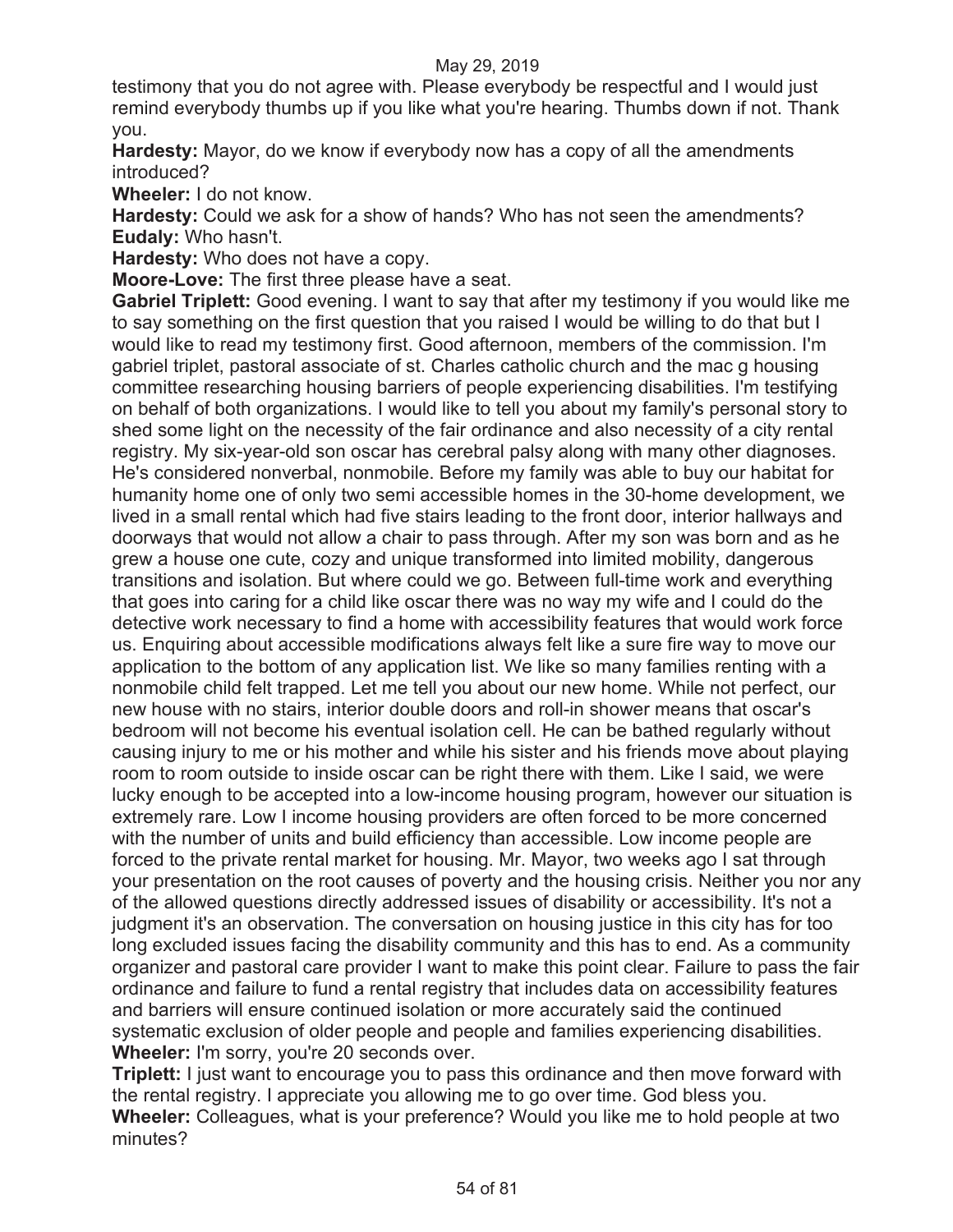**Eudaly:** I mean I would have requested an extension for this testimony. It's very rare that we hear from individuals with disabilities or family members. My son also uses a wheelchair and really had no options to move. So in this case I think it's important. We'll hear a lot of the same message from other community members.

**Fritz:** The challenge is the people at the end of the list will be here at 10:00.

**Hardesty:** As long as we're here people who want to testify will stay.

**Eudaly:** We're going to lose commissioner Fish at 8:00.

**Wheeler:** Could we compromise at 2.5? [audio not understandable]

**Fish:** We have a substitute and amendments so it's very helpful if people would focus their testimony on those changes. We have heard lots of testimony on overall approach and people have strong feelings pro and con. It's particularly helpful to hear what people think about the substitute and the amendments.

**Wheeler:** This is a very complex issue. We hate to cut off public testimony. You were lucky. You got three minutes and 20 seconds. Why don't we go to three minutes and see how it is. If you're hearing testimony that is repetitive to what you want to say or the point you want to make if you could just say, my point has been covered, a, b, c, d, i'm with them then people at the end of the list will get their shot at the mike too. Let's do that. Three minutes. But the tradeoff is when three minutes is up and you see the red light and hear the buzz your you're done so plan accordingly. Thank you.

**Diane Ponti:** I'm diane ponte. My husband and I bought our first rental house in 1974. We were both school teachers and I think that gives you an indication of what's happened to housing prices in Portland since 45 years ago. Over the past years I bought more rental houses and now own nine. The one thing I have learned in the past 45 years is that tenants and landlords are both people, and like teaching school and grading papers, you can look at a bell curve and at one end just like students you'll find thoughtful, responsible tenants as well as landlords who go 110%. At the other end of the bell curve you'll find landlords and tenants who frankly give the industry a bad name. The proposed regulations don't take into account that most tenants and landlords fall somewhere on that bell curve as opposed to landlords at one end and tenants at another, all landlords are evil, all ten and good. I have to say within the last 45 years I didn't know I was evil until I started reading the newspaper about how horrible landlords were. I came to this meeting with a lot of trepidation because I feel like the face of evil. I'm a landlord. It's challenging to read that about myself. I care about the tenants that I have rented to over the last 45 years. I care about the houses that I have bought when I chose the house to buy it was always based on first question for me is would I live here. I care about that the house is in good shape. I care that the neighbors and the tenants will get along and be happy that my tenants are living next door to them. I have had tenants who have stayed in my homes for decades. I have had years where there's been no rent raises at all. Rents have stayed flat. The proposed regulations remind me of the bank loans that were made in the early 2000s, which they relaxed standards and people who couldn't afford to rent or to buy, face foreclosure. These regulations with lower requirements I think are going to put tenants one paycheck away from eviction when a financial crisis arises and they can't pay their rent. The other unattended consequence is mom and pop landlords like me will sell. I read the regulations five or six times and I -- they are confusing, they are daunting. They are scary. They are expensive. I think you'll reduce affordable housing when landlords like me sell. Thank you for listening.

## **Wheeler:** Appreciate you being here.

**Ward Greene:** I'm ward green. I'm a lawyer in Portland. I have been here since 1977. I'm proud of the city. I admire and respect what you folks are doing. This is the first time I have ever come forward to testify. I'm pleased to be here. I agree that we share moral obligation to provide affordable housing. I'm concerned about this package of ordinances not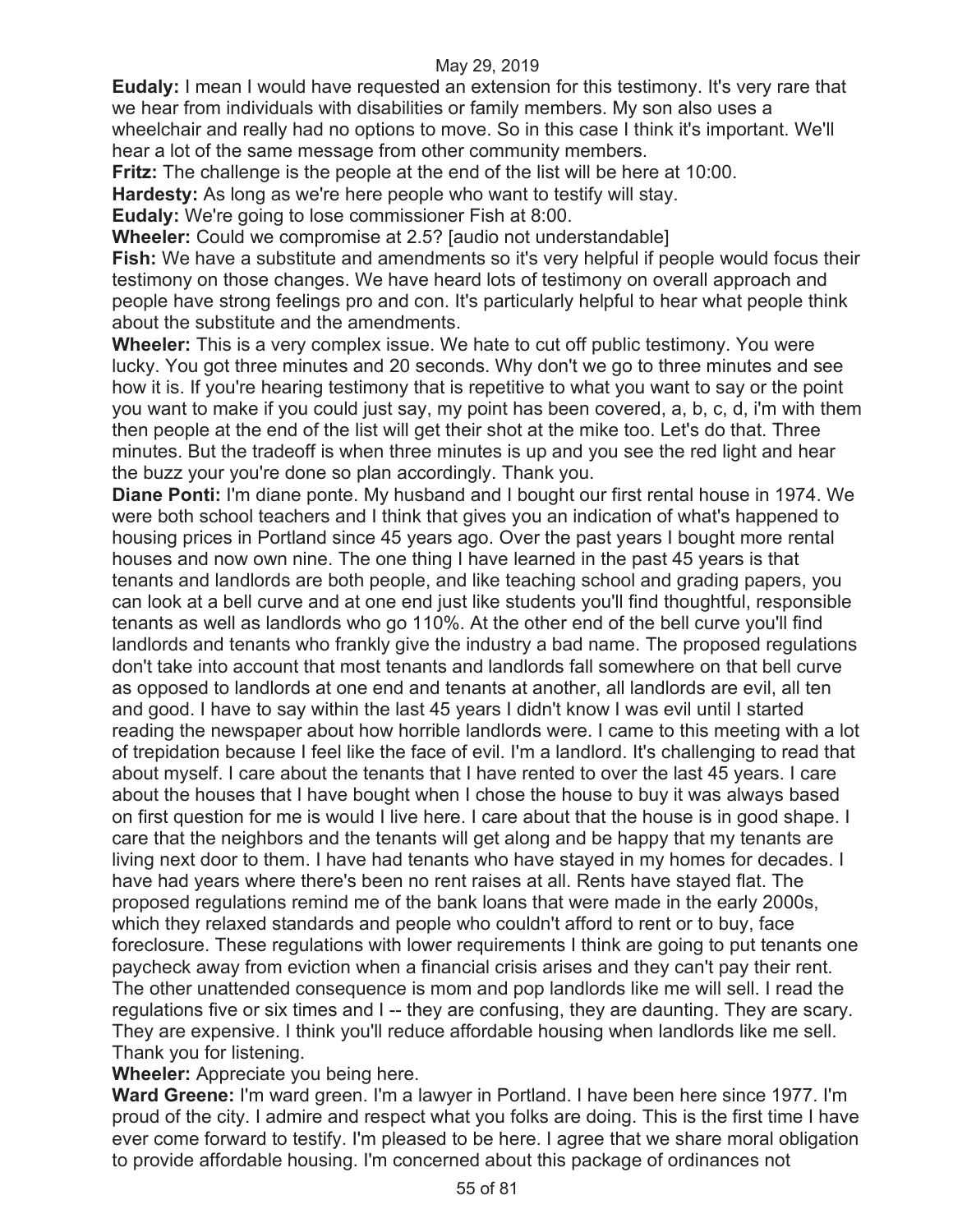achieving that goal. I think I won't be popular when I say I would like to see the political will to raise taxes especially on wealthy Portlanders and businesses. The fact is the city is doing well. Many of us are doing well. We complain about this problem and yet we don't seem willing to shoulder the burden to address the problem. So I think we need some political will and courage. I think we need to allow more density. We need to allow more adus. We need to allow faster, cheaper building permits for people who want to construct rental properties create a fast track. We need to create more housing, not the expression of rearranging the deck chairs on the titanic. Forcing somebody out and letting someone else come ahead of them because they applied first isn't going to create more housing. I would also say the very idea of doing something I know it's attractive, I had a friend, a lawyer who said laughingly don't just do something, stand there. Of course we don't like to do that. We want to do something to show that we care. I think this ordinance is wrong. I think it's demonizing landlords and I think it's not going to increase the number of available rentals. I think it's going to encourage some private landlords to get out of the business. Thank you very much.

**Wheeler:** Thanks all three of you. Next three.

**Jessica Greenly:** I'm jessica finley. I'm a renter in Portland and have had a lot of exposure. Totally changed my testimony based on some of the amendments. Would like to weigh in on that portion of the conversation. I would like to explain how advertising typically works now for market rate housing and a lot of affordable buildings as well. Essentially it's a very automated process. Housing it -- receive a notice from a tenant or send a notice that they will be leaving, it goes into the system. It automatically pushes out through ios feeds, like automatic streams that goes to all the different advertising platforms including craigslist. There's not a human interaction with that process. So this ordinance dramatically increases the expense of the administrative labor associated with it because we have to move everything to a very manual process. So it's a fundamental challenge with this ordinance. I applaud the intent to increase access to housing but what this doesn't account for is the added expenses associated with that that ultimately end up increasing housing costs. That translates into rent over the long term. It weighs into the performance of developers and their decision making process as to whether or not they will continue to build. Portland especially needs a lot of infill housing which means your smaller developer, the under 50 unit building. This dissuades investors from investing in that type of product because it adds to the cost associated with building. So I wanted to touch on that component of it. Regarding the amendment of the eight hour time period, again that's also a very manual process. Right now most landlords use an automatic tracking system, automated tracking system to record date and time when applications are received. However, to do this eight hour delay takes it out of the automated process and makes it very manual which makes it more labor intensive. The rfp is due june 28. All of this type of stuff gets factored into every budget regardless of need and compresses the ability to provide services on the affordable side and more challenging to built on the market -- **Wheeler:** I appreciate it. People don't get a chance to finish their testimony. We will accept written testimony as well.

**Eudaly:** Can I ask a quick question? I want to make sure I understand what you're saying about the advertising. As you know we have engaged with landlords a lot and I don't know that we have heard that if would be impossible or extremely onerous. Is it the eight hour waiting period or is it that 14, 48 or 72?

**Greenly:** It's both as far as the processing time because it's built into the software. You should receive a letter from co-star this week, one of the largest advertising platforms, about the challenges of reconfiguring their software.

**Eudaly:** So help me understand why you can't accumulate applications for the mayor's proposed 24 or 48 hour policy currently says 72. How is that -- -- the reduction of time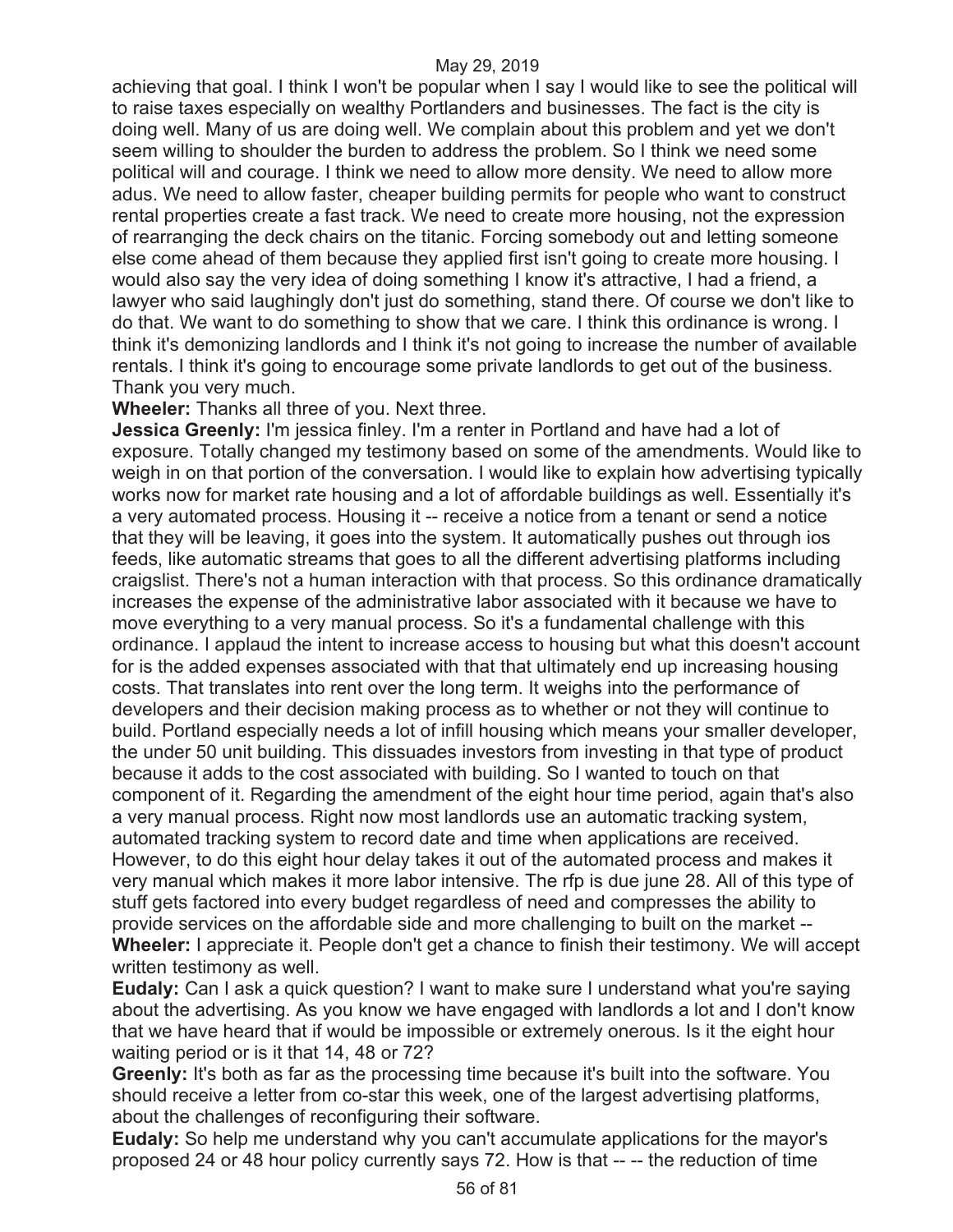reduces vacancy loss potential. It doesn't change the labor involved in implementing this because it takes it out of the software's hands and making it a very automatic process where the only physical interaction is that employee entering the notice in the system and showing the available date of what that unit is going to be and makes it where we have to individually post to all of those 30 advertising platforms that we current post on there. **Eudaly:** I might have jamey follow up.

**Greenly:** I'm happy to provide further information or do a demonstration of the software. **Wheeler:** Good evening.

**Debra Imse, Metro Multifamily Northwest:** Good evening. Executive director for multifamily northwest. While we share the city council's goal of improving access to housing for vulnerable populations we don't believe wearing down basic consumer protections is the way to accomplish that. What this proposal is doing is watering down industry safeguards that protect consumers from entering into housing contracts that they cannot afford. Contrary to the political messaging around this bill a requirement that tenants earn three times monthly rent is not designed to protect landlords. It's to prevent consumers from entering into housing contracts they cannot afford. When someone moves into housing that they do not have the income to support, they are far, far more likely to fail to make rent payments and ultimately to be evicted. We see this frequently even for tenants who earn more than three times the monthly rent. By eliminating that protection you are ensuring that the more vulnerable Portlanders will will enter into housing contracts they cannot afford, that more Portlanders will be evicted, that those same exact Portlanders will then have a much harder time securing housing as a result of a for-cause eviction. The chain of events will logically lead to more housing instability and ultimately homelessness. Please do not go down this path. Similarly, discretion in renting to individuals we have egregious criminal backgrounds in particular violent sexual and domestic abuse crimes is not to protect landlords. Most of our members do not reside in the housing communities that they operate. The discretion is to protect other tenants including young families, seniors and survivors of domestic abuse whose safety we also believe is incredibly important. I do believe it is important to acknowledge the deep racial disparities that exist in our criminal justice system. To also affirm that all criminal backgrounds are not equal. This is a very sensitive, difficult question that we all must work together to resolve. But this proposal addresses it in a way that is extremely unclear and essentially forces the housing provider to act as judge and jury on each individual case. It will result in improper screenings in and out and ironically may ultimately lead to more discrimination. I have submitted a longer list of concerns but would urge commissioner eudaly to slow this process down and take a more measured approach in our support for the goal of housing access. And despite the political rhetoric over the past several years, we remain deeply open to partnering with the city, stakeholders on policies that will expand housing access while protecting the right and safety of Portlanders. Thank you for hearing me.

**Wheeler:** Thank you. Perfectly timed. Commissioner hardesty.

**Hardesty:** Thank you for your testimony. I have to ask do you have any data that shows that people who are paying today more than two times their rent are more likely to be evicted than people who have three times their rent and salary? Do you have any empirical data that proves that?

**Imse:** No, at this time I don't. I do have some ways of getting at it.

**Hardesty:** I just want to say that I know my office reached out and said we would talk with anybody that wanted to provide solutions. I didn't hear from your organization until a week ago tuesday. So to imply that we have not been open, willing to negotiate I find very disingenuous. I just have to put that out there publicly. I would love if you have some independent data that shows that you are more likely to be harmed by people that just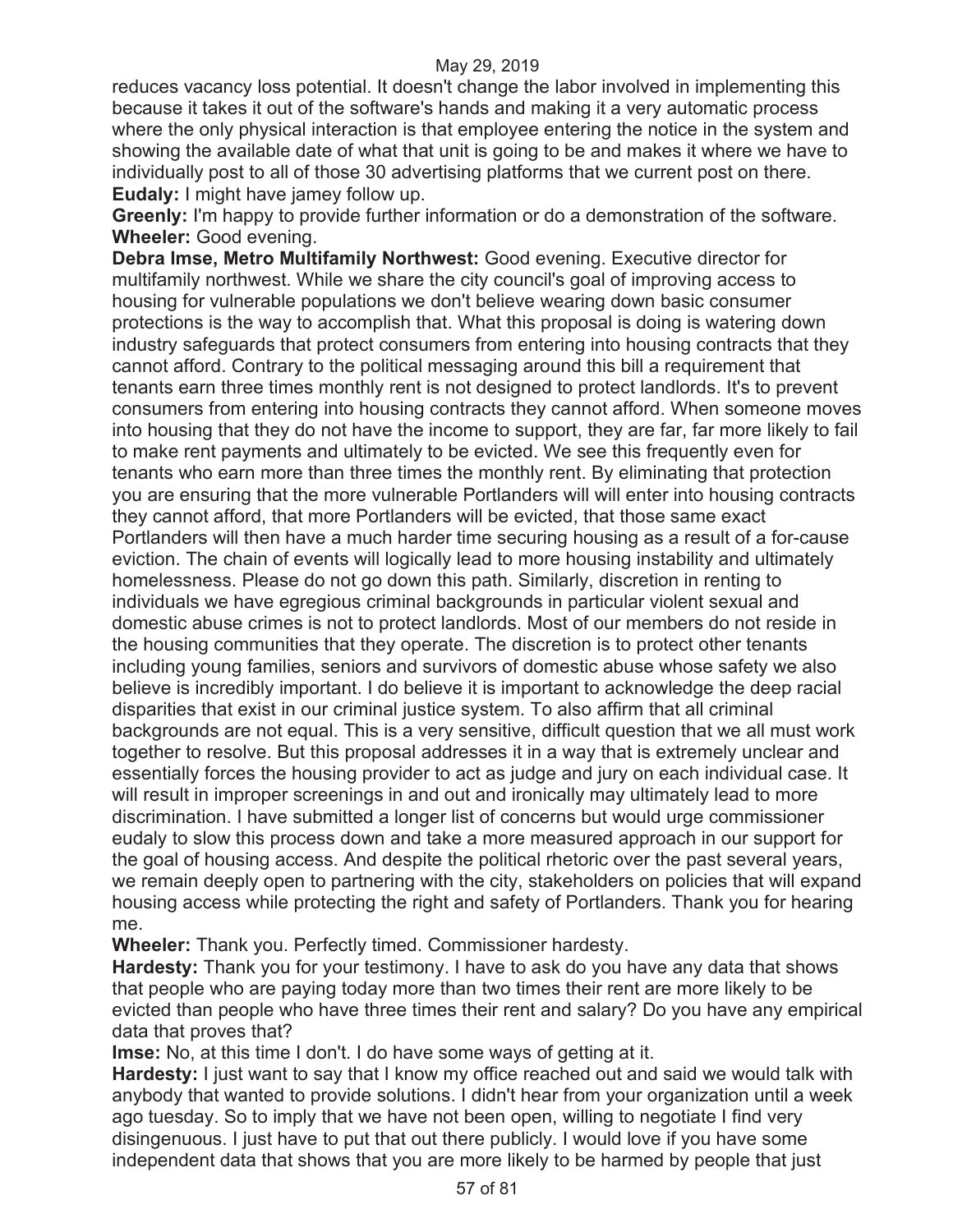have two times the rent rather than three that you provide that to me and my colleagues. Otherwise I would not state that as a fact. Thank you.

**Imse:** I would be happy to follow up with you.

**Eudaly:** I want to clarify for everyone in the room and listening our low barrier screening policy is completely optional. Landlords are still -- still have the choice of using their own criteria. They are not being forced to rent to anyone they don't want to rent to. They simply have to demonstrate that they are denying based for a no discriminating reason.

**Wheeler:** You can testify to that when it's your turn. Very good. Thank you. Did you want to go next?

**Chris Nguyen:** Yes. I'm chris wynn. Last time I shared two personal stories. The first about my father who is an immigrant being attacked by a white supremacist recently released prosecute prison when we lived in louisiana appeared my feelings if that person been properly screened he would not be put in that position. My stepfather was able to find housing in Portland even with a felony record for possession with intent to distribute within 45 days. While I appreciate the work that the council is doing to hear all testimony and modify this policy, I do want to also state the proposed screening criteria and security deposit changes still pose a serious threat to renters for many reasons. Some include new regulations discourage property owners from adhering to existing policies that permit them to avoid renting to persons convicted of property crimes, sex offenses and aggravated murder. You state there's an individual assessment option however, this option while it does allow property owners to exclude persons with these histories it's so vague and cumbersome it would be impossible to implement without the help of an attorney. Property owners are unlikely to choose this option because. Contrary to effective fair housing policy which requires you to make objective decisions based on proscribed criteria. Acceptance of nongovernmental idea creates the risk that a person may be approved under a false identity, particularly scary prospect for someone or anyone living next to that person. Finally reducing the rent income ratio threshold to two times the rent allows individuals to enter into risky financial situations the existing standard that requires a person to earn three times their rent ensures that they select financially viable housing options and reduces their risk of experiencing for-cause eviction. It's because of these concerns I respectfully request city council vote no on these proposals and explore sustainable options that supply housing to the most vulnerable populations.

**Wheeler:** Thanks all three of you.

**Wheeler:** Good evening.

**Jennifer Hughes:** I'm jennifer hughes. I'm a Portland native. Born and raised in southeast Portland. Rode my bike up and down the street, went to dairy queen, taco time was my first job. I love Portland. The property management industry gave me an opportunity to not have a college degree but I could learn a career, and I have, and I have spent since 1994 I started out as a leasing agent and what a great honor to be able to provide someone with housing. And build relationships. I'm a relationship builder. My concerns with the new policies I want to second what jessica said. I do think it's going to create a heavy burden for landlords especially those in affordable. I was happy to hear there would be training for landlords and their staff on this confusing process. I guess my concern would be who is going to help our vulnerable residents understand this confusing process. Additionally i'm a single mom with a daughter who has mental health issues, and we are going back into apartment living. Removing safety provisions like screening for serious criminal backgrounds my concerns obviously are about having someone who lives next door that has a sexual crime, sexual offense or potentially an aggravated murderer. Obviously concerns of a single mom. I feel in this time of very divisive culture I would hope Portland could come together to find a viable solution that works for everybody and I don't think this is it.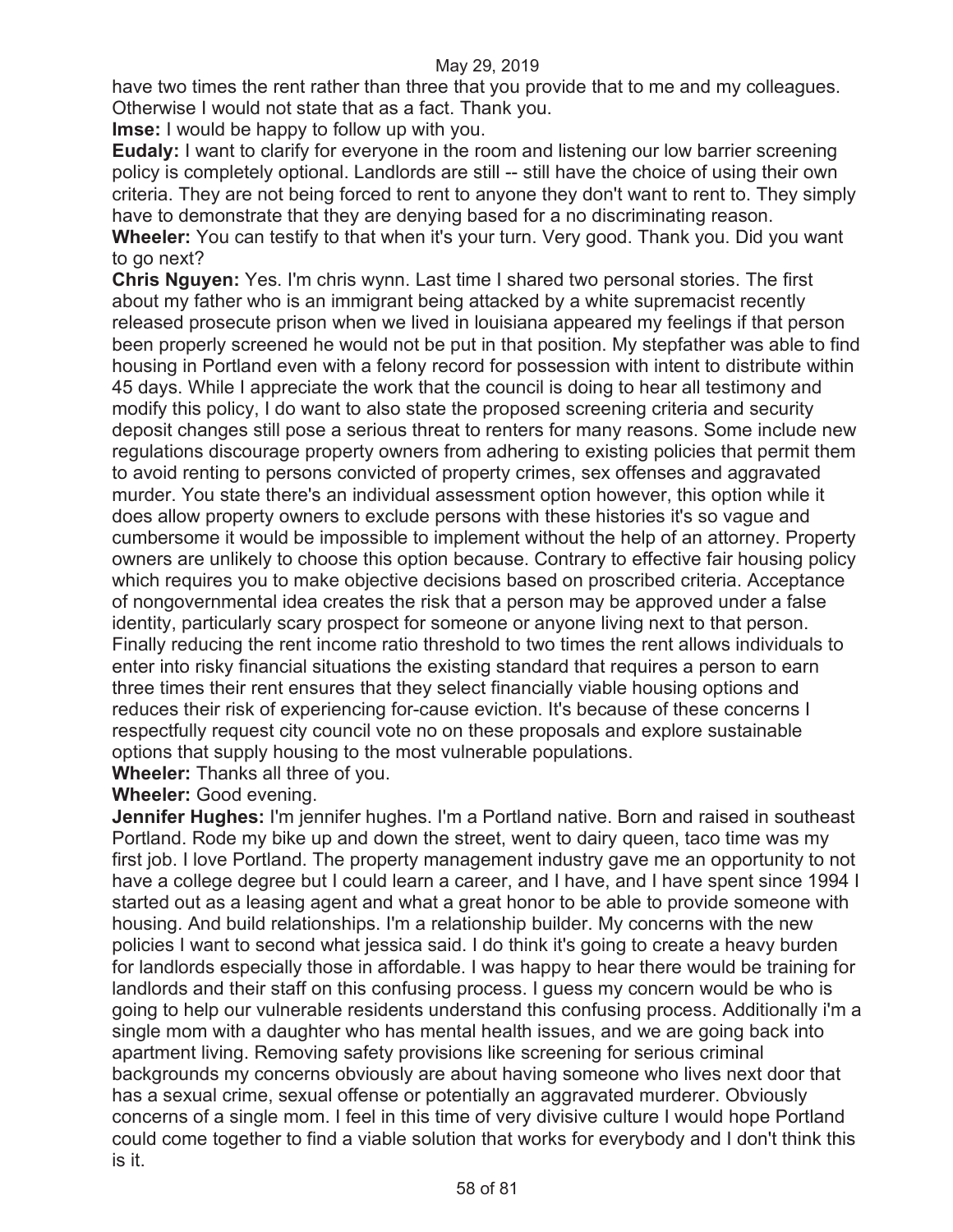**Fish:** Before we hear the next speaker could you call tony jordan up? We have people who signed up -- [audio not understandable]

**Wheeler:** We're spending more time worrying about it. In the future please sign yourself up. We'll call on you. Very good. Understood.

**Nicholas Cook:** I'm nicholas cook. I'm a native Portlander. I own sleep sound property management. We have been in business over a decade. We're a small business. We have 11 employees. I can tell you that just as an operator we are having trouble navigating the criteria that's been set forth. I have a concern that our team won't do that without exposing us to a lot of legal liability. If we as professionals have been doing this for over a decade are going to have challenges with this I very much believe the resident base that's going to be sifting through this, especially those more vulnerable and landlords who don't do this on a day in day out basis will struggle. It's going to add legal liability and cost which is going to drive a lot of smaller landlords out. May cause us to look at operating in areas outside Portland which we currently do but redirecting our efforts which is unfortunate. We have been one of fastest growing businesses in Portland last two years. For us to leave Portland is not something I hope to do. I think that the spirit of the rules are in the right place. I think there's a lot of workable things in the list so far but there are some things that are very problematic. I don't think the entire effort is bad but there's got to be more solutions than what has been put forth. We really need to take into account how this plays out in real life on the operational side of things. As the operators we want people to get into housing. Makes our life easier if they get approved. If someone gets denied we go through the whole extra process and people don't like delivering bad news. We're not advocating to keep people away. I echo what people have said, the criteria is there to prevent people from entering into agreements they cannot financially handle. There's a lot of ways to look at this but i'm going to say currently that I would encourage you to vote no as it stands and go back to the drawing board.

**Wheeler:** Thank you. Good evening.

**Sara Brassfeld:** Hi. I'm sarah brassfield. Sorry for the confusion. I was notified last minute. Thank you for your time in hearing me. I moved to Portland in january of 2003. My woes started in 2006 in regard to renting when I went to college. Instead of ending up with a good education I ended up with a mortgage worth of debt. Basically based on volume of debt I amassed from the school it subsequently affected my credit. Despite my payments being posted on time I just wasn't creditworthy any more. So basically I struggled to sustain secure housing because of my credit. I know i'm not alone in this experience. I know it's exponentially harder for the 40% of borrowers with loans in default. We know there's about 1 trillion worth of that debt. A lot of people because of students loans are bars from access because of their credit. So as it stands I have no hope of ever owning a home and because of poor credit I don't meet posted criteria for a lot of places when they require high credit scores even though I can usually meet the ridiculously high income requirements. I now must secure housing by relying on house mates or cosigners or signing with landlords who will look the other way. Not everybody has a community who can lend a helping hand. In Portland's trendy housing market it's getting less lyingly a tenant can even find a sympathetic landlord even if we tried. The barriers I face are far less than some of those in our community. I have witnessed countless instances where my neighbors and friends especially tenants who are elderly, people of color or immigrants have been devastated when the buildings are sold and we're forced with little to no option but to move which makes these already highly discriminated against groups all the more vulnerable as it's further likely they will encounter barriers that will prevent them from rebe establishing stable house. It keeps out hard working underpaid people, disabled, lgbtqia folks, houseless individuals and every other marginalized communities in favor of those with the highest paying jobs and biggest bank balances. It's extremely difficult to find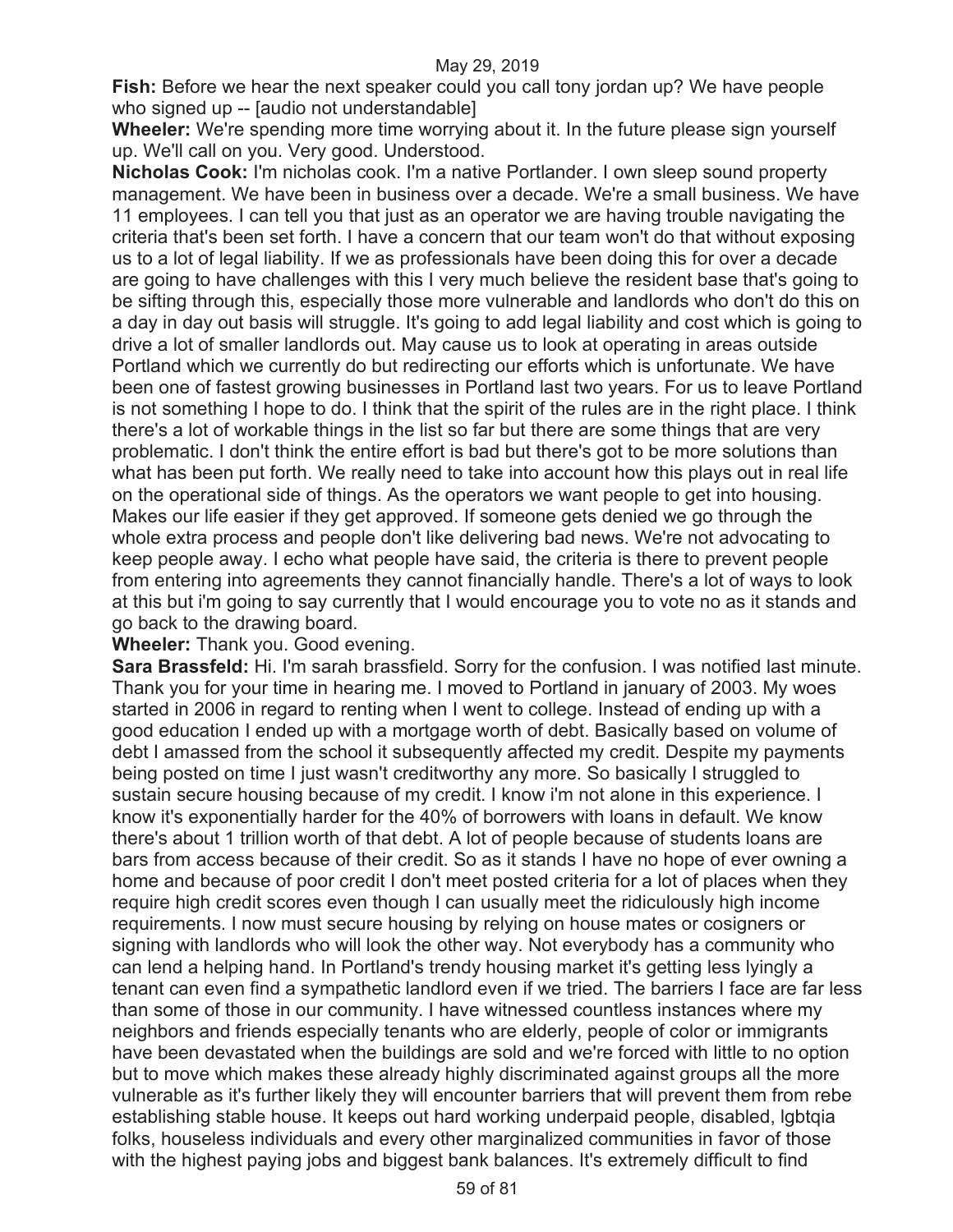another home because few placeless take us. Thank you for listening to my testimony. If you believe all tenants deserve equitable screening criteria please vote yes on the fair ordinance without delay with full funding for rental regulation systems to enforce it. Let's get honest, we're setting people up with two times the rent or two and a half times or three times the rent is setting them up to fail, not passing this is setting up more Portlanders to live in tents. Thank you.

**Wheeler:** Thanks all three of you. Next three, please. Weather.

**Wheeler:** Good evening.

**Corrina D'Annibale:** My name is karina and I am an office manager for round hill pacific residential property management in northwest Portland. I know that proposed changes to city ordinances regarding security deposits and applicant screening are being considered because we want to help renters but I believe they would be detrimental to landlords, their employees and their residents. These amendments are not pro tenant, they are unreasonably anti-property owner. If these changes are approved budget and staff will be strained. In section c3 of 300186 the proposal to inquire about general disabilities would force property owners to break federal fair housing law every time they give or receive an application to a prospective resident. D2, the proposal to allow residents to choose who will be financially responsible doesn't take into account who will be responsible for damages should the responsible resident leave and another remain. D1 b, if a property owner cannot decline applicants who have not repaid any amount of property damage it puts them at unfair financial risk. Public record of unpaid damage to property is an accurate indicator in my experience. Regarding amendments to code section 300187 c1, implementation of exact itemized list of appliances fixtures and equipment will be extreme loy time-consuming and expensive and may be impossible when it comes to historic fixtures that are not replaceable. D1, requiring property owners to hire a third party to assess the unit is expensive and onerous. It would be a waste of staff time to create a written report for every single unit and update it every time there's a work order or repair instead of allowing photographs as a baseline. D3, for property owners with many units it may not be feasible to know exactly how many apartments one can walk in a single day therefore scheduling the exact date and time of a walk-through and giving 24 hours notice is not always possible. This would be extremely difficult for a manager or property owner with disabilities of which I am one. The additional financial, material and labor strains of the responsibilities laid out in these proposals will cause a shortage of skilled manager and admins who wish to go into property management industry. More mom and pop owners will have big corporations manage for them and they will provide fewer up greats and amenities and raise rents up front. Thank you for your consideration.

**Wheeler:** Thank you. Good evening.

**Tim Pitts:** Hi. Thank you for hearing me. I'm tim pitts, owner and principal broker of think real estate. My husband and I are fortunate to own multiple rentals in the city. To borrow a phrase, mom and pop landlords as many of us are here. I have sat in many meetings with commissioner eudaly's office to explore and craft this proposal. I have spoken to countless colleagues in the industry, people that own rentals, people that sell real estate, that buy real estate and from the beginning I was skeptical because it made me nervous to hear the ideas on the table. We spent months working through these ideas trying to understand what are we addressing. I was shocked about the discrimination I learned about. I was shocked about the simple fact that credit scores are such a poor indicator of somebody's future performance as a tenant, that people of color historically have lower credit scores than white people. Time after time we understood people are taken advantage of, being used and abused for lack of a better word. It's not all landlords but a lot of them are. I feel like this policy when you look at all the pieces it can be overwhelming and I understand why people feel threatened or scared but when you take the time to look through, it's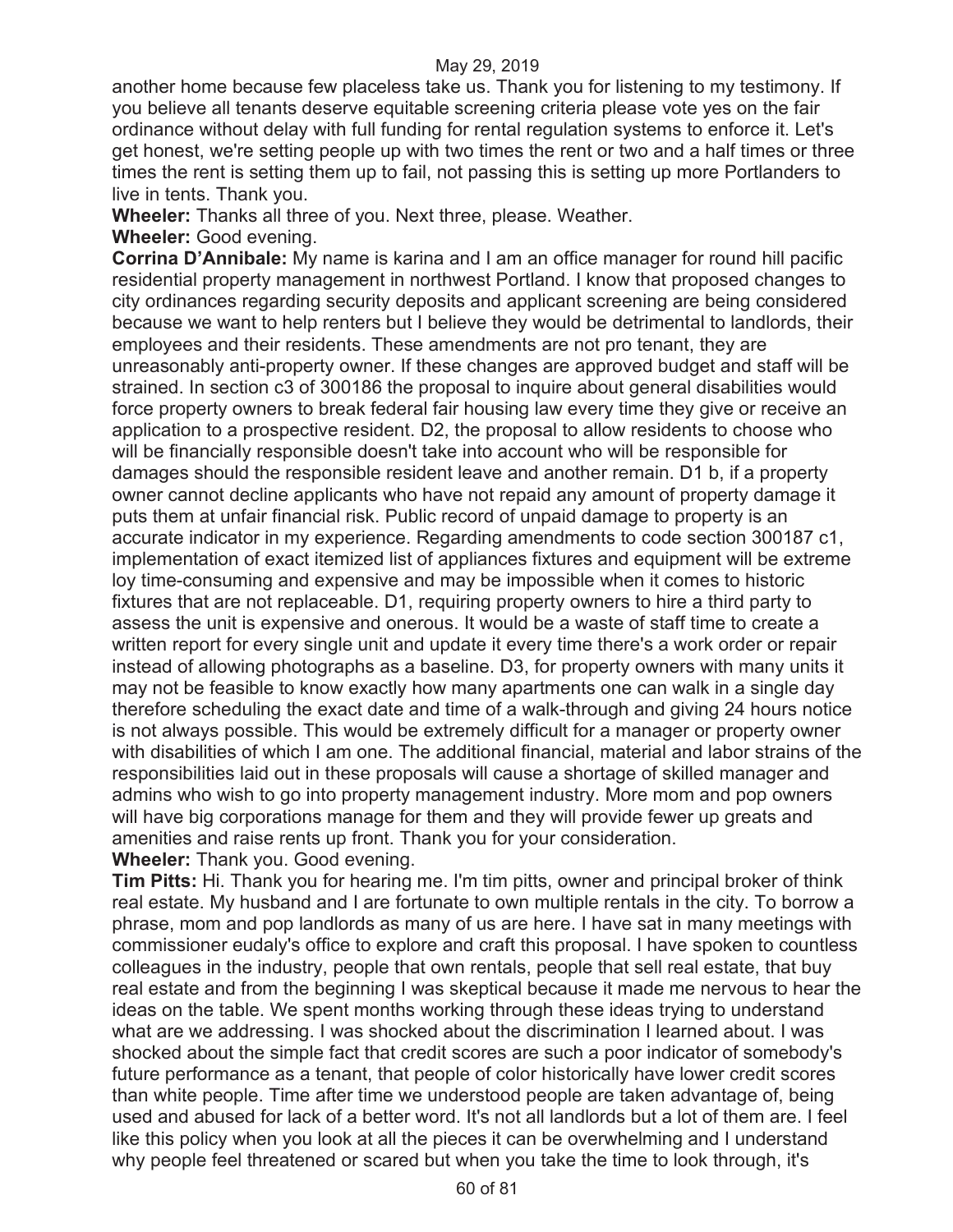pages and pages because it's doing a lot, everything makes sense. It makes sense you get a written condition report on your property. If you're going to take money from someone because they broke something you should have to prove in some fashion that they broke it. It's the screening, the security deposit, the whole piece I feel like is about education and clear guidelines. I know it's a lot of rules and regulations. It seems like a lot but the world of rental housing needs more regulation. We wouldn't be here if it weren't for the fact that people will being taken advantage of and we have a housing crisis. For somebody to sit here and say that we're going to have more homeless people if we pass this you get homeless people when they can't afford to move. They can't get their security deposit back and literally cannot afford to move. That's what we're trying to do here, put some base level of protection in place. I would beg you to please look at the pieces individually, understand that this all makes sense as a total package and move forward as soon as we can so we can help people. Thank you.

**Wheeler:** Thank you. Good evening.

**Jim Rostel:** Good evening. I'm jim ross tell. I'm with anchor northwest property group. We have about 23 multifamily properties all in Portland. We're a family run business, all from Portland. We are opening four new buildings this year. We have plans to open ten more buildings in the next two years. Have over 2200 units in Portland. Kind of want to jump -- I just want to talk off the cuff. At the end of the day we all want a healthy housing market. I think we can work together to achieve that goal. The first thing, commissioner Fritz mentioned my email, the -- going to be problematic for any company of any size. We're turning over around 700 units a year currently t. So in order to manage the better months, the summer months where we have a lot of traffic. It would not be uncommon to have 100 units turn over in a month for us. To know when they go on the market to make sure we wait three days, build in that vacancy then start accepting applications becomes onerous for us. It would take an entire full-time employee just for that piece alone. There's no software available that would manage this for us. If so it would not be as big a deal. The other problem is that building in 72 hours with a vacancy is very -- it's going to cost us a lot of money in the long run. The reality is if my average rent is \$1300 around we're turning over 700 units those three days of vacancy built in at \$40 a day is close to 80 owe,000 a year. In addition to managing that that puts another 150,000 a year of costs. Where does that go from an oowner? We don't have the margins people think we have. I think that's going to put pressure on rent in general. I would like to see that reexamined to where we're on a first come first serve basis. I can tell you of 700 applications last year I can't remember maybe three or four where we had multiple applications. Every time we were able to find another unit for that person. I don't know that this is as big a problem as at least in our world where we're at. Maybe it seems to be on paper. The second piece that really concerns us is the rent income regulations, two times. I under what you're trying to do. The reality is the more burden we have, that's -- 50% of your income -- of your income taken I by rent is definition of severely rent burdened. If you're telling us we have to take people severely rent burdened we're going to have a bigger failure rate meaning more costs, more vacancies at some point. At the end of the day we had discussions this morning do we move to another market? Do we build something else like retail? **Wheeler:** Thank you. Thanks all three of you. Next three, please. Good evening. **Hannah Holloway, Urban League of Portland:** I'm hannah holler here on behalf of the urban league of Portland. I was here last month in support of this policy as well. The urban league believes updating how landlords assess is one of the more effective ways to direct our market to comply with fair housing. Don't just want it to be fair in discrete pockets but across the entire market. I would like to thank commissioner eudaly and your team for championing this policy. The urban league has worked on this for the better part of two years with your office because we have seen time and time again from reports from the fair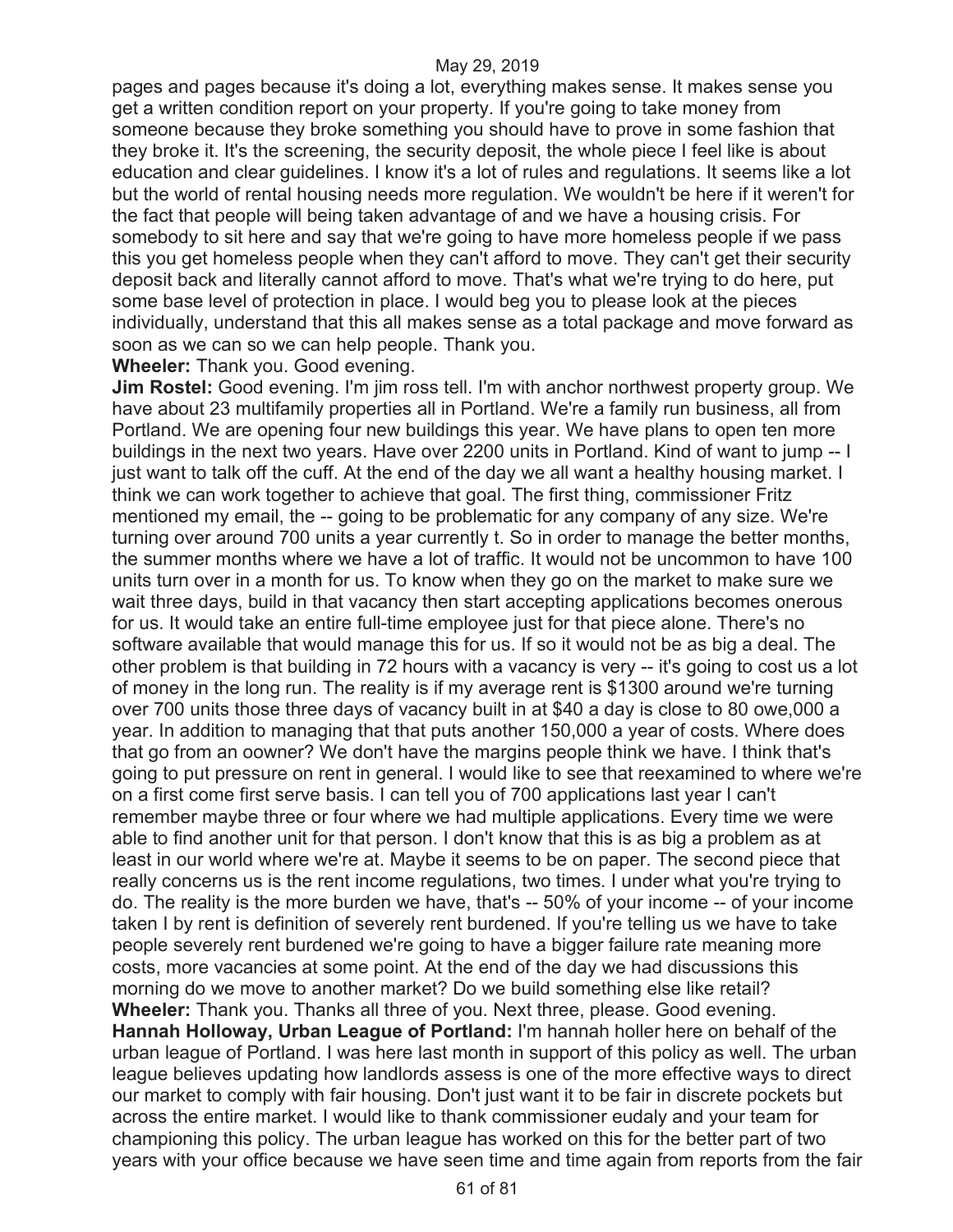housing council and from the housing bureau that black renders are more likely to receive differential adverse treatment during the application process and to be screened out of the city entirely by common practices. The urban league works with about 450 of these households andually and can say that this is still a problem. It's a little bit frustrating from our perspective that we still have to help people navigate a system that is fundamentally discriminatory. We have the supreme court ruling from 2015 and relevant hud guidance that directs landlords to apply a more subjective assessment when people have criminal histories. We believe in goals of this policy ardently and feel inaction would allow the miscarriage of fair housing to continue in our market. I'm here to address some of the amendments in particular our concern that some will perpetuate harm for renters in the market. We're troubled with the new income requirements that. [audio not understandable] to apply those to more affordable units like those who are. [audio not understandable] holding them to a higher income standard is patently regressive. If adopted it would codify a higher barrier to housing for low and average income folks than for people with more means. The urban league believes two times income requirement is reasonable but cannot support the differentiated standard. We're also disappointed to see removal of evidence in the individualized assessment. Thank you for reintroducing that. Mayor wheeler, your proposal would remove it again but we think that that would not fulfill our requirement to comply with the hud disparate impact guidance and it's required.

**Wheeler:** That's amendment number 4?

**Holloway:** I believe so. We're troubled by the amendment to expand the ability to single parent households led by black females are most likely to get eviction. This would use that previous discrimination to further housing. We support the goals and the previous versions. We're worried about codifying further harm to folks but it's a critical piece of policy and critically applies the requirements of hud and that supreme court ruling and we ask that you pass it.

**Soren Impey:** Good evening. Mayor, commissioners, I rented a small apartment in southeast Portland for 20 years. Sorry. I don't want healthy housing market profit. I just want affordable, habitable, stable housing. When I applied for this apartment I was one of many applicants and despite earning about two times income I was told that the landlord - by the landlord that they decided to rent to me because I was a new ohsu employee with good credit. So clearly some tenants are a good bet when they earn two times income. In essence I won this landlord's racist and classist cutie contest. This is a completely dehumanizing way to allocate housing in our city. The city's own audits agree with this as I mentioned last time I gave testimony. The 2015 audit found 48% of the time landlords discriminate against black and latino and people of color. 64% of the trial in 2011. This is it just needs to be addressed. It should have been addressed after the two audits. It must be addressed. I beg you to address this legacy of classist and racist housing discrimination by voting for the fair ordinance. I just want to end with another personal story. I have lived in this apartment for 20 years. It's in a cul-de-sac, a large, grassy area, a perfect place to have a family. Some of the units are larger one bedroom apartments and still relatively affordable. I have seen families apply for housing in this cluster of small apartment buildings many, many times. Not once in my 20 years of living there has a family ever been rented to. So it's another level of injustice. I would really urge you to address this terrible legacy in our city. Thank you.

**Wheeler:** Thank you. Good evening.

**Dan Valliere:** Good evening. Dan valuer, reach community development. I come here tonight first to speak in general support for the concept of what we're trying to do. Reach has been investing a lot of time in this process because we believe it's important. There have been a lot of changes to this policy over time. Looks very different today than even six months ago. A ton of work has gone, a lot of effort. We don't come here tonight in any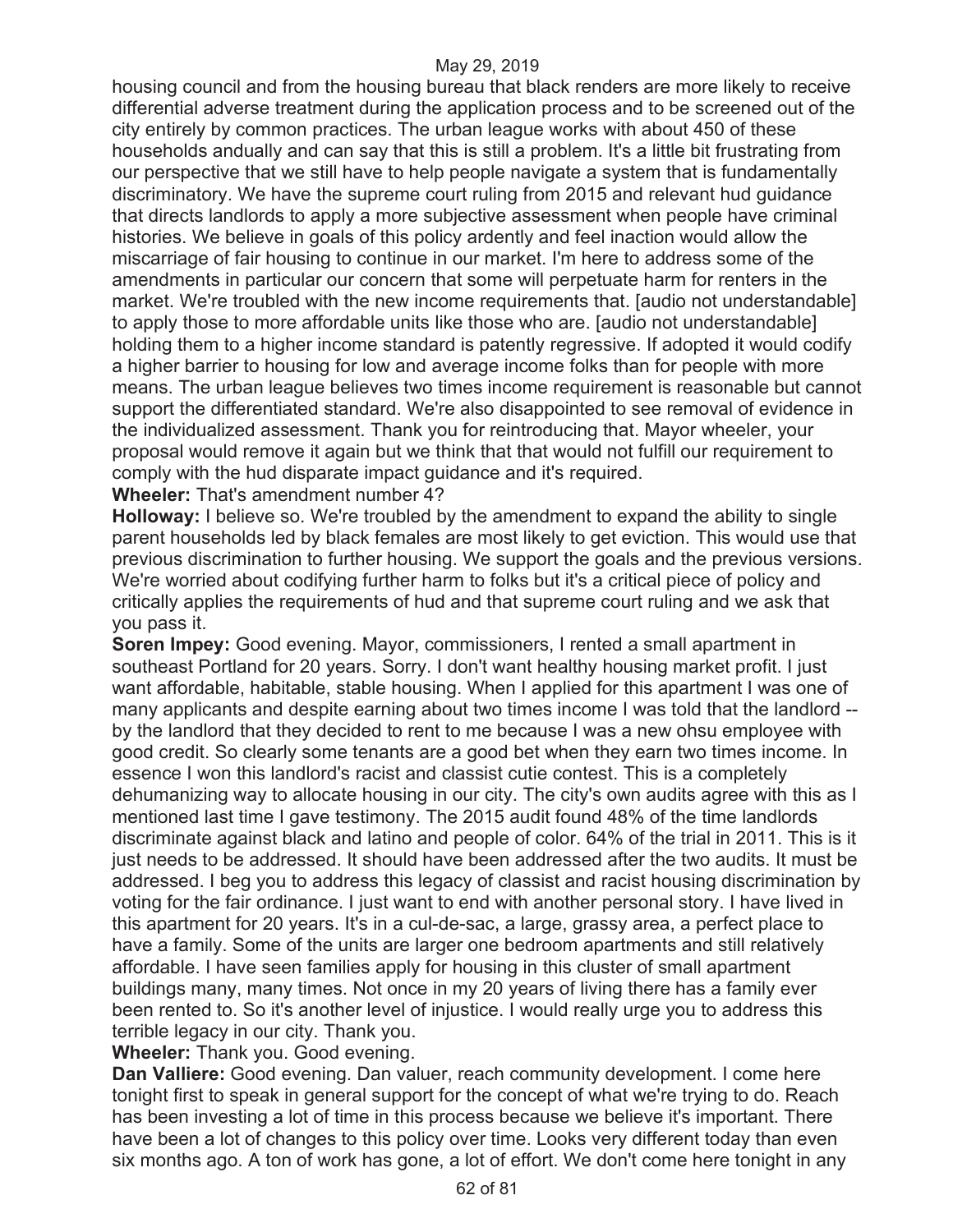way to oppose this. When I do say we continue to advise certain modifications to fair that's saying we still have concerns about elements. You're hearing that from a lot of people. I submitted some testimony and sent things to your offices so I won't go through that but i'm happy to whenever you want to, not tonight. I will say I think for us to succeed, this is a very ambitious thing, something that really has not happened in any other city that i'm aware of. To do that we're going to have to continue to iterate. That's what's going on tonight. The fact that we have literal changes tonight shows we're trying to iterate as we go. I think one thing that could help do that is the rental registry system that the Portland housing bureau is working on so I think once that is in place that actually will allow us a process whereby some things could be codified, some more general in code then could be made into administrative rules. We could iterate the administrative rules more quickly as we learn what needs to be modify but it will only word if we have a registry system. It needs to be funded. That work needs to continue. I'm advocating for that. I do think that's a missing piece of this. Then I guess i'll finish by saying we will look over the amendments and i'll get more feedback from others I work with and get that back. I heard things tonight already like example talking about wait lists being more explicit, first come first serve is what a lot of landlords already do. The waiting period seems to be causing a problem because of technical concerns but there's wait list option which we use. That shows our solutions but this is going to take a lot of work. The technical things are something we worry about. That's part of the reason why we're concerned about cost. I do think we keep working at it there are ways to achieve what we want.

**Wheeler:** Thank you.

**Eudaly:** We have heard from some affordable housing providers that have income ratios as low as 1.5 times. What's the reach ratio?

**Valliere:** Right. It varies but it's usually like 1.5. We are -- their income ratios concern us. We're affordable housing so we have a different set of regulations. A different set of subsidies sometimes also that allows us to accept that and it's fine. But that's nothing that has concerned us at any point. I'm not a market rate landlord. I don't want to speak for them, but for affordable housing we're at two or below.

**Eudaly:** Thank you.

**Wheeler:** Thanks all three of you. Commissioner hardesty.

**Hardesty:** Before you leave, my question is how often have you met with commissioner eudaly's staff over the last two and a half years as they have been developing this proposal?

**Valliere:** Oh, gosh. We have been involved in the ongoing meetings. So probably ten meetings or something like that. I don't know. Maybe you have the logs. Numerous meetings.

**Hardesty:** I ask that question because it sounds like you're surprised when you came in today and got the draft and saw the amendments. I was just trying to figure out if you have been involved in the conversation for the last two and a half years. I'm surprised that you have surprises today. Maybe it was the amendments that were dropped on us all, what, nine or ten of them. Is that where your concerns are? And some of the amendments? **Valliere:** The amendments were new. That's fine. Again I think there's iteration so i'm not surprised there are amendments. I haven't had time to fully digest them tonight. **Hardesty:** I just got them too.

**Valliere:** There are other elements that are not new that we saw concerns about. I have voiced those but I think this is a complex proposal and so there are many other voices too. I express a concern but there are many voices saying why that may or may not be a concern. I understand not everything I say will be taken into account but there are things I have given my feedback and it hasn't been incorporated yet. That's okay. But that's where i'm at. Still sharing my concerns.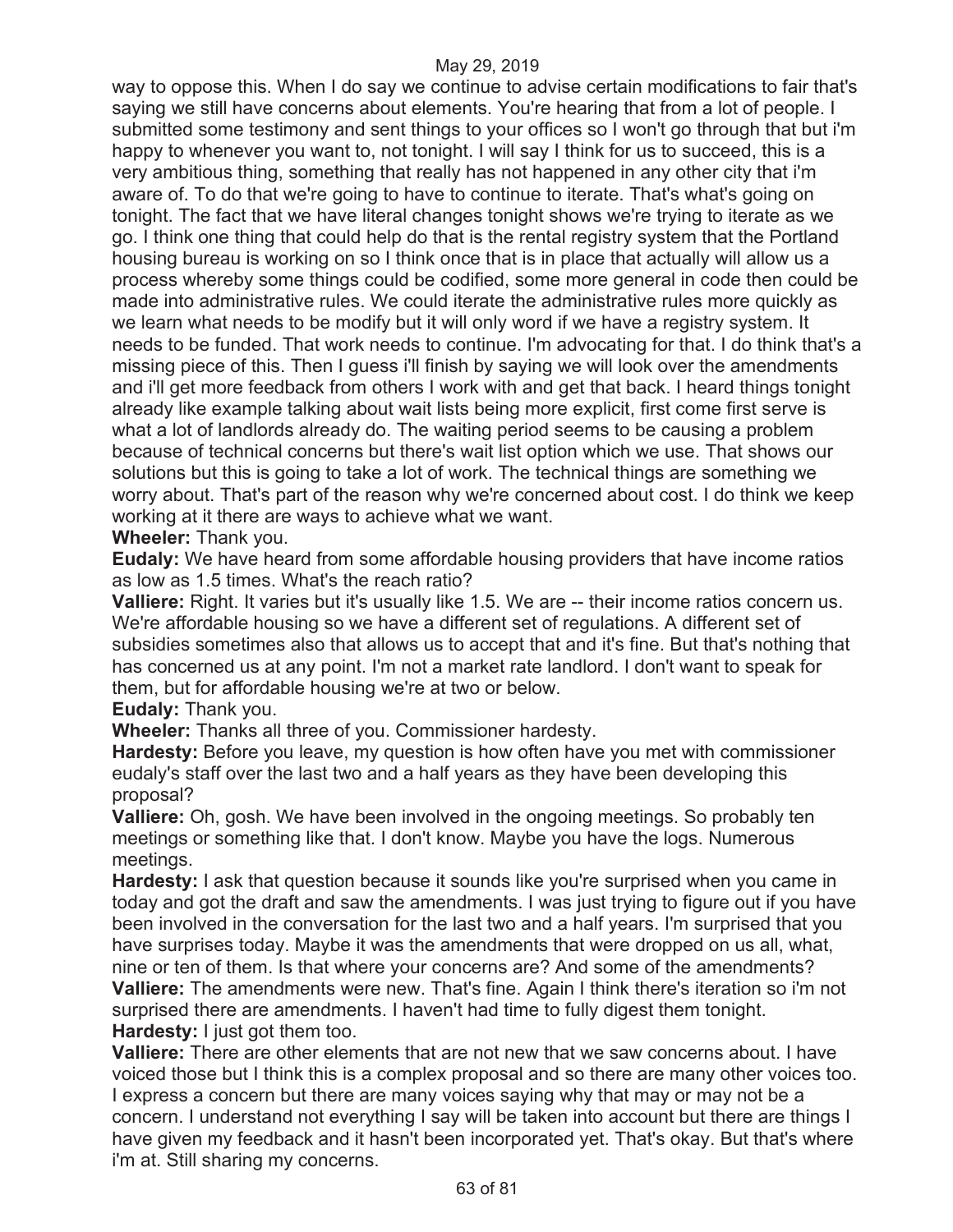**Hardesty:** I appreciate that. That was the point I was trying to get to. Everyone can have input. Just because you have had input doesn't mean it will change the ultimate document that will be passed. I think we have to weigh a lot of concerns that people have raised like for example when we talk to median income last year in the Portland metro area was \$86,771. I don't know too many people making \$87,771. When we talk affordable if we say 80% of that we're still talking around \$72,000 a year. Again, I don't know a lot of people making that. We have to talk about it in context of what are the wages in Portland, and how can people afford to live in Portland if the wages are not going up as high as the apartment rents are going up. I feel bad that people may make a little less profit but I don't feel as bad as I would if people are still living on the street because they can't afford to live here. Thank you all. I appreciate it.

**Wheeler:** Thank you. Next three, please.

**Tyrone Poole:** I'm tyrone poole, founder of one app. I have noticed all these testimonies, everybody is saying the exact same thing. Every single person here is for all of the access that this fair proposal brings to the table. The only difference is some people are afraid of the risk that it brings. It's because we have put together some really out of the box ideas to solve some of these problems and we had to because the fair proposal is the only one in the nation trying to address some of the really difficult problems. For example, we want to allow cosigners to only make three times the rent. The standard in the market is six times the rent. I completely understand why you wouldn't want to do that. I grew up and my mom was never able to cosign for me. She had never made six times the rent. When I was 18 I had to figure out a way to find a place without her help. If this would have been the law she would have been able to cosign and I could have got a place. Who can get cosigners? Usually white kids from privileged communities. That's about it. I'm also sober enough to understand that if I had not been responsible and caused myself to lose the housing and say I racked up a bill of \$3,000 my mom would not have been able to cover it. You have to understand that how does math work on three times the rent? Right? Does it make as much -- we have head of household concept where we're saying that a person on the lease if they meet the criteria then other people that don't can still live there. That's adding a brand new dichotomy between people who live inside the house. The way they work together is different. If I decide to skip I can leave at any time without consequence which brings risk to the market. Two times the rent is a brand new concept. So many new concepts to the market at the exact same time. So I absolutely want to see it happen but my fears around if you launch -- I get the scenario we're in. We can either deny a law that we know creates a tremendous amount of access or we can pass an ordinance or pass a law that we know releases a ton of untested brand new concepts into the market. We have no idea how they will turn out at the end of the day. Which is where the danger is. So if I have to -- those choices are two horrible options to choose from. You got landlords who are terrified about the new changes that they have never seen anywhere else and that's really what it comes down to. How do we mitigate the risk of all of the new ordinances that have never been tested anywhere before making it at scale. We didn't say test it on two properties. That's the only risk I see.

**Wheeler:** Thank you. Good evening.

**Sam Noble:** Good evening. Mayor, commissioners, i'm sam newell, super small time landlord. I ran out of room in my basement. I have an adu, and I rent out my old house. We continue to have severe housing shortage and it can create scary situations for all of the usual understood reasons. I'm young enough that I still have friends who worry about finding their next place to live. I'm not a fan of the city making my life more complicated as a landlord, but I think the ordinance or the framework is reasonable. It spells out clearly how I can follow the rules and the process seems like it can be automated by inexpensive property management software that many landlords already use. I have heard concerns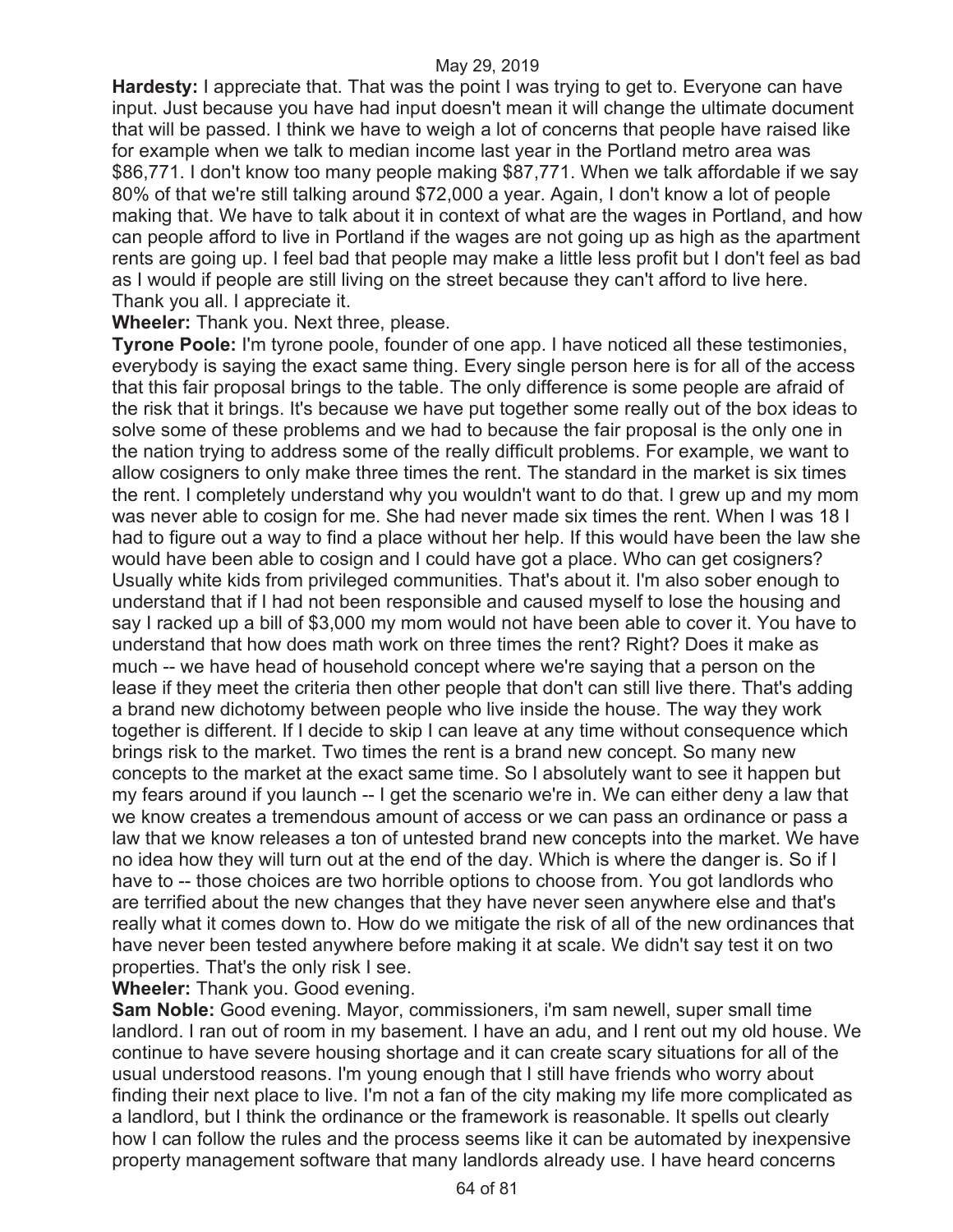but it seems to me we're not ontario, Oregon, and this particular rental market is attractive enough that people will find reasons to support relatively straightforward requirements that you choose to impose. If you believe like I do that discretion is the driver of inequity I hope you'll continue to look for other opportunities to limit discretion not just in the private rental market but from also other city ordinances. I have read the entire screening portion of this ordinance and I want to talk about a couple of specifics. I don't like item g in the identification criteria. I don't want to ever have to argue about what reasonable means in terms of nongovernmental i.d. I would like if you would specify the housing bureau will tell me what an acceptable list is or that it's entirely up to me. I don't want this to be an issue for lawyers in a court. I would also like you to acknowledge it's really easy for a well meaning landlord new to the rental business to be entirely unaware of the rules or how to follow them. I only found out about it because I have been getting these weird robo calls over the last week and a half. So if you're willing to amend this ordinance a little bit one way you could acknowledge this is to pardon certain kinds of infractions before the first schedule r is due for the owner they have not had the particular property owner has not had to file that in the past couple of years. It seems like a totally reasonable way to allow a little bit of grace and the opportunity for the city to say, hey, you're a landlord. Here are some rules and you need to follow them. I have only now seen these amendments. Most seem reasonable to me. I don't have the time and opportunity to comment intelligently but if there's something really significant I will follow in written testimony. Thank you. **Wheeler:** Appreciate it. Good evening.

**Chris Lowe:** Good evening. I'm chris lowe. I live in the woodstock neighborhood. I'm a representer of half a duplex there. As I was thinking about this three points of reflection or reference occurred to me. One is the recent passage within the city, I think at the state level, of the ban the box sort of idea when it comes to employment. That is that using automated pre-screening methods just for managing time and money discriminates. That what you're talking about automating discrimination and that one of the things -- I should say i'm here to support the amendments as commissioner eudaly has put forward. Anyway, automating the discrimination doesn't help. Second thing is some of you know that I am decades long advocate for single payer health care. One of the better things about the aca was the getting rid of banning people for preexisting conditions. I think that there's actually some analogy here that that is essentially about corporate entities reducing their risks and at the expense of a human right to health care. I think here we're talking about largely corporate entities reducing their risks. I understand the highlighting of certain cases brings to mind willie horton. I do think there's an analogy there. The third is my experience working for the we are Oregon community organizing project in 2012, where seiu surveyed 40,000 households in low income neighborhoods and asked their issues. The top was foreclosure at that time. What was going on was people who had been entangled into abusive mortgage agreements. It was not due to the relaxation of standards, it was due to active intent to discriminate and take advantage of people. The last thing I want to say, the first person who testified said that the market has changed since she became a landlord in the 1970s. I came to Portland then. She's right. What has changed is the focus on rentals as an investment, not on the kinds of relationships she's talking about. We heard that again and again from the landlord side of things, the big landlord side of things. We want it automated. It's going to cut into our profit margins. This is not about solving the housing crisis, it's about what happens to tenants who once they have left can they get housing again. That's a different problem and it's a good answer to it I think.

**Wheeler:** Thank you. Appreciate it. Next three, please.

**Joanna Burton:** I represent no agency. I really want to bring back everybody to the human story about this whole housing crisis. I live in subsidized housing which is being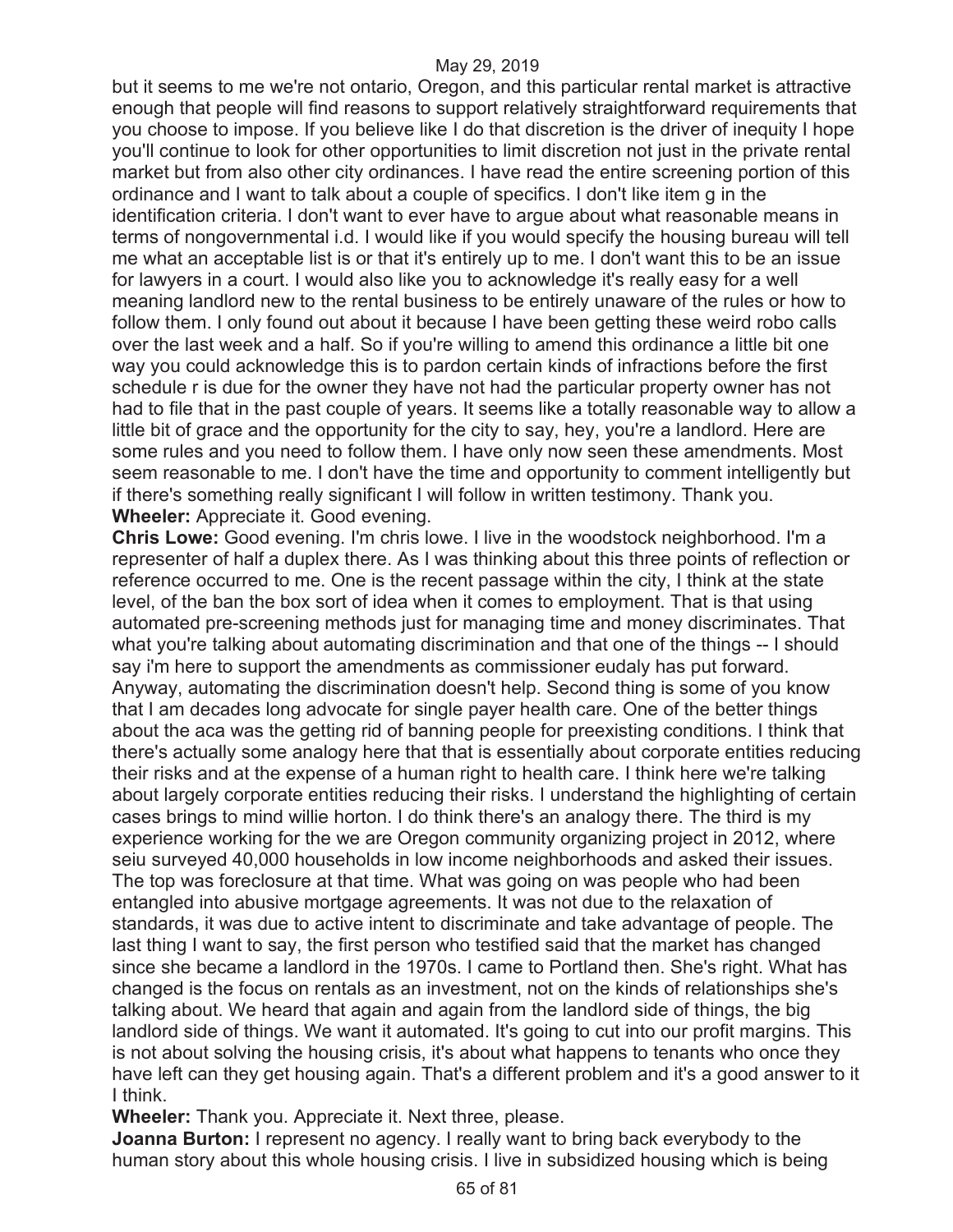retrofitted for earthquake, and therefore because I have now become employed I can no longer stay in my subsidized housing unit. They are asking with the hud package I could stay for an increase of almost 25% of my rent or I can be paid to move out for 42 months. The problem with that is that i'm told i'm a success story. I'm a success story because I survived a db situation. I have conquered addiction, stabilized mental health. I have regained employment. I still have barriers. I can meet that three times income but I can't meet the credit criteria. The credit criteria, every time I apply it's \$50 a hit. It's not that there's one screening that happens, I get the same report from pacific screening every time and I can't get to see anything before I sit down with a deposit. I don't understand all this jargon, people. I really don't. If I'm supposed to be a success story and I can't still rent, I can't have a credit score over four. I can't have an income debt ratio over 45%. Everybody has something different. It's locking me out. So what's going to happen? I'm going to self-perpetuate the system because I can't get out of subsidized housing even though I have done everything. I have been told and asked to do whether it was by a landlord, by subsidizing agency, i'm off public assistance yet i'm going to end up back on the street. That's the reality of what's happening with people today in affordable housing. **Keith Scholz:** I was a renter until the first of the year when I was locked out of my apartment. I have lived in that lady that was talking about bought her first rental in 1974. That's when I moved to Portland. I have been a renter for 45 years. I have had two evictions. Turns out the first one I got notice on it the day after relo was passed here. I was down here. So the place they wanted to renovate my apartment so they could jack the rent up. So I found a place dealing with home forward because I have a section 8 voucher. I have been surviving on disability now retirement for many, many years. So I have had two evictions in 45 years. They just happened to be about two years apart. The place I moved into they just didn't like me. I have been out on the streets since January 9th, and thanks to some people that I volunteer with that they have kept me undercover in like a bedroom, basement bedroom for the last four months. So every time I check out a place they talk about paying that examination fee, I have to pay 40 to \$50, you know. I have even been denied from one of the biggest slumlords in east county twice. Okay, that's it. **Eudaly:** You should get an award for that. [laughter]

**Wheeler:** Thank you for being here. Good evening.

**Henry Kramer:** Good evening. I'm henry kramer. I live in northeast Portland. I'm in favor of the fair standards. Roughly my first decade I was a renter, now i'm a homeowner and very small landlord. I have been on both sides. It will be huge for tenants and no big deal for landlords. Tenants are here speak in favor of fair standards. It's baffling that landlords speak for tenants who can speak for themselves. Moral landlords don't mind this. Moral landlords know it has no bearing on your ability to make rent. Bankruptcies happen because financial calamites happen. Happened a lot during the great recession and shouldn't haunt you for the rest of your life. Moral landlords don't demand huge security deposits. Income requirement and wealth requirement means it's inherited, basically a whiteness requirement. The fair standards, moral landlords we see this as forms of discrimination. They are sanitized racial discriminations so moral landlords don't use them. Fair standards will only change the behavior of landlords clinging to the right to discriminate. They have -- that's crocodile tears. This has been going for years. They are never going to get to yes. How long does the city need to entertain the bad faith complaints of any reforms that will make a difference? I hear pro discrimination landlords scaremonger about theeffect fair standards on supply. That's misdirection. I'm one of several, many here who are deeply in favor of supply oriented reforms who are also deeply in favor of this because this is a housing security policy and housing security policies work better together, stronger together. Landlords are not going to leave Portland over this. You get how much people charge in Portland? The notion that a landlord is going to walk because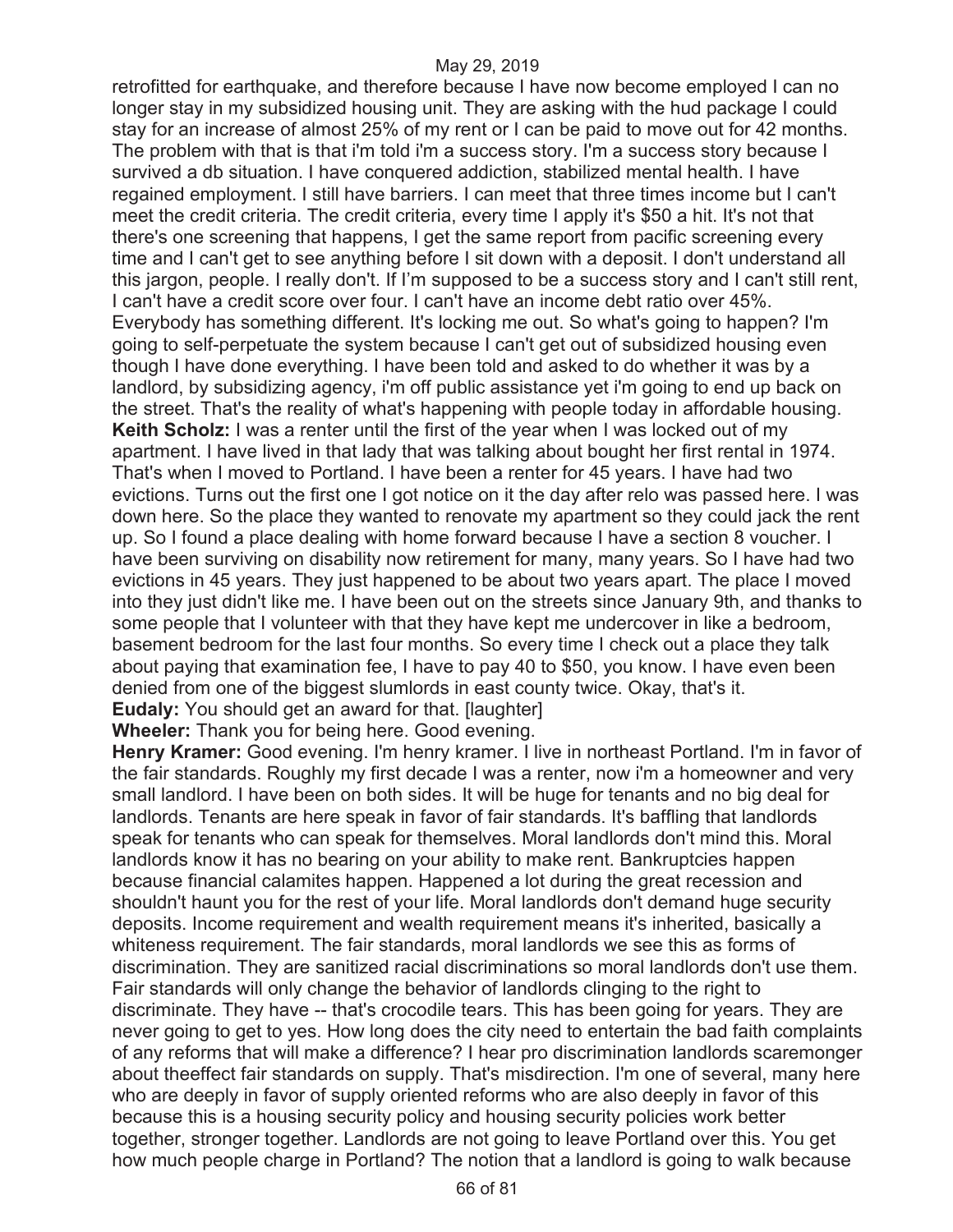they slightly have to change their software defies the sniff test. There are 10 airb&b apps. I don't understand. Enacting the fair standards will be a lifeline for tenants, especially those rebuilding their lives after a catastrophic event. Moral landlords it won't change anything. For pro discrimination landlords it will be a mild change. Vote yes.

**Wheeler:** Thanks all three of you.

**Eudaly:** Have you ever watched key and peele? I want to thank you for being my luther today.

**Wheeler:** Thanks all three of you.

**Wheeler:** Again, gentle reminder thumbs up, thumbs down.

**Molly McGrew:** Thank you. Good evening. Mayor, I appreciate that. I'm molly mcgrew. I am the lobbyist for a multifamily northwest. I'm two weeks into this experience. I want to say thank you to all of you for taking the time and going through a process of really looking at through the lens of both equity inclusion. How can we address long standing institutional racism around housing. As executive director already spoke to many of the things that I think are also in line with some of your goals they have also put out there too around some of the challenges in which they have to achieve these objectives. As somebody who is just new to this one of the things I like to do is take in as much information I can with listening to all of you. If I can start with that and say housing is a very complex issue. There is nothing I knew before housing before I took this client and I would say now i'm still learning a lot about it. Especially around the rental housing markets. What I would like to extend is an opportunity for members of multifamily to sit down with you and walk you through the process out there to go through these amendments are new. In some cases they may not do anything to address what's currently in place. I brought up a rental application from multifamily northwest. On the back there's already in place the head memo of 2016 in terms of criteria for screening. I don't know if that's what we were speaking to earlier but there's already a process in place to identify in the screening application issues that have been addressed here before around not being able to work through that. Secondly I understand that the house bill 2015, which is the driver's licenses for all bills is currently in ways and means looking to move forward addressing concerns around identifying a person who lives in Oregon and hopefully that can be utilized as a form of documentation. Lastly I would hope that with regards to the screening and ordinance amendments that you take a look at how they impact senate bill 608 overlays with this then pick up from there and identify what aren't we doing but again with the lens that we all need to be at a collaborative table together working through that.

## **Wheeler:** Appreciate it. Good evening.

**Matt Kelly:** Good evening. Thank you for the opportunity to speak. I'm matt kelly. I want to be clear i'm speaking as a private citizen, not representing anyone but myself. I strongly support fair standards. Like many in Portland my home is an apartment. As a white middle class man it's relatively easy for me to rent. Fair standards would help extend the privileges I enjoy to others by removing unfair barriers to housing. I received a flyer from multifamily northwest that implied bad, dangerous people would move into my building if the fair standards pass. I resent these scaremongering tactics. They disgust me. I expect our elected leaders to pass policies based on facts add commissioner eudaly mentioned, not fear. That is why I am here supporting the fair ordinance. It's time to pass it. It's the result of more than two years of public process, more than 33 drafts. It's been vetted and negotiated across sectors, numerous meetings, hours of testimony. The level of engagement has been exemplary. While Portland needs more housing supply the fair standards are important step toward improving housing security.

**Wheeler:** Thanks for being here.

**Lindsay Holmes:** I'm lindsey holmes. I'm a property manager, not here for my company or speaking as my company but I think the goal of the entire fair process and what's been put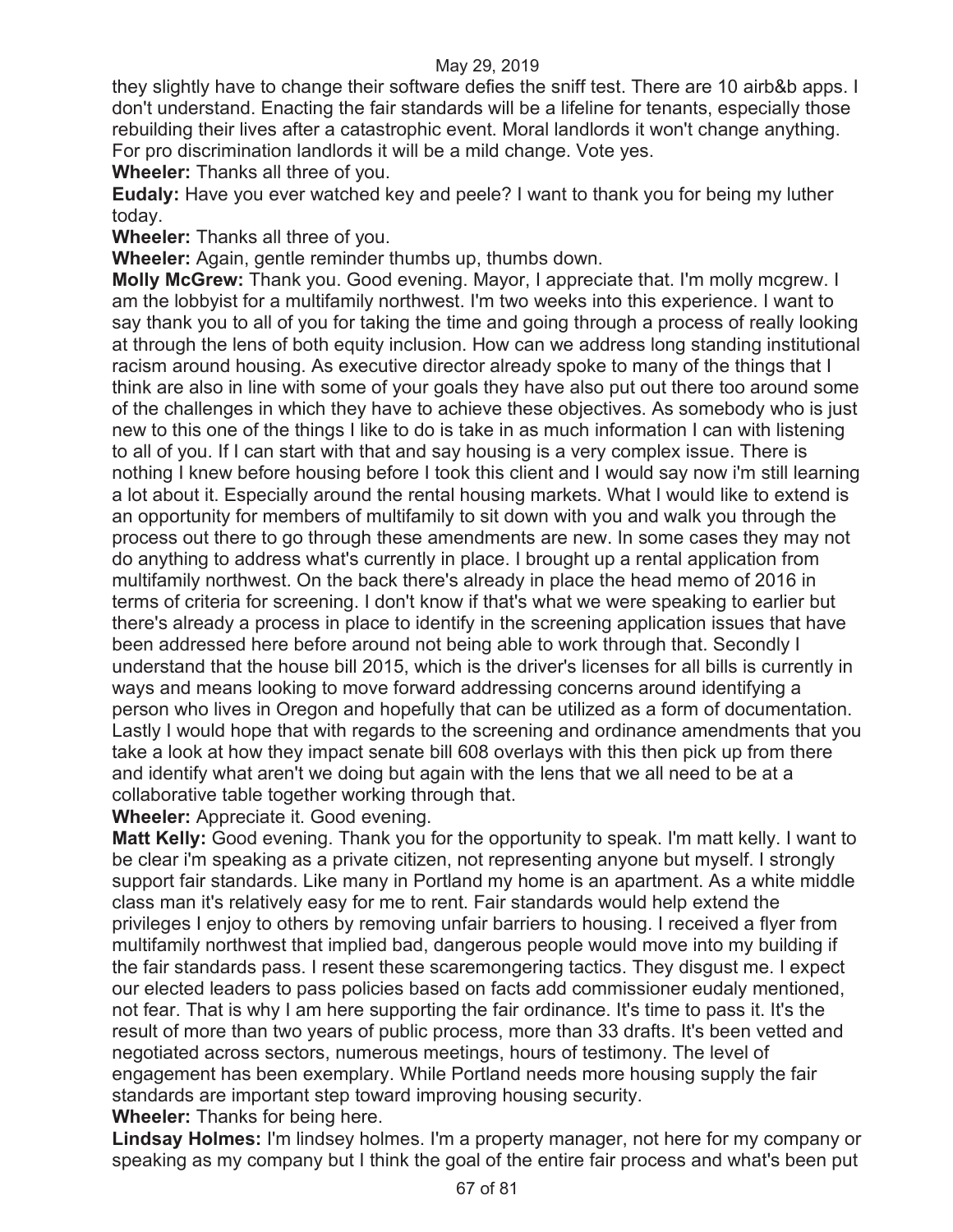together is heading in the right direction even as a lifelong property manager, I have worked in eight states, I think it's addressing the things that we as people who work on the property for companies can't but would like to. That being said I think it's also important to make sure we -- i'm not the \$86,000 income that we talked to nor am I someone who is going to be able to make any giant changes within my company but we do want the changes. We do want to be able to house more people and to be able to help more people. I also understand the day-to-day process of it. In regards to things like id. Requiring the state issued i.d. Is the only way I can protect whoever the i.d. That that person owns. It's important to know that I don't have a stolen i.d. To protect someone who is innocent in the process where maybe it is a fraudulent application. So I understand why we could want additional processes and different things to be allowed but what is going to safeguard the people whose identities could be stolen. And credit ruined potentially for life. With the income standards I understand the want to drop it but I also want to just let the community know that the gross income is at three times the gross amount. When we're asking what it is that you're making to try to make sure that you are qualifying for the apartment that's before tax. On site we do things where we work with people who if they have jobs based off of tips, if they have jobs where they work over time we're not taking just whatever their base amount is we're taking their total income whether they have side gigs, whether they drive uber. We want to qualify everybody we possibly can and we're doing it at a before tax amount. When we do that now at the two times before tax amount that's a significant decrease in what they make per month. As someone not a millionaire landlord it breaks my heart every time I have to follow a fair housing policy to evict someone because something has happened for them. Whether it's medical, whether it's losing a job, whether it's any of those things, I have to evict someone because they couldn't afford it because one detrimental thing happened and potentially if they made more money maybe they would have gotten out of that scenario. Just in closing I wanted everybody to know landlords are human too. We do want good things. We want positive change. But just remember too that we're not the millionaires making the decisions. There are people making \$36,000 a year having to abide by the laws and regulations. **Wheeler:** Appreciate it. Thank you. Next three, please.

**Tony Jordan:** Good evening. Sorry for the confusion earlier. I'm here to support fair act in renting. I'm tony jordan. I'm active in organizing around housing and transportation issues but solving our housing crisis isn't only about building much needed supply it's about providing access and security for housing. It's been some time since I was in the rental market but a few weeks ago I testified for this ordinance and hearing the stories from other tenants moved me so much I had trouble delivering my own testimony. I think the fact that we're here again is testament to work the commission hear done to seek input and make adjustments to the policy, a process going on for many years. Like many policies that are much needed in the city. I think it's time to pass the fair ordinance and move on to more anti-displacement policy and strategies to create more housing in our city. I didn't have to take a criminal check when I got my mortgage. I don't run background checks on my neighbors. I have small children and I want them to be safe. I'm more concerned about traffic, violence and climate change than the people in my community. For those who claim to be opposing this for the children, I think they need to think about what about the children who have to move schools regularly, sleep in cars, in shelters or bad environment because their parents can't secure housing. I ask you not to be moved by threats of people selling their rentals. I can't say it any better than henry kramer did so I won't try. I strongly believe the city has a responsibility to serve those who most in need ahead of those with means. People who are in more need of protection than people who own multiple homes. If you do own multiple homes you may not have a million dollars in your bank account but you have a million dollars to your name. Please pass this ordinance.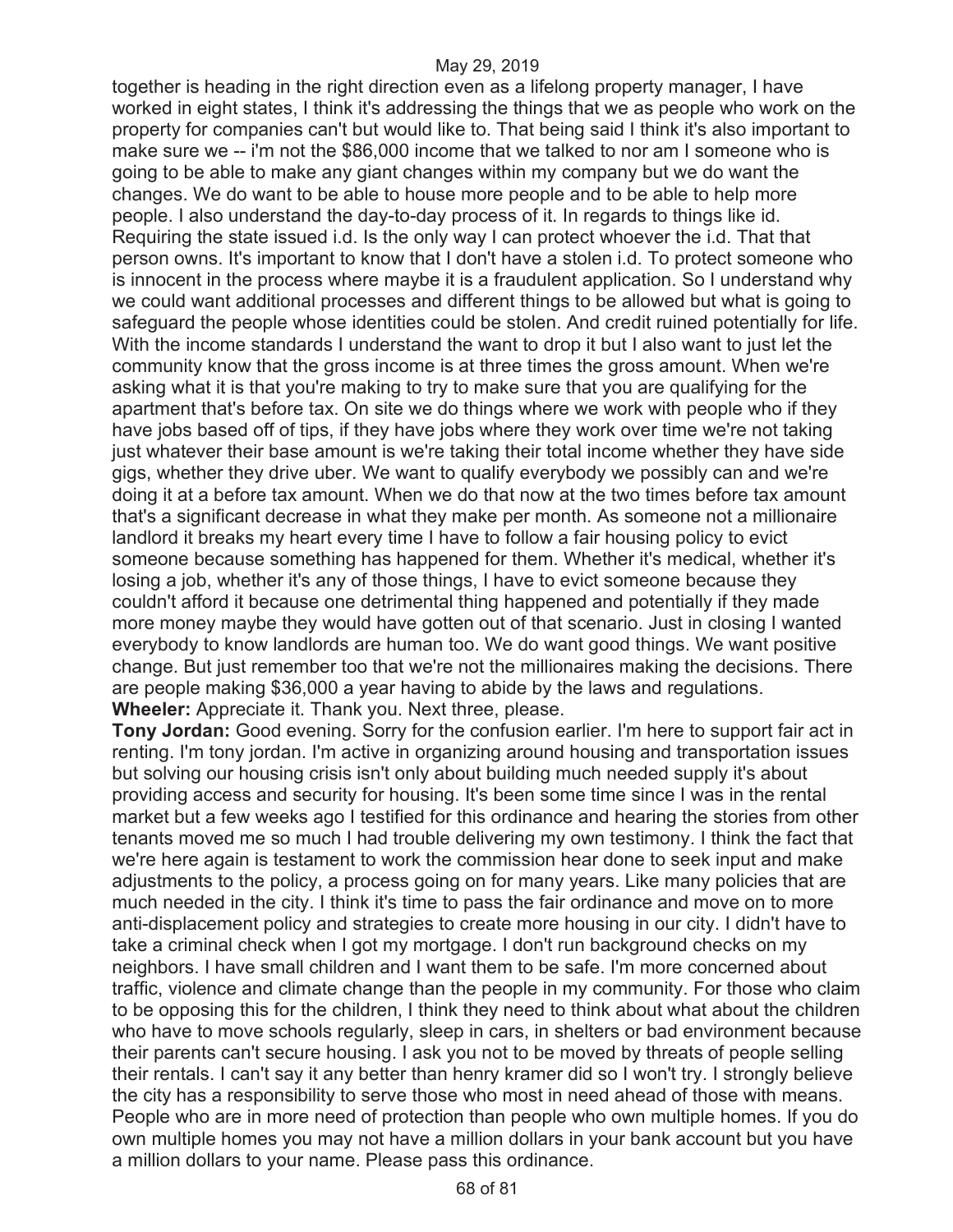**Ethan Harrison:** I'm ethan harrison. I'm a worker and a renter. I live in northeast Portland. Good testimony. Way to go. I would also like to second most of the testimony against fearmongering by landlords like you got two houses, right, you can sell one then you can move into the other one and you can still have more houses than like houseless people. Let's not pretend it's a hard equation here. To the testimony I wanted to give I wanted to first note according to staff at the last renter services commission, a bureau which you oversee, mayor, they shared that the landlord registry didn't receive funding in the budget this year and I know we're all sick and tired of hearing about the austerity budget. But I want to call for funding that program because if we don't have the data then we can't create the policy then like the relo conversation we didn't have the data and so we couldn't create the policy. We should fund the rental registry system. The other thing -- oh, I wanted to talk about how for Portland tenants united I answer phone calls I hear from renters who have mushrooms growing in their apartments. I hear from renters who like in february get discriminated against and denied housing based on their service animal. I have to tell them how to contact fair housing council but ultimately if they can't get legal representation it doesn't matter. What I wanted to talk about in january I spoke with sherri. She and her family were living in a shelter. She was employed, her husband was employed, she saved money for her deposit. They kept getting denied based in part because of an eviction from seven years ago and I just wanted to note this ordinance would go really far in materially helping families like sherri, right. Those families that are checking off all the boxes, doing the right things they get to the door of a landlord and the landlord says I don't want you to live here. I'm sorry. They ask them why and there's nothing that legally mandates them to answer. The other thing was for commissioner Fish. I'm sorry he had to go. In 2011 when there was a really damning report about housing discrimination in the city commissioner Fish and an Oregonian article said we needed to actually do something, to take action. In absentia I want to encourage the commissioner to take this moment to vote and to do the right thing. Also wanted to note about the income that we try to, like, factor in everybody's gigs. American property management didn't work with me. They said even though I had a job and my roommate had a job because they didn't qualify for the income we couldn't have housing. So like also multifamily. It was really bad. You shouldn't send out those emails. Thank you.

**Wheeler:** If I can put a clarification on the table, what the individual may have been referring to when they said the rental registration system or the office of rental services wasn't funded, it was in fact funded and one of the add-on packages was funded in the final budget we added more to the system. The registration system is up and running. We have about \$1.6 million that are going to community organizations. We have ten community organizations. You can actually go to the rental services office right now for those who are landlords the schedule r is there. One of the add-ons I put into the proposed which my colleagues generously accepted was a mediation service so we'll be going into landlord-tenant mediation through community partners as well.

**Harrison:** Specifically you funded the item? The housing bureau will make a registry of all renter properties in Portland?

**Wheeler:** Right. We protected the same level of funding in last year. The confusion was there were add-on packages that we did not collectively choose to support in this budget. **Harrison:** Thank you.

**Wheeler:** It's not because we don't believe it's important. We'll continue to add additional services to it with time. We just couldn't do it all this year.

**Harrison:** I stand corrected. Thank you. [shouting]

**Wheeler:** You're out of order. If you interrupt you'll be asked to leave. Good evening. **Anthony Bencivengo:** I'm anthony, i'm a volunteer with Portland tenants united. As my colleague margot was pointing out, margo black, to be clear preserving existing levels of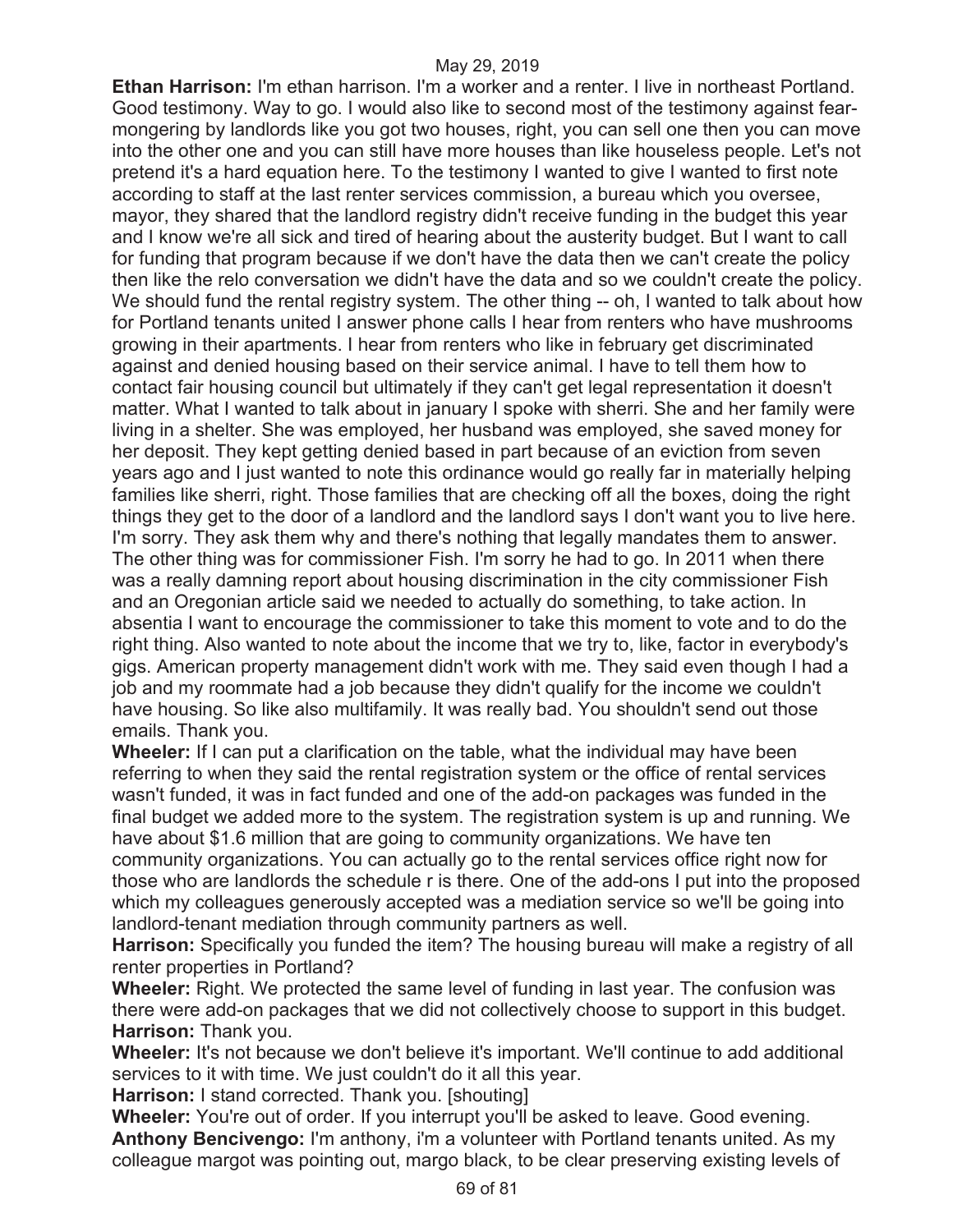funding for rental services office and I am very glad existing funding was preserved. I'm very excited.

**Wheeler:** And additional funding.

**Bencivengo:** I'm excited about the mediation program. But the issue with the renter registration system is that it's already been approved by the council and is up and running. Forms are sent to landlords but it's not simply enough to take existing staffing levels and send out a basic form that asks landlords to just put down what units they own. With very little other information. Not fully fund staff and infrastructure to really implement that, to check up on it, make sure landlords are filling out the information accurately. Or to add any of the other information that is essential we collect from landlords. Mayor wheeler, you promised in your state of the city address in 2017 that the rental registration system would be used to track evictions. There's no way to really do that right now in any reliable way. Community all sorts of advocates have been asking you to use that system, the rental registration system, to figure out things like what the rents on these rental units are. How many are sitting vacant. How many are accessible for people with disabilities. Whether their screening criteria will comply with the fair ordinance we're talking about. None of those things can be done with the system unless it receives additional funding. It's extremely disappointing that especially when in the past you've argued that we can't pass progressive policies because we don't have enough data that you would not make it a priority to provide the bare minimum of funding to collect that information. Going back to the fair ordinance itself, as a tenant organizer I can't tell you how many times I have heard from tenants they are afraid to assert their legal rights because they know even though retaliation is illegal if a landlord takes us to court for an eviction justified or not and that's on our record or refuse to give us a reference or give us a bad one it's harder to find a new home. This is known as the landlord black list. Tenants who already face barriers due to poor credit, low income, family status or immigration status or race and gender discrimination, which is a huge problem in the city, whatever people may say, are especially vulnerable to landlord blacklisting. That practice needs to be ended bypassing fair legislation. We need to pass without further delays. Reinstate supplementary evidence, reject wheeler's amendments to weaken it and fully fund registration as well. **Wheeler:** Thank you. Next three, please want to start?

**Lauren Everett:** Sure. Thank you for having me here. I'm lauren everett, a tenant advocate, renter and doctoral student where I study housing. I just wanted to make a few points. The current industry standard income streaming ratios do not reflect the economic reality in our city and region. Half of Portland renters are already rent burdened and spend more than one-third of their income on rent. 28% are severe burdened meaning they spend more than 50% of their income on rent. Yet they continue to pay their rent and landlords seem unconcerned about these ratios when they increase rents. Number 2, an assessment process that consists of checking a series of boxes does not reflect the nuanced realities of many individuals' complicated experiences. Using metrics like credit history is illogical and arbitrary. Rental history should be the most important consideration. Three, while the proposed new process and evaluation metrics will in some cases entail additional work and training being a housing provider is a serious responsibility. That is a reasonable expectation given our housing crisis. We realize this will be an adjust to business operations but evolution in response to changing markets and conditions is a part of every industry. The medical, banking and food and beverage sectors just to name a few are not able to opt out of evolving industry regulations because it's convenient or expensive. In their email multifamily northwest says this legislation and I quote removes consumer guardrails that prevent renters from entering into financially risky housing situations leading to increased in for-cause evictions. In an economic land scape where the gap continues to expand the alternative to a financially risky housing situation may be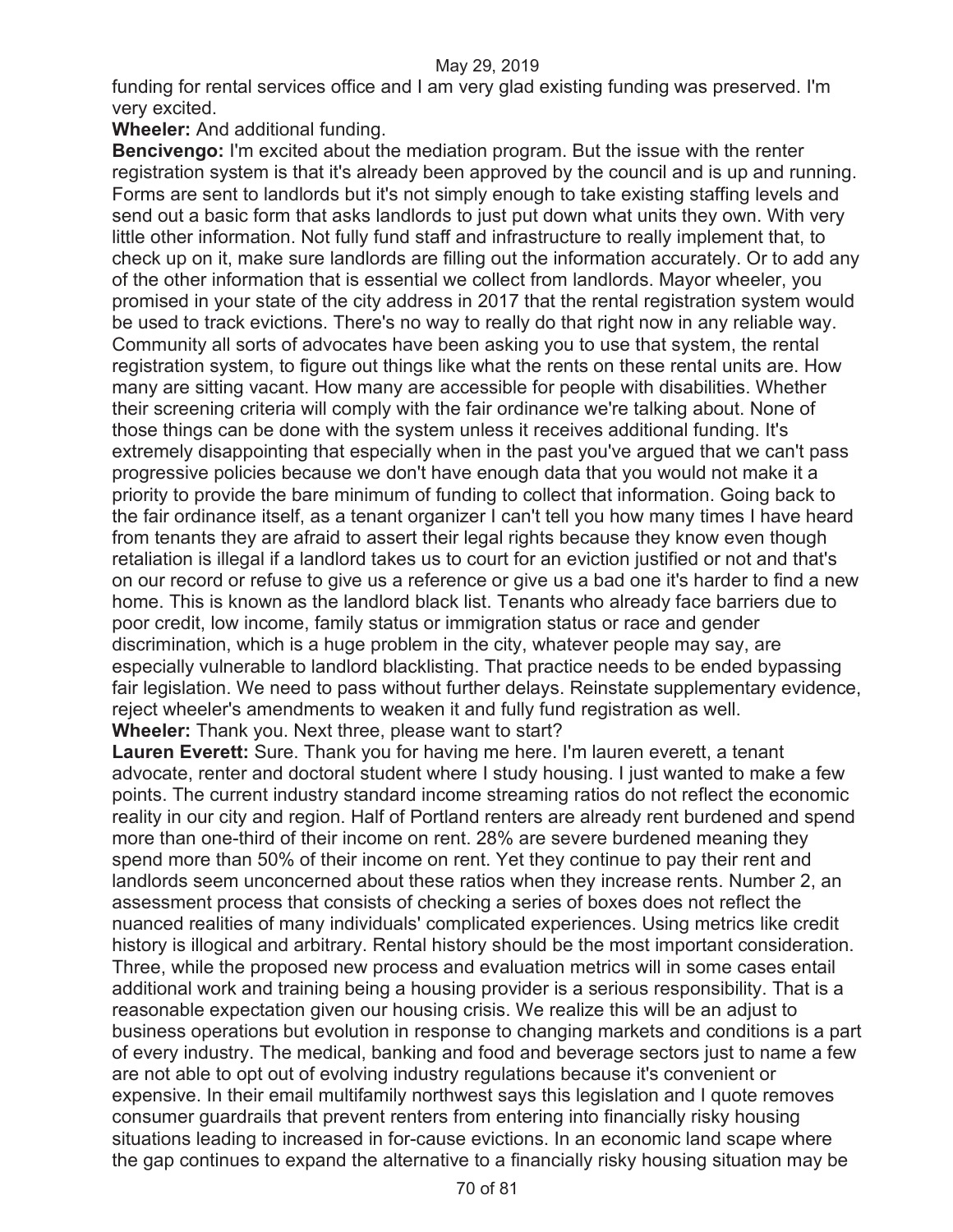to leave the region or become unhoused. That is the actual choice that many individuals are presented with. Finally, we are not consumers and housing is not a commodity. We're residents of the city and housing is a human right. Thank you.

**Wheeler:** Thank you. Good evening.

**Margot Black:** Good evening. Before my time starts can I ask amy dupree is one of four or five tenants who were planning to be here and signed up and is not here. I'm wondering if I could have two of their three minutes to share a 30 second snippet of their story? I believe they are new components to the screening criteria.

**Wheeler:** Your call.

**Eudaly:** Sounds reasonable. Trading 1.5 for six?

**Black:** Yes. I'm going to start with that. With them. So a little context, I just started sitting in on a rentability course and I just want to share that room is there's one other white person. The rest are people of color and we have spent on this past saturday three hours talking about how essentially to prepare a portfolio or get approved. The anxiety on their faces and the different questions was palpable. They have evictions, kids, credit. None of them are people who wouldn't be able to pay the rent and take care of the unit. One of them is jeanine with six kids. She had an eviction that could have been easily prevented if she had had access to any legal council bill whatsoever. She's lived in a motel with six kids for the last 1.5 years. One of her questions during the class was what do I put for previous landlord if I lived in a hotel for 1.5 years? That's the reality of evictions in this town. Amy has five kids, she's a current pps school teacher recently married and moved into her husband's apartment and applied when cnr management, a big member of multifamily northwest, asked her to fill out an application she did. She makes more money than her husband. They denied her because she filed bankruptcy last september. She asked if she could appeal and they said we don't do that. What do you do when you move into your husband's apartment and they tell her she's not approved to live there. That's the status quo. My daughter london is a college student. She wanted to come and talk about her friends who have had to put in egregious deposits and get cosigners because they have insufficient rental history and insufficient credit. The house that she and three friends currently share, the landlord is holding \$7500 in security deposits from these four college students because of insufficient rental and credit history. Let me ask you if college students try to get a leg up and develop autonomy who can afford that? Then arelli, who is a latino woman who has been in the press for that they are trying to find housing and her partner makes well over three times the rent. She doesn't because she's disabled recommended to an injury at that apartment. All of the property management companies are requiring her to also make three times the rent. They are denying her. They have lost hundreds of dollars in application fees. That's also cnr management. Karina, a maintenance man told her he heard the landlord tell the property manager when two men walked in, find a reason to deny them. It goes against my values. I want to make it very clear that Oregon state law allows them the leniency to say in a denial letter the apartment has been rented to someone else. This is it the way around the fair housing act. The fair ordinance corrects that. It's important to our community that we have that happen. That's the end of that testimony. Now i'm margot black. Co-chair of Portland tenants united, a registered organization. I'm a registered lobbyist for the city of Portland. I want to address the amendments. First I need to say, mayor, I helped you write the bill of rights, I came to your campaign, where the hell have you been? When you at last month's hearing you said you needed to hand this to people smarter than you. We have been working on this for two years. You're a liaison who sometimes comes to rental services commission meetings to check text messages and then leave. You need to have better communication with the rental services commission of which we are citizens donating our time. And the public and not show up like this is the first time you've heard about this policy. I'm insulted that these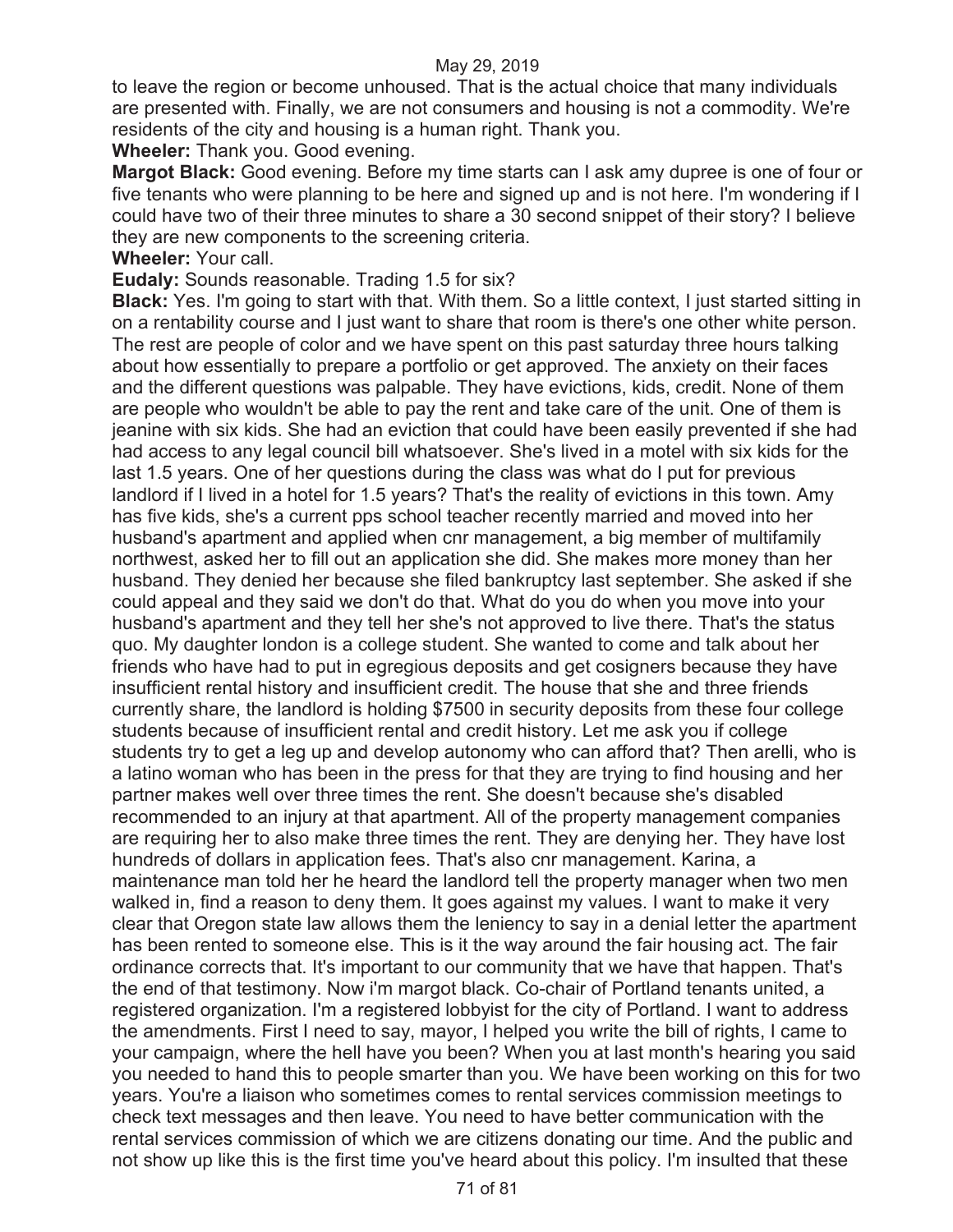amendments came out yesterday and I just want to say that. Okay. Amendment 1 I want to share some feedback on the 72-hour notice. I agree in some part with the landlords that this is going to be an administrative burden with one caveat. At scale. The 72-hour window is made for people who need accessible dwelling units for people who need large family friendly dwelling units, for people who maybe need something at the right price in the right neighborhood and it's a single family home or a small apartment complex. These go fast to the people with the most privilege to be on craigslist constantly who can sweet talk the landlord, the kind of person the landlord is looking for. I recommend 72-hour notice apply only to complexes under 20 units and for type a accessible units, all of them, and for three bedrooms or more. Those are the ones families desperately need. I understand the concern about the first come first serve you brought up last time, commissioner Fritz. I also prefer a lottery system but it's better than the status quo, which allows you to pick your favorite tenant. That's why we have the 72 hour, that's why we have the first come first serve. 72 hour to give people who have the least resources to find the units they need ability to reply and the first come first serve to avoid discretionary renting. Amendment - some of these i'm going to have to get feedback on. I would like to say on amendment 3 preferential access will be given to people with mobility disabilities, I would like to hear from the disability community about that but my hunch is that it requires more detail. Alan hines, also a member of the rental services commission has said at almost every single meeting folks in wheelchairs do not know where the units they need to live in are. We need to make sure they are connected to those units, and make that a top priority.

**Wheeler:** Your time is well expired. Thank you.

**Fritz:** We'll take written testimony. Thank you.

**Wheeler:** I would be happy to present to the rental service commission's on the many things that the housing bureau is doing, that i'm doing, that my colleagues are doing. I'm either happy to come or not. Your call.

**Black:** It's not that we need to know what you're doing. [speaking simultaneously] **Wheeler:** Next three, please. I heard you. You're out of order. I heard you. I'm extending an offer. Take it or leave it. It's up to you. Next three, please. Folks, because the hour is late and there's people really waiting to testify, i'm going to hold everybody to three minutes and my colleagues agree on this, and i'm going to ask respectfully that testimony be kept to the matter at hand today. If we could please do that I would appreciate it. Good evening.

**Alan Kessler:** Good evening. I'm alan kessler. I'm a very small-time landlord. I built an adu in my backyard and my family moved into it. Now we have a property manager who rents out the front unit. I'm here to support fair. I can't do justice to several of my friends who showed up to support this as well, but in general the group of people that I like to associate with we support lots of housing and we support fair rentals. We think that the only way to undo the century of violence and injustice that's been done to populations is to have enough housing at an affordable price. You need both and I think you need antidisplacement measures first. That's why we're here in strong support. I am frustrated by some of the same boogie men that multifamily northwest and the various people have been throwing out here. If you have nine houses, if you've been a landlord, if you live off of -- it doesn't -- we shouldn't -- yeah. Nobody is crying for you. Honestly. I don't think that -i'm sorry. The goal should be to get to a place where buying -- where getting a rental is like buying a seat on an airplane or buying a hotel room. It's a sterile transaction. All of the rules are set up front. No discretion for the people involved to look at you and see if you look like a good kid or not. Shouldn't be the way that we allocate our housing resources. The way to get there is to move to a purely sterile database system. The idea that the software won't be able to calculate an eight hour window is absurd. It's silly. I hope you see through that fud. Hopefully what this is moving to is a place where we can have hopefully a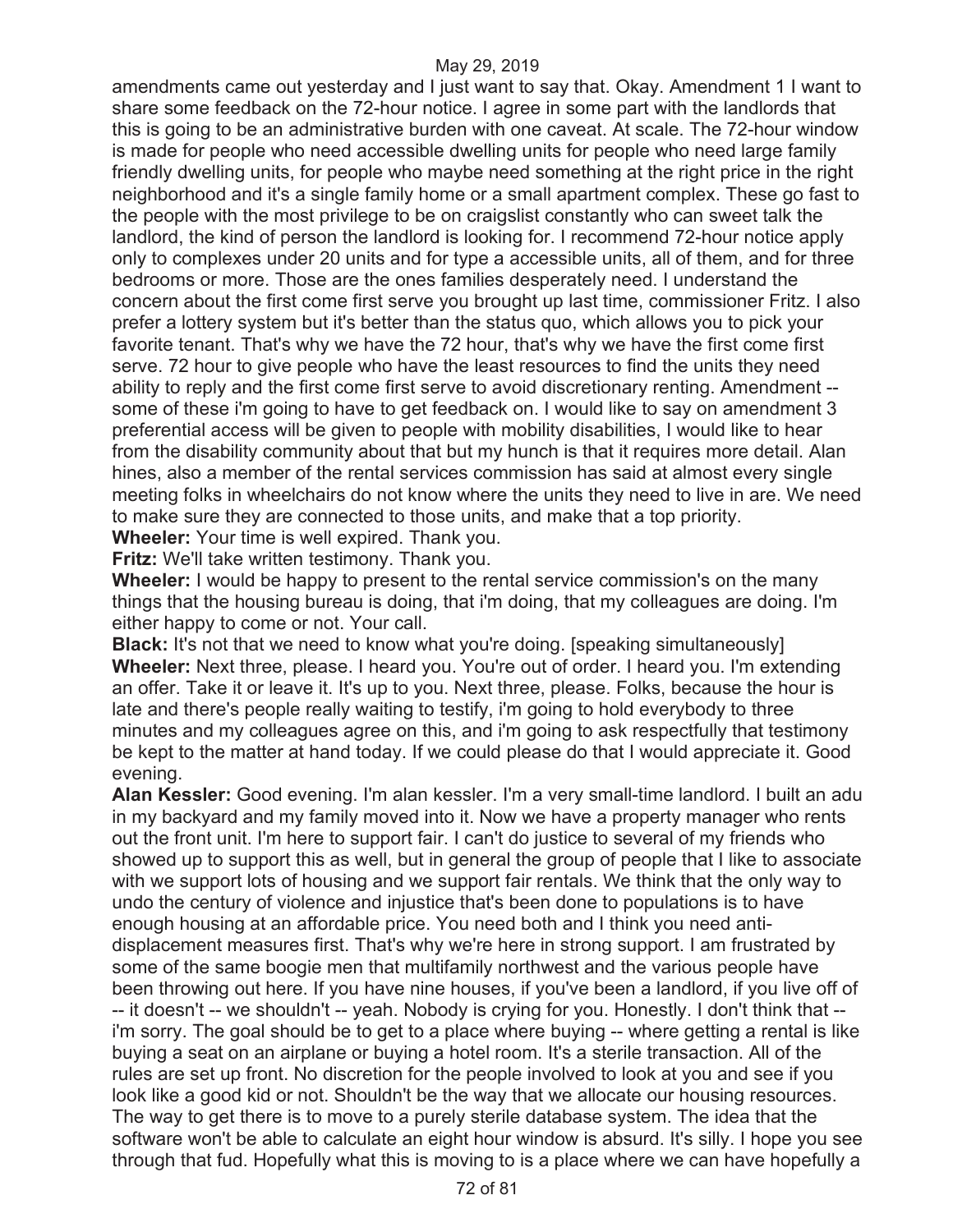city-run rental resource that will take all of this fat out of the rental housing system where multifamily northwest won't be able to hire a lawyer because they won't have that much extra income to throw at resources to try to distort the housing market. Hopefully we can make housing into a fungible commodity like other products. I mean soren wants cityowned housing. I support that too but it's a step to get there. Fungibility is great. Taking all of the waste that's going into the people here trying to fight this innocuous law and give that back to tenants is a noble goal.

**Wheeler:** Thank you. Good evening.

**Barrett Ross:** Hi. Commissioners, mayor, i'm barrett ross. I would like to preface my testimony saying I can't imagine my personal experience what that would be like if I had to face racial discrimination on top of everything else. We know these there is appalling rates of discrimination among landlords. I always wanted to rent in Portland but over two years I have been living in a motor home, dealing with police harassment, vehicle crime. Serious barrier to me, starting a family, being civilly engaged, completing my apprenticeship. Last time I applied to rent was in 2016 before I was houseless, living in an apartment in milwaukee. I applied to the beverly grove apartments in the gateway strict and the manager denied my application. Violated Oregon law by rejecting me on the basis of drug charges from 2009 when I was a teenager. I have never been convicted of a crime. I called her out. She said Oregon law doesn't matter because her management company tyrone properties is based in california. She then sent me a letter claiming I was rejected because of income and the fair housing council told me the maximum damages I was entitled to was \$50 under current Oregon law. I'm a union carpenter. I wanted to help build Portland. Wanted to build affordable housing. That's city owned and permanently affordable in this city. But in the meantime, best thing we can do is pass fair without the late implementation by october 1st. Thank you.

# **Wheeler:** Thank you. Good evening.

**Nico Serra:** Good evening. My name is nick. I'm a mixed race queer and transgender person with disabilities and I volunteer at real choice initiative. We endorse this measure and excited it stipulates units are prioritized for people who need them. I do want to speak to the amendment proposed tonight that there are other populations besides those with mobility impairments that need universal design. We are available to that discussion if you are too. While i'm here to voice my support, I want to register my concern that as I understand it, the city budget did not provide funding for the rental registry. This is a tool that hurt the most vulnerable populations in the city. Severe shortage of housing and the registry has a potential to enumerate the housing stock while providing critical data to policy decisions such as the creation of more accessible housing. Two weeks ago, I heard the Portland housing bureau bond proposal. Several priority populations were listed with asterisk and stating people living with a disability is an important group included in the framework that affects all or one of the above communities. People with disabilities are a part of every community. And we are not measures at this point. How are you going to build a frame of this measurements? I want to encourage you all to consider adding transgender nonbinary to populations as hud has stated they do not consider us a protected class and we are by far the most marginalized within the lgbtqas communities. Try to imagine being at the intersection of poverty, race, gender and disability. People like me have very few options when it comes to accessible and affordable units. Many of us end up in institutions on the streets or in prison. I'm concerned about the lack of equity and the implementation strategy for the housing bureau bond. Kind of like the all lives matter policy for housing. And we need to do better for that. We have a forward-thinking city here and we hear you talk all the time about how you want to prioritize populations and I know you can do that better. I also want to share a little bit of my own personal story. Although I have never damaged property, I lost \$1,000 last year in security deposits which was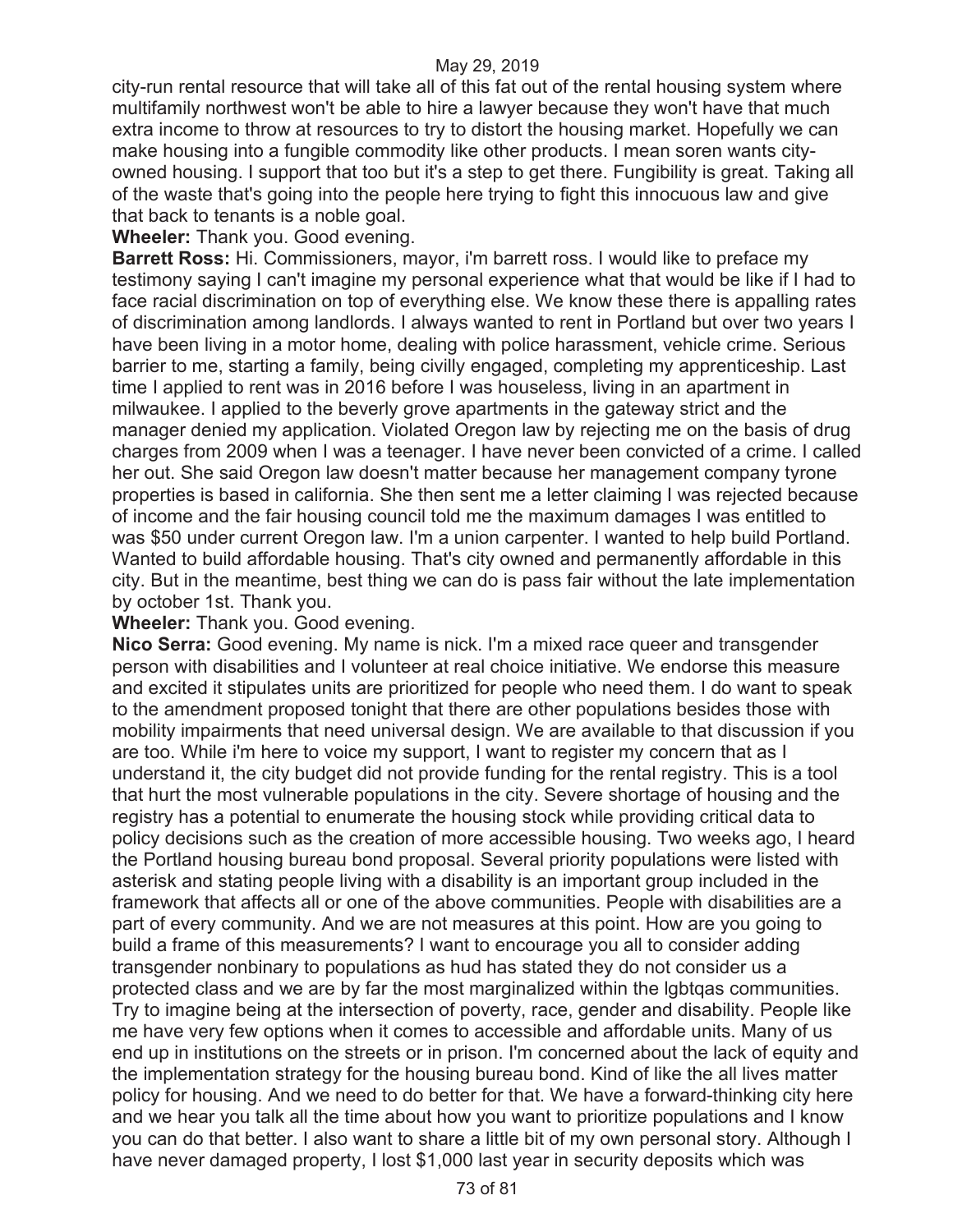devastating for me. Most people on social security budgets make about \$12,000 a year. That makes it impossible for us to get the three times your rent requirement and I also want to say i've been living here for nine years. Our only choice is to get on the section 8 waiting lists. There is an 18 year wait for accessible section 8 housing. So i'm here -- I have depended on the kindness of others to stay off the streets. I am here to put a face on struggle that far too many of us face. Marginalized people need the housing registry with accessibility included in order to ensure -- ensure we are part of the priority populations as well as transgender people. And we need you to reassess the equity lens of the implementation strategies of the housing bond. So we can improve the lives of those marginalized. So I really want to encourage you all and say thank you so much for prioritizing this and staying late. I know everybody's really cranky right now at this point and I just want to say thank you for listening to me and please vote yes for this ordinance. Thank you.

**Wheeler:** Thanks all three of you. Commissioner hardesty.

**Hardesty**: Thank you so much for your testimony tonight. You know, i'm troubled by that word marginalized. I don't think those communities marginalized themselves. I think they have been marginalized by public policy. By having lack of access. It's kind of like the word equity. Everybody talks equity. At the end of the day if the outcomes don't shift, then we don't have an equitable community. I don't like it when we embrace words out there that are supposed to represent our lived experience. So I have a hard time with that word marginalized. A plymouth rock fell on us. Language is powerful and I just hate that we embrace words that take away from who we are cause it's not our fault, it's the other guys. **Serra:** Thank you, commissioner. I just want to further this point that anyone in this room could be in my shoes tomorrow. You all could go out on the street and have an accident and be in the hospital tonight and be in a wheelchair tomorrow. So do you want to be in a nursing home? Do you want to be in a rehab? Have you been to these places? That's everybody's worst nightmare. I know we can do better. Portland is known for doing better. Let's do better.

**Wheeler:** Thanks. Next three.

**Wheeler:** Good evening.

**Jackie Magee:** Thank you for having me here. My name is jackie mcgee and I would like to say things on behalf of the disabled and the senior communities. I would like to see an addition to the proposals that maybe see people in disabled that are on a fixed income should be exempt from the percentage rates that are supposed to increase the rents. I think that would be a good idea and helpful to prevent homelessness. Because of discrimination or ageism and disablism to seniors and the disabled people experience landlords thinking they are old I don't want them to be living here or they might die here or some other improper thoughts they might have. That's all I want to say.

**Wheeler:** Thank you. We appreciate your perspective.

**Amy Cleveland:** My name is amy cleveland. I am in property management. Have been since 2006 and I was a renter until recently and have in my personal life was evicted, lived in my car until I found somebody who will take me in. I do understand the renter's side of it. As far as most landlords go, i've worked for large management companies. The smaller ones I can't say for much of the large management companies. To make sure there are people on broad scale are following fair housing. Part of that is the automated application system. So people applying online can be screened and have an approval without the team ever meeting them. That really is to make sure nobody is playing favorites. Nobody is saying I like this person's personality better or this person seems like they might fit with this neighbor better. It's really to take that aspect out to protect against fair housing. So you've heard from a couple different people in regards to the 72-hour notice rule and the 8 hours and a lot of the systems that are being used right now like one site, tenant tech,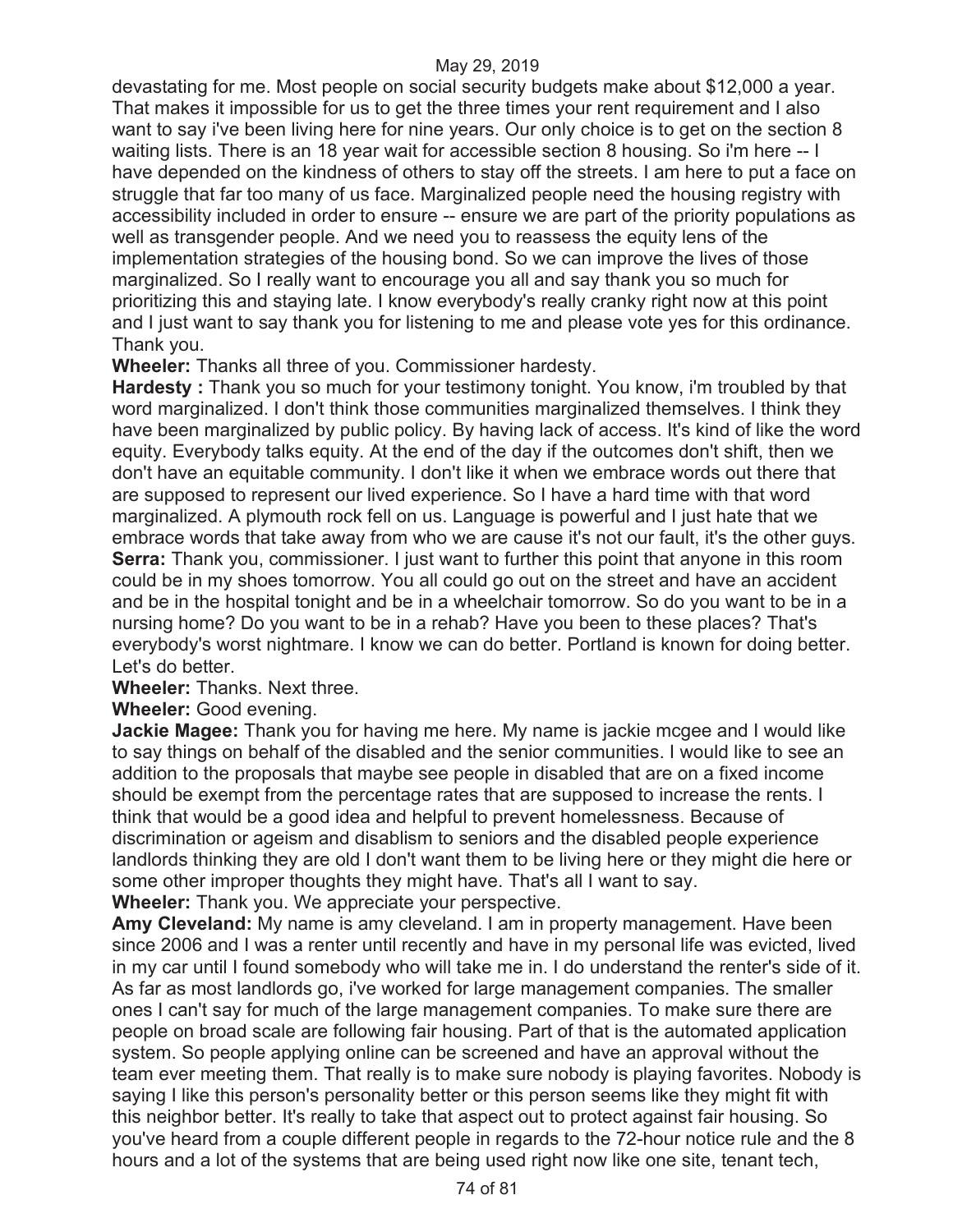some of the bigger management softwares, they are not set up for that. I would encourage you to look into the software and those capabilities. It's not something the companies are trying to make more difficult. It's really to take that subjective aspect out of it. One of the other big issues i've seen as a property manager is problems with id. So two specific problems I want to make sure you guys are aware of is, one, fraud we're seeing more and more frequently with rental rates going up. Requiring a government id is to help protect people from having their identity stolen. It's not 100% foolproof. But it does provide that extra step. On the other side of that, Portland is a very international city. We have a lot of people from other countries on a specific time frame. If we can't require some sort of a government-issued id, it's possible their legal ability to stay in the u.s. May expire during a lease term without us knowing about it. And then deported and not be able to fulfill their lease term or the rest of the amount of rent they owe. The other thing I want you to consider is the rent to income ratio. As lindsay holmes mentioned earlier, for most management companies, that is based off of the gross rent, not the net rent. You do need to factor in what they are losing in taxes. If you think about what you make each year or each month and you think about what hits your bank account, there is a discrepancy there and you want to make sure you are providing people the ability to make the rent. **Hardesty:** Time's up. Thank you.

**Wheeler:** Thank you. Good evening.

**Pam Phan:** My name is pam. And I serve as the policy and organizing director. I'm hoping that my testimony can help serve to answer the question that multifamily northwest put forward to me which is how do we address some of the complex racial equity issues with this policy. Portland and city government has been on a multi-year journey of race, racism, systems of white supremacy that uphold for poor and working people, many of whom are black and brown. In 2015, city council adopted the racial equity goals and strategies in which goal three states the city will collaborate with communities and institutions to eliminate racial inequity in all areas of government including housing among other things and in 2016, the council adopted Portland's 2035 comprehensive plan which includes chapter 5 housing. There are three policies in there i'd like you to think about. Require the city to work to affirmative leo owe to housing choice for people and protected classes to ensure freedom of choice of housing type. In addition, the city coordinate plans, investments and programs that enable communities by involuntary displacement to maintain social connections and reestablish a stable presence and participation in the impacted neighborhoods they are from. Many here today may know this history and some here may have lived it. Portland african american leadership forum estimates more than 12,000 black african american residents living in the albina area have been involuntarily displaced triggered by development and interactions to the city knowingly has taken. With numerous groups in black and brown leaders pushed the to include tenant protections and fair housing in the comp plan, we had a very clear vision that the first step to stabilize renters of color was through screening criteria and deposit reform. In short, the purpose of such reform is to eliminate the racial and economic segregation occurred through rental housing market in Portland. Today, when these tenants are injustly and involuntarily displaced, they are -- rather in large part due to current regulation allowing landlords too much digression that leads to a desperate impact on race and income. Must be explicit about who it intends to gain access to safe and stable rental housing. So very quickly, in order for this to be successful, we have to we -- that is possible. So fair housing cannot be barriers that screen out people of color such as income requirements making it only optional for landlords to accept family and friend support as stated income and giving little guidance for high level of individualized digression. **Wheeler:** Thank you.

**Phan:** Three more points.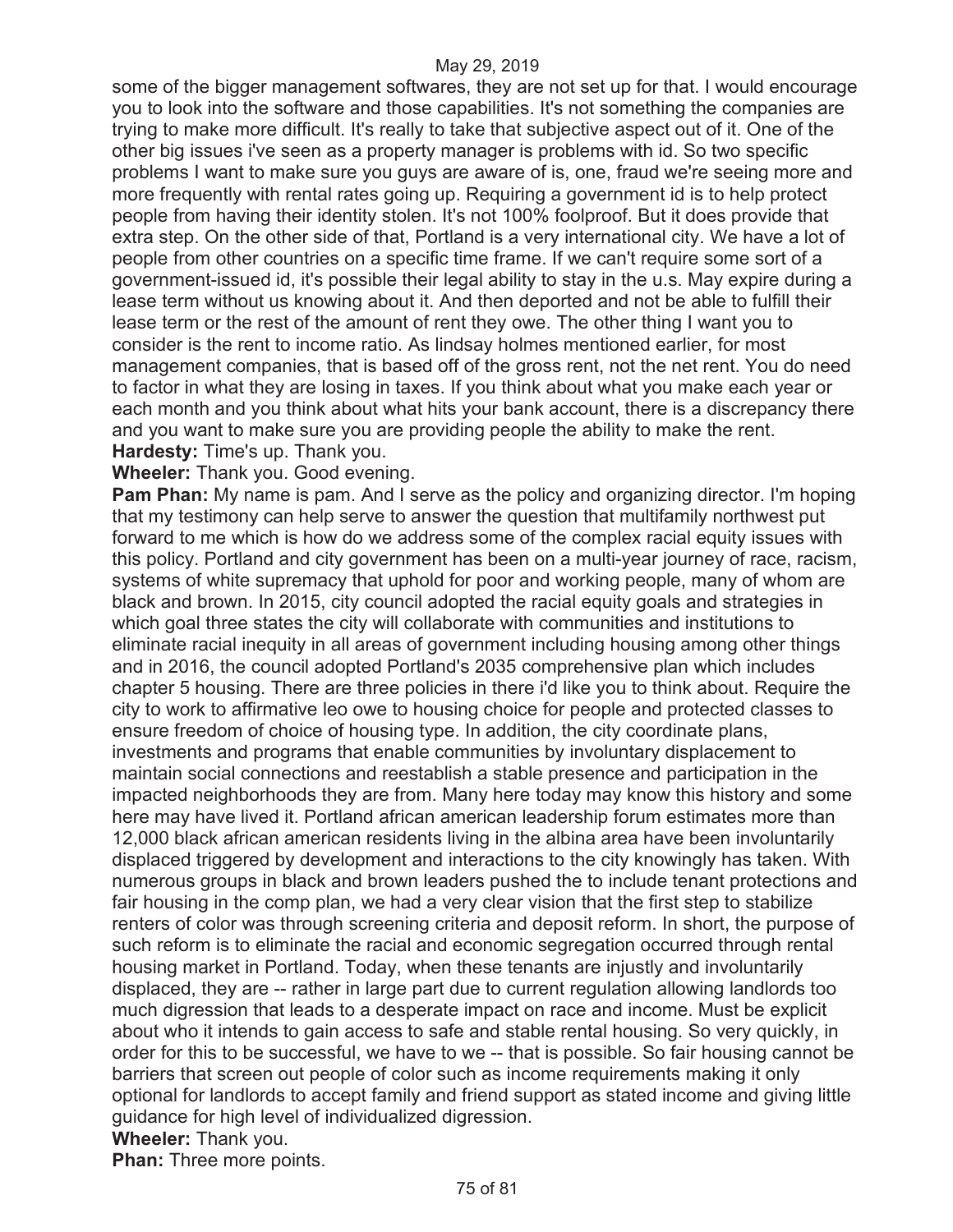**Wheeler:** We stopped her. We can't be inconsistent.

**Eudaly:** I do want to thank you for being here and thank anti-displacement pdx. The first time I came to testify to council before I was elected was to support those 11 antidisplacement measures. I want to tell you i've held fast to them and now sparked a kind of

plan for multiple bureaus to work together to ensure we are actually implementing them as well as a directive to fund some projects. So I appreciate your testimony and all your hard work.

**Fritz:** Just so you know, I comprehend better when I read. For everybody who had more to say, send it to me. I promise i'll read it.

**Wheeler:** Thank you for being here. Commissioner hardesty.

**Hardesty:** Thank you. I guess it's okay that they are leaving. I just want to say that i'm concerned there's been this campaign feeding mis-information to the public to get people to be more discriminatory than they already are. And let me just say that I don't need anybody else tonight to tell me most landlords don't discriminate. If that were true, we would not be having this conversation tonight. So you can take that out of your lexicon for this evening. And just know how disappointed I am that adults can't debate a policy issue without trying to scare people using race, social economic status and former criminal convictions to try to scare people into doing the wrong thing. So i'm done.

**Wheeler:** Very good. Next three. Go ahead and start please.

**Doug Klotz:** Doug clots. I support housing and I support anti-displacement measures. And I do support the substitute ordinances that's been through a thorough public process. Over two years I hear. Landlords and tenant organizations and this is not about housing supply but about housing security. Both are essential parts of the solution. I hear concerns about the software. I think in Portland, Oregon we can find somebody who can rewrite the software.

**Eudaly:** We have nine months to figure it out.

**Klotz:** When I was young, I often rented apartments using half my income. Somehow that seemed to work out. Of course, I was a young privileged white guy. Having three times the rent that's new to me. Last time I rented, at least, I was two times. That's all I have to say. I support the ordinance.

**Wheeler:** Thank you, sir. Good evening.

**Madeline Kovacs:** Good evening. I'm testifying tonight on behalf of the saltine institute. My name is madeline. And I would like to tailor my testimony. Those of you who know me hear me testify about the need for zoning reform, and fully funding affordable housing. Without community stabilization tools like strong anti-displacement support, the zoning and funding tools will still be incomplete. The first 50 years of the fair housing act have taught us fair and equitable access to housing requires multiple funds. Measures to increase housing options supportive housing and stabilized communities need to compliment and reinforce one another. Recently reported that thanks to the fair housing act, relegalizing four-plexes could boost universally acceptable homes in baby boomers will make a shortage of homes more dire than ever. This is of little use to people with mobility issues. Could redirect Portland's home building industry away from luxury and mansions and towards less expensive market rate social housing. Even these homes will fail to provide true housing for Portlanders who most need it. We need to remain focused on impacts and on outcomes. We need to take steps to reevaluate and do it again. As I stated before, that does not have to be an intent for policy to have discriminatory impact. We know what the impacts are here. The same people who suffer from land use and policies suffer from discrimination and application of screening criteria. This is not new. I would not be here today if I had concerns that fair would take lots of homes off the market, make our under lying housing shortage worse or put pressure on prices. We need to take measures who will benefit people of housing stress, housing insecurity and yes, discrimination. We have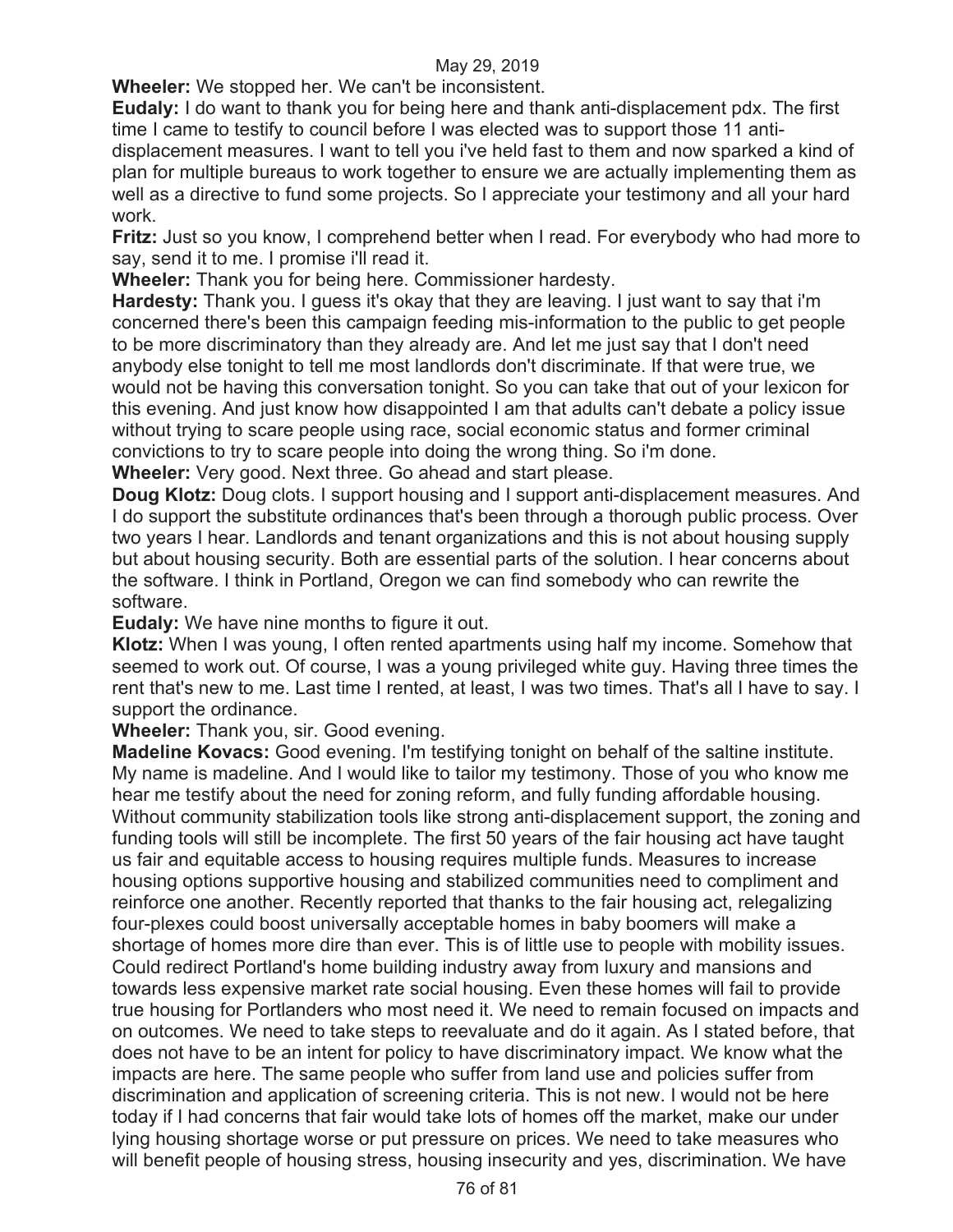to ask ourselves where the burdens of our policy decisions fall. I believe -- which leaves those in danger of losing housing or never obtaining it with zero resources or recourse. We have a chance today to dismantle a clear barrier and better follow hud's furthering fair housing guidance and we should take it. Thank you.

**Wheeler:** Thank you. Thanks to you both. Next three, please. Very good. Begin, please. **Mercedes Elizade:** Mercedes. I work for central city concern. I'm a public policy director there. Thank you for giving me time tonight. We had a member of our flip the script housing specialist team here for the invited testimony a couple months ago. Also want to thank commissioner hardesty. We've had you out to do tours twice in three months. Thank you very much for your time. Flip the script is a program that's specifically for african americans in our reentry programs. Initially the program was funded to support an advocacy agenda. We thought that was going to push towards criminal justice reform. By in large the thing the folks want to see us work on is housing and housing access. We've done a little bit of analysis about what some of the success is and what some of the barriers are. We found a lot of people coming out of that program are having a really hard time having additional housing. The folks in our reentry program tend to be different than people in other central city programs that focus on people with a lot more complex health issues and a lot more barriers to stabilization. A lot of the folks in the reentry program are able to get employed, get stable and get healthy in a short amount of time. They usually don't qualify to live in central city housing once they are complete in the program. And what we've learned in looking at those who were able to access housing is the recidivism rate who are rent responsible which means they are the lease holder is almost more than 10% less the average state recidivism rate. For those concerned about safety, we can find a lot more safety in our communities if we house people. I also sent you all a letter that was signed by 30 participants and former participants expressing their support for the program. I know there's been conversation about the rent income ratios. One thing I want to say is with the new proposal that's in the substitute, if you look at a year below 80% and above 80%, a study apartment, both would have \$1500 of access income after paying their rent. And it really shows how it can level some of that playing field and if the landlords are concerned about financial feasibility, that does a fairway of doing it. If it's not the concern, going back to two times the rent is probably safe. And I guess the last thing I will say is I really appreciate the time the commissioner's taken with this in letting it be a good partner and providing feedback.

# **Wheeler:** Thank you. Good evening.

**Edith Casterline:** Hello. I'm edith. Co-leader of rental providers for positive change. We're a new group who together as rental providers will share practices and policies who are pro tenant, pro community and pro environment. This is for supporting policies and practices. Does it pertain to making housing options more equitable and stable? Two, would it be supported by tenant advocates as being a step toward fairness? Three, does it seem to us to be an improvement ethically? Four, is it doable? Five, is it simple enough landlords can adhere to it. On screen and going deposits. All of those questions can be answered to a yes. I appreciate the hard work put into simplifying the policies over previous versions. I personally have four rental units. I've struggled with how to make tenant screening a fair process so this is welcome change in the right direction. I encourage landlords to be open to the changes and revamp and restart the training program to help us more confidently follow new policies and to be more knowledgeable about fair housing practices. I'm going to cut it off cause my 14-year-old wants to get home.

## **Wheeler:** Thank you very much. Good evening.

**Sharon Eldridge:** Good evening. I'm sharon. I'm going to keep mine shorter than three minutes. Many people have already said things that have been on my mind and heart. I work with the -- i'm not trained on renter's rights and whatnot. People write letters to their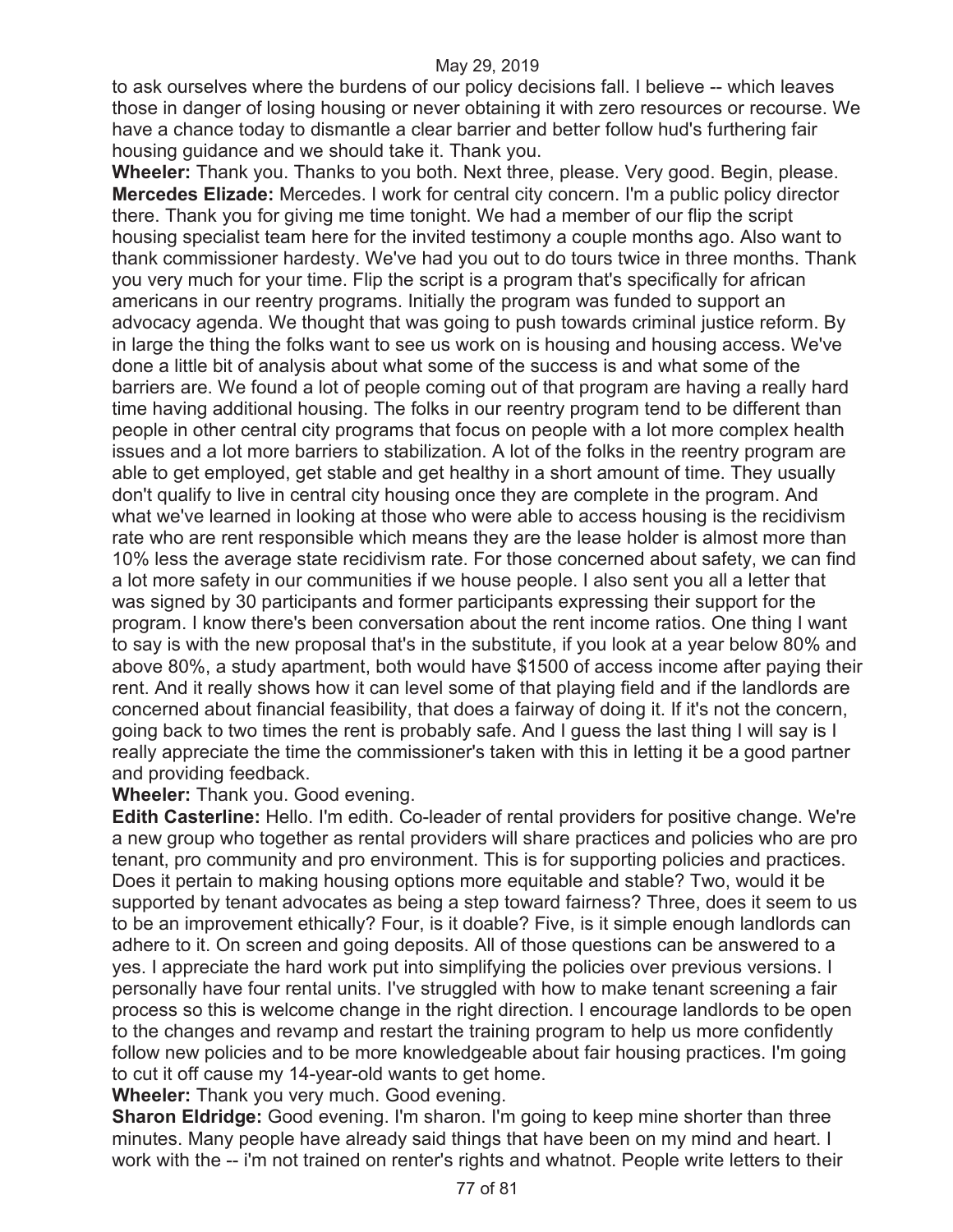landlords. The common theme I see when I sit down is vulnerability. People come in agitated, scared and someone referring to tenants as consumers. I cannot see them as consumers. Housing is a human right and we need to treat it as such. I know it's a business for other people. And I don't know how we ended up that way. That's what it is. And that's why we're such at odds in this discussion. I know not all landlords are exploiting tenants. But I have encountered too many who are. And I just think we need to make the priority protecting tenants. That's it.

**Wheeler:** Thank you. Thanks all three of you. Next three please.

**Moore-Love:** Phillip joseph, david mccoy and ralph.

**Wheeler:** With you like to start please?

**Lindsay Ergenekan:** My name is lindsay. I am completely not a public speaker. So this is horrible. So I just wanted to come up here and talk a little bit about my experience. I'm a landlord. I'm pretty young to be one. Growing up, my mother partnered with safe partners. During this time, we moved about 20 times because we were not making enough money to actually support ourselves cause my mom was getting divorced. I'm in a mixed use building and rent out four units in my own house. All the rooms, we share the kitchen and all that stuff. And I feel like increasingly the city is asking me to take on more and more responsibility if someone chooses to trash my house. And I have a \$700 deposit. That doesn't even cover a single couch. Doesn't cover anything. Anything at all. It's an historic home. If I have a window that gets destroyed. Could be 2 or \$3,000. Maybe it means I shouldn't have renters. But I fail to see how that's going to help anyone. The rents i'm charging are pretty low. And i'm choosing to do this. And I want to help people but it's still difficult to understand how there isn't really a balance. I have to be honest, i'm a little scared of how this city is presenting landlords and i'm scared people are going to take that as we should be able to be aggressive towards my landlord just because the city isn't supporting that. I see people rolling their eyes, I see people being disrespectful here and this is a regulated place. Having someone live in your home and start to say I have all these rights. Yes, they do but you have to sit there and say I have these rights. That means you've lost the dialogue. The other thing i'd like to say my mixed use property, most of the tenants in the commercial side is therapists. Would destroy their business if they had convicted felons living in the building. They could not have that be public knowledge and I wouldn't feel right renting to them either. Having people come in for therapy and having someone that could be seen threatening to them. That's not always the case and could be the case. And could be the perception. So I guess I just want to say I feel like a lot of the policies are aimed at the middle and i'd like to see them more tailored and more responsive.

**Eudaly:** You seem to be a little bit confused and i'm going to make sure you understand a couple things. As a landlord that lives in a shared home, you are exempted from this policy. You are also exempted from relo. Let me finish cause this isn't going to be a dialogue. The other thing that I think you are confused about is we're not forcing you to use a low-barrier screening process. You can use your own screening process and certainly, if you cater to businesses that need increased level of safety and you feel renting to someone with a prior conviction would compromise the other tenants, that's your prerogative. I want to clear up those misunderstandings cause they simply don't exist. **Wheeler:** Good evening.

**Kristin Bassett:** Hi. I'm kristin. And sent you a lot of emails based on the previous drafts and only just got the ones we're talking about tonight last night. And they are very different which improved. I'm a property manager and I have two of my own rentals as well. I would not like mayor wheeler's amendment four because I would like to be able to maintain my own screening criteria after listening to the testimony. Also cause I just have other ideas. I will definitely re-- and I have had the individual assessment for people with criminal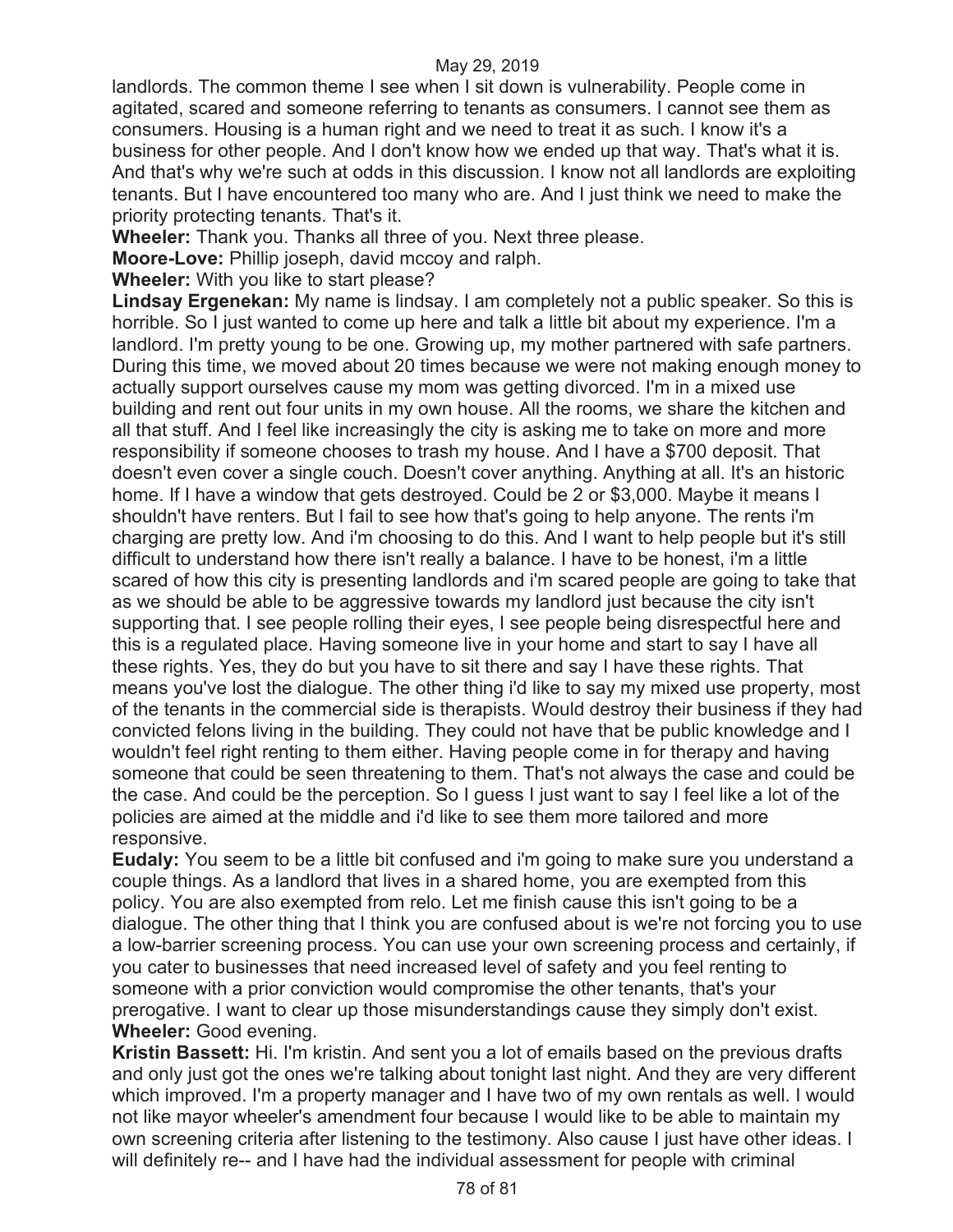convictions all along. Maybe not all along and really not and the 72-hour period. And I think that based on the syndication software that people use, it should not be an issue. It might be an issue for somebody who has 100 rentals over a month. But they would be able to handle that with one touch. I'm just saying the application period starts at this time on this day. That's going to send it out to those 30 places. They syndicate automatically. And it's important to allow people to find a listing. And question of the cost of having access vacancies, that's mitigated by the broader screening criteria and the new income requirements. So when I first started reading this, I thought this is what all of the people who own all the vacant apartments are trying to get the city to do so they can fill their vacancies. Personally, for me, I would like to be able to set some criteria based on just for debt to income ratio. I've had people who have come to me and they've made a ton of money. They've pulled up in a big fat fancy thing looking like they walked out of the matrix. And it showed me owed -- their monthly debt payments were higher than income. They are living on credit cards and a house of cards I don't want to fall with. I'd like to have some of my own input.

**Wheeler:** Very good. If I may, colleagues. I will withdraw amendment number 4. My intention there was to clarify the language. And I invert antly dropped an -- inadvertently dropped a paragraph and might reconsider clarifying language with the housing bureau. Your point is very well taken. I agree. Good evening.

**Kiersi Coleman:** Hi. My name is kristy. It's a pleasure to be here. I have cerebral palsy. So i'm one of the people that is directly affected by this policy. And I support this policy and representing real choice initiative. Real choice initiative allows folks like me to make decisions about where they want to live. I know that accessible, affordable housing is very important. And I know that I wouldn't have ended up in adult foster care hospice home situation in my early 20s if I would have known about accessible and affordable housing in my area. To be a productive member of society. I'm a college student and serve on many boards. I also work a part-time job and I think that this would open a lot of doors for a lot of people. And I urge you to continue to have folks with disabilities and disabled folks at your meetings and ask for our voices and our perspectives. I don't see a lot of visibly-disabled folks here today. I know it's a very hard trek to sometimes come to the inaccessible spaces. And so I just want to say -- it's very articulate. This is one of my first times. But i'm very passionate about this. I really support this policy and want more folks to be at the table and I know they would like to be so maybe we're willing to work with all of you and so if we could get more outreach around the policies that affect the most affected communities that would be wonderful. Thank you.

**Wheeler:** Thank you. Appreciate it.

**Eudaly:** I want to thank you for being here and I know we're nearing the end but this is such important issue to me. Getting to live in your own home in your community of choice isn't just a quality of life issue for people with disabilities. It's a life for death issue for a lot of people with disabilities. My son has cerebral palsy. He is significantly involved and as his mom, I had to face what that meant for his life expectancy. And I did some research and it wasn't good. For several years, I expected him to live about half because of the documented outcomes for people with his level of disability and his collection of issues. I started celebrating his half birthdays. I thought if we're only going to get half a life span, we're going to get as many birthdays. I finally talked to a development pediatrician about my concerns. I started to doubt those outcomes. And what we discovered together was that because so many people like my son as adults end up in foster care and medical facilities that that data was taken from those places and not based on people living with homes in dignities and outcomes for people who get to do that are much better. And that doctor told me my son could have a typical life span which sent me into panic mode. That really is going to change how I plan the rest of my life. It was a celebration moment too and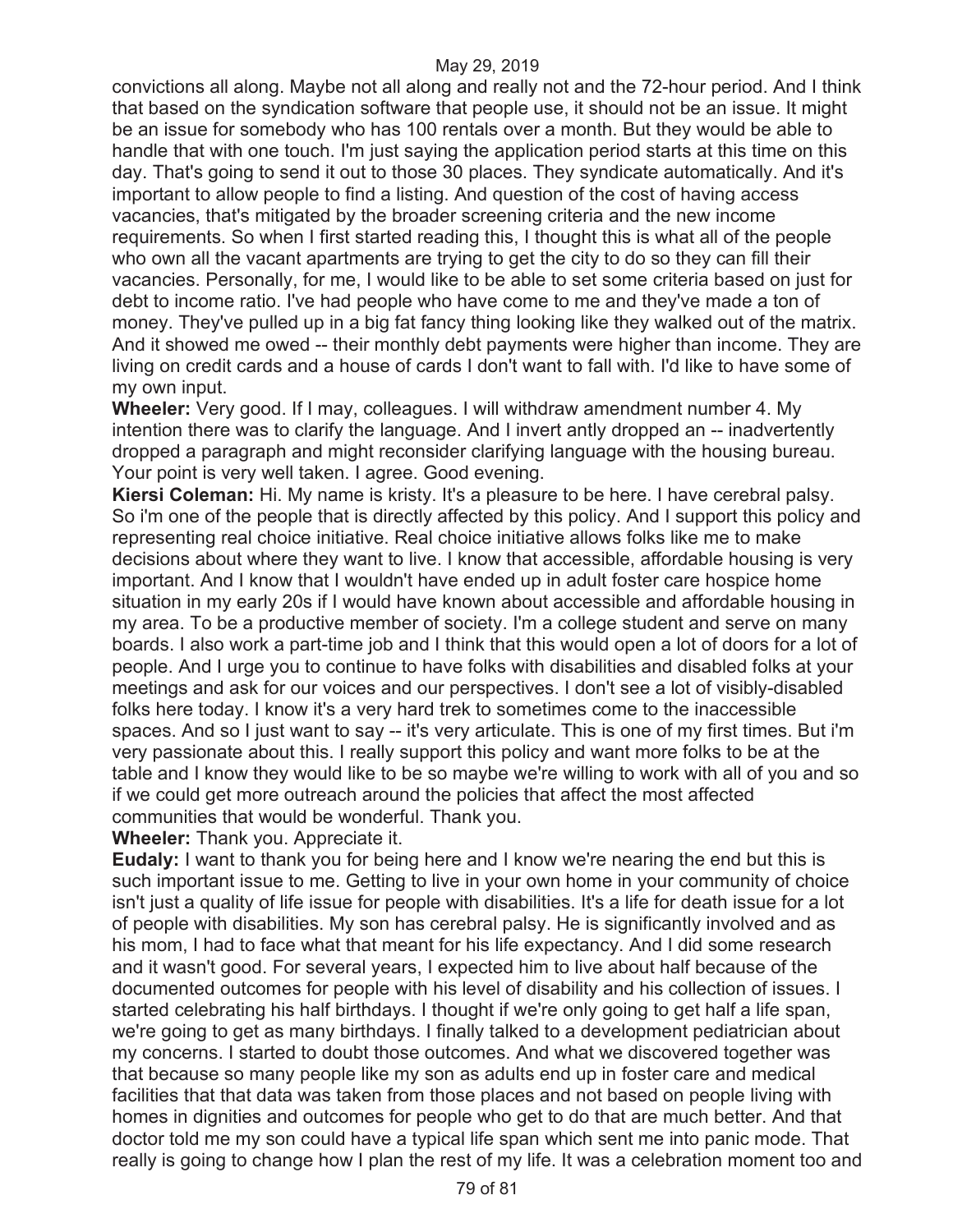made me passionate about people with disabilities getting to live in homes of their choice like everyone else and i'm grateful you guys came here today to share your stories. **Hardesty:** You are making me cry.

**Eudaly:** I don't know how I got through that without choking up.

**Coleman:** If I may, I don't know -- we see it as a privilege now that people get to do things and should be expectation. We should have that higher expectation for disabled and elderly and poor folks.

**Wheeler:** Thank you for being here. Thanks all of you. Next three, please.

**Moore-Love:** I think we're at the bottom of the list. If anybody signed up and didn't hear their name called, please let me know.

**Ally:** I'm here on behalf of sami. Good evening, mayor and commissioners. My name is alley. I'm a renter living in southeast Portland. Here to testify today in favor of the fair ordinance. Since feedback was solicited, i'd just like to say with regard to mayor wheeler's amendment number 7, as someone that has frequently lived in owner occupied duplex or co-housing, we're exempt from everything. Please let us be included in some kind of regulation for once. Please. So I think we also need to be in light of folks sending -- this is about racism and what we are doing as a city to fight back against it. We all have implicit biases. I think this microphone is wonky.

**Eudaly:** Pull it back a little bit.

**Ally:** That's what it is. Thanks. We know the common sense regulations in the fair ordinance will not go far enough but a step in the right direction towards movement in our city. We owe our fellow Portlanders that at the minimum. Black Portlanders have lived long enough under policies originated in a white utopia. This is a small step, this is a common sense step. This is a very badly needed step. Every Portlander deserves safe place to live. You have already heard many mom and pop landlords threaten to sell the rental properties. Similar threats were issued during sb 608, hb 2004. To those landlords, I would say go for it. Sell your properties. If not discriminating against renters is too much of a burden, absolutely do sell your property. I don't understand why landlords feel like the threat of selling is a real threat. Properties that are sold do not magically disappear. If they sell, their properties will be purchased by a new landlord. In either situation, it is still being used. So please, I beg you. Sell. I suspect they won't go through because we hear the same line every time. We discuss these renter protections on one other note this week marks the end of the commercial climbing season on mount everest. 11 people have died on the mountain. Climbers have between 2 and 25% chance of death. The average cost for a single person's expedition is 35 and \$100,000. That's a lot of personal risk to have bragging rights. So in closing, devote a fraction of that risk taking in clinician you once took for fair housing.

**Wheeler:** Interesting tie in up. For the record, the last time went was so long ago. It is interesting. The total price i paid is below the low end of what you just said. So weirdly enough, it's gotten more expensive. It's more than gentrified, it is done. The experience is very different. So commissioner, now we're done with the testimony. What is your will? **Eudaly:** The last couple people that were called didn't want to come up? She called sammy. Oh, okay.

**Wheeler:** So we could continue this hearing, continue to take written testimony. Is that your expectation?

**Eudaly:** Yeah. We could leave the record open.

**Wheeler:** We have a time certain for that? I'll tell you what I would like to do, make sure that agenda is not jam packed. We had a ridiculously jam-packed agenda. I would like to have the time to ask questions and be thorough in our discussion so we all have an understanding. I want to make sure we reserve enough time.